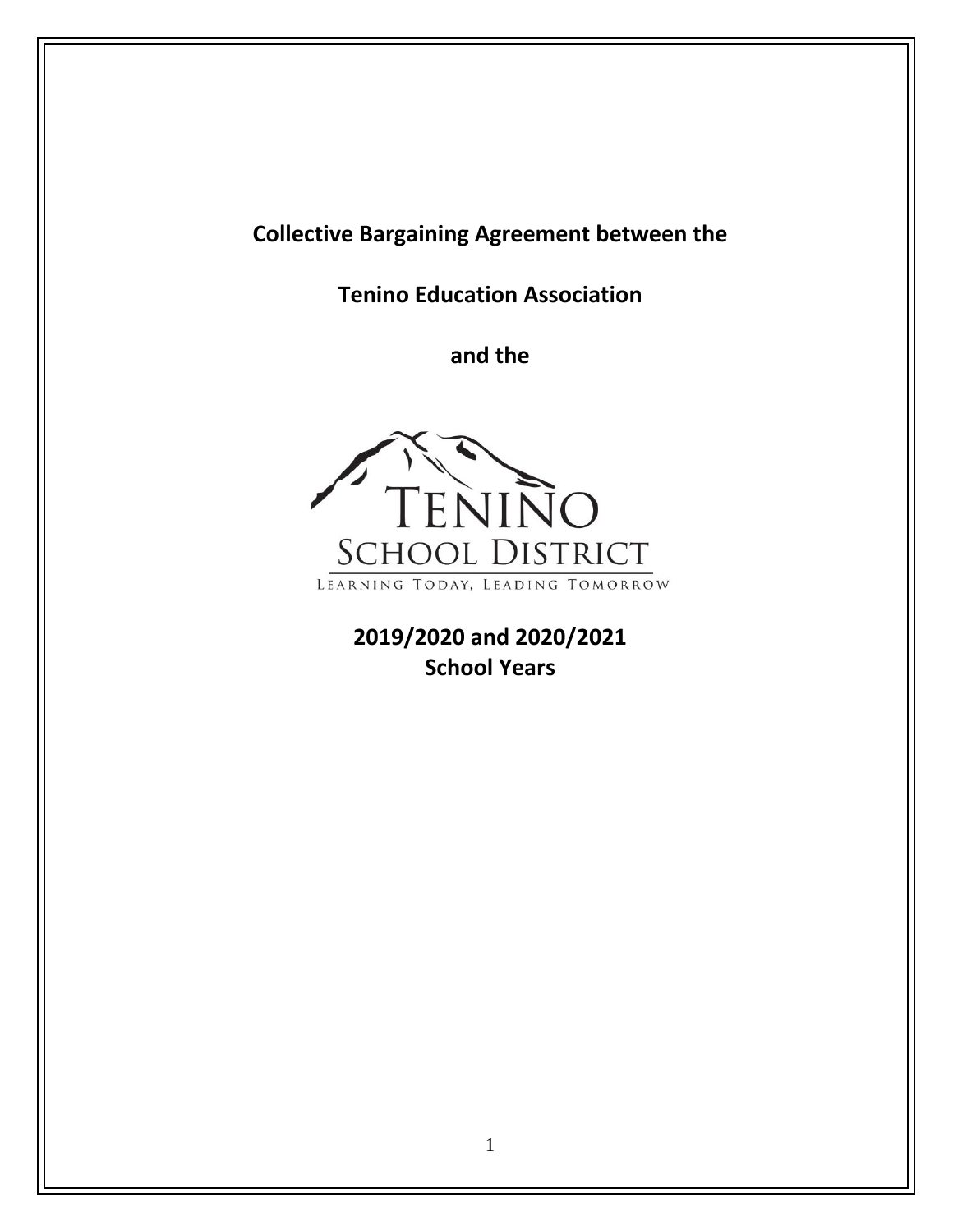#### TABLE OF CONTENTS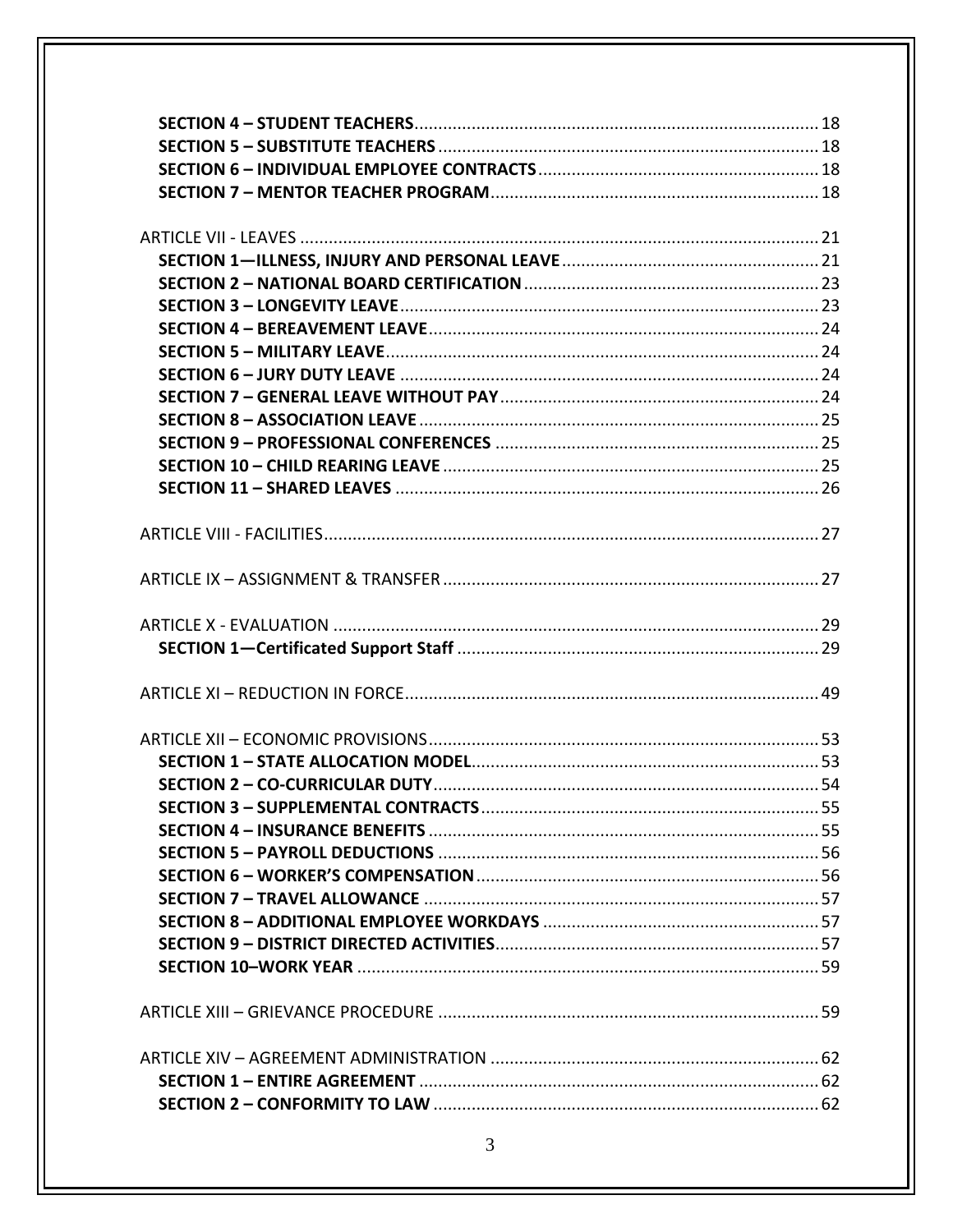| TO BE UPDATED WHEN THE FINAL LEAP SCHEDULE IS PROVIDED BY OSPI Error! Bookmark<br>not defined. |
|------------------------------------------------------------------------------------------------|
|                                                                                                |
|                                                                                                |
|                                                                                                |
|                                                                                                |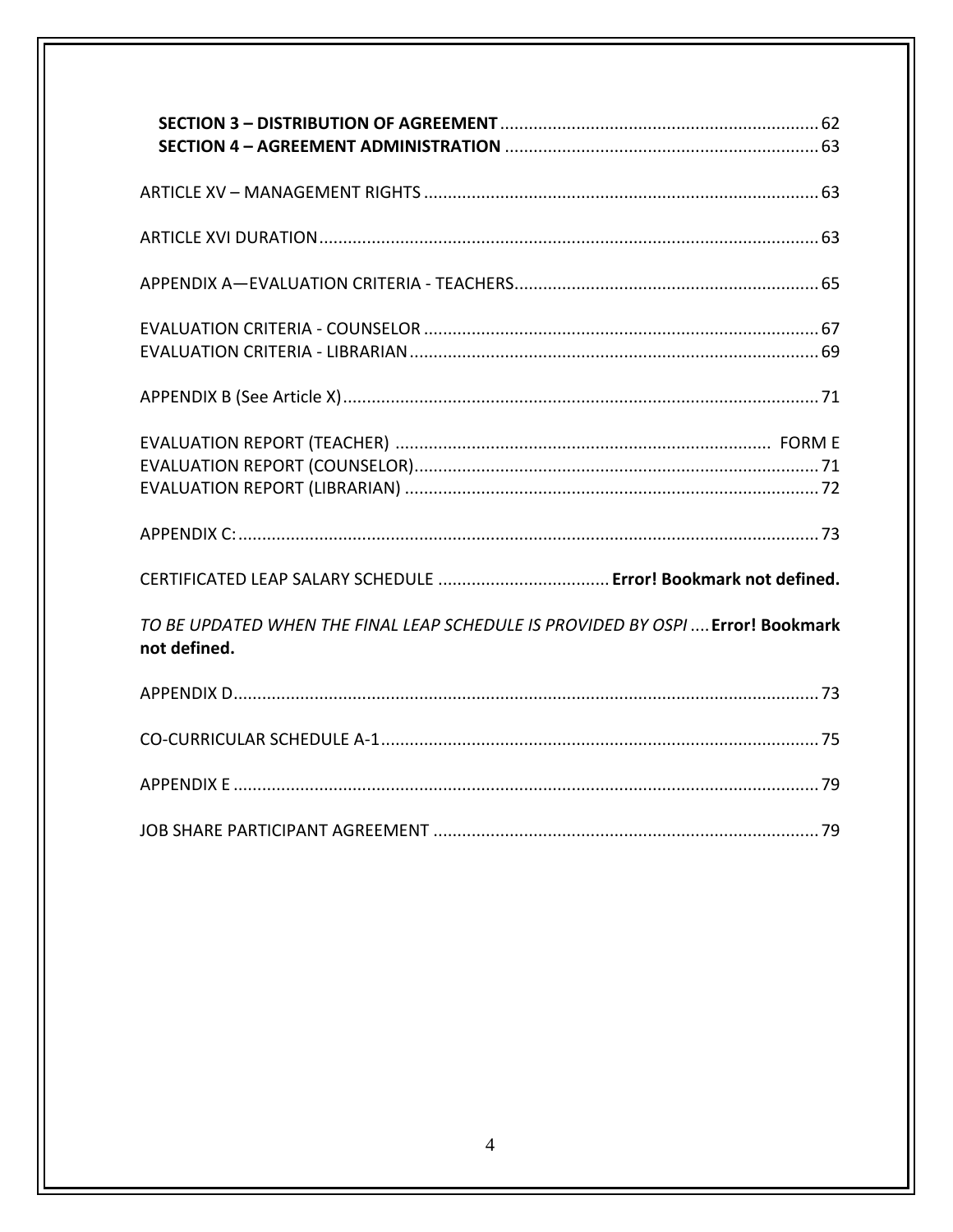#### <span id="page-4-0"></span>**PREAMBLE**

2 The Tenino School District has a statutory obligation to bargain with the Tenino Education

Association as the exclusive representative of those employees covered in this Agreement

regarding wages, hours and terms and conditions of employment.

- This Agreement is by and between the Tenino School District No. 402, hereinafter called the
- "Employer", and the Tenino Education Association, hereinafter called the "Association".

### <span id="page-4-1"></span>**ARTICLE I - RECOGNITION**

- The Employer hereby recognizes the Association, WEA and NEA as the exclusive bargaining
- representatives for all non-supervisory certificated employees under regular contract with

the Employer, but excluding the superintendent, directors, business manager, principals,

- assistant and/or vice principals, office personnel and classified employees.
- The term "employee" and "educational employee" shall mean those employees

<span id="page-4-2"></span>represented by the Association in the bargaining unit as defined above.

### **ARTICLE II – ASSOCIATION SECURITY**

### <span id="page-4-3"></span>**SECTION 1 – REPRESENTATIVE FEES**

No member of the bargaining unit will be required to join the Association.

### <span id="page-4-4"></span>**SECTION 2 – ASSOCIATION RELEASED TIME**

- Whenever Association representatives are mutually scheduled with the Employer's
- representatives to participate in negotiations or grievance hearings or other matters
- 20 pertaining to the administration of this Agreement during working hours, said
- representative shall suffer no loss of pay and a substitute will be provided at the Employer's
- expense.

## <span id="page-4-5"></span>**ARTICLE III – ASSOCIATION RIGHTS**

## <span id="page-4-6"></span>**SECTION 1 – USE OF FACILITIES**

- The Association shall have the privilege, upon request and approval of the building principal
- and/or superintendent, to use Employer's buildings, facilities and equipment at no charge.
- 27 The Association will have the use of the Employer's internal mail service and telephone
- excluding long distance phone calls, postage, stamps and postage metering devices. The
- Employer will provide a bulletin board in the faculty lounge for Association use.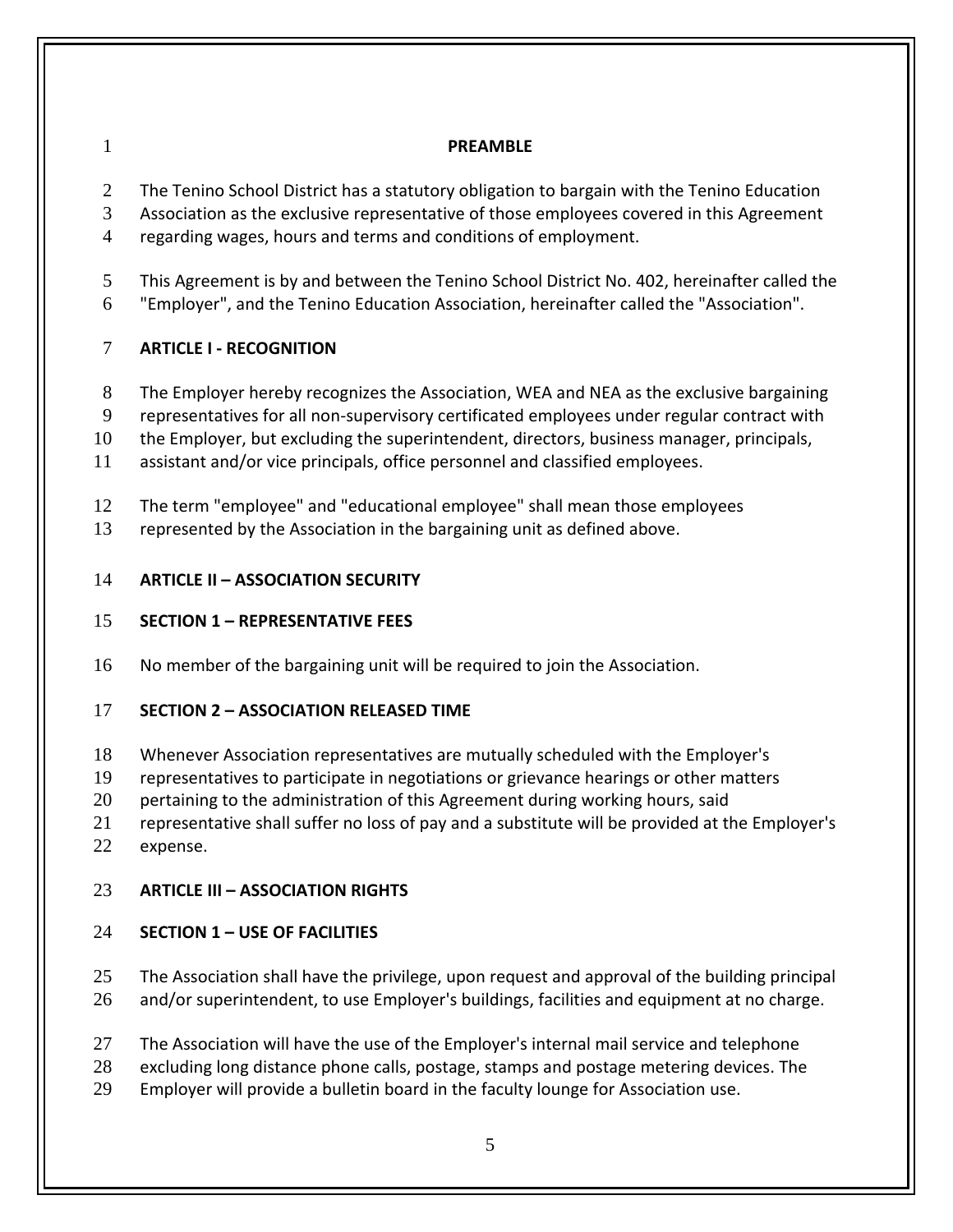- Upon request, the Association may use expendable supplies of the District, such as paper
- and ink provided that the cost to the District for the supplies is fully reimbursed by the
- Association and that such use does not unduly deplete the District's inventory of such
- supplies.

### <span id="page-5-0"></span>**SECTION 2 - BUSINESS ACTIVITY**

Association business will normally be conducted outside the normal working day, however,

Association representatives will be granted the privilege of discussing Association business

- with the involved employees, so long as such discussions do not interfere with student learning time.
- Additionally, upon prior request, an Association representative will be given the opportunity
- to discuss the Association business at the conclusion of a scheduled staff meeting (if time
- permits).

42 The District will attempt to avoid scheduling meetings on the  $4<sup>th</sup>$  Wednesday of each month to allow for Association meetings.

### <span id="page-5-1"></span>**SECTION 3 – PUBLIC DISCLOSURE INFORMATION**

The District will make available to the Association upon written request, all information or

documents specified by the public disclosure regulations within forty-eight (48) hours of

such request. If this time limit cannot be met, the District will notify the Association when

48 the material will be available. The Association will pay to the District the normal costs of

reproducing such documents.

- The District shall notify the Association in writing of any public records requests made by
- any individual or organization for information on individual bargaining unit members, the
- unit in whole, or any portion thereof, along with notification the District's intention
- regarding the fulfillment of the request. Notification will occur concurrently with the District
- response to the requesting party.
- 

### <span id="page-5-2"></span>**SECTION 4 – LEVY AND BUILDING COMMITTEE**

- The Employer shall consult with the Association on any new or modified levy program or
- construction program. The Association shall be given the opportunity to advise the
- Employer with respect to any of these above-mentioned matters prior to adoption or
- publication. The Employer shall not submit any proposal for operational levy or building
- bond issue without prior consultation with the Association.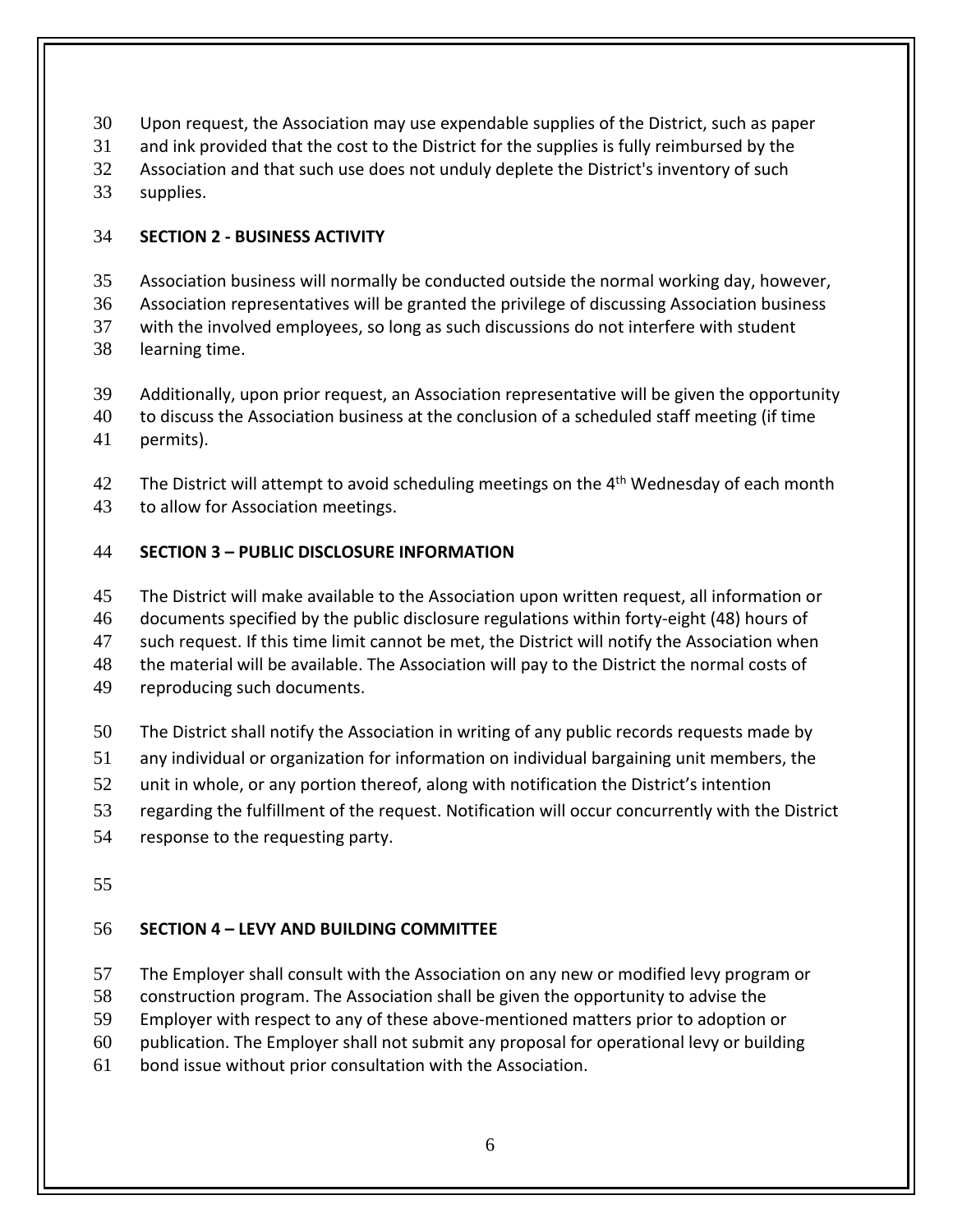- As with other organizations, upon timely request the Association shall have the right to
- place on the agenda of regular board meetings, business items which it wishes to present to
- the Board. Regarding special Board meetings, the Association shall be given the opportunity
- to be recognized at such meetings.

### <span id="page-6-0"></span>**SECTION 5 – ORIENTATION PROGRAMS**

- The Association shall be given not less than 45 minutes on the teacher day before school
- begins to present Association programs to all employees within the bargaining unit.

### <span id="page-6-1"></span>**SECTION 6 – NEW EMPLOYEE**

 The Association shall be given the names of all new certificated employees by the Employer 71 prior to the first day of employment.

### <span id="page-6-2"></span>**ARTICLE IV – EMPLOYEE RIGHTS**

### <span id="page-6-3"></span>**SECTION 1 - NONDISCRIMINATION**

- Employees will be afforded all the protections of state and federal law regarding equal
- opportunity/non-discrimination rights.

## <span id="page-6-4"></span>**SECTION 2 – LEGAL RIGHTS**

- The District and the Association agree that all employees are assured those rights
- guaranteed by the constitution and applicable federal and state laws.
- The parties recognize that it is unlawful and unacceptable for any person to intimidate by
- 80 threat of force or violence any employee who is in the peaceful discharge of his or her
- duties. It is also unacceptable for an individual to willfully disrupt the educational process
- 82 on school premises or at school activities or meetings. If, in the course of carrying out his or
- her official duties, an employee reasonably believes that a person has so violated the law,
- the employee will request assistance from an administrator who will then intervene in an
- effort to initiate steps to facilitate a resolution to the perceived illegal actions in question.

# <span id="page-6-5"></span>**SECTION 3 – ASSOCIATION MEMBERSHIP**

- The Employer shall not interfere with, restrain, coerce, or prevent any employee from
- 88 exercising his/her legal right to organize, join and participate in the Association, providing
- such participation does not interfere with the educational process of the District or other
- terms of this Agreement. Furthermore, the Employer agrees that it will not discriminate
- against any employee because of membership in the Association.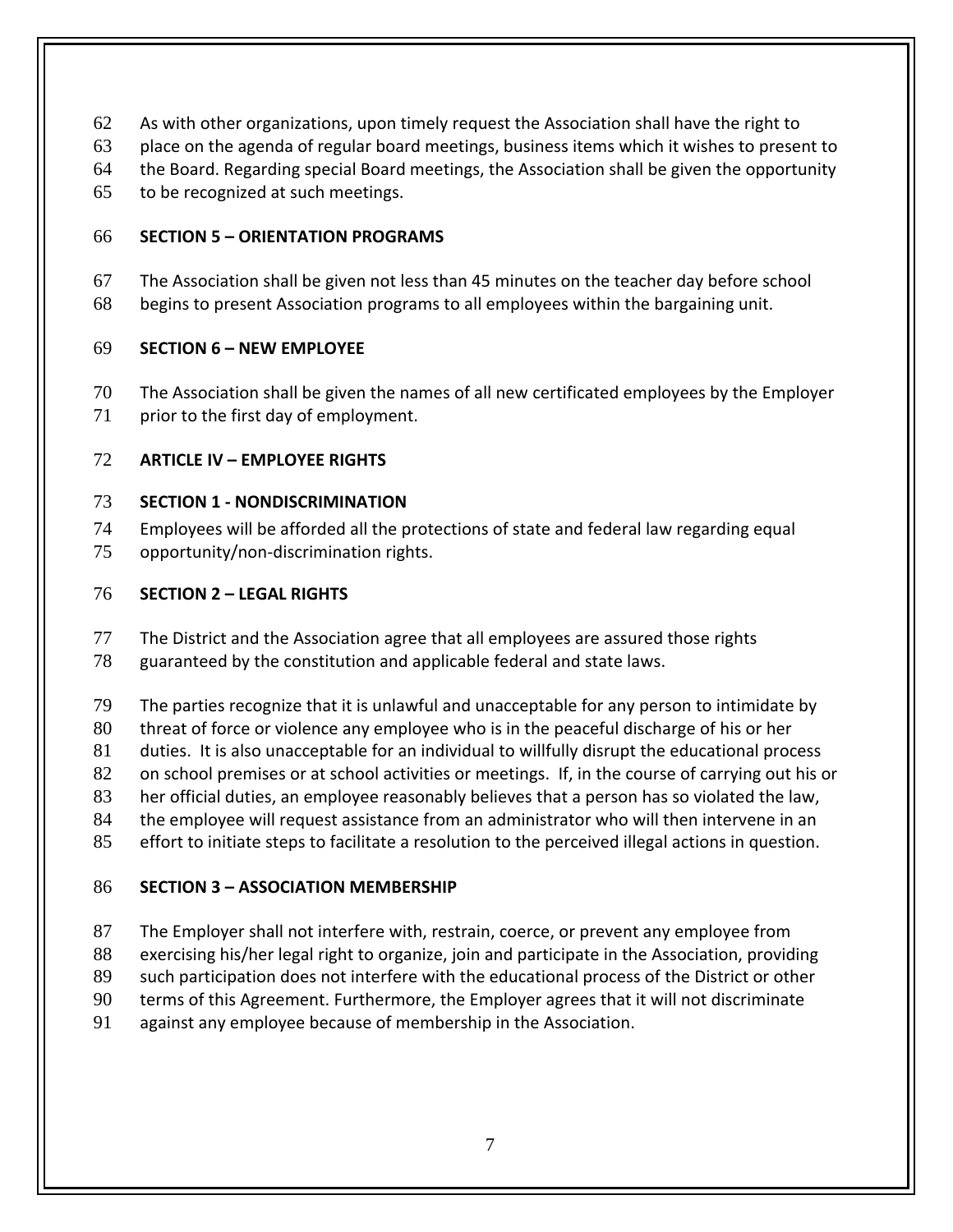### <span id="page-7-0"></span>**SECTION 4 – JUST CAUSE**

- The right of the District to discipline, reprimand, discharge, or reduce in rank or
- compensation for its employees is recognized. Any such action shall be for just cause. An
- employee shall have the right to have a representative of his/her own choosing present in
- any situation which may adversely affect his/her employment status. The District
- acknowledges the District concern related to an employee's conduct should be made known
- 98 to the employee as soon as reasonably possible. The District will notify the Association
- President if the District places an employee on leave.
- 100 If an investigation does not warrant discipline; the documentation should be destroyed (see
- RCW 41.06.450 Destruction or retention of information relating to employee misconduct.)
- The District shall provide the employee a letter confirming such action.

### <span id="page-7-1"></span>**SECTION 5 – ACADEMIC FREEDOM**

- 104 No electronic device shall be installed or brought in on a temporary or permanent basis in
- any classroom or instructional area that would permit a person to be able to listen to,
- 106 monitor, or record the procedures of activities therein without the knowledge of the
- certificated employee who oversees that classroom or instructional area.
- No student grade or evaluation shall be changed without the opportunity of the employee to provide input.
- The Board recognizes the educational profession's right and responsibility to insist that
- children must be free to learn and teachers free to teach. Employees shall accept the
- responsibility of a commitment to the democratic tradition, the pursuit of truth, and a
- concern for the welfare, growth and development of students. Thus, no special limitations
- shall be placed upon study, investigation and interpretation of facts and ideas, except that:
- A. The teacher must be acting within the scope of his/her certified area in accord with accepted and/or adopted courses of study.
- B. When an employee believes that he/she may be entering into a controversial area of instruction, he/she will first meet and discuss the area with his/her building principal **prior to presentation.** If the principal believes the area to be controversial, he/she may request an outline of the areas to be covered and the resources to be used in the instruction. The building principal shall have the right to deny the teacher from entering into any such "controversial area." The principal's decision can be appealed pursuant to District procedure 4220P.
- C. The teacher must exercise responsibility and prudence and must realize that 125 teaching in an elementary or secondary school places special responsibility upon the 126 teacher to carefully consider the maturity level of the student and the special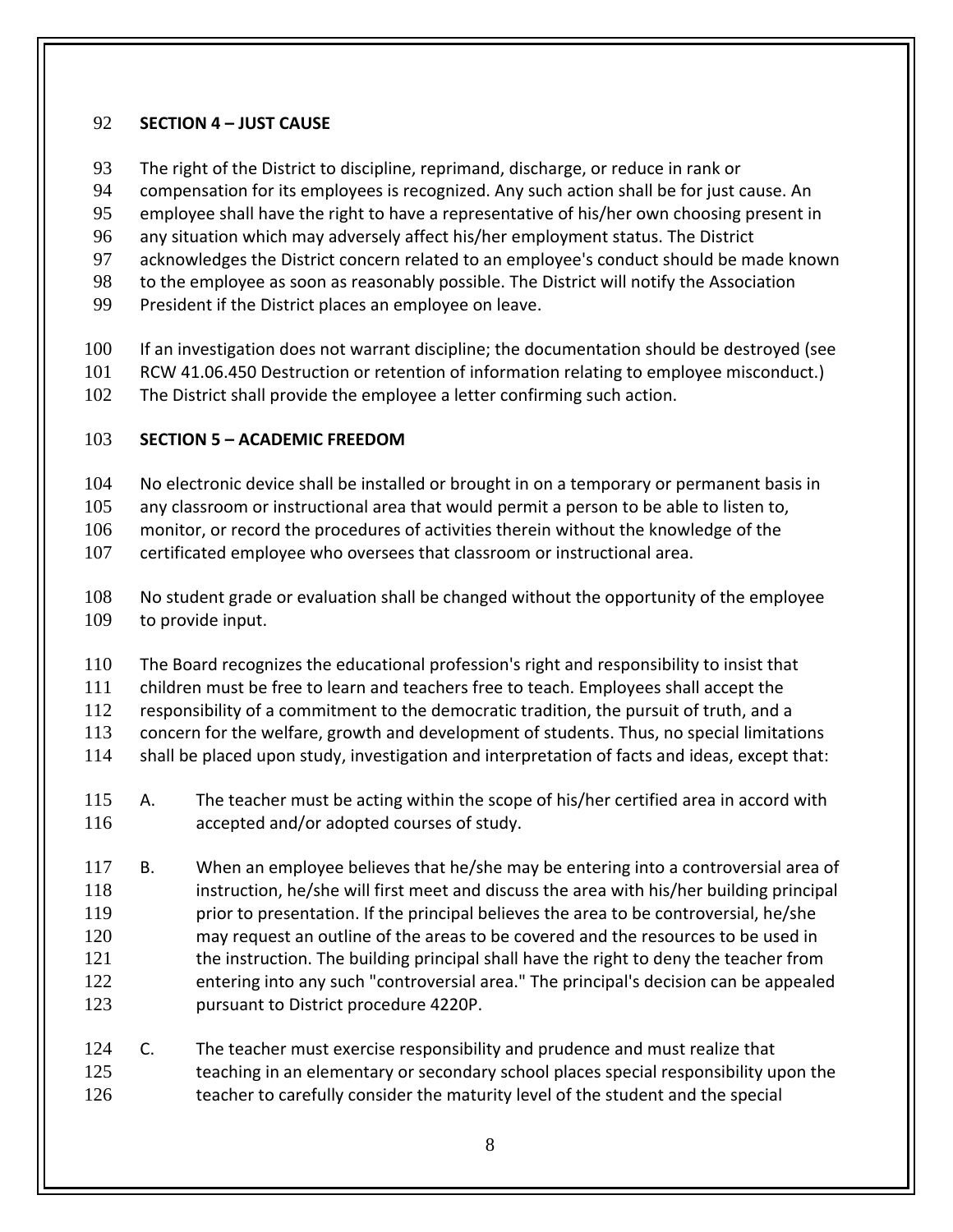127 circumstances that surround the teacher/learner relationship.

While the teacher must feel free to teach and live according to his/her conscience, so must

 those he/she serves. Proselytism has no place in a public school. Opinion or theory must be stated as such for what it is.

### <span id="page-8-0"></span>**SECTION 6 – PERSONNEL FILES (In All Forms per RCW and WAC)**

- A. A personnel file shall be kept for each employee in the district and shall contain such material as described in this article. The confidentiality of employee personnel files 134 shall be preserved as required by statute.
- B. Employees shall have the right to inspect their files at a time arranged by prior appointment. Unless waived in writing by the employee, such inspection shall be in 137 the presence of the employee and any person requested by the employee as well as 138 a District representative. If a public information request to view and/or copy any material from an employee's personnel file is made, the employee shall be notified within one business day (24) hours and the employee will be provided a copy of any material that is copied.
- At the beginning of each school year, the employee should review his/her personnel **file and sign the inventory sheet contained therein.** Employees shall be notified of and receive a copy of any item placed in their personnel file after said annual review. Employees shall have the right to attach their comments to anything contained in 146 the file. One copy of any item contained in the file will be provided upon request with the cost to the District.
- C. Written reprimands pertaining to employee conduct or work performance which is remedial in nature shall be removed from the personnel file at the conclusion of two (2) academic years to which the reports relate if there have been no further 151 incidents of the same nature, at the request of the employee. In accordance with SB 5533, no information related to substantiated verbal or physical or sexual misconduct may be removed from any employee file. In accordance with SB 5533, information related to alleged verbal or physical abuse or sexual misconduct that has not been substantiated, may be expunged.
- Evaluations shall not be deemed to be included within the definition of the term "reprimand" as utilized herein and, therefore, shall not be subject to removal from 158 the files under the terms of this provision. No specific use of the word "reprimand" nor actual text of a reprimand shall be included in an evaluation.
- Any material removed from the personnel file as described herein shall, at the discretion of the district and upon written notice to the employee, be placed in a separate file maintained by the district's general counsel, the employee and his/her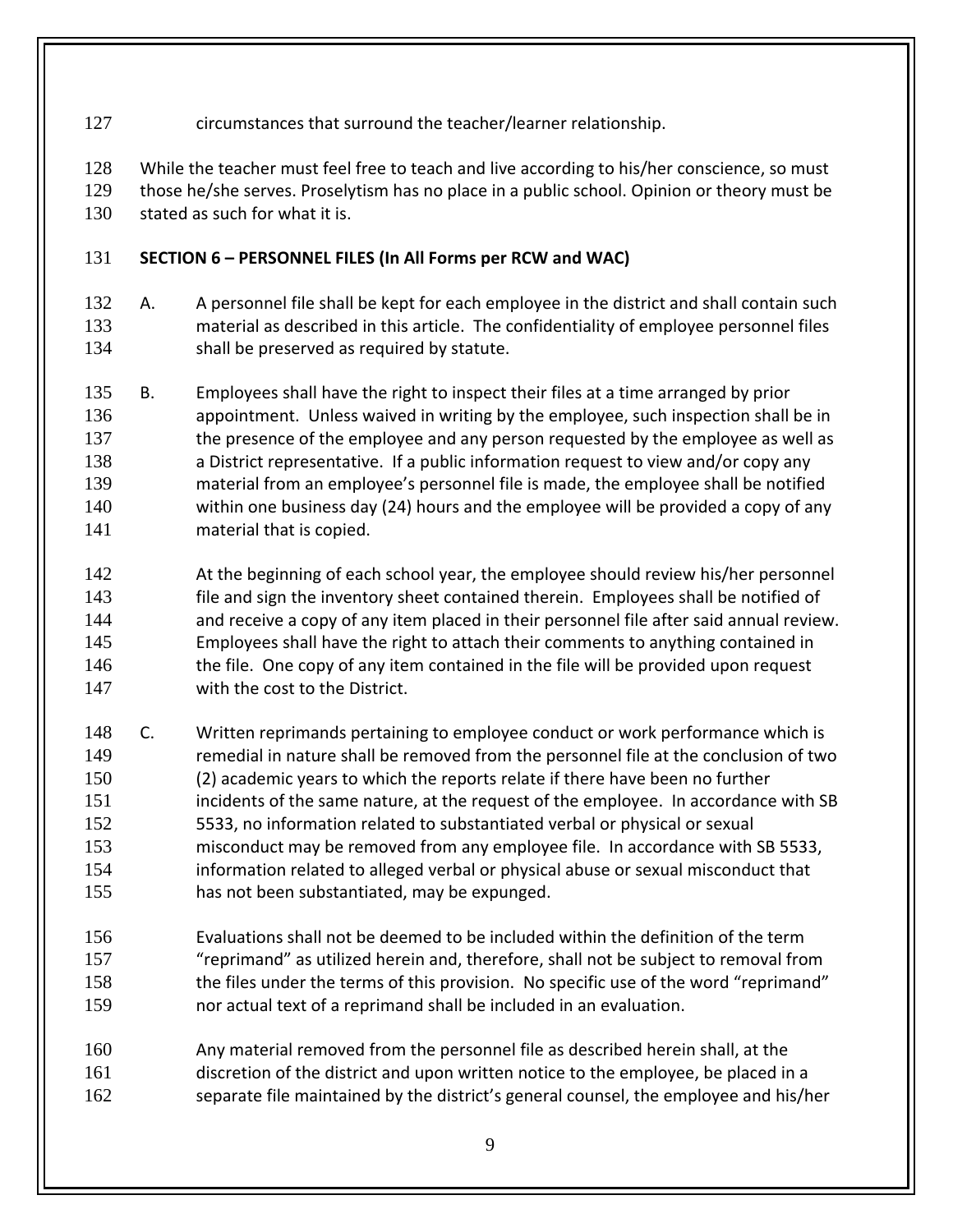- authorized representative.
- No material in the sealed file referenced above shall be deemed admissible in any subsequent disciplinary action following removal from the personnel file unless said material specifically applies to the employee's behavior given rise to the subsequent disciplinary action.
- D. The confidentiality of employee personnel files shall be preserved as required by statute. Employees shall have the right to inspect their files at a time arranged by prior appointment. Unless waived in writing by the employee, such inspection shall be in the presence of the employee and any person requested by the employee as well as a District representative. If a public information request to view and/or copy any material from an employee's personnel file is made, the employee shall be notified within one business day (24 hours) and the employee will be provided a copy of any material that is copied.
- Employees shall be notified of and receive a copy of any item placed in their personnel file. Employees shall have the right to attach their comments to anything contained in the file. One copy of any item contained in the file will be provided upon request with the cost to the District.
- If there has been no non-renewal or termination action resulting there from, evaluation reports and disciplinary notices shall be removed from the personnel files upon the request of the employee. Such a request for removal of evaluation reports may be made at any time after the conclusion of three academic years to which the 184 reports relate.
- Requests for the removal of disciplinary notices may be made at any time after the conclusion of two academic years to which the reports relate.
- A building level working file is a file kept by a principal for his/her use in handling day-to-day documentation that the principal feels is not then timely for placement 189 in the District personnel file. Such a work file is not a secret file and it is subject to the same safeguards as the District personnel file regarding access by employees and employee knowledge of items being placed in the working file. Documents held 192 in a working file shall be removed after one (1) calendar year or be forwarded to the personnel file.
- Documents generated during an investigation on a charge of misconduct will not appear in the employee's file until the process is finished and only if the charge is founded.
- Upon retirement the T.E.A. member may request a copy of their personnel file.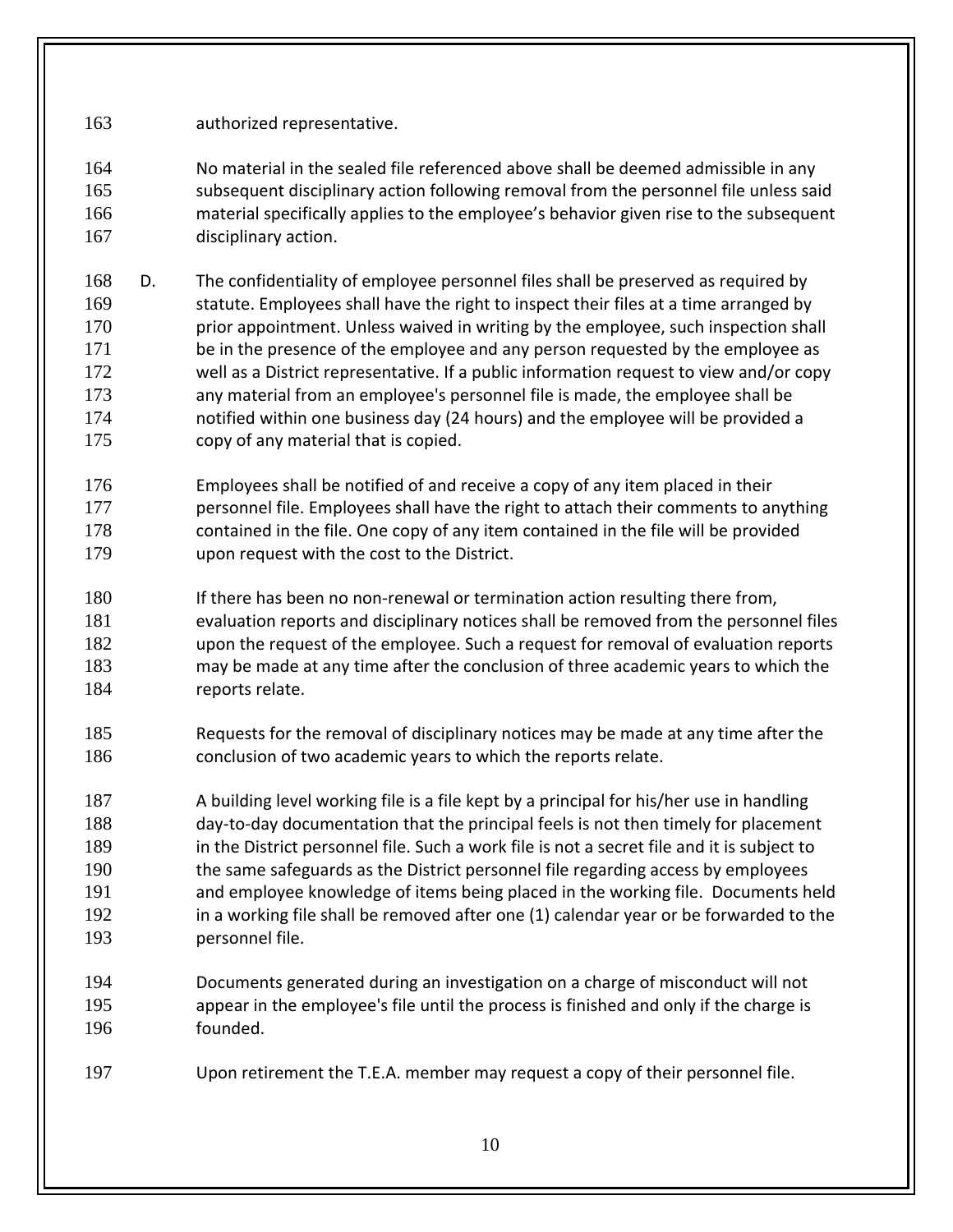### <span id="page-10-0"></span>**SECTION 7 – INSURANCE COVERAGE**

 The Employer, in accordance with RCW 28A.58.425, provides liability insurance for those employees covered by this Agreement and agrees to maintain the present level of coverage 201 for the duration of this Agreement. Employees should contact their immediate supervisor for procedures

### <span id="page-10-1"></span>**SECTION 8 – SAFE WORKING CONDITIONS**

204 To assure that a working environment free from hazard shall always exist, the District and 205 the employee shall cooperate to ensure that all the occupational safety requirements of the federal and state statutes are met, including OSHA and DLI requirements.

### <span id="page-10-2"></span>**SECTION 9 – ACCESS TO DOCUMENTS**

- The District will make available online or in each of the school libraries at least one copy of:
- 1. District Policy Handbook
- 2. COMMON SCHOOL MANUAL
- 211 3. District Crisis Policy (Separate from #1)
- 4. Sexual Harassment Policy (Separate from #1)
- <span id="page-10-3"></span>**ARTICLE V- INSTRUCTION**

#### <span id="page-10-4"></span>**SECTION 1 – TEACHER/STUDENT RATIO**

- The District shall seek to maintain, to the best of its financial and physical capabilities, a
- teacher/student ratio which affords the best learning environment for the students of the District.
- 

### **A. General Education**

### **Elementary class size would be:**

- K-1 = 23
- $2-3=24$
- 4-5 = 25

Any teacher with a class count of more than this number will receive \$250.00 per month

- each month the number exceeds this class count. (Not \$250.00 per student). The stipend
- 226 will be calculated on the count day each month. If the count is over the established amount
- 227 on this day, the teacher will get the stipend for that month. The class size will only be
- calculated once a month.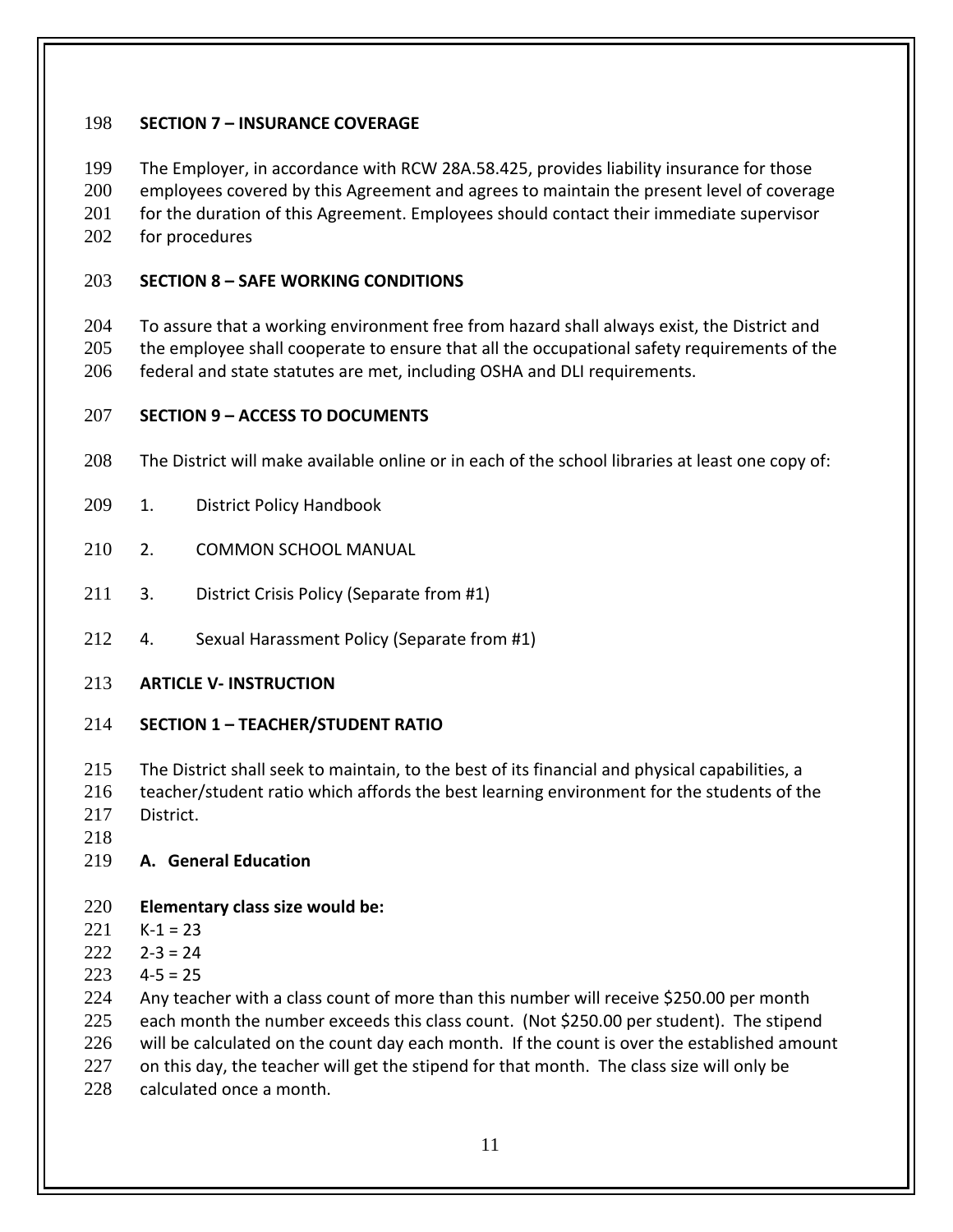| 229 | <b>Secondary Class size/caseload</b>                                                         |  |  |  |  |
|-----|----------------------------------------------------------------------------------------------|--|--|--|--|
| 230 |                                                                                              |  |  |  |  |
| 231 | Teachers in grades 6-12, not including music and physical education, may access the terms    |  |  |  |  |
| 232 | of this contract should their total caseload exceed 155 students, exclusive of zero-hour     |  |  |  |  |
| 233 | periods or teachers contracted for a super FTE.                                              |  |  |  |  |
| 234 | To review a teacher's request for support the following will occur:                          |  |  |  |  |
| 235 | 1. The teacher will notify their direct supervisor in writing (or email) wishing to seek     |  |  |  |  |
| 236 | support for their class size/caseload overage. The teacher should state the                  |  |  |  |  |
| 237 | reason(s) for their request.                                                                 |  |  |  |  |
| 238 | 2. A meeting will occur with the teacher's supervisor, the Director of Student               |  |  |  |  |
| 239 | Services, the teacher and their Association representative. The problem and                  |  |  |  |  |
| 240 | possible solutions will be documented, and any recommended solution(s) are to                |  |  |  |  |
| 241 | be forwarded to the Superintendent for approval.                                             |  |  |  |  |
| 242 | a. Solutions may include:                                                                    |  |  |  |  |
| 243 | Additional Para educator support<br>i.                                                       |  |  |  |  |
| 244 | <b>Release Time</b><br>ii.                                                                   |  |  |  |  |
| 245 | iii.<br><b>Additional Compensation</b>                                                       |  |  |  |  |
| 246 | 3. The Superintendent will approve or deny the recommendation with 5 working                 |  |  |  |  |
| 247 | days of receipt.                                                                             |  |  |  |  |
| 248 |                                                                                              |  |  |  |  |
| 249 | <b>B.</b> Special Education                                                                  |  |  |  |  |
| 250 | Special education teachers with multiple students having significant behavioral issues that  |  |  |  |  |
| 251 | require a Behavior Support Plan may access the terms of this contract. Concerns regarding    |  |  |  |  |
| 252 | class size may be referred by the classroom teacher as described below:                      |  |  |  |  |
| 253 |                                                                                              |  |  |  |  |
| 254 | 1. To review a special education teacher's request for support the following will occur:     |  |  |  |  |
| 255 | The teacher will notify their direct supervisor in writing (or email) wishing to seek        |  |  |  |  |
| 256 | support for their behavioral, class size/caseload concerns. The teacher should state the     |  |  |  |  |
| 257 | reason(s) for their request.                                                                 |  |  |  |  |
| 258 |                                                                                              |  |  |  |  |
| 259 | 2. A meeting will occur with the teacher's supervisor, the Director of Student Services, the |  |  |  |  |
| 260 | teacher and their Association representative. The problem and possible solutions will be     |  |  |  |  |
| 261 | documented, and any recommended solution(s) are to be forwarded to the                       |  |  |  |  |
| 262 | Superintendent for approval.                                                                 |  |  |  |  |
| 263 | A. Solutions may include:                                                                    |  |  |  |  |
| 264 | Additional Para educator support<br>I.                                                       |  |  |  |  |
| 265 | <b>Release Time</b><br>II.                                                                   |  |  |  |  |
| 266 | III.<br><b>Additional Compensation</b>                                                       |  |  |  |  |
| 267 |                                                                                              |  |  |  |  |
| 268 | 3. The Superintendent will approve or deny the recommendation with 5 working days of         |  |  |  |  |
| 269 | receipt.                                                                                     |  |  |  |  |
| 270 |                                                                                              |  |  |  |  |
|     |                                                                                              |  |  |  |  |
|     | 12                                                                                           |  |  |  |  |
|     |                                                                                              |  |  |  |  |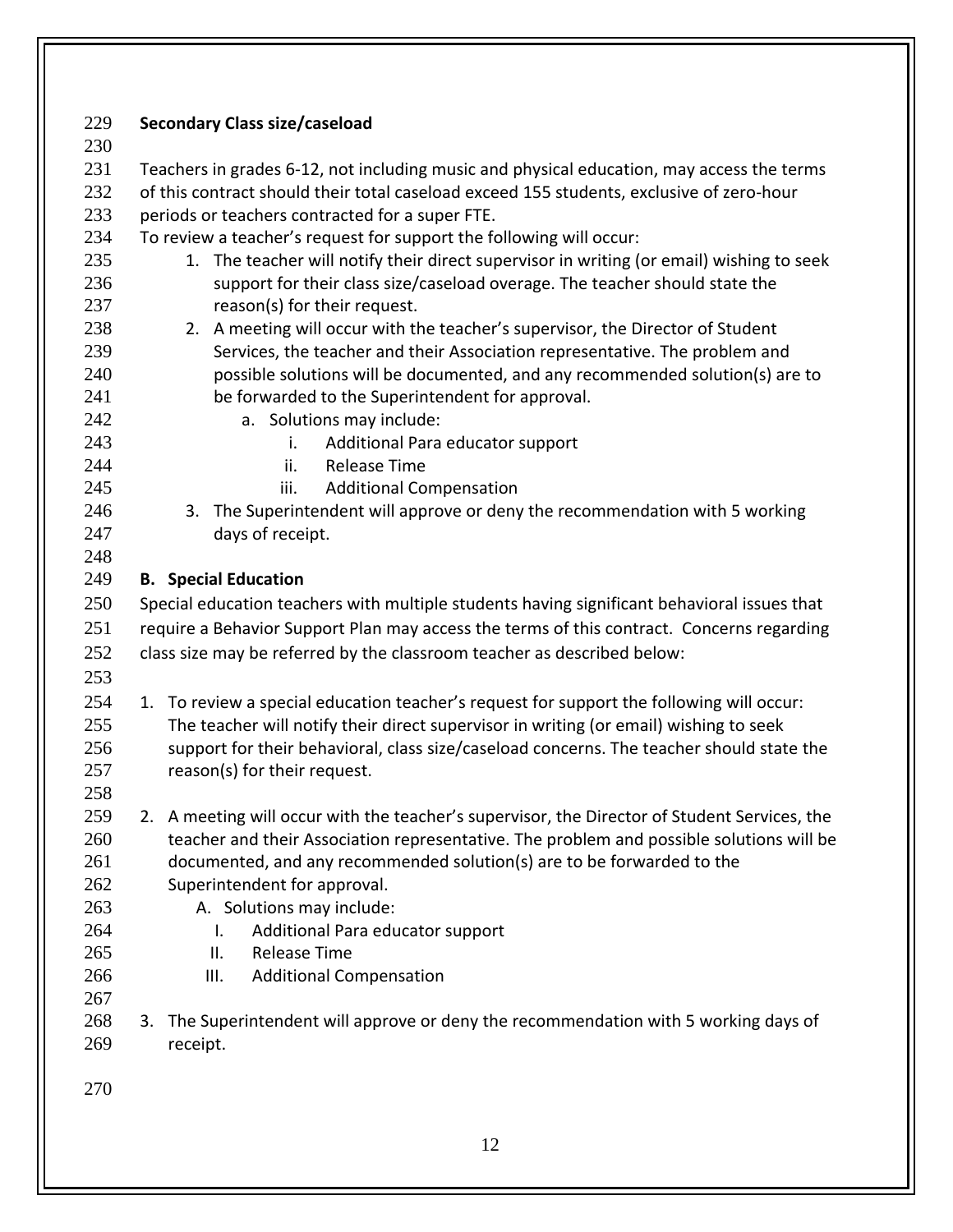### SPLIT CLASS

272 A split grade in an elementary school which is taught by one teacher for all or most of the time usually consists of students from two sequential grades within on classroom for example Grade ½, Grade 4/5, or some other combination. While the district recognizes that 275 students can benefit from the range and diversity possible in a split class and that through quality teaching it is possible for students to thrive in this environment, the district does not 277 support split classes as the norm. However, due to enrollment and financial issues, there 278 are times when split classrooms are the logical solution. If a split class is deemed necessary 279 by the administration, the district is committed to providing the strongest learning environment possible. A Split Class will have no more than 20 students, divided equitably 281 between the two grades, not to exceed more than a 40/60 percent split. For every student over 20, the classroom teacher will be provided with 1 hour of assistance from a para- educator for every student over the count of 20. If the classroom count falls to 20 or below, 284 the assistance may be re-assigned to other duties.

### <span id="page-12-0"></span>**SECTION 2 – WORK STATION VISITATION**

 To provide patrons of the District the opportunity to visit classroom work stations with the least interruption to the teaching process, the following guidelines are set forth:

- A. All visitors to a school and/or classroom work station shall obtain the approval of the principal, and if the visit is to a classroom, the time shall be arranged after the principal has conferred with the teacher.
- B. The employee shall be afforded the opportunity to confer with the classroom visitor before and/or after the visitation. The visitation shall coincide with the beginning and ending of the regular class period or as otherwise scheduled by the teacher.

### <span id="page-12-1"></span>**SECTION 3 - INSERVICE**

 The District will provide in-service training to its employees as far as practicable. In the implementation of new curriculum, the Employer shall develop and implement in-service training programs for any employee(s) who will be responsible for the new curricular program(s).

### <span id="page-12-2"></span>**SECTION 4 – STUDENT DISCIPLINE**

 All employees shall assume the responsibility for maintaining an atmosphere that will serve to prevent inappropriate behavior in the instructional setting. To enable all certificated

employees to maintain order and student safety, the school district shall support and assist

all certificated employees in maintaining control of students. To support employees in

maintaining discipline, the District will inform employees of any student with known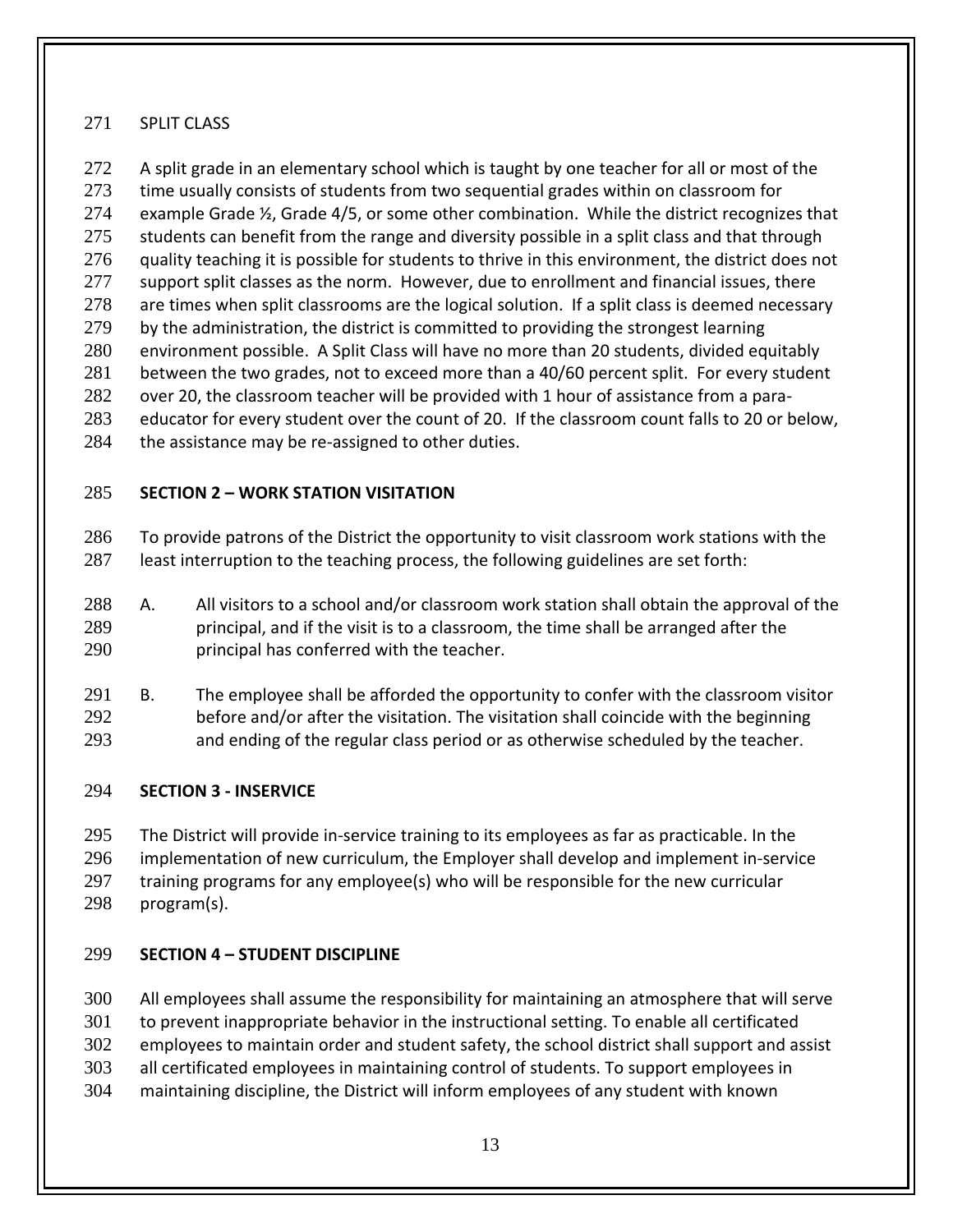documented behavior, discipline, and/or legal problems prior to the first day of attendance.

A. Notification Right Certain Offenses

 Employees have the right to be notified by the principal whenever said principal has been officially notified that a student has been convicted in adult criminal court or adjudicated or entered into a diversion agreement with the juvenile court on any of the following offenses as defined by law:

- 311 1. A violent offense (as defined in RCW 9.94A.030);
- 2. A sexual offense (RCW 9.94A.030);
- 3. Inhaling toxic fumes (RCW 9.47A);
- 4. A controlled substance violation (RCW 69.50);
- 5. A liquor violation (RCW 66.44.270);
- 6. Assault—physical harm (RCW 9A.36);
- 7. Kidnapping, unlawful imprisonment, and custodial interference (RCW 9A.40);
- 8. Harassment (RCW 9A.46);
- 9. Arson, reckless burning, and malicious mischief (RCW 9A 498).
- B. Disruption of Class or Activity

 Staff will be sensitive to the fact that other districts and/or agencies do not always forward all pertinent files on a student in a timely fashion. This may result in problems surfacing and being identified before the paper trail is available to be shared.

Students, who at the judgment of the employee cause exceptional misconduct (as described

in the student handbook), shall be removed from the class/activity. A student shall not be

returned to the referring employee until the principal or designee has conferred with the

- employee and all parties involved have come to reasonable arrangements. If a student has been removed for significant disruption from the class/activity, the employee shall submit
- proper documentation of the disruption, including parent contact.
- All students who are attending "school functions" during or outside of school hours must be
- supervised. Each on-duty certificated employee is responsible for correcting any student(s)
- not properly supervised and/or reporting the situation to an appropriate supervisor.
- All certificated employees shall be familiar with, and abide by, the school district's
- statement of students' rights and responsibilities. Administration and certified staff must
- together in good faith create and maintain a discipline matrix with clearly defined
- expectations and consequences. This matrix will include both students and staff
- expectations for the insurance of following due process for students and maintaining
- progressive discipline as required by RCW 26A.600.010. This matrix will be reviewed
- annually by administration and staff for the purpose of updating building standards and
- uniform enforcement of those standards, as required by RCW 28A.400.110 and be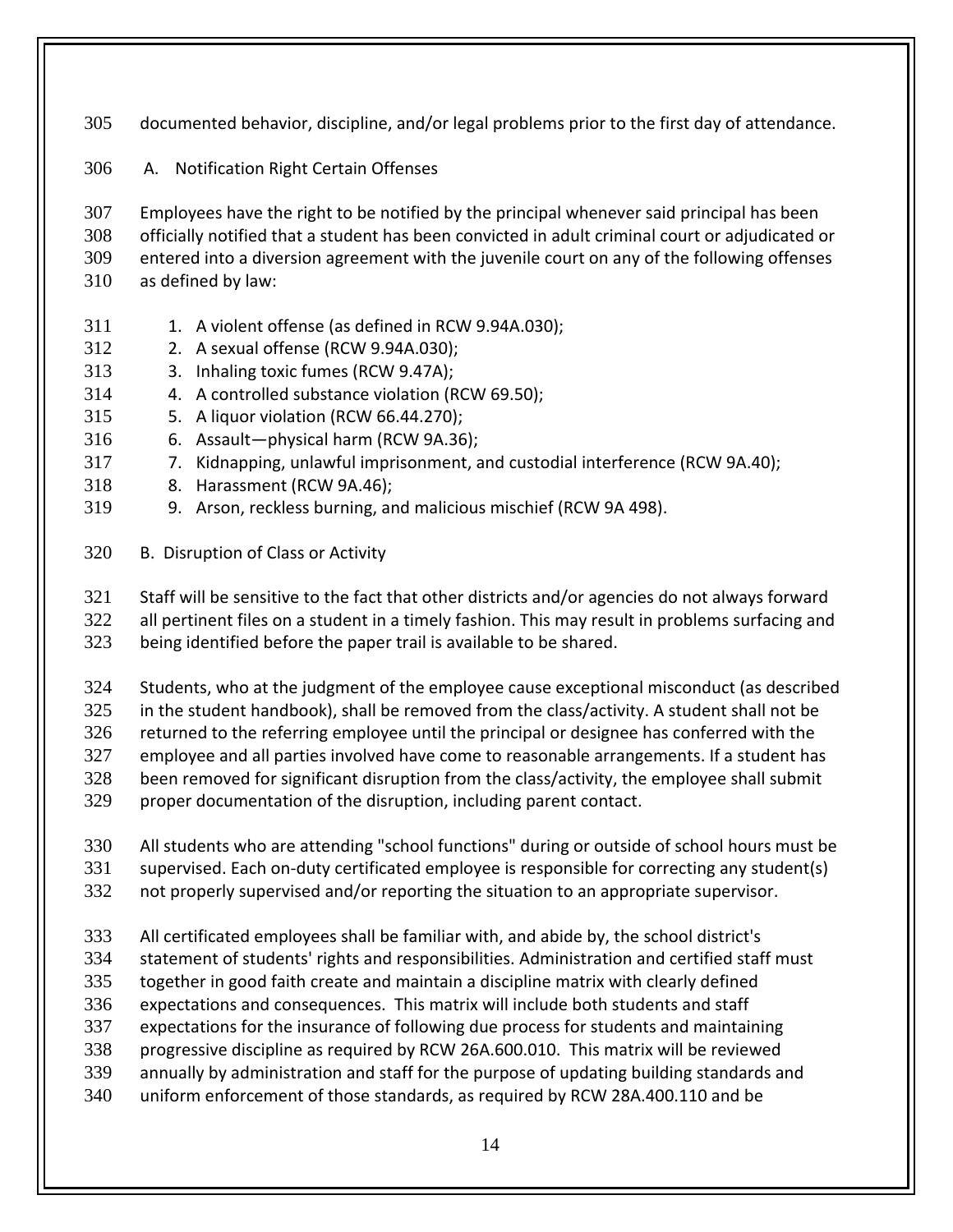- published in all handbooks. The principal and employees in each school building shall
- confer at least annually for the purpose of developing, or reviewing, or both, building
- discipline standards and the uniform enforcement of those standards, as required by RCW 28A. 400.110.
- 

### <span id="page-14-0"></span>**SECTION 5 – PEER OBSERVATION**

The District will seek to facilitate reasonable peer observation and mentoring.

### <span id="page-14-1"></span>**SECTION 6 – JOB SHARING**

- For the purpose of this Agreement, job sharing shall mean the occupation of a single staff person position by two (2) individuals with each assignment being half-time. In order for a shared position to be approved, the two (2) individuals must complete an application on a form mutually agreed upon by the Board and the Association or agree to such a position subject to the conditions of this Article if contacted by a building principal or
- superintendent. The following guidelines apply:
- A. In order to implement job sharing, those who are now full-time employees must request a leave of absence for that position or for that portion of the year needed to accommodate the job share.
- B. If a shared position is terminated, each employee shall be placed in the position last held or, if qualified, a similar position in the District.
- C. The District will not be required to reschedule large numbers of students to accommodate a job share.
- D. In case of absence, teacher partners having joint responsibility for the same students will attempt to substitute for each other, when necessary. Such substitution will be paid at the current substitute rate of pay.
- E. Job share applicants will submit a plan of curriculum implementation to the District at the time the application for job share is submitted.
- F. Teacher partners will engage in joint planning whenever they have joint responsibility for the same students. In order to accommodate this requirement, individual arrangements will be made with the administration prior to implementation.
- G. The Board and the Association shall work closely together on the implementation and evaluation of the shared time program.
- H. No teacher in the District shall be involuntarily transferred in order to create a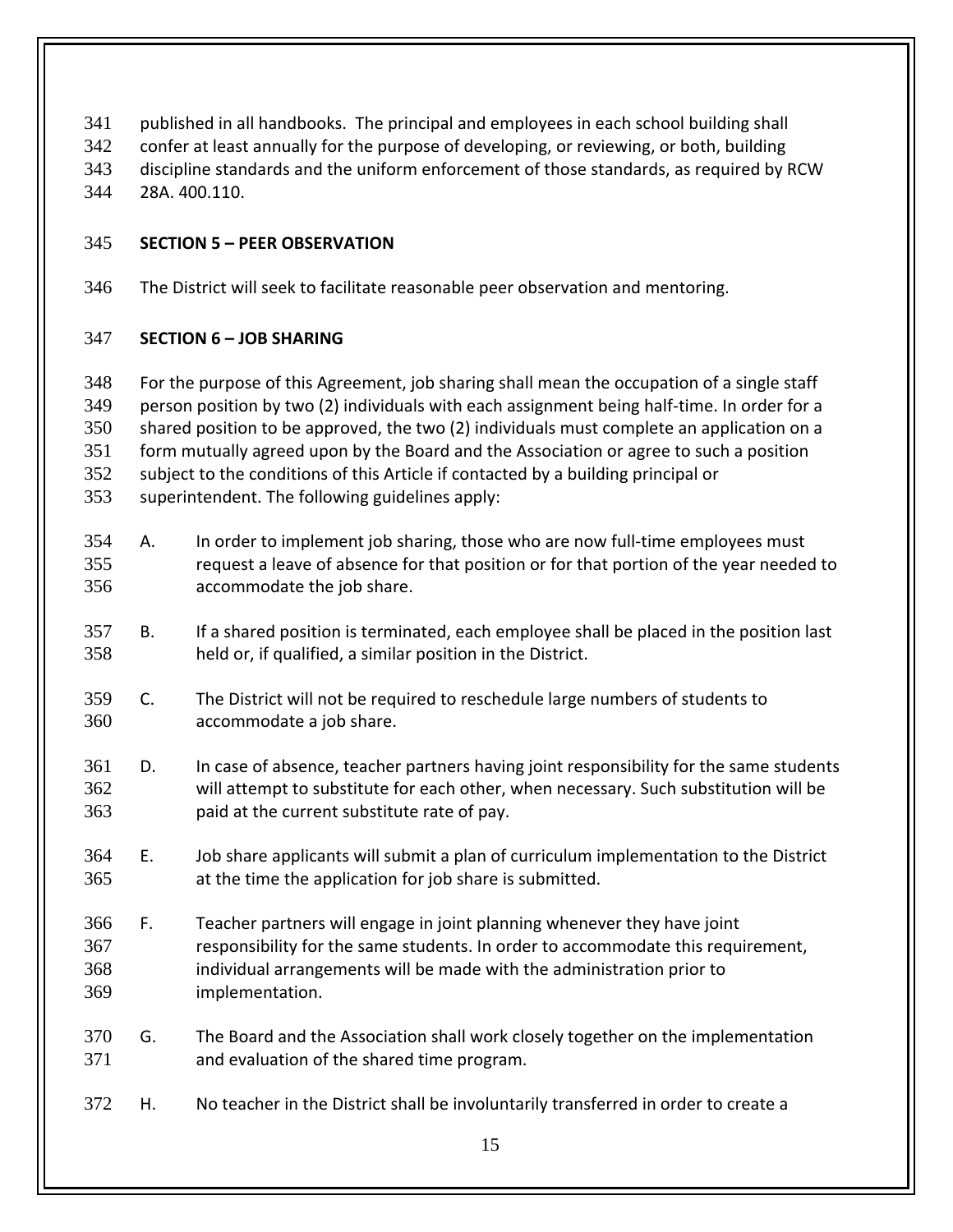shared time position.

- I. Job sharing participants, if they are half-time FTE's, will be able to access part time insurance benefits as per the contract. If either of the participants does not want to access the insurance benefits, the benefits that are not used will go into the insurance pool.
- J. Job sharing assignments shall terminate at the end of each school year. Teacher partners may reapply each year. (See Appendix E for application form.)

### <span id="page-15-0"></span>**ARTICLE VI – EMPLOYEE RESPONSIBILITIES**

### <span id="page-15-1"></span>**SECTION 1 - WORKDAY**

 The total length of the employee's instructional workday shall not exceed seven and one- half (7 1/2) hours, which shall include all preparation time, actual class time, lunch period time, and arrival and departure time as hereinafter provided. Employees shall arrive thirty (30) minutes prior to the start of the regular student day and depart thirty (30) minutes after the end of the regular student day unless authorized differently. Each employee shall receive a thirty (30) minute continuous and uninterrupted lunch period per instructional day between 11:00 a.m. and 1:15 p.m.

- Situation Resulting in Keeping Students at School In the event that weather or some other disaster results in students and staff being held at school without the ability to leave, every attempt will be made to ensure the safety of the children and staff. A sufficient number of staff may be required on site to ensure the safety of students in the building. Where the staff is required to remain on site after the workday to supervise students in an emergency, they will be paid at the district directed activity rate of pay (\$37.00 per hour).
- Inclement weather/emergency school closure
- 1. Staff will not lose pay or benefits
- 2. In the case of a late start due to inclement weather or district disaster (i.e. power outage, etc.) the employee will arrive 30 minutes prior to the arrival of students. Administration may waive this requirement on a case-by-case basis. The employee may appeal this decision to the superintendent.
- 3. In the event of a closure of schools due to an emergency staff will be released as soon as all students have been released. Staff needing to leave due to family or emergency situations will inform the building principal and that administrator will determine the order in which staff may leave. The student to teacher ratio will never be less than 1 to 25.
- To ensure understanding of emergency procedures, each building will discuss emergency procedures early in each school year. If a staff person anticipates a problem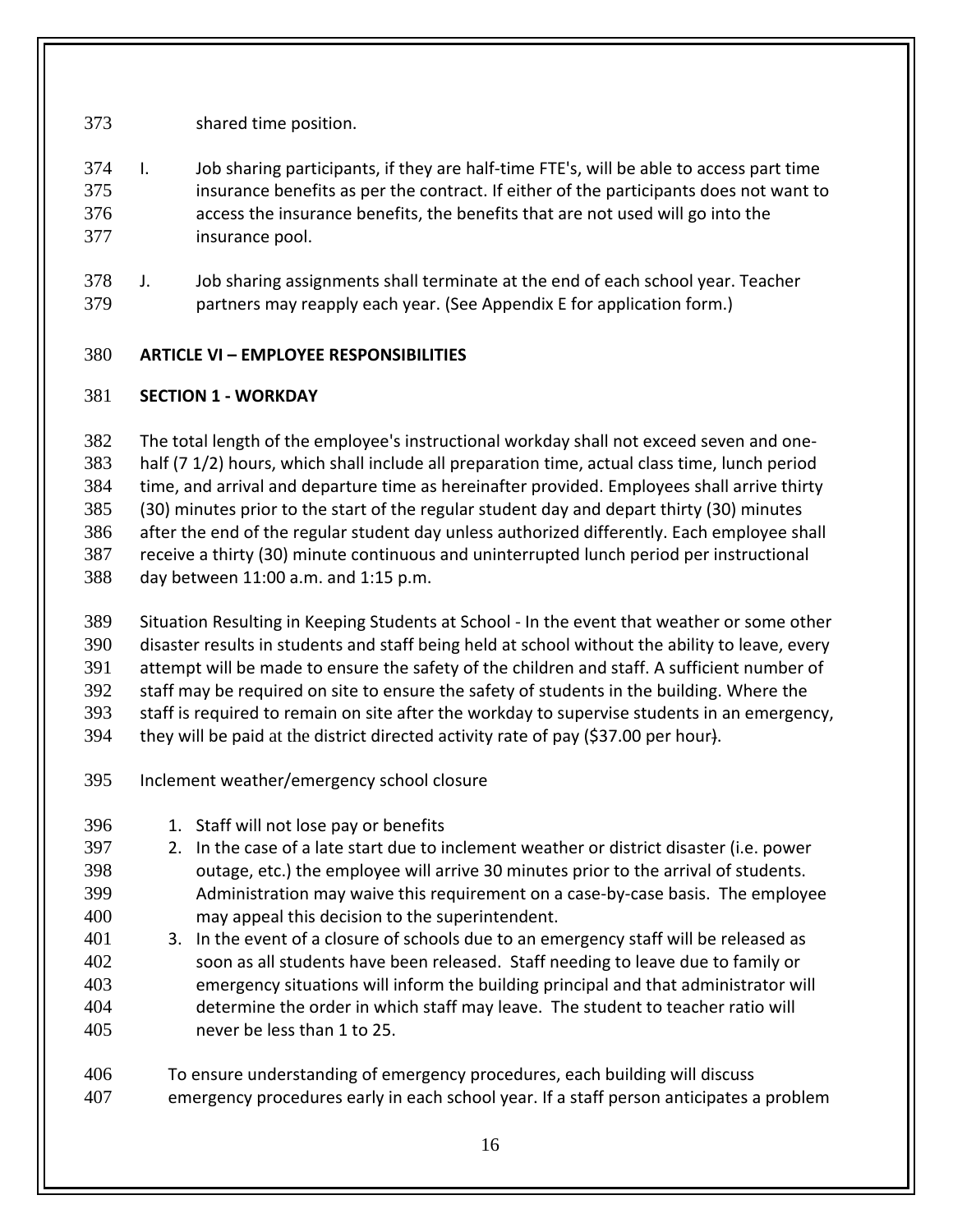staying at school during an emergency, he/she must discuss this with the building administrator within two days of the building meeting. The meeting itself is not the time-or place to discuss individual circumstances.

### <span id="page-16-0"></span>**SECTION 2 - PREPARATION TIME**

The District shall seek to maintain, to the best of its financial and physical capabilities,

employee preparation time, as it currently exists in the Tenino High School. K-5 employees

shall be guaranteed not less than 250 minutes of planning time per week. Employees in

 grades 6 through 8 shall be guaranteed not less than 200 minutes of planning time per week.

 It is the intent of the parties that an employee's preparation time is not unduly interrupted in order to cover a class for another employee. Therefore, it is agreed that when an employee is approved by the District to cover another employee's class and the employee loses his/her preparation period as a result that compensation for the lost preparation period will be made. The compensation will be at a rate of \$37.00 per hour. The employee

422 shall submit a timecard to his or her supervisor recording said time. Payment will be made

in the next pay period.

Staff must be aware that short-term absence(s) covered by other teachers for various

personal reasons (i.e. medical appointments) will also be tracked. When those minutes add

up to one half day (1/2 day), the individual will be asked to sign a blue card allowing a

deduction of one half (1/2) day of sick leave.

### <span id="page-16-1"></span>**SECTION 3 – FACULTY MEETINGS**

- 429 Such meeting shall not extend beyond the regular workday of the employees, except for special presentations, workshops, or emergencies.
- The building principal may hold one regular staff meeting per week outside the teacher

workday. The meeting shall not be held more than thirty (30) minutes before or last more

than thirty (30) after the teacher workday. During the weeks when such a meeting is held

- teachers shall be allowed to leave work at the end of the student day on Friday.
- District Student Service administration shall meet with special education staff to develop a
- yearly plan for testing, IEP writing, special education department meetings and professional
- development. Flexible contract hours will not be used for special education teacher
- department meetings. For department meetings beyond the contract day teachers will be
- compensated at in accordance with Section 9, District Directed Activities unless the
- department meeting supplants the faculty meeting parameter in Section 3 of this contract.
- Plan development will occur prior to October 1 of each school year.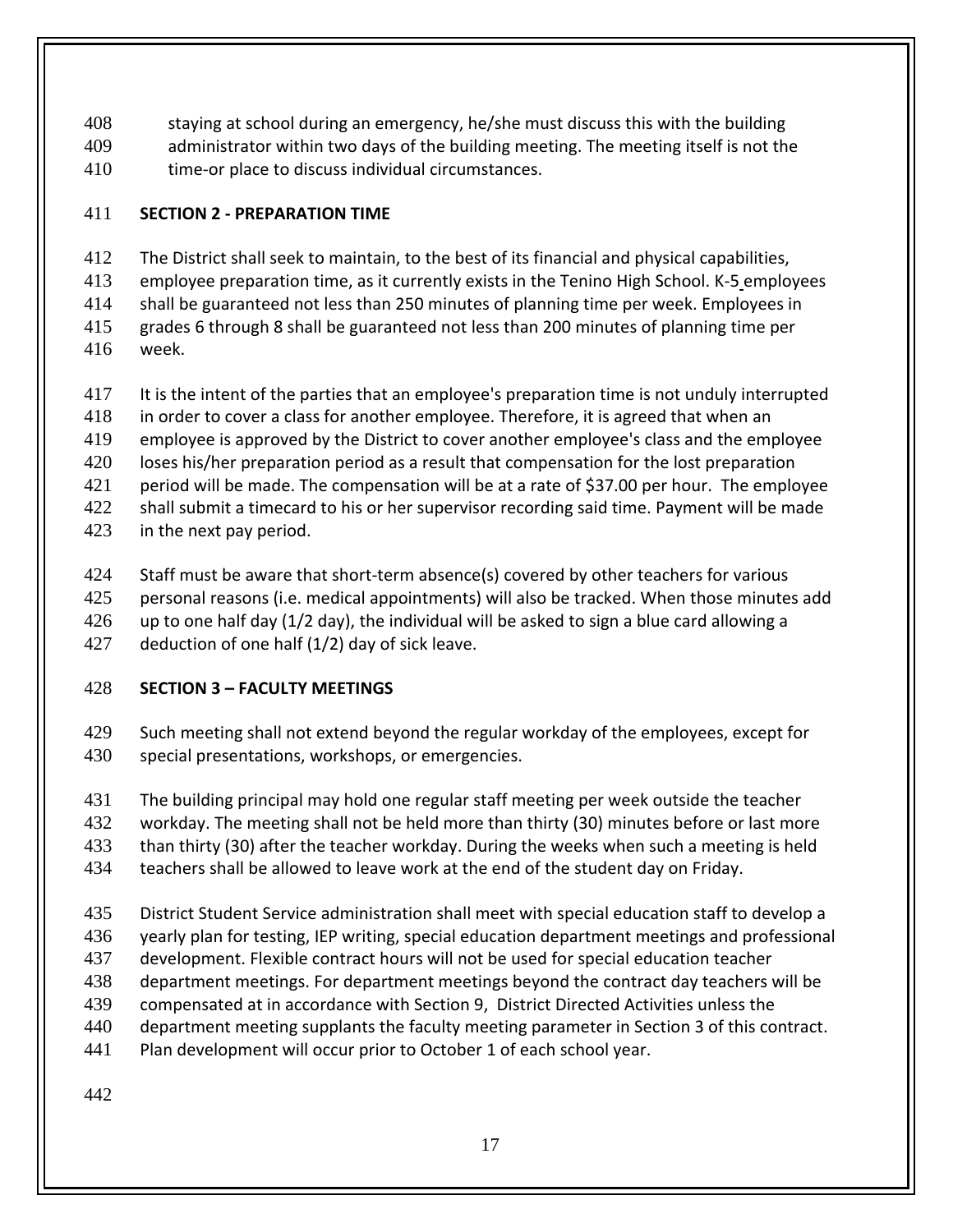### <span id="page-17-0"></span>**SECTION 4 – STUDENT TEACHERS**

- 444 In those instances where the Employer shall decide to sponsor a student teacher program in 445 the District, the following shall apply:
- A. Every employee shall have the option to accept or reject a student teacher.
- B. Every employee who accepts a student teacher shall be given no less than a twenty (20) day notice unless otherwise determined by an existing emergency.

### <span id="page-17-1"></span>**SECTION 5 – SUBSTITUTE TEACHERS**

- It is understood that the District has the right by law to require employees, in unexpected emergency situations, to perform reasonable duties, on a temporary basis, which go beyond the duties described in the employee's individual employment contract. However, upon
- timely notification by an employee of his/her intent to use a leave authorized by this
- Agreement for a period of one-half day or more, the District shall make every reasonable
- effort to find a substitute to cover the classes of the employee who is on leave.

### <span id="page-17-2"></span>**SECTION 6 – INDIVIDUAL EMPLOYEE CONTRACTS**

- A. The Employer shall issue to each employee a contract, with assignments indicated therein, in conformity with Washington State law, State Board of Education regulations and this Agreement.
- Any individual employee contract hereinafter executed shall expressly provide that it is subject to the terms of this Agreement between the Employer and the Association. If any individual employee contract contains any language inconsistent with this Agreement, then this Agreement, during its duration, shall be controlling.
- B. Copies of individual contracts Three (3) copies of the individual employee contract shall be given to the employee each year for signature. One (1) copy shall be retained by the individual employee at the time of signing the contract. Two (2) copies shall be forwarded to the Employer to be signed by the duly authorized representative of the Employer of which one (1) copy shal1 be placed in the individual employee's personnel file*,* and one (1) copy on file with the ESD.
- C. The total length of the regular employees' individual contract shall be one-hundred- eighty (180) days. The per diem rate of pay shall be calculated based on the LEAP 1S Salary Schedule (Appendix C), which includes 180 days.

### <span id="page-17-3"></span>**SECTION 7 – MENTOR TEACHER PROGRAM**

474 New teachers to the District or teachers with new assignments in the district will be eligible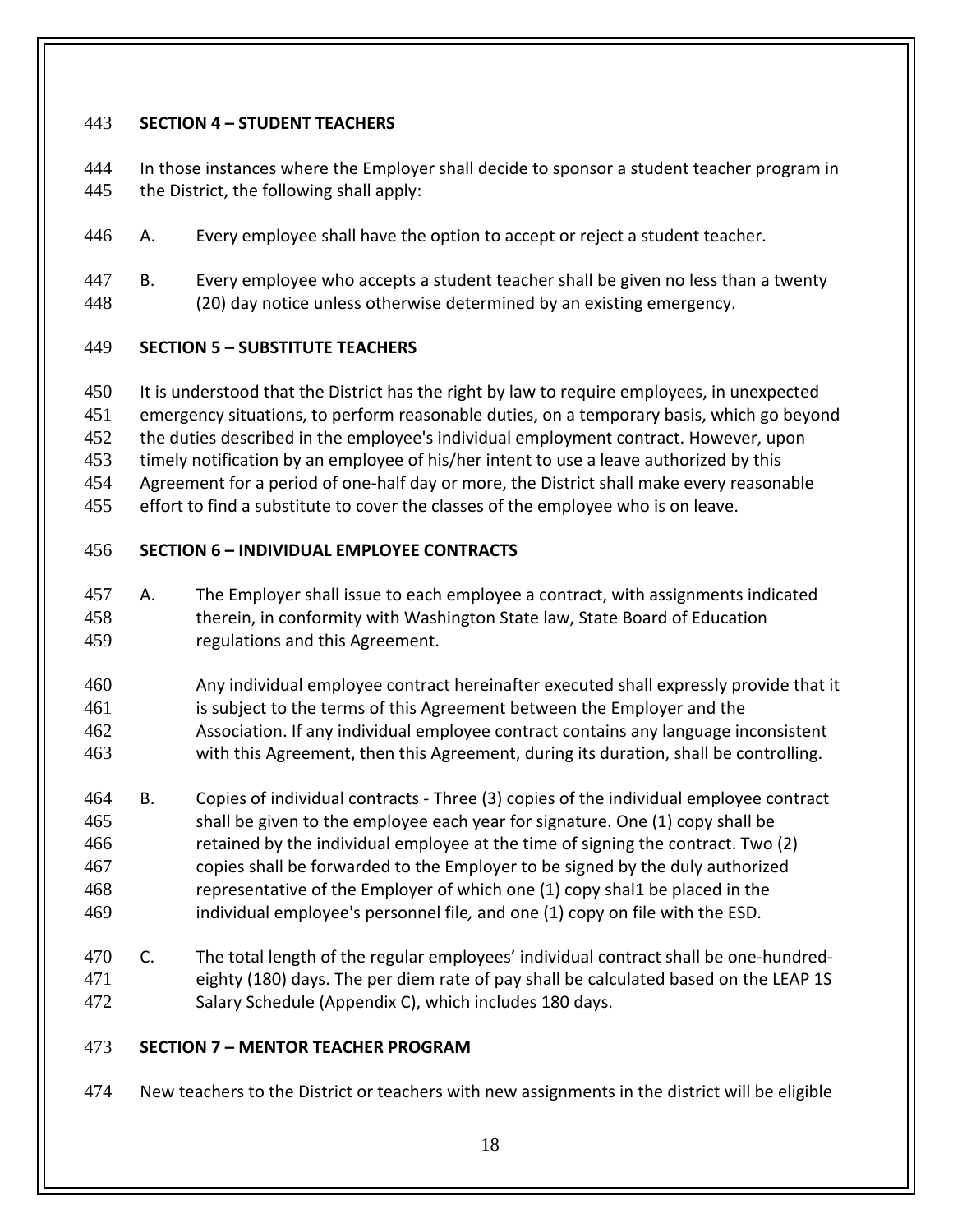| 475<br>476<br>477        | to participate in the Mentor Teacher Program. Compensation will be on the Co-Curricular<br>Schedule. Release time for participating employees shall be covered by substitutes, the cost<br>of which to be paid by the District, with administrative approval.      |                                                                                                                                                                                                                                                                                   |                                                                                                                                                                |  |
|--------------------------|--------------------------------------------------------------------------------------------------------------------------------------------------------------------------------------------------------------------------------------------------------------------|-----------------------------------------------------------------------------------------------------------------------------------------------------------------------------------------------------------------------------------------------------------------------------------|----------------------------------------------------------------------------------------------------------------------------------------------------------------|--|
| 478<br>479<br>480        | No participating employee will be subject to any additional evaluation procedure not<br>outlined in the current Collective Bargaining Agreement. A Mentor Teacher will not<br>participate in, or contribute to, the performance evaluation of a beginning teacher. |                                                                                                                                                                                                                                                                                   |                                                                                                                                                                |  |
| 481                      | Selection criteria shall be based on the following minimum standards:                                                                                                                                                                                              |                                                                                                                                                                                                                                                                                   |                                                                                                                                                                |  |
| 482                      | А.                                                                                                                                                                                                                                                                 |                                                                                                                                                                                                                                                                                   | The Mentor shall be employed full time by the District.                                                                                                        |  |
| 483<br>484<br>485        | Β.                                                                                                                                                                                                                                                                 | The Mentor shall have been employed primarily as a classroom teacher for one (1)<br>school year within the District and two (2) additional school years within any public<br>or private school in any grade, K-I2.                                                                |                                                                                                                                                                |  |
| 486<br>487               | C.                                                                                                                                                                                                                                                                 |                                                                                                                                                                                                                                                                                   | The Mentor shall hold a valid continuing teaching certificate issued pursuant to WAC<br>180-79 or be eligible for such certificate pursuant to WAC 180-79-045. |  |
| 488                      | D.                                                                                                                                                                                                                                                                 |                                                                                                                                                                                                                                                                                   | Previous three (3) years of satisfactory teaching evaluations.                                                                                                 |  |
| 489<br>490<br>491<br>492 | Ε.                                                                                                                                                                                                                                                                 | Teaching experience in the same building as the mentee teacher will be given<br>consideration for selection. If there is not a qualified mentor at the same grade level,<br>consideration will be given to applicants at a similar grade level and/or in a different<br>building. |                                                                                                                                                                |  |
| 493                      | F.                                                                                                                                                                                                                                                                 | The mentor should:                                                                                                                                                                                                                                                                |                                                                                                                                                                |  |
| 494                      |                                                                                                                                                                                                                                                                    | 1.                                                                                                                                                                                                                                                                                | Demonstrate effective teaching skills.                                                                                                                         |  |
| 495<br>496               |                                                                                                                                                                                                                                                                    | 2.                                                                                                                                                                                                                                                                                | Have a good understanding and perspective of District building policies,<br>procedures and programs.                                                           |  |
| 497                      |                                                                                                                                                                                                                                                                    | 3.                                                                                                                                                                                                                                                                                | Possess a high level of professional development/commitment.                                                                                                   |  |
| 498<br>499               |                                                                                                                                                                                                                                                                    | 4.                                                                                                                                                                                                                                                                                | Demonstrate good communication and interpersonal skills with students and<br>staff                                                                             |  |
| 500                      |                                                                                                                                                                                                                                                                    | 5.                                                                                                                                                                                                                                                                                | Demonstrate enthusiasm and a high level of professional creativity.                                                                                            |  |
| 501                      |                                                                                                                                                                                                                                                                    | 6.                                                                                                                                                                                                                                                                                | Be highly regarded by students, staff and community.                                                                                                           |  |
| 502<br>503               | If two (2) or more applicants are considered equal in qualification and criteria standards,<br>then selection shall be made by seniority.                                                                                                                          |                                                                                                                                                                                                                                                                                   |                                                                                                                                                                |  |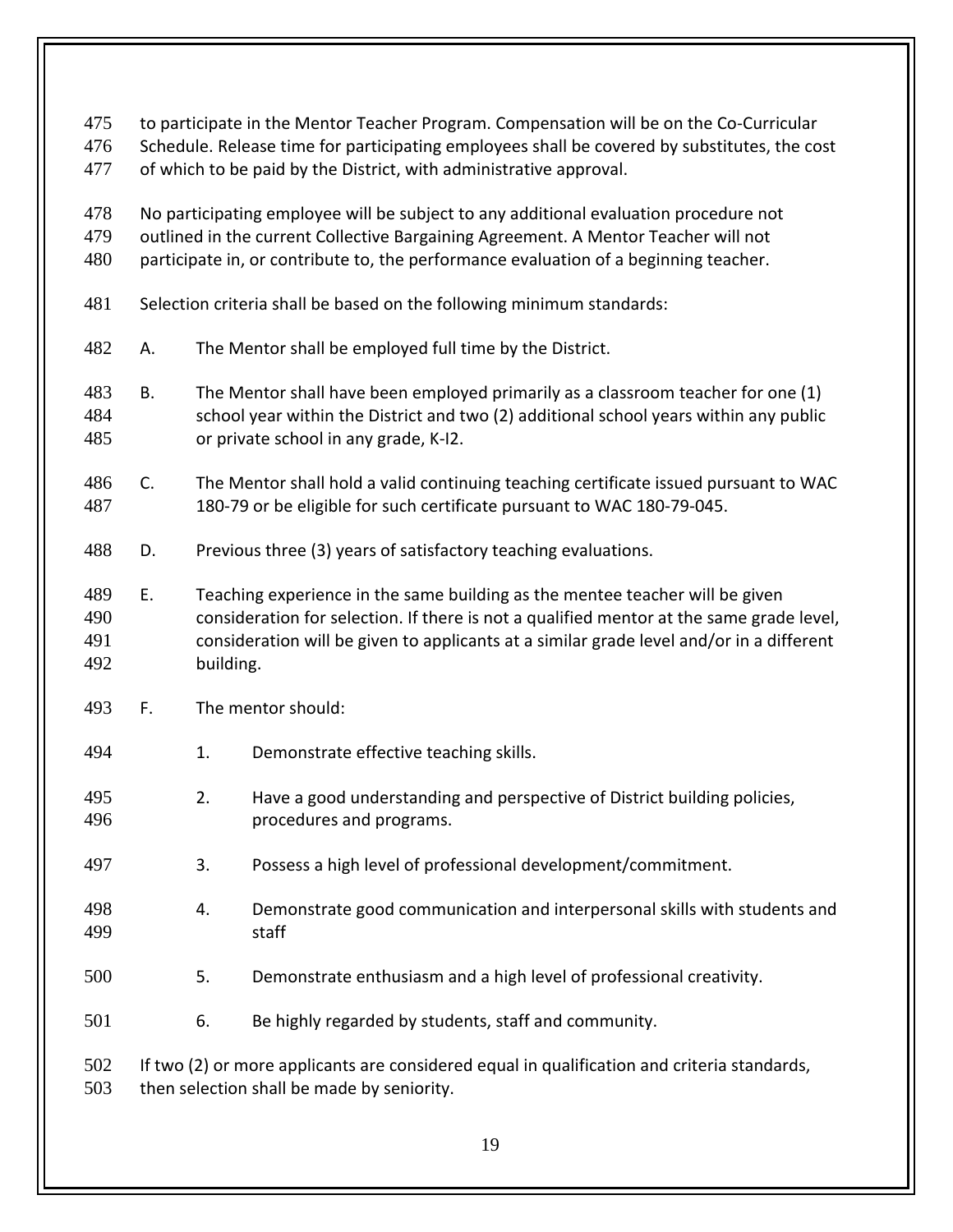SECTION 8 – Special Education Release Time

 Each Special Education teacher is eligible to receive 30 minutes release time one time per year per student on his or her IEP case management list to prepare for and/or conduct Annual Review or IEP meetings. Special Education teachers are eligible for Tri Time for the before mentioned meetings up to but not exceeding 60 minutes per Annual Review. This time would be applicable to invited certificated employees.

SECTION 9 – ITINERANT TEACHERS

511 1. Itinerant staff will be given plan time and duty-free lunch time as required by the collective bargaining agreement. Itinerant teachers shall meet with their evaluators no later than the end of the first full week of each school year to ensure that their planning time, travel time, and duty-free lunches are accounted for.

- 2. All itinerants who work at multiple schools will be paid a yearly mileage stipend of \$250.
- 

- SECTION 10: Professional Responsibilities
- Employees shall have responsibilities beyond those performed during the basic education work year and workday. Examples of professional responsibilities are included below.
- 1. Preparing for school opening and closing
- 2. Work connected with the conclusion of the school year
- 3. Conferencing with parents beyond conference weeks, including IEP meetings
- 4. Supporting student activities
- 5. Providing individual help to students
- 6. Evaluating student work
- 7. Workshops, classes, and in-service work
- 8. Researching educational materials and supplies
- 9. Improving and maintaining professional skills
- 10. Preparation and revision of materials
- 11. Planning with other staff in areas of instruction, assessment and curriculum
- 12. Use of computers and other technology as related the teachers' content area
- 13. High School Staff shall attend graduation
- 14. Mandatory participation in open house activities (This is flex time and employees may leave early the day before Thanksgiving)
- 15. Community Engagement Activities: Participate in and/or supervise at least six (6) additional school-based events such as music programs, PTSA Evening Events,
- curriculum nights, student success nights, sporting events, dances, etc. Additional activities may qualify with approval of the employee's supervisor.
- 16. Grades should be updated, online and accessible to families weekly.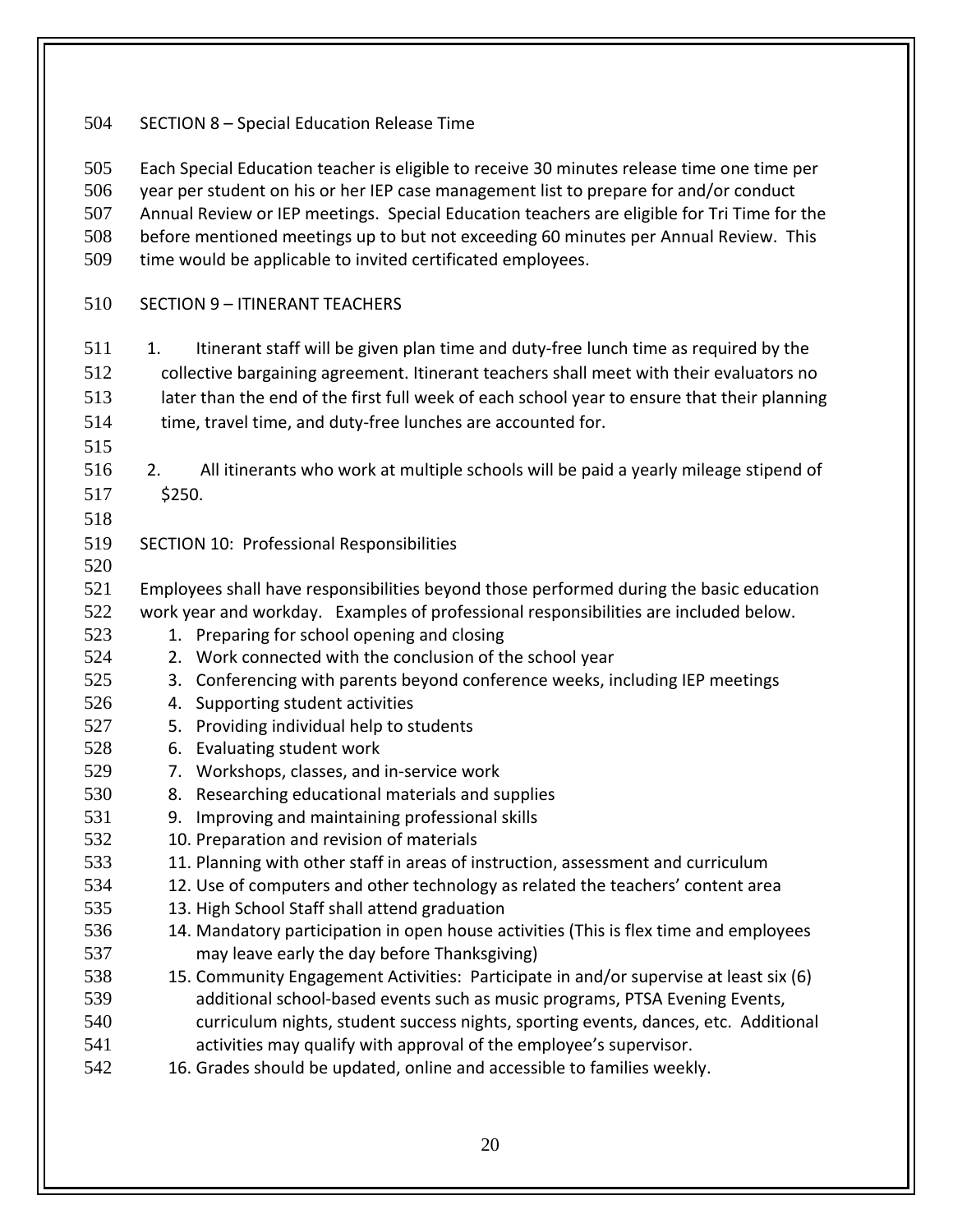#### <span id="page-20-0"></span>**ARTICLE VII - LEAVES**

#### <span id="page-20-1"></span>**SECTION 1—ILLNESS, INJURY AND PERSONAL LEAVE**

- A. Entitlement At the beginning of each school year, full-time contracted employees of the District shall be credited with twelve (12) days leave to be used when, because of illness, injury or extraordinary circumstances, an employee is unable to perform his/her assigned duties. Such leave not taken shall accumulate from year to year. Compensation for such leave shall be the same as the employee would have received had the employee not taken the leave.
- This leave also applies to persons under employment contract with the school district as part-time employees; however, such employees shall receive that portion of twelve (12) days as the total number of days contracted bears to 180 days.
- 
- B. Illness & Injury Utilization Employees, upon finding it necessary to be absent from 557 their assigned duties by reason of illness or injury, shall notify their immediate supervisor. For planned surgeries or anticipated disablements which will necessitate 559 illness or injury leave, the affected employee shall make reasonable effort to notify his/her immediate supervisor a reasonable time before the leave of the anticipated dates during which leave will be requested. Illness and injury leave may be used for medical and dental appointments, provided the employee schedules his/her appointments at a time when it least affects his or her teaching schedule. Employees, upon finding it necessary to be absent from their assigned duties by reason of illness or injury, shall arrange for substitute coverage, using their buildings standard protocol, at the earliest possible moment.
- In cases of absence for reason of illness or injury for a continuing period of more than five (5) working days, at discretion of the superintendent the reason for the absence must be certified to by an attending physician.
- C. Personal Leave
- Employees shall be provided three (3) Personal Leave days, not included with state provided sick leave. A maximum of one (1) day may be carried over to the next year. The maximum number of personal days that can be used in one year to year is four (4). Employees may sell back a maximum of two (2) unused days to the district for 577 \$200 per day. Personal leave is limited to a maximum of three (3) certificated employees at any single time in a school building unless previously approved by supervising administrator.
-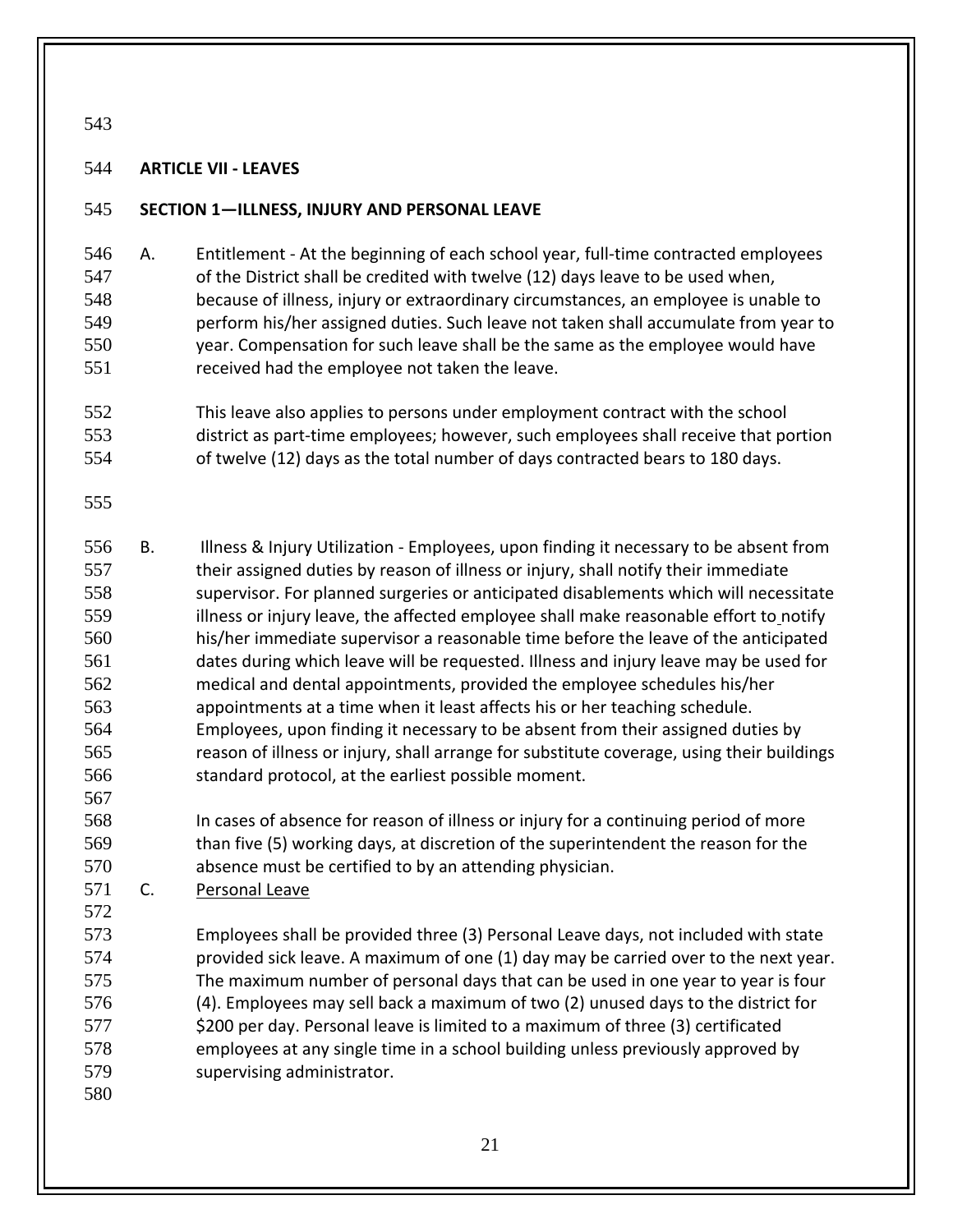- Personal Leave days shall not be used on any of the following days: 582 • The first week of school. 583 • The last week of school. • The contract days immediately preceding or a following Winter Break, Spring Break, or any Federal holiday. An allowable exception would be for extraordinary circumstances involving personal property or personal safety. Such exceptions must be approved by the Superintendent or building principal. Use of this leave shall be available at the beginning of each school year. The employee is to make every effort in a timely fashion to ensure a sub is arranged. Responsibility for getting the sub is the employees. Written notice of intent to use these days of leave should be made prior 592 to the leave if possible. Up to two additional days of personal leave may be granted by the Superintendent for immediate family emergencies. The employee must agree to pay for the substitute cost for these two additional days. Immediate family in relation to Personal Leave shall include spouse, domestic partner, parents, parents-in-law,
	- children of any age, and grandparents.
	- Upon request, the Superintendent has the option of waiving the conditions of this section due to extraordinary circumstances.

 D. Consistent with Chapter 275 of the Laws of 1983, and to the extent authorized by said law, employees may cash in unused sick leave days above an accumulation of 60 days at a ratio of one day's monetary compensation for four accumulated sick leave days. In January of the year following any year in which a minimum of sixty (60) days of sick leave is accrued, and each January thereafter, any eligible employee may exercise an option to receive remuneration for unused sick leave accumulated in the previous year at a rate equal to one day's monetary compensation of the employee for each four full days of accrued sick leave in excess of sixty days. Sick leave for which compensation has been received shall be deducted from accumulated sick leave at the rate of four days for every one day's monetary compensation. No employee may receive compensation for sick leave accumulated in excess of one day per month, a maximum of twelve (12) days per year, and/or one-hundred and eighty (180) days. At the time of separation from the school district due to retirement or death, an eligible employee or the employee's estate shall receive compensation at a rate equal to one day's current monetary compensation of the employee for each four (4) days accrued sick leave for illness or injury. Provisions of this leave shall be administered in accordance with the rules and regulations adopted now or as hereafter amended. For the purposes of this section, retirement shall be defined as when an employee is eligible to receive benefits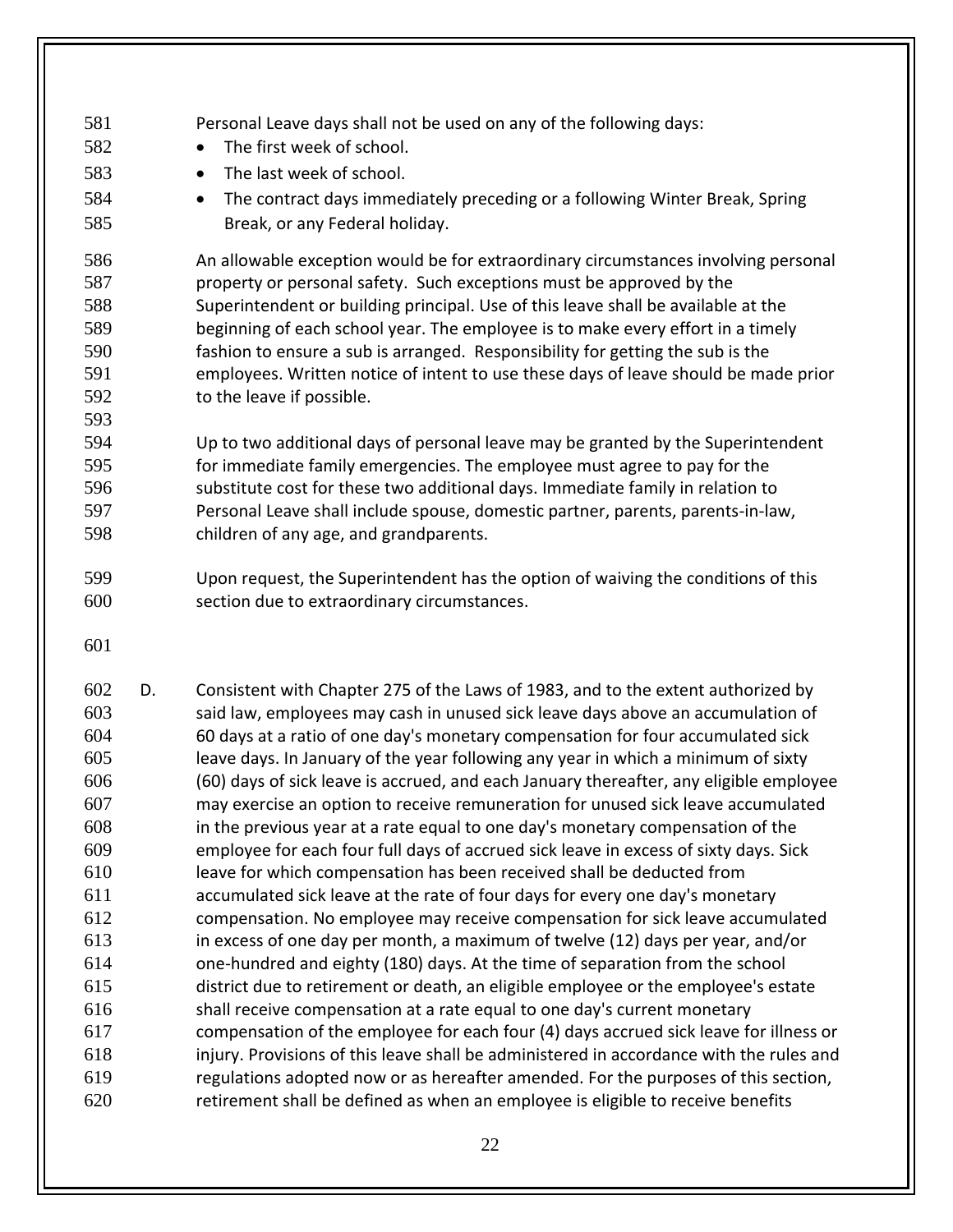under Washington State Teachers' Retirement System.

## E. **Washington State Paid Family and Medical Leave (PFML)**

Commencing January 1, 2020, employees shall be eligible to receive Paid Family

and Medical Leave (PFML) under the Washington State Family and Medical

 Leave and Insurance Act. To be eligible for this leave, employees must have worked a minimum of 820 hours within the past calendar year. Such leave shall

be used consecutively with an employee's accrued paid leave. Commencing

January 1, 2019, the District shall fully comply with the PFML legislation.

## <span id="page-22-0"></span>**SECTION 2 – NATIONAL BOARD CERTIFICATION**

The Tenino School District will grant two (2) release days for the Assessment Center Testing

and/or Portfolio preparation for NBPTS candidates. Portfolio preparation would occur on

District premises.

## <span id="page-22-1"></span>**SECTION 3 – LONGEVITY LEAVE**

 An absence under this section is understood to mean an absence from work requested by an employee and approved by the Superintendent covering an agreed-upon time period. Longevity leave is limited to a maximum of two (2) certificated employees at any single time in the District unless previously approved by the Superintendent.

- 
- 1. An employee must have been employed by the Tenino School district for ten (10) years from hire date to access this leave.
- 2. In order to access Longevity Leave an employee must have a minimum of twenty-two (165 hours) sick days accrued.
- 3. Longevity Leave may not be utilized during the first or last ten days of the school year.
- 4. This leave may be accessed in conjunction with other kinds of applicable leave.
- 5. This leave may be accessed only once during a school year.
- If this leave is accessed, the employee will pay the substitute for the granted days or take the leave out of sick leave, or a combination of both.
- This leave would include, but not be limited to, graduation of a child or spouse, presenting
- at a conference, speaking upon request for other organizations such as another school
- district, being present when a child or spouse receives an honor or recognition.

 Upon request, the Superintendent has the option of waiving the conditions of this section due to extraordinary circumstances.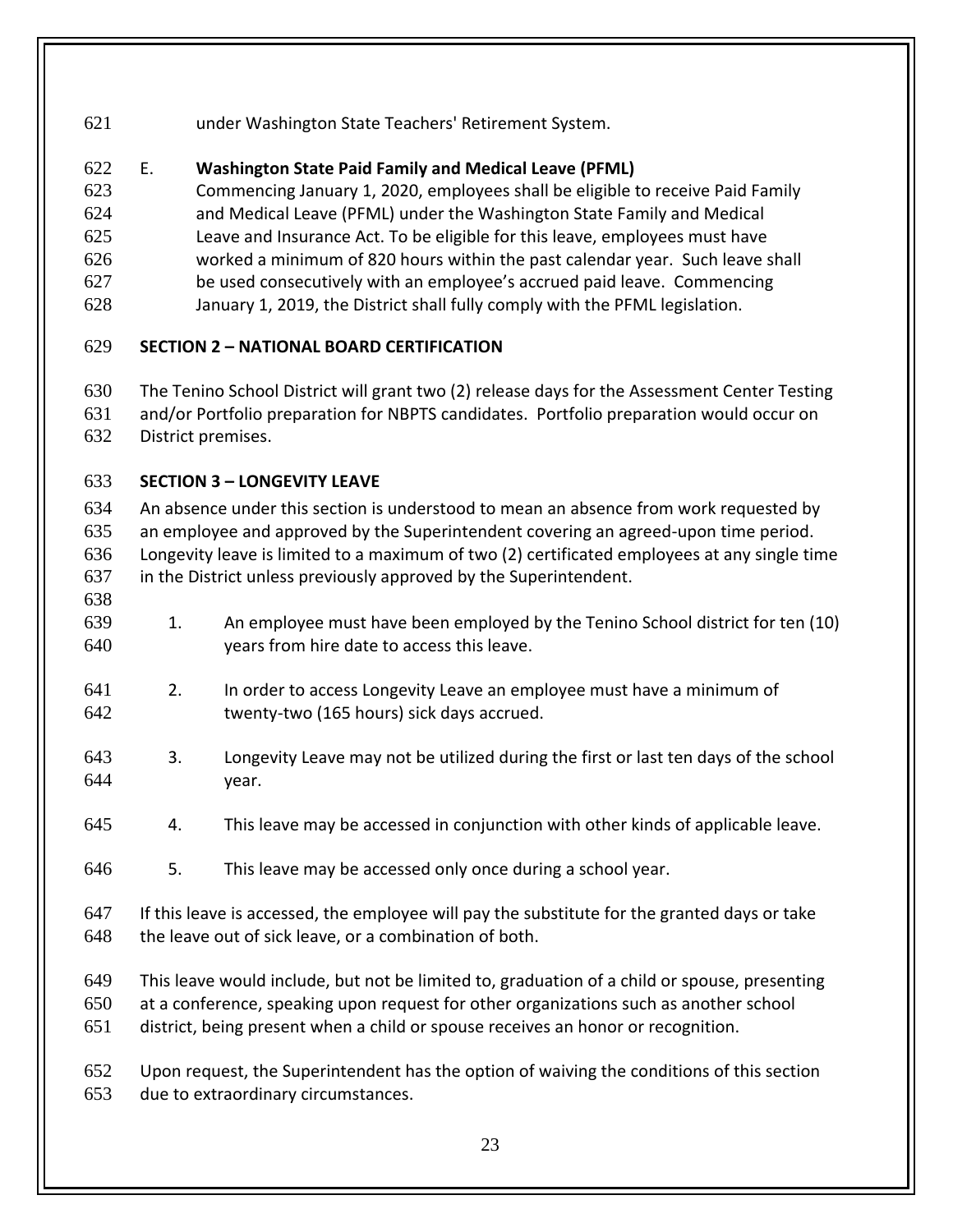### <span id="page-23-0"></span>**SECTION 4 – BEREAVEMENT LEAVE**

 Up to five (5) days per year shall be available, upon request and the superintendent's approval, to each employee to be used in the event of the a death any family member.

 The superintendent may grant up to five (5) days of this leave for the death of persons other than those listed as immediate family.

 This leave shall not be accumulative nor deducted from the employee's total accumulated sick leave. These days shall be granted without loss of salary.

 Total days of this leave shall total not more than five (5) days per year unless circumstances necessitate additional provision of leave. Such additional leave shall be at the discretion of

the Superintendent. No such request shall be unreasonably denied.

### <span id="page-23-1"></span>**SECTION 5 – MILITARY LEAVE**

Employees will be granted military leaves of absence during the time they are involuntarily

required to serve in the armed services of the United States consistent with federal and

state laws. Upon return to employment with the District, the employee shall be placed in

the position or similar position to that held prior to the granting of such leave.

The period of time spent on military leave shall be applied toward the granting of salary

increments and the employee's salary placement upon return to employment, shall be

adjusted accordingly; however, such increments will be granted for up to a maximum of two

(2) years.

Military leaves shall not include meetings at weekly or monthly drills. The employee will

make every effort and may be required to show proof that every effort was made, to make

such obligation fall within the months of June, July and August.

### <span id="page-23-2"></span>**SECTION 6 – JURY DUTY LEAVE**

 An employee summoned to jury duty will be allowed personal time off with pay to fulfill his/her civic responsibility.

### <span id="page-23-3"></span>**SECTION 7 – GENERAL LEAVE WITHOUT PAY**

A leave of absence under this section is understood to mean an absence from work without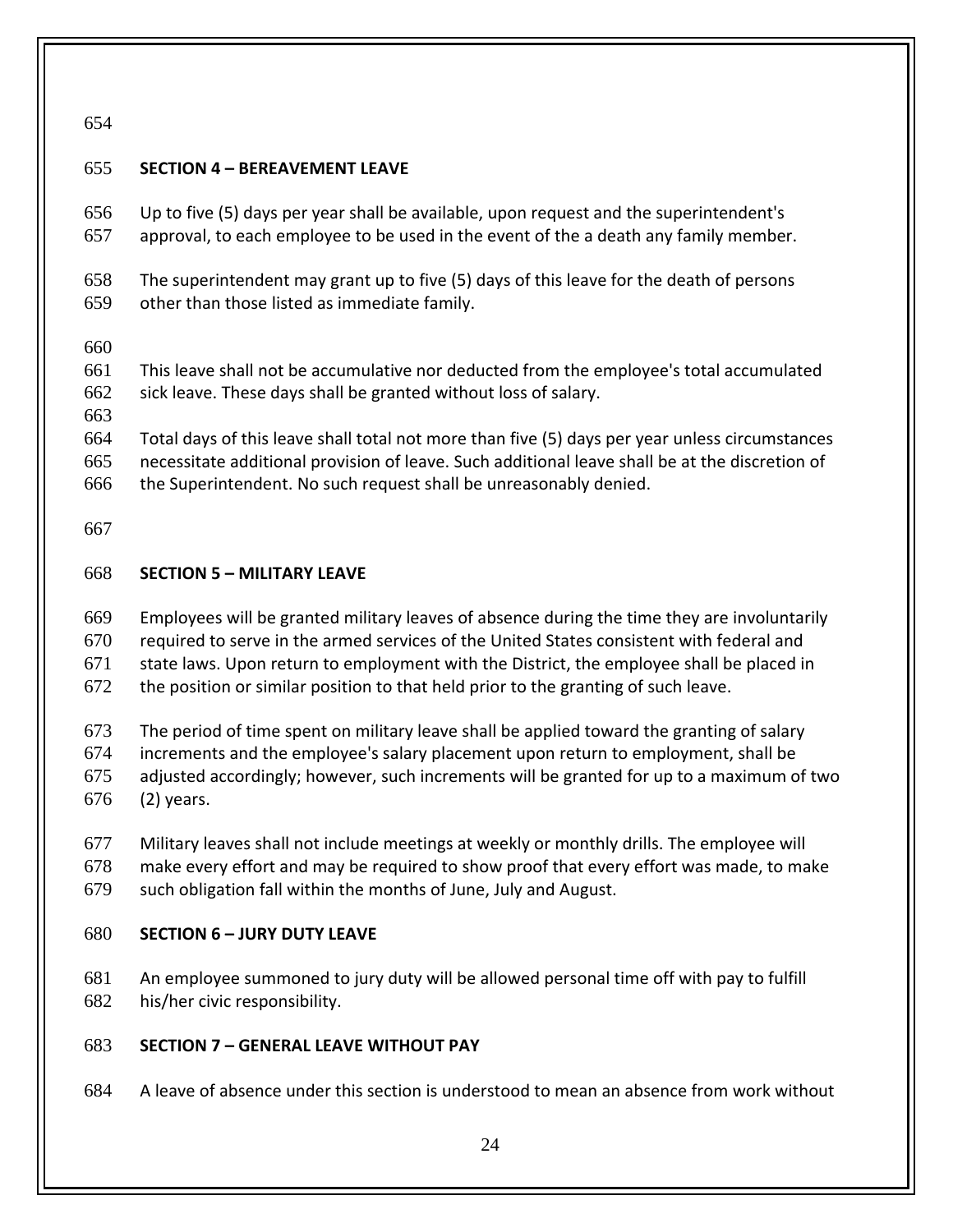pay requested by an employee and consented to by the District Board of Directors or its designees, covering an agreed-upon period of time.

All requests for a leave of absence must be made in writing to the superintendent.

 Employees who fail to return to work upon expiration of a leave of absence without prior notice and reasonable excuse to the District shall be considered as having breached their

contract.

Upon return to employment with the Employer, the employee shall be placed in the

position last held or, if qualified, a similar position in the District based on seniority. Credit

for advancement on the salary schedule for the period spent on leave shall be determined

by the Board prior to approving the leave.

## <span id="page-24-0"></span>**SECTION 8 – ASSOCIATION LEAVE**

Up to a total of fifteen (15) days shall be granted for Association representatives to attend

the WEA annual Representative Assembly, other state level meetings sponsored by the

WEA and perform Association work.

 Notification of the Association's intent to use such leave days, the individuals involved, and the date and location of the meeting shall be given to the superintendent not less than 701 three (3) working days prior to the leave.

 The Association shall reimburse the District for the cost of substitutes hired to replace individuals using this leave.

## <span id="page-24-1"></span>**SECTION 9 – PROFESSIONAL CONFERENCES**

 The employer recognizes that attendance by certificated employees at professional meetings, conferences, and workshops is desirable to provide certificated employees with opportunities to keep abreast of the latest developments and trends in the fields of educational instruction, operation, and organization. Certificated employees may be released to attend scheduled meetings, conferences, and workshops approved by the principal and superintendent and authorized by the Board. Part or all of the teacher's 711 expenses may be paid by the District.

# <span id="page-24-2"></span>**SECTION 10 – CHILD REARING LEAVE**

 An employee who has a newborn child or who legally adopts a child shall have a right to leave as follows:

 A. The leave must be requested as soon as practical before the expected birth or adoption of the child.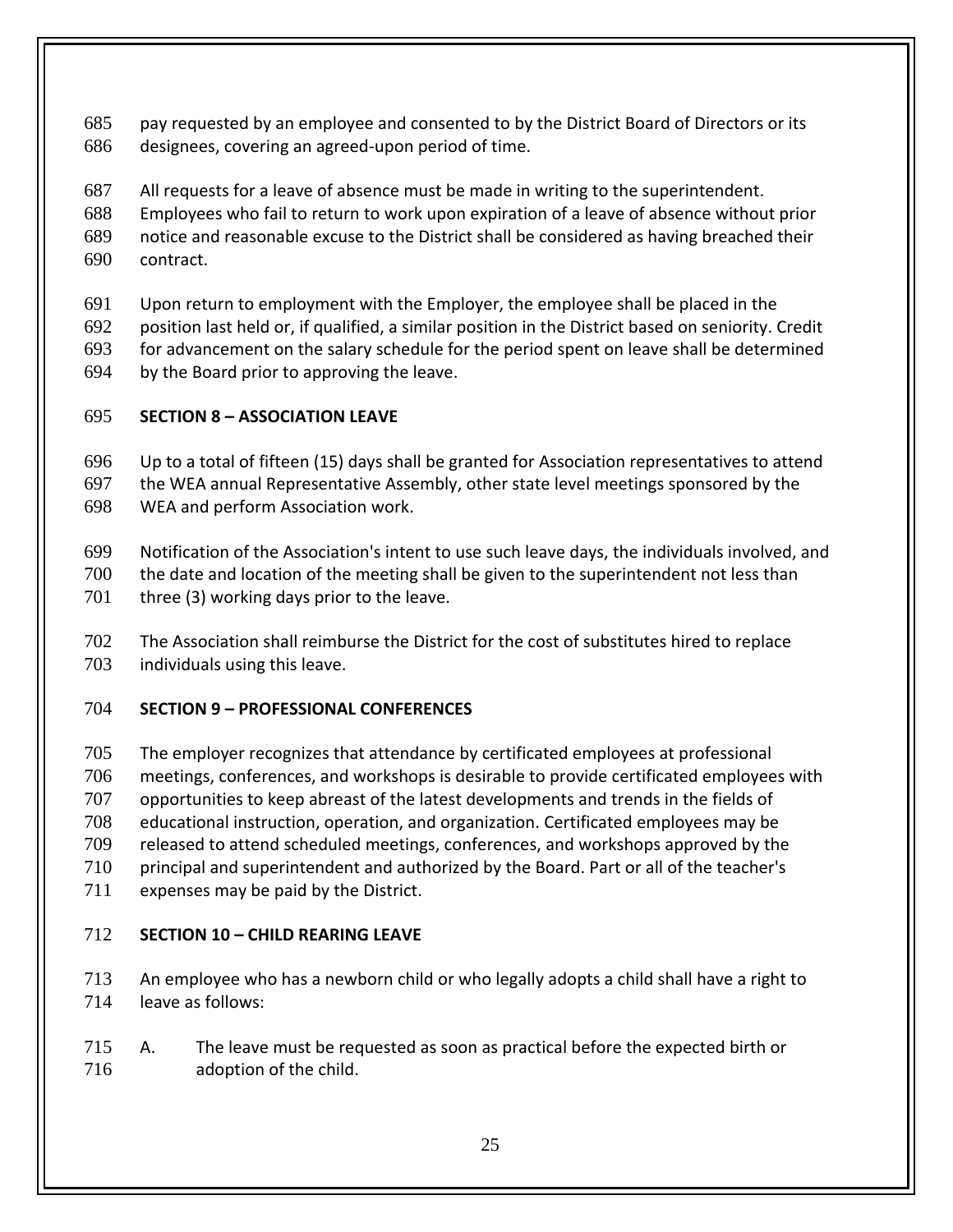- B. The leave shall be without pay and the District paid insurance benefits. Employees may choose to contribute to District insurance plans while on leave.
- C. The leave shall be for the duration of the school year in which it is requested. Such leave requested in the summer shall be for the entire ensuing school year. Requests for leave for a duration other than stated herein will be at the discretion of the superintendent.
- D. Upon returning from leave the employee shall be placed in a position similar to the one last held, with the replacement employee employed only for the period of the leave time.
- E. It could be possible that an employee might be placed in the employment pool according to staff reduction provisions in this agreement.
- F. This leave shall be available only to one spouse at a time if both are employees.

### <span id="page-25-0"></span>**SECTION 11 – SHARED LEAVES**

- A. The Tenino School District will comply with the Washington State Leave Sharing Program as now or hereafter amended. Per State law, an employee may not transfer leave that would result in his *or* her sick leave account going below twenty-two (22) days.
- B. In addition to the requirements of Article VII, Section 1 (B), to be eligible to use leave transferred hereunder, an employee must suffer from an illness, injury, impairment or physical *or* mental condition which is of an extraordinary *or* severe nature and which is likely to cause the employee to go on leave without pay or to terminate employment.
- C. Once leave has been transferred pursuant to this agreement transferred days shall be deducted from the employee's accumulation and will be credited to the illness and injury leave accumulation of the employee to whom the days were transferred. Such leave transfers shall be reversible. Donated leave will be used in the order of the donation, 1 (1) day at a time per donator. Unused donated time will be credited 744 to the employee of origin.
- D. The value of the leave transferred shall be based upon the leave value of the person 746 receiving the leave.
- For example: Employee A has a per diem rate of \$100 per day; Employee B has a per diem rate of \$200 per day. If Employee A wishes to donate leave to Employee B,
- each day he/she donates to Employee B would be credited to Employee B's
- accumulated leave as one-half day even though Employee A's accumulation would
- be reduced by one full day. The per diem "value" of days being transferred will be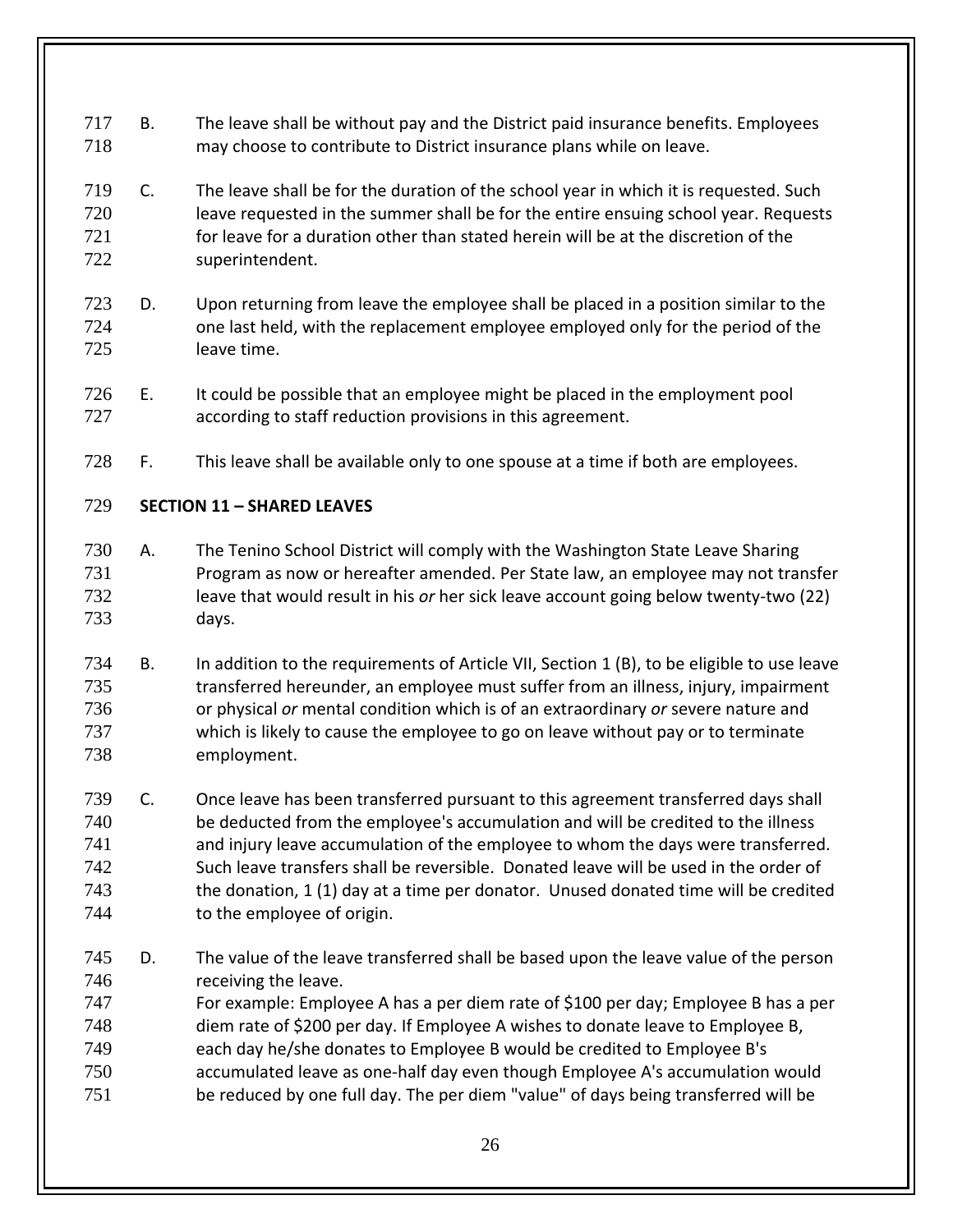equated between the transferor and the transferee as a part of the transfer process. Under the same facts, if Employee B desired to donate days to Employee A, each day transferred from Employee B would be credited to Employee A as two days.

### <span id="page-26-0"></span>**ARTICLE VIII - FACILITIES**

- The District shall seek to maintain, to the best of its financial and physical capabilities,
- necessary facilities, equipment and materials for the use of its employees to assure the best

learning environment for the students of the District.

### <span id="page-26-1"></span>**ARTICLE IX – ASSIGNMENT & TRANSFER**

 Grade, subject and activity assignments shall be made by the District, taking into consideration certification requirements, experience, District enrollment demands and employee professional training, experience, specific achievements and service to the District. For the purposes of this article, a "transfer" is understood to mean a change in the building (THS/TMS/TES/PES) in which an employee is assigned to work. An "assignment" is understood to mean the general curriculum area(s) / grade level(s) in which an employee is providing services and a "reassignment" is understood to mean a significant change in an employee's assignment.

- All employees shall be subject to transfer. The District will ask for volunteers for specific openings before transferring employees. If the district only has 1 qualified certificated employee in that area, the district does not have to ask for volunteers. If a transfer is involuntary, the employee being transferred will receive a letter from the District which will 772 include the reasons for the transfer. This letter will be delivered to the employee a minimum of ten (10) calendar days prior to the employee assuming the new position. The employee will be entitled to a \$300.00 stipend to compensate for the time needed to move 775 to a new building.
- 776 Employees shall be notified in writing by June  $1<sup>st</sup>$  or 15 calendar days after the close of the 777 legislative session whichever comes last of their tentative individual assignments for the following year. Such notification will include position, building, grade level or class or subject and other pertinent facts concerning the assignment. If the tentative assignment will be changed, the District will notify employees so affected so that they may be consulted 781 regarding the change to be made.
- Criteria for involuntary transfers will be certification and endorsement. Statewide seniority will be considered only if the certification and endorsements criteria are equal for all potential transferrable employees.
- Both the sending and receiving principals must agree to the transfer.
- The District agrees to post in the faculty lounge vacancies known to the District. The District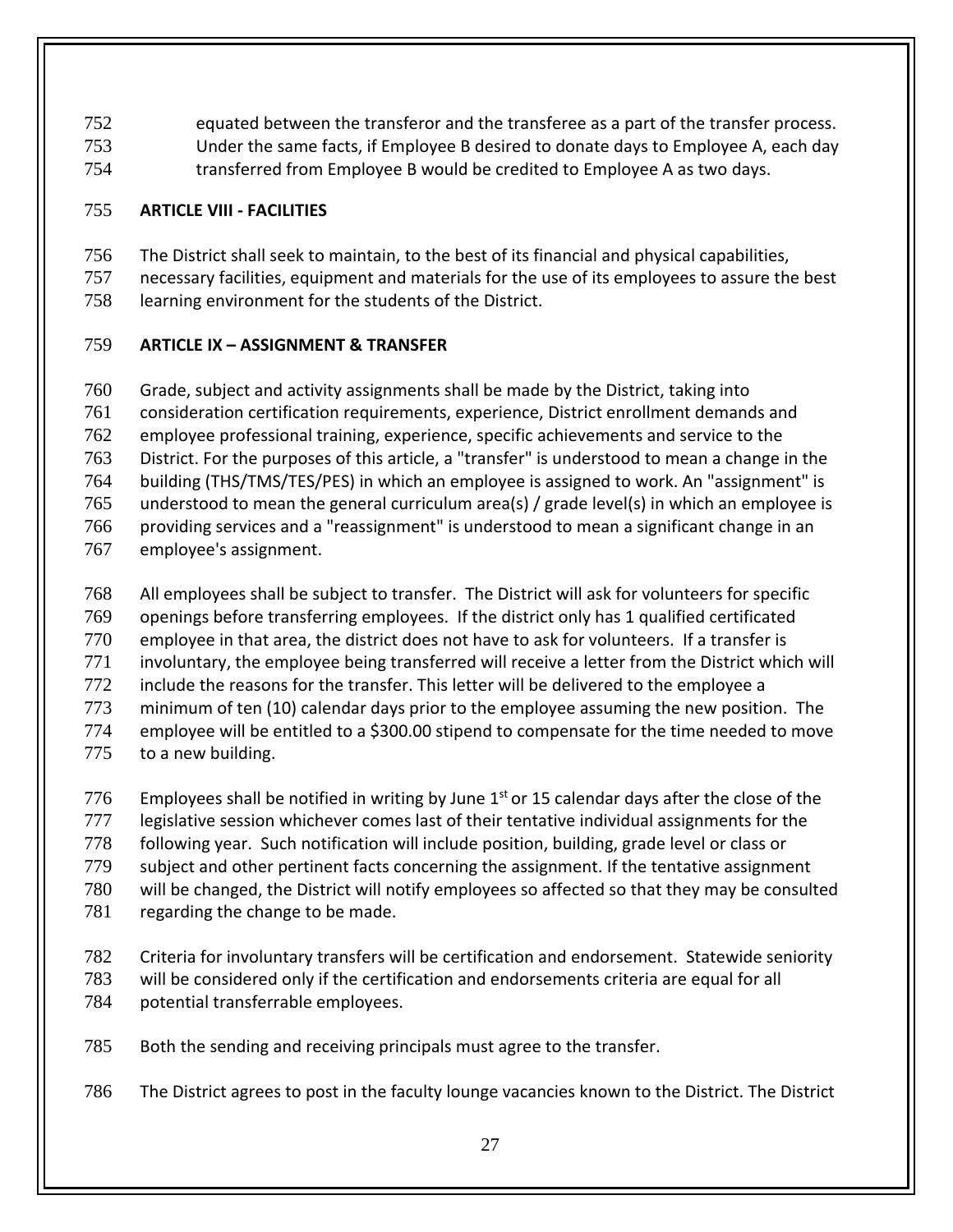- further agrees to notify the Association president or his/her designee by mail during summer vacation of any positions that become vacant after the closing of the current
- school terms. A transferred employee will be given preference over other equally qualified candidates for a position.
- Employees who desire to change their assignments may file a written statement of such desire with the administration by May  $1<sup>st</sup>$ . Employees will be notified of acceptance or
- rejection and the reasons therefore.
- In determination of requests for voluntary reassignment and/or transfer, the following shall apply so far as practicable:
- A. It is recognized that the desired goal is to hire the best qualified individual for available positions.
- 
- B. If the District determines that applicant qualifications are equal, preference shall be given to currently employed personnel. If preference is not granted, the affected employee shall be informed personally as to the reasons.
- C. Should a vacancy occur during the school year, requests for transfers shall follow the above procedure. The effective date of the transfer shall be at the beginning of the next school year.
- 

- D. Certificated positions will be posted 'in house' first for 5 business days prior to posting through the ESD. Should currently employed personnel apply for an in- district position, the employee will submit a letter of interest to the District hiring administrator for consideration. Both building administrators must approve the voluntary transfer. Denials may be appealed to the Superintendent.
- For the purposes of this section, qualifications will include, as a minimum: years of experience in education, college preparation, related training, experience and preparation as it relates to the available position, and recommendations. Appropriate certification/licensure or the ability to obtain the same in a reasonable
- period of time may be required of the employee eligible for the position as stated in 818 this section.
- 820 The Employer agrees to notify employees, in writing, of appointments for the 821 following year prior to the close of the current academic school year or once the determination of assignments has been made. Also, employees may apply through 823 their principal for additional days of work.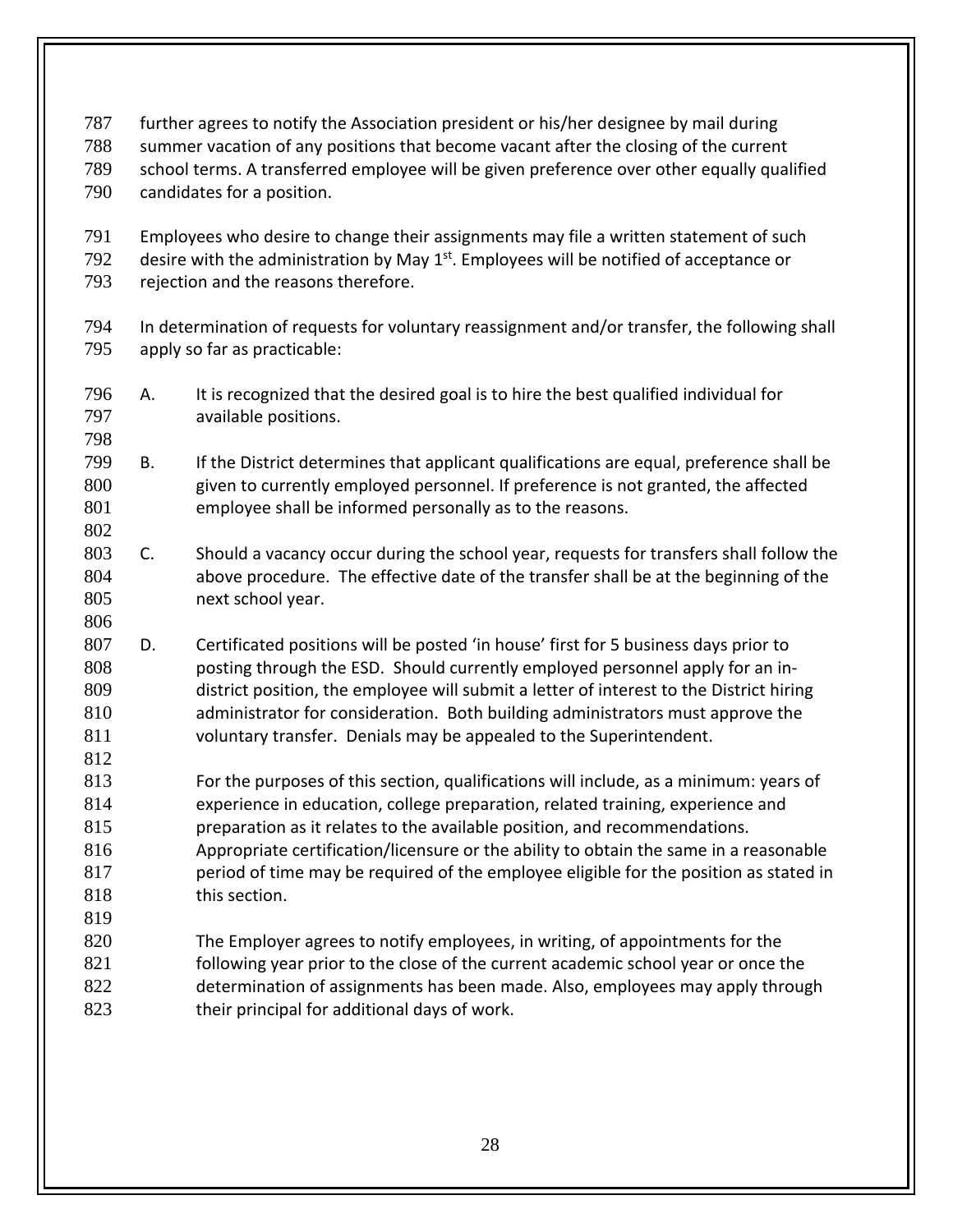#### <span id="page-28-0"></span>**ARTICLE X - EVALUATION**

#### <span id="page-28-1"></span>**SECTION 1—Certificated Support Staff**

 A. Evaluation Criteria - Each employee shall be evaluated using the criteria appropriate to the employee's position as attached in Appendix A. Evaluations required or 828 permitted under this procedure shall be documented on the evaluation report form appropriate to the employee's position as attached in Appendix B. Evaluations shall be made by an assigned, certificated administrator. T.E.A. members and their Administrator may develop a Professional Growth Plan as an alternative to the current Evaluation Procedure. Alternative plans i.e. mentoring, book studies, projects that enhance teaching/learning, etc. must be approved by the assigned Administrator.

- B. Each employee within thirty (30) days of his/her employment or within thirty (30) days from the commencement of the school year, whichever is later, shall be given a copy of the evaluation form to be used and shall be apprised of the specific criteria upon which he/she will be evaluated including expected levels of employee performance where applicable.
- C. Required Evaluations
- 841 1. All employees newly employed by the school district shall be observed for evaluation within the first ninety (90) calendar days of the commencement of their employment. Such observation shall not be less than thirty (30) minutes.
- 2. All employees, including new employees, shall be evaluated annually. The **first evaluation observation (of no less than fifteen (15) minutes) shall be**  completed no later than February 15. An evaluation is to be completed no 848 later than the last day of school or June 15, whichever comes first, of the year in which the evaluation takes place. An evaluation is completed after 850 the post-evaluation conference.
- 3. If an employee transfers to another position not under the Supervisor's jurisdiction, an evaluation shall be made at the time of such transfer.
- 4. If an employee resigns during the school year, a final evaluation shall be 854 completed prior to the resignation date.
- 5. If the supervisor contemplates recommending that an employee be placed **on probation, an evaluation shall be completed on or before January 15 25.**
- D. Additional Evaluations In addition to the evaluations required under Paragraph 1, C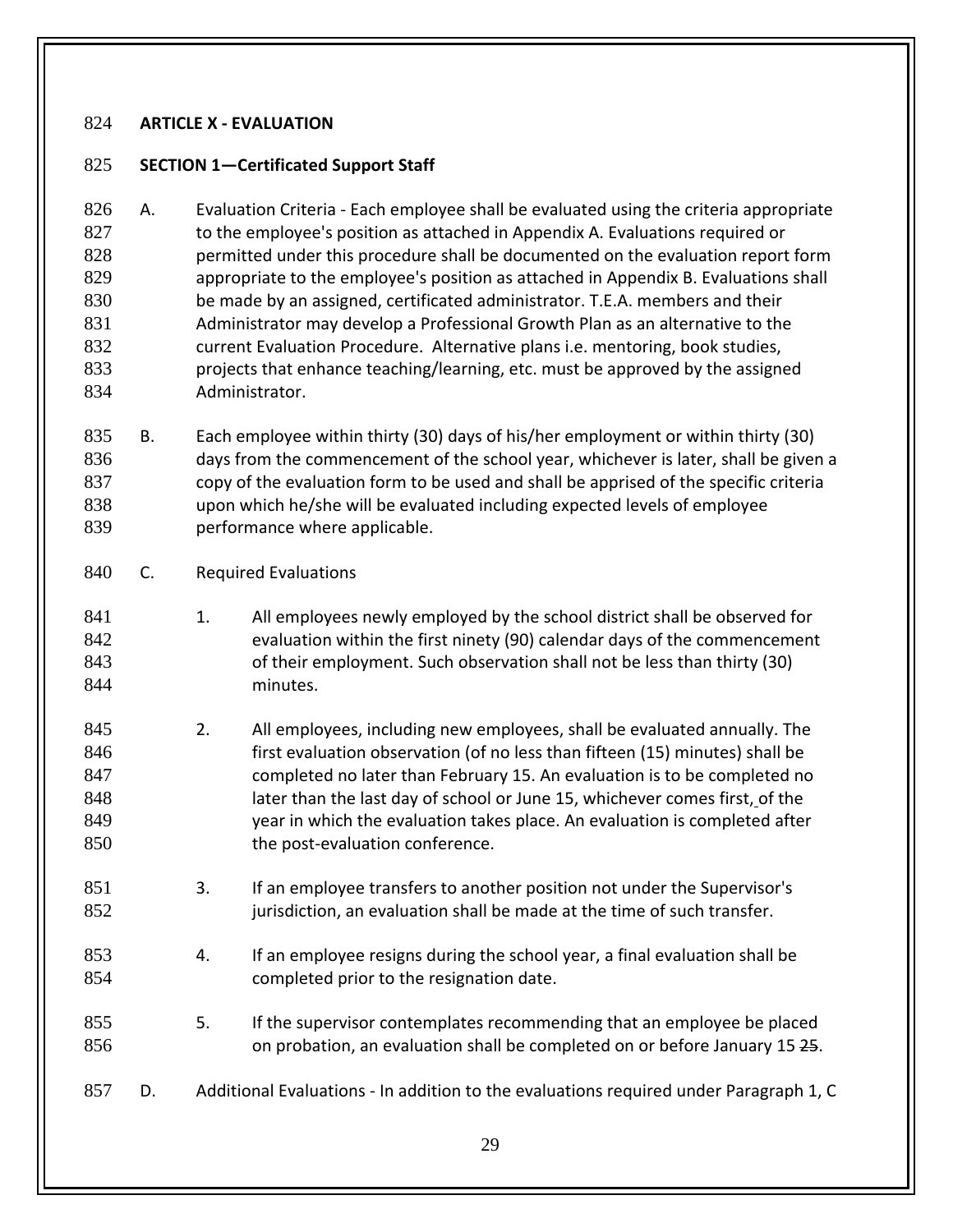- above, principals and other supervisors may make evaluations at any time during the school year, which evaluations may cover individual observations, or such periods of 860 time as may be identified in the evaluation report.
- E. Minimum Observation Criteria During each school year each employee shall be observed for the purpose of evaluation at least twice in the performance of his /her assigned duties. Total observation time for each employee for each school year shall 864 be not less than sixty (60) minutes.
- F. Observation Procedures -Timely feedback is an important aspect of improvement of instruction. Within five (5) days following each observation made for the purpose of evaluation, the teacher shall receive feedback, verbal or written from the principal or other administrative evaluator.
- G. Evaluation Procedures Following each observation or series of observations, the principal or other administrative evaluator shall promptly document the results thereof using the appropriate report form. The employee shall be provided a copy of 872 the evaluation report within five (5) workdays after the last observation.
- H. Short Evaluation After an employee has had four (4) years of satisfactory evaluations under the above-described evaluation procedure, an employee or an administrator, may request a Short evaluation process. This Short evaluation shall include a thirty (30) minute observation during the school year with a written 877 summary. The normal evaluation process shall be followed at least once every three (3) years and an employee or administrator may request that the normal evaluation 879 process be conducted in any given school year. The Short evaluation process may not be used as a basis for determining that an employee's work is unsatisfactory nor 881 for probable cause of the non-renewal for the employee's contract.
- **I. Probation of Certificated Support Staff**
- A. Supervisor's Report -In the event that a principal or other supervisor determines on 884 the basis of the evaluation criteria that the performance of an employee under his/her supervision is unsatisfactory, the supervisor shall report the same in writing 886 to the superintendent on or before January 15. The report shall include the following:
- 888 1. The evaluation report prepared pursuant to the provisions of paragraph 1 C (5) above.
- 2. A recommended specific and reasonable program designed to assist the employee in improving his/her performance.
- B. Establishment of Probationary Period If the superintendent concurs with the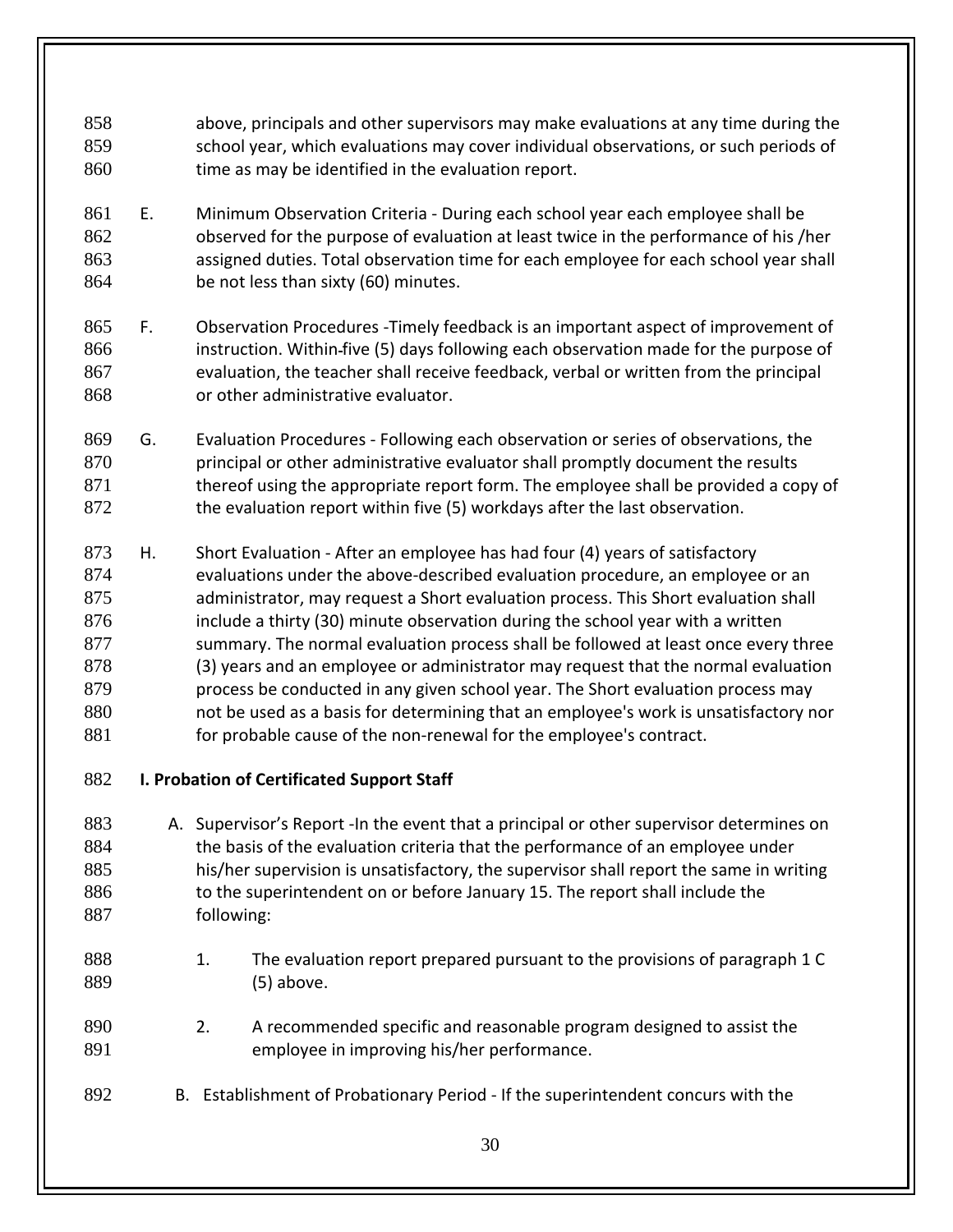| 893 |                                                                                    | supervisor's judgment that the performance of the employee is unsatisfactory, the      |  |  |
|-----|------------------------------------------------------------------------------------|----------------------------------------------------------------------------------------|--|--|
| 894 | superintendent shall place the employee in a probationary status beginning on or   |                                                                                        |  |  |
| 895 | before February 1, at which time the employee shall be given written notice of the |                                                                                        |  |  |
| 896 |                                                                                    | action of the superintendent which shall contain the following information:            |  |  |
|     |                                                                                    |                                                                                        |  |  |
| 897 | 1.                                                                                 | A suggested specific and reasonable program for improvement.                           |  |  |
| 898 |                                                                                    |                                                                                        |  |  |
| 899 | 2.                                                                                 | A statement indicating the duration of the probationary period and that the            |  |  |
| 900 |                                                                                    | purpose of the probationary period is to give the employee the opportunity             |  |  |
| 901 |                                                                                    | to demonstrate improvement in his/her area or areas of deficiency.                     |  |  |
| 902 |                                                                                    |                                                                                        |  |  |
| 903 | 3.                                                                                 | A definition of the problem in terms of performance deficiency.                        |  |  |
| 904 |                                                                                    |                                                                                        |  |  |
| 905 | 4.                                                                                 | A set of expectations delineating what levels of performance would                     |  |  |
| 906 |                                                                                    | constitute acceptable performance in the problem areas defined.                        |  |  |
| 907 |                                                                                    |                                                                                        |  |  |
|     |                                                                                    |                                                                                        |  |  |
| 908 |                                                                                    | C. Evaluation During the Probationary Period - Within not more than five (5) working   |  |  |
| 909 |                                                                                    | days of the delivery of a probationary letter, the principal or other supervisor shall |  |  |
| 910 |                                                                                    | hold a personal conference with the probationary employee to discuss                   |  |  |
| 911 |                                                                                    | performance deficiencies and the remedial measures to be taken. When                   |  |  |
| 912 |                                                                                    | appropriate in the judgment of the supervisor, the supervisor may authorize one        |  |  |
| 913 |                                                                                    | additional supervisory certificated employee to evaluate the probationer and to aid    |  |  |
| 914 |                                                                                    | the employee in improving his/her areas of deficiency.                                 |  |  |
|     |                                                                                    |                                                                                        |  |  |
| 915 | 1.                                                                                 | During the probationary period the principal, supervisor or other                      |  |  |
| 916 |                                                                                    | administrative evaluator shall meet with the probationary employee at least            |  |  |
| 917 |                                                                                    | twice monthly to supervise and make a written evaluation of the progress, if           |  |  |
| 918 |                                                                                    | any, made by the employee. The evaluation form shall be used for                       |  |  |
| 919 |                                                                                    | documentation of evaluation reports during the probationary period.                    |  |  |
|     |                                                                                    |                                                                                        |  |  |
| 920 | 2.                                                                                 | The probationary employee may be removed from probation at any time if                 |  |  |
| 921 |                                                                                    | he/she has demonstrated improvement to the satisfaction of the principal or            |  |  |
| 922 |                                                                                    | other supervisor in those areas specifically detailed in his/her notice of             |  |  |
| 923 |                                                                                    | probation.                                                                             |  |  |
|     |                                                                                    |                                                                                        |  |  |
| 924 |                                                                                    | D. Written statement and hearing request -                                             |  |  |
|     |                                                                                    |                                                                                        |  |  |
| 925 | 1.                                                                                 | The employee may submit a written, signed statement which shall be                     |  |  |
| 926 |                                                                                    | attached to the evaluation report and recommendation.                                  |  |  |
|     |                                                                                    |                                                                                        |  |  |
| 927 | 2.                                                                                 | Within five (5) school days from the receipt of the probationary letter, the           |  |  |
| 928 |                                                                                    | employee may request and will be given a hearing with the superintendent.              |  |  |
| 929 |                                                                                    | The hearing shall be held within five (5) school days of receipt of the request        |  |  |
|     |                                                                                    |                                                                                        |  |  |
|     |                                                                                    | 31                                                                                     |  |  |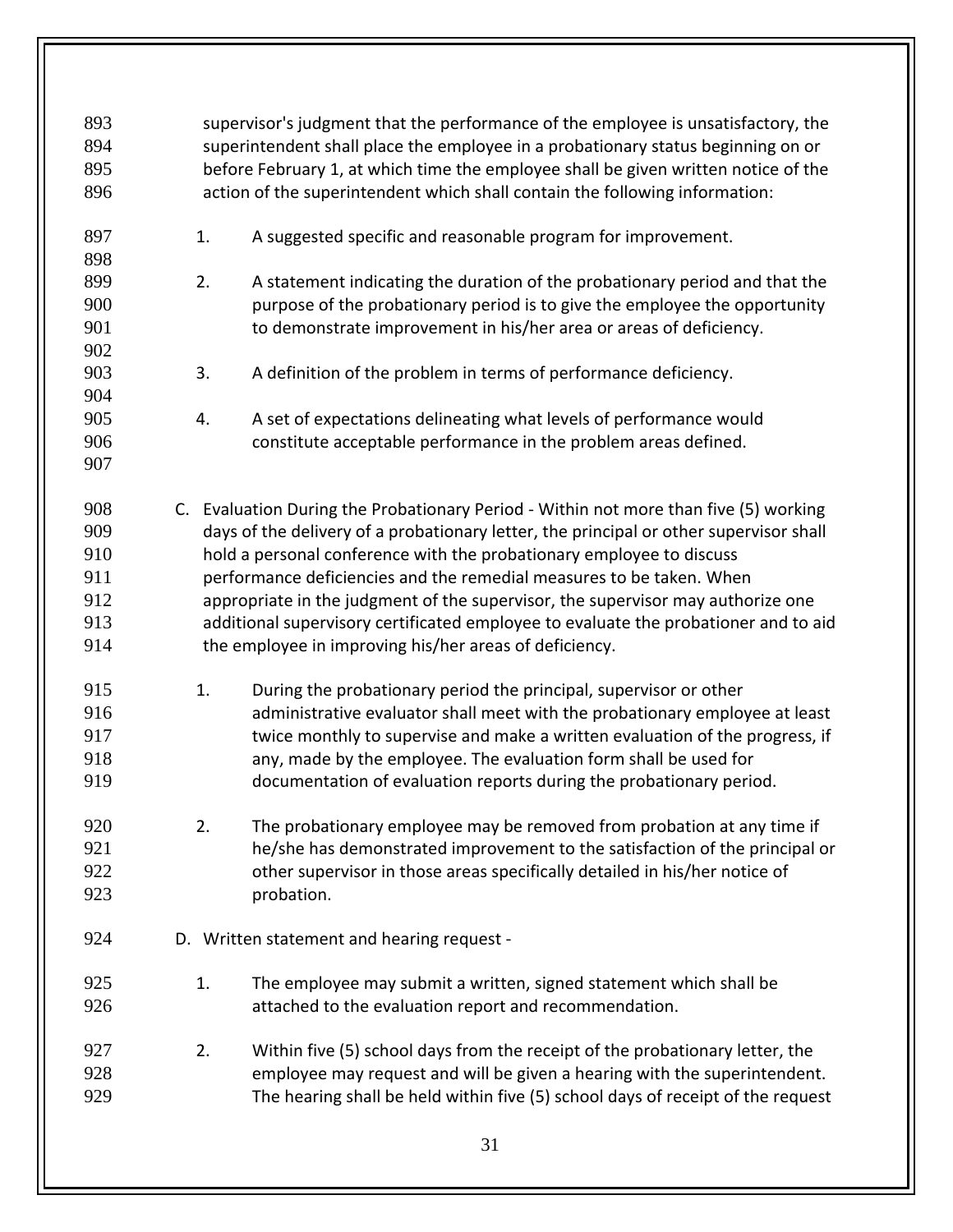| 930 | from the employee.                                                                        |  |  |  |
|-----|-------------------------------------------------------------------------------------------|--|--|--|
| 931 | Supervisor's Post-Probation Report - The principal or other supervisor shall submit<br>E. |  |  |  |
| 932 | a written report to the superintendent at the end of the probationary period              |  |  |  |
| 933 | which report shall identify whether the performance of the probationary                   |  |  |  |
| 934 | employee has improved and which shall set forth one of the following                      |  |  |  |
| 935 | recommendations for further action:                                                       |  |  |  |
| 936 | 1.<br>That the employee has demonstrated necessary improvement in the stated              |  |  |  |
| 937 | area of deficiency to justify the removal of the probationary status.                     |  |  |  |
| 938 | 2.<br>That the employee has deficiencies yet to be totally remedied, but that non-        |  |  |  |
| 939 | renewal is not recommended.                                                               |  |  |  |
| 940 | 3.<br>That the employee has not demonstrated necessary improvement in the                 |  |  |  |
| 941 | stated areas of deficiency and action should be taken to non-renew the                    |  |  |  |
| 942 | employment contract of the employee.                                                      |  |  |  |
| 943 | F.<br>Action by the Superintendent - Following a review of any report submitted           |  |  |  |
| 944 | pursuant to paragraph E above, the superintendent shall determine which of the            |  |  |  |
| 945 | alternative courses of action is proper and shall take appropriate action to              |  |  |  |
| 946 | implement such determination.                                                             |  |  |  |
| 947 | G.<br>All Provisional Employees are subject to non-renewal of employment contract         |  |  |  |
| 948 | pursuant to RCW 28A.405.220.                                                              |  |  |  |
| 949 |                                                                                           |  |  |  |
| 950 | <b>SECTION 2-Certificated Teachers</b>                                                    |  |  |  |
| 951 | The following evaluation language shall apply only to those certificated staff being      |  |  |  |
| 952 | evaluated using the OSPI-approved, CEL'S 5D+ framework.                                   |  |  |  |
| 953 | This Section 3 of the evaluation system applies to classroom teachers who spend more      |  |  |  |
| 954 | than fifty (50) percent of their workday providing academically focused instruction and   |  |  |  |
| 955 | grades for students, and whose duties are consistent with the state criteria for teachers |  |  |  |
| 956 | and the district's framework and rubrics. The term "classroom teacher" for evaluation     |  |  |  |
| 957 | purposes does not include ESA's, counselors, librarians, media specialists, TOSA's,       |  |  |  |
| 958 | instructional coaches, curriculum specialists, or other bargaining unit members who do    |  |  |  |
| 959 | not spend more than fifty (50) percent of their workday providing academically focused    |  |  |  |
| 960 | instruction and grades for those students and whose duties are not consistent with the    |  |  |  |
| 961 | state criteria for teachers and the district's framework and rubrics.                     |  |  |  |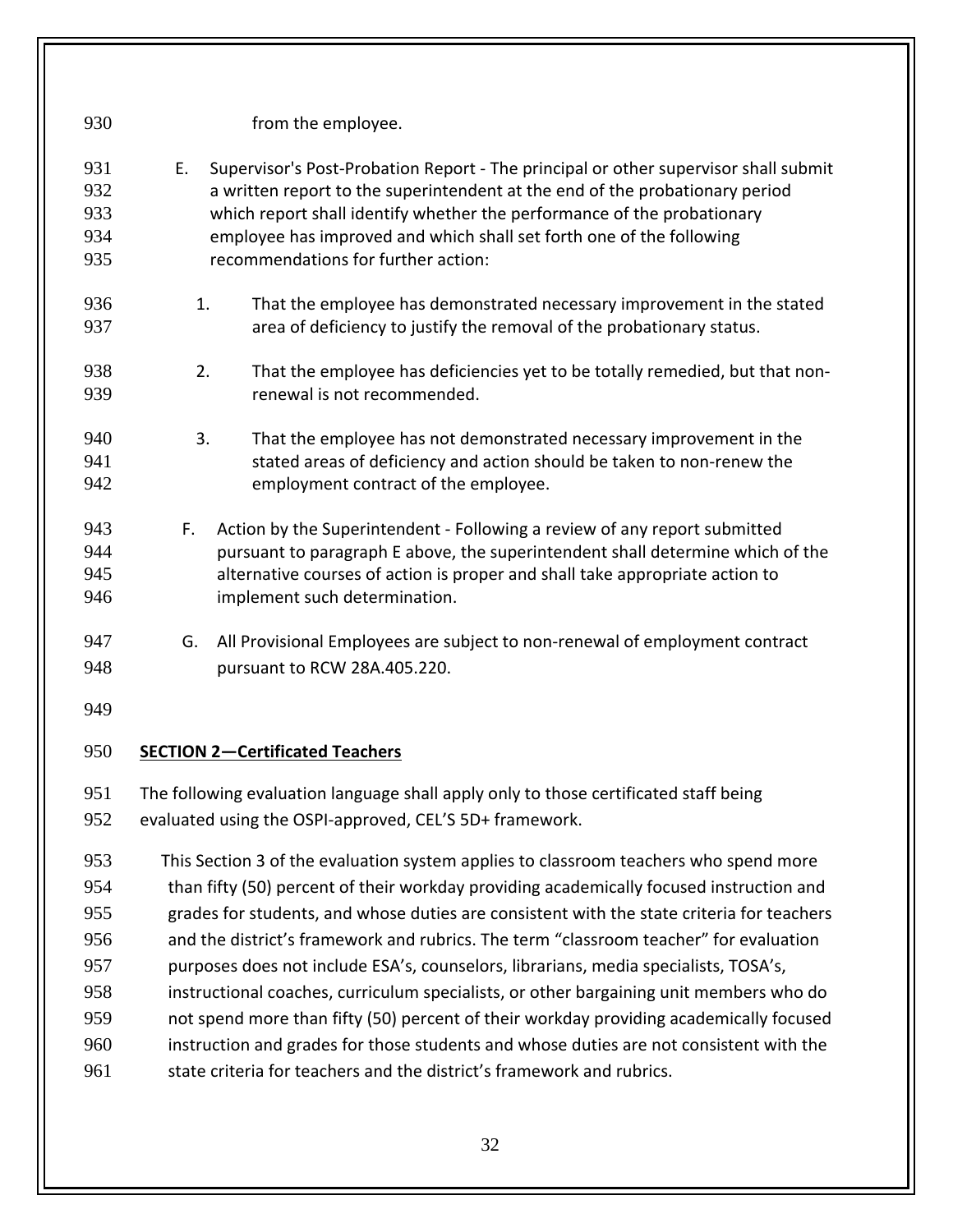A. Evaluation System Preamble

- An evaluation system for teachers has the following elements, goals, and objectives:
- 1. The evaluation procedures set forth herein shall be to improve the educational program by improving the quality of instruction.
- 2. The evaluation process shall recognize strengths, identify areas needing
- improvement, and provide support for professional growth.
- 3. Within the selected instructional framework teachers will be allowed to exercise their professional judgment and will be evaluated on their practice, skills, and knowledge.
- 4. An evaluation system should be grounded in trust and respect by all parties through 972 the use of objective standards in order to minimize subjectivity.
- The parties agree that the following evaluation system is to be implemented in a manner consistent with good faith and mutual respect and, as defined in RCW 28A.405.110 (1).
- Additionally, the parties agree that the evaluation process is one which will be implemented with collaboration between the evaluator and the bargaining unit member, as described in WAC 392-191-025:
- "To identify in consultation with classroom teachers and certificated support personnel observed, particular areas in which their professional performance is satisfactory or
- outstanding, and particular areas in which the classroom teacher or support person needs
- 981 to improve his or her performance."
- Purpose The following evaluation process has the following elements, goals, and
- objectives: "An evaluation system must be meaningful, helpful, and objective; (2) an
- evaluation system must encourage improvements in teaching skills, techniques, and abilities
- (3) an evaluation system must provide a mechanism to make meaningful distinctions among
- teachers and to acknowledge, recognize, and encourage superior teaching performance.
- B. Definitions and Notes
- Artifacts shall mean any products generated, developed, or used by a certificated teacher or administrator in the conduct of the evaluation of a teacher. Forms used in the evaluation process may be considered as artifacts.
- "CEL's 5 Dimensions of Teaching and Learning" shall be the evaluation process as designed by the University of Washington and approved by OSPI.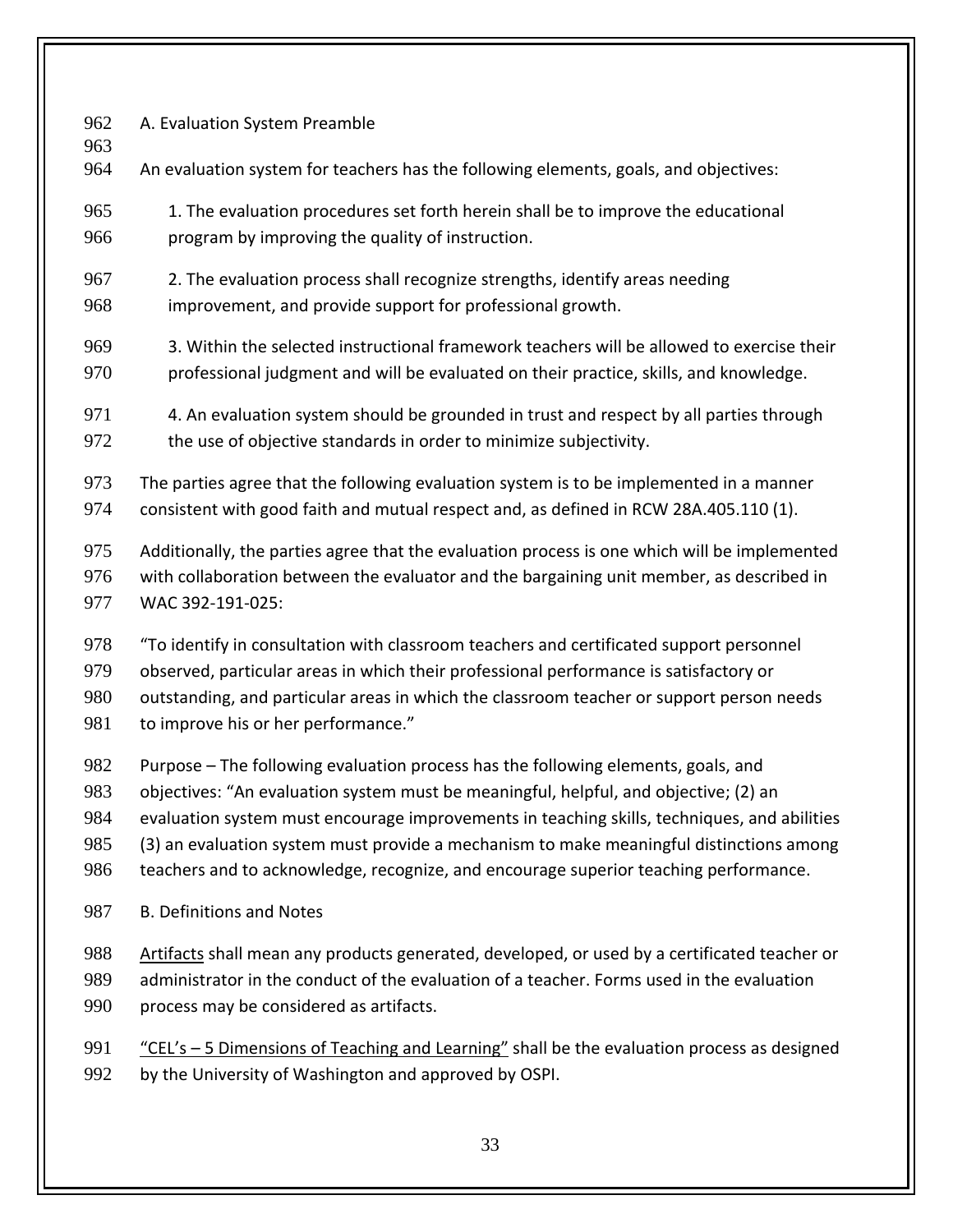- "Certificated Principal," "Principal" and "assistant principal" shall mean a person who is employed to supervise the operation and management of a school (WAC 181-79A-140 (4)(a) or (6)(h).)
- 

997 "Certificated classroom teacher" and "teacher" shall mean a certificated employee who provides academically focused instruction to students and holds one or more of the certificates pursuant to WAC [181-79A](http://apps.leg.wa.gov/wac/default.aspx?cite=181-79)-140 (1) through (3) and (6)(a) through (e) and (g).

Component shall mean the sub-section of each criterion.

Criteria shall mean the eight (8) state-defined categories to be scored.

Evaluation shall mean the ongoing process of identifying, gathering, and using information

 to assess total job effectiveness, improve professional performance, and make personnel decisions.

1007 Evaluator shall mean a certificated administrator who has been trained, or is currently

receiving training, in observation and evaluation techniques, and in the use of the specific

instructional framework and rubrics contained in this agreement.

1010 "Evidence" means observed practice, products, artifacts, or results of a certificated

classroom teacher's work that demonstrates knowledge and skills of the educator with

respect to the four-level rating system. Such evidence shall include artifacts produced or

resulting from the normal course of professional performance during the school year.

Both the teacher and the evaluator shall contribute evidence to the overall assessment of

- professional performance. If, after completing the minimum required observations, both
- the teacher and evaluator agree on the score for a criterion, no additional evidence will be
- required to be collected for that criterion. It shall be the nature and quality of the evidence,
- not the quantity of evidence that determines the criterion rating.
- 

Unsubstantiated complaints against an employee shall not be included in any

- documentation pertaining to any individual's evaluation.
- Input from parents or anonymous sources, or known sources, shall not be used as evidence
- in an evaluation unless such input is substantiated and/or observed by the evaluator.
- 1024 Student input may be used as evidence in an evaluation only if it is gathered by observing
- 1025 students during the course of a teacher observation.
- Formal Observation means any observation which is scheduled in advance between the
- teacher and evaluator for the purpose of evaluation.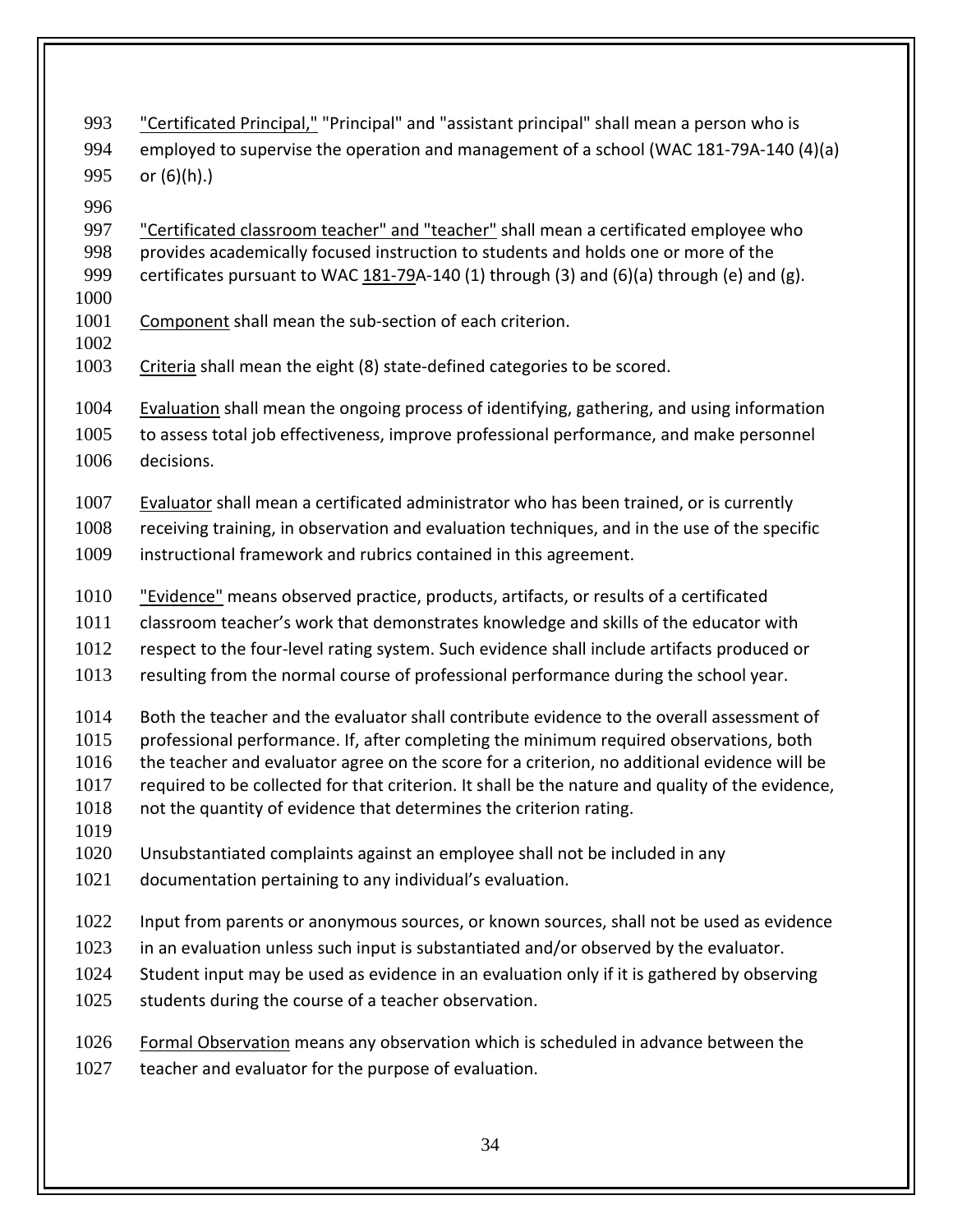Informal observation means any non-scheduled observation during which evidence is

gathered by an evaluator to inform him or her regarding a teacher's final evaluation.

 "Observe" or "observation" means the gathering of evidence made through classroom or worksite visits for the purpose of examining evidence over time using the instructional framework rubrics.

 "Provisional Teachers" are those who are within their first three years of employment with the District, except for those who have at least two years of certificated employment with another school district in the state of Washington. Those with such experience shall be provisional only during their first year of employment with the District.

 "Rubrics" or "rubric row" means the descriptions of practice used to capture evidence and data and classify teaching performance and student growth using the evaluation criteria 1041 and the four-level rating system.

### Satisfactory/Unsatisfactory

 Satisfactory- Overall summative performance ratings of Proficient (Level 3) or Distinguished (Level 4) are considered satisfactory for all teachers. For teachers in their first five years of the profession, a performance rating of Basic (Level 2) is also considered satisfactory.

 Unsatisfactory- An Overall summative performance rating of Unsatisfactory (Level 1) is considered not satisfactory for all teachers. Teachers on a continuing contract with more than five years of teaching experience who receive a summative performance rating of Basic (Level 2) two years in a row, or two years within a consecutive three-year period are also considered unsatisfactory.

Student Growth Data shall mean data that shows the change in student achievement

 between two points in time within the current school year. Teachers will not be required to include student growth data from statewide assessment instruments in creating goals for

the year.

Assessments used to demonstrate such growth shall primarily be classroom-based and shall

- be selected by the classroom teacher in collaboration with the evaluator. However,
- assessments that have been adopted by the District shall be used at the discretion of the
- District. Assessments used to demonstrate growth must be appropriate, relevant, and may
- include both formative and summative measures.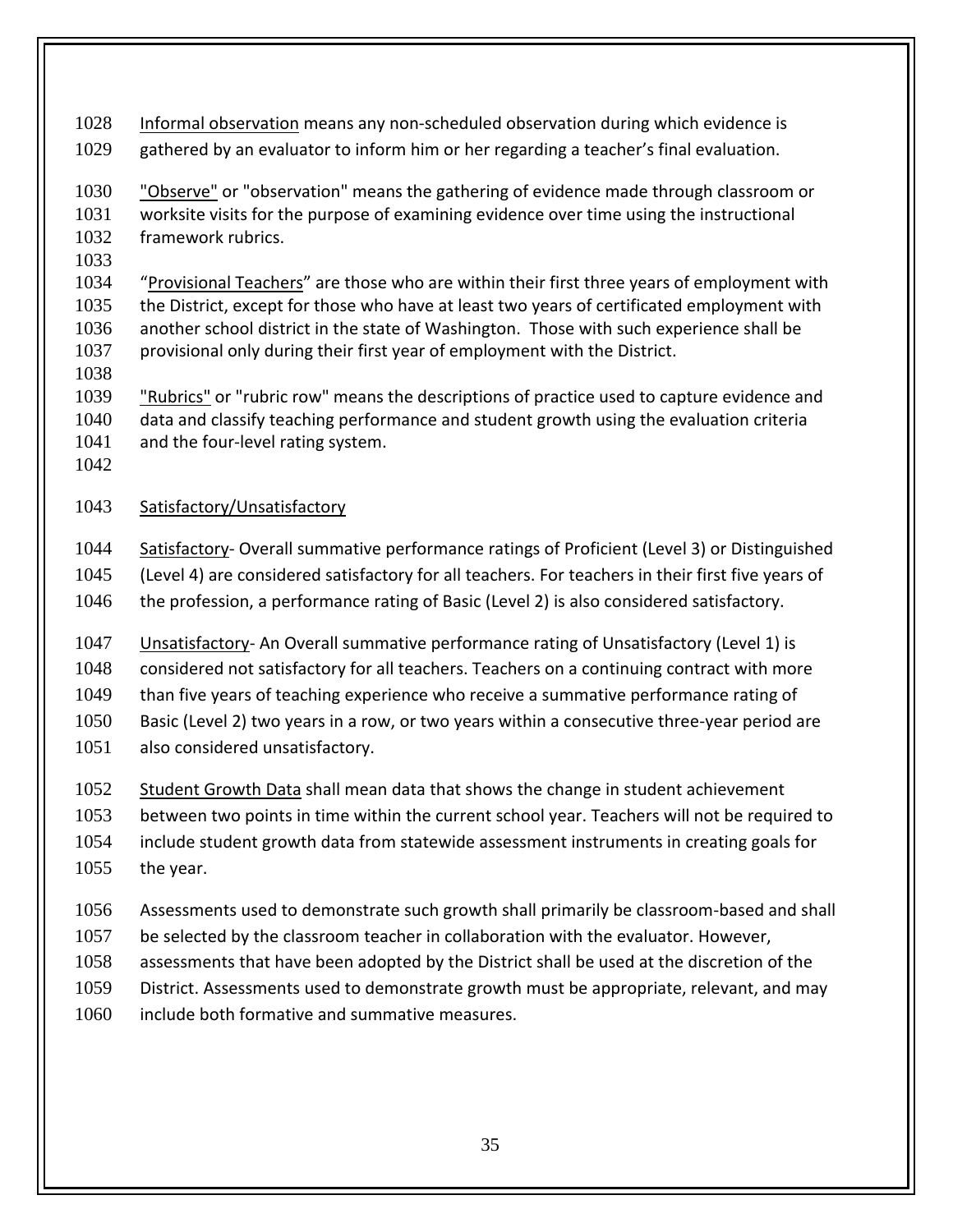Summative Performance Ratings means the four performance levels applied using the following four-level rating system: Level 1 – Unsatisfactory; Level 2 – Basic; Level 3 – 1063 Proficient; Level 4 – Distinguished.

 (1) Unsatisfactory: Professional practice at Level 1 shows evidence of not understanding the concepts underlying individual components of the criteria. This level of practice is ineffective and inefficient and may represent practice that is harmful to student learning progress, professional learning environment, or individual teaching practice. This level requires immediate intervention.

 (2) Basic: Professional practice at Level 2 shows a developing understanding of the knowledge and skills of the criteria required to practice, but performance is inconsistent over a period of time due to lack of experience, expertise, and/or commitment. This level may be considered minimally competent for teachers early in their careers but insufficient 1073 for more experienced teachers. This level requires specific support.

 (3) Proficient: Professional practice at Level 3 shows evidence of thorough knowledge of all aspects of the profession. This is successful, accomplished, professional, and effective practice. Teaching at this level utilizes a broad repertoire of strategies and activities to support student learning. At this level, teaching is strengthened and expanded through purposeful, collaborative sharing and learning with colleagues as well as ongoing self-reflection and professional improvement.

 (4) Distinguished: Professional practice at Level 4 is that of a master professional whose practices operate at a qualitatively different level from those of other professional peers. To achieve this rating, a teacher would need to have received a majority of distinguished 1083 ratings on the criterion scores. A teacher at this level must show evidence of average to high impact on student growth. Ongoing, reflective teaching is demonstrated through the highest level of expertise and commitment to all students' learning, challenging professional 1086 growth, and collaborative practice.

**C. State Criteria, Framework, and Scoring**

 The parties have agreed to the CEL'S 5D+ adopted evidence-based instructional framework as approved by OSPI. The complete instructional framework is included in **Appendix A.** 

The following criteria will be used to evaluate certificated classroom teachers:

- 
- 1092 1. Centering instruction on high expectations for student achievement;
- 2. Demonstrating effective teaching practices;
- 3. Recognizing individual student learning needs and developing strategies to address 1095 those needs: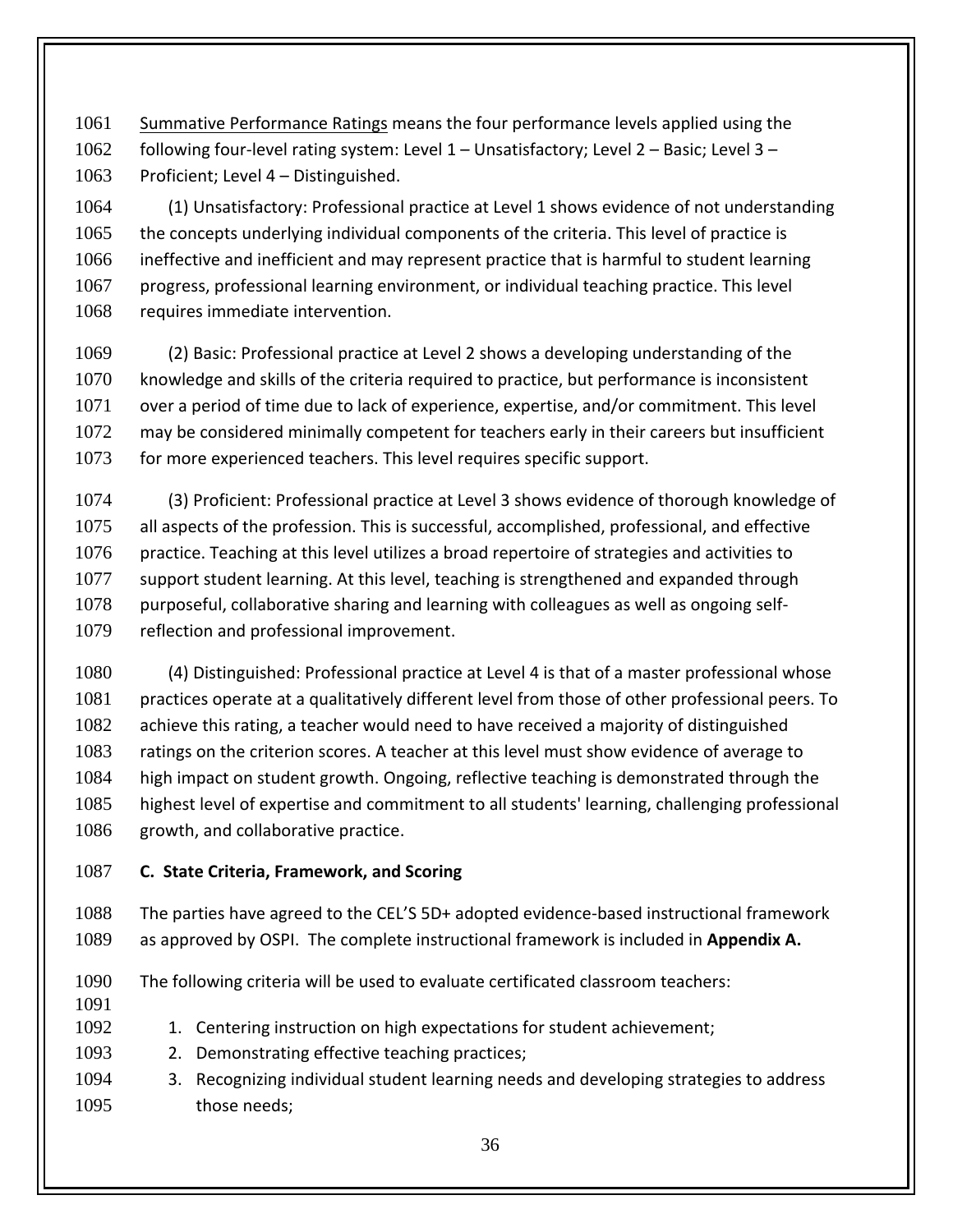- 4. Providing clear and intentional focus on subject matter, content, and curriculum; 5. Fostering and managing a safe, positive learning environment; 6. Using multiple student data elements to modify instruction and improve student learning; 7. Communicating and collaborating with parents and school community; 8. Exhibiting collaborative and collegial practices focused on improving instructional **practice and student learning.**  Student growth data must be a substantial factor in evaluating the summative performance of certificated classroom teachers for criteria 3, 6, and 8.
- **Criterion Scores**
- Each criterion rating will be assigned the following numeric values:
- Unsatisfactory 1 Basic 2 Proficient 3 Distinguished 4
- An employee shall receive one of the four performance ratings for each of the minimum
- criteria. Additionally, an employee shall receive one of the four performance ratings for the
- evaluation as a whole, which shall be the overall summative score as per WAC 392-191A-
- 080(6).
- A numerical mean shall be used to calculate the individual criterion rating. When a criterion
- rating includes a whole number plus a place value of .49 or below it will be rounded down
- to the nearest whole number. When a criterion rating includes a whole number plus a place
- value of .50 or above it will be rounded up to the nearest whole number. (For example, a
- final rating of 2.49 would become a criterion rating of 2 and a rating of 2.50 would become
- a criterion score of 3.) However, to achieve a distinguished rating, a teacher must receive a
- majority of distinguished ratings on the criterion scores.
- **Overall Summative Score**
- All classroom teachers shall receive a performance rating for each of the eight (8) state
- evaluation criteria. The overall summative score shall be determined by totaling the eight (8) criterion-level scores as follows:
- 8-14 points—Unsatisfactory
- 15-21 points—Basic
- 22-28 points—Proficient
- 29-32 points—Distinguished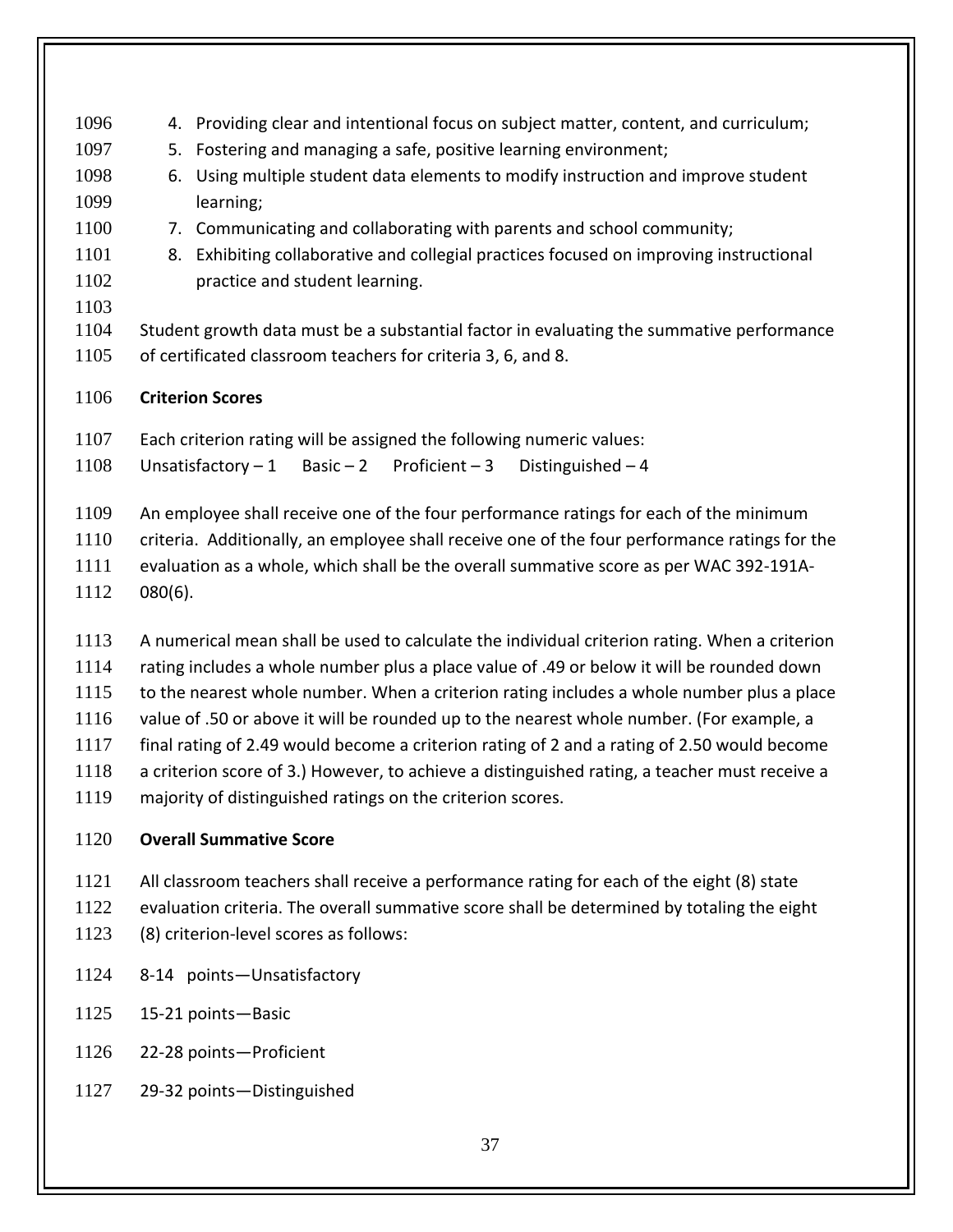#### **Student Growth Criterion Score**

- Embedded in the instructional framework are five (5) components designated as student
- growth components. These components are embedded in criteria as SG 3.1, SG 3.2, SG 6.1,

SG 6.2, and SG 8.1. The evaluator shall add up the raw scores on these components and the

- employee shall be given a score of low, average or high based on the following scoring
- bands:
- 5-12—Low
- 13-17—Average
- 18-20—High

1137 If a teacher receives an overall summative score of 4 (Distinguished) and a Low student

- growth score as shown above, s/he must automatically be moved to the Proficient (3) level
- 1139 for the overall summative score.
- Certificated classroom teachers with low student growth rating will engage, with their
- evaluator, in a student growth inquiry. Within two months of receiving the low student
- growth score or at the beginning of the following school year, the following must be
- initiated by the evaluator:
- The teacher shall create a plan to address student growth issues that may include one or
- more of the following:
- a. Examine student growth data in conjunction with other evidence including observation,

artifacts and other student and teacher information based on appropriate classroom,

- 1148 school, school district and state-based tools and practices;
- b. Examine extenuating circumstances which may include one or more of the following:
- Goal setting process; content and expectations; student attendance; extent to which
- standards, curriculum and assessment are aligned;
- c. Schedule monthly conferences focused on improving student growth to include one or
- more of the following topics: Student growth goal revisions, refinement, and progress; best
- practices related to instruction areas in need of attention; best practices related to student
- growth data collection and interpretation;
- d. Create and implement a professional development plan to address student growth areas.

## **D. General Evaluation Agreements**

Employees shall have transparent access to all relevant student achievement data available.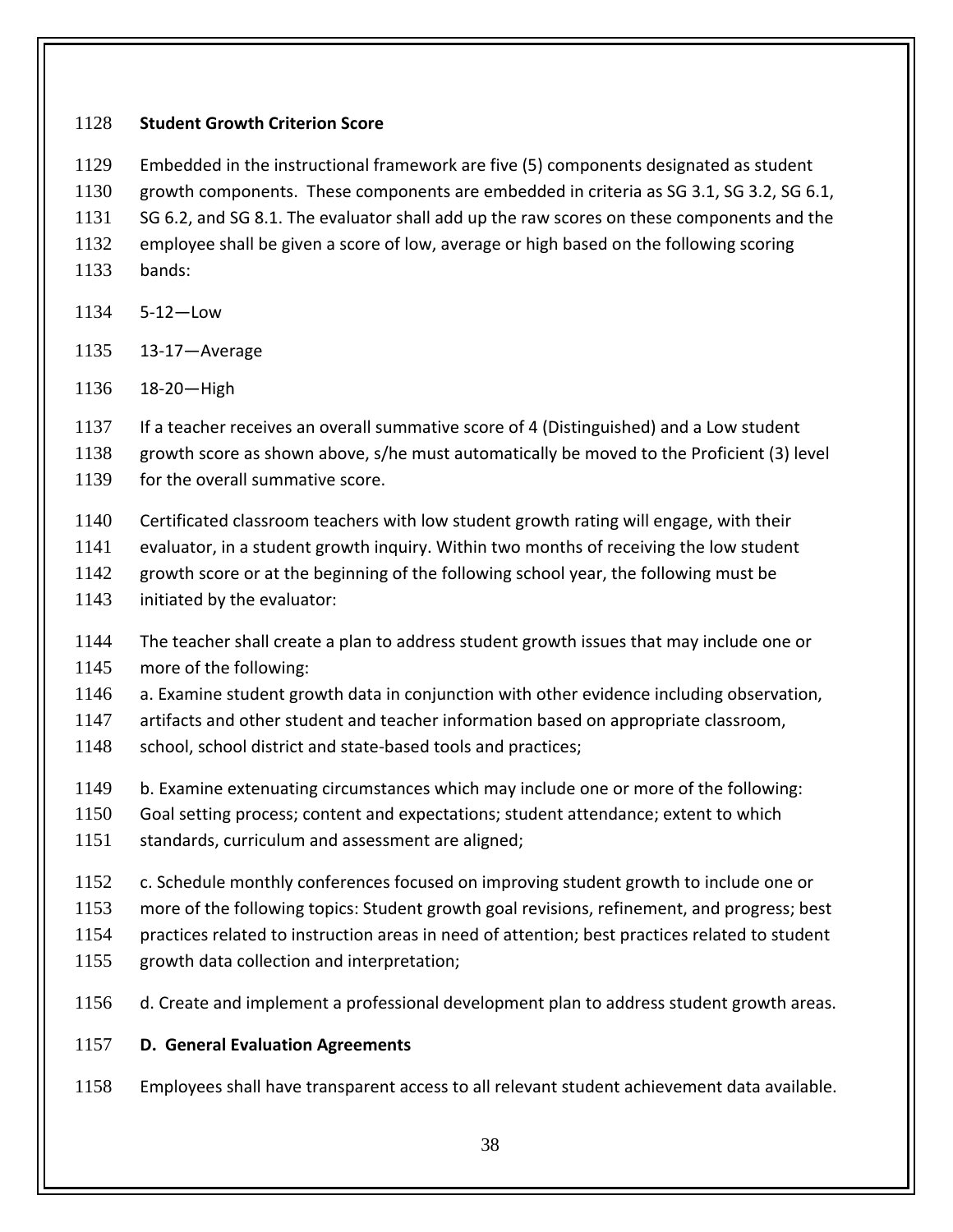- **Notification** With the exception of transfers between evaluation formats (see Section 7,
- "Focused Evaluations") every teacher shall be notified no later than the last working day of
- 1162 September of his or her evaluator and whether he or she is scheduled to be evaluated using
- 1163 a Comprehensive or Focused evaluation.
- **Out of Content/Endorsed Areas** No teacher shall be "subject to non-renewal or probation based on evaluations of their teaching effectiveness in the out-of-endorsement assignments". However, consideration may be given to teachers' progress towards endorsement. At the option of the teacher, in collaboration with the evaluator, teachers may be evaluated as a member of a team when teaching outside their content or endorsed areas.
- 

 **Security -** All aspects of the evaluation procedure, including observations, shall be conducted openly and with the full knowledge of the teacher. Mechanical or electronic recording devices shall not be used to listen to, observe, or record the proceedings of any classroom without prior knowledge and documented consent of the teacher. The District shall make reasonable efforts to ensure confidentiality and security for all evaluation documents, including electronic documents, consistent with State public disclosure 1177 requirements and guidelines.

 In order to provide the District with reliable feedback regarding the implementation of the new evaluation system**,** the parties agree that during the 2014-2015 school year the District calendar shall include two sessions of at least one (1) hour which shall be used for staff-only discussion around the ongoing implementation of the new evaluation system. Such discussion shall be guided by an experienced facilitator mutually agreed upon by the District and the Association. The facilitator and Association representative(s) shall then report to 1185 the District the outcome of such meetings. This report shall protect the anonymity of

meeting participants.

# **E. Professional Development**

Prior to their being evaluated under the new evaluation system, the District shall provide

- teachers professional development relevant to the framework and evaluation process.
- Each teacher shall be provided a copy of the evaluation criteria, procedures, and any
- relevant forms or information appropriate to his or her position and track in the evaluation cycle.
- All classroom teachers, both provisional and continuing, shall be expected to participate in
- District provided evaluation training that occurs during the contracted work day or at other
- dates and times, and at rates agreed to by the District and the Association. Such training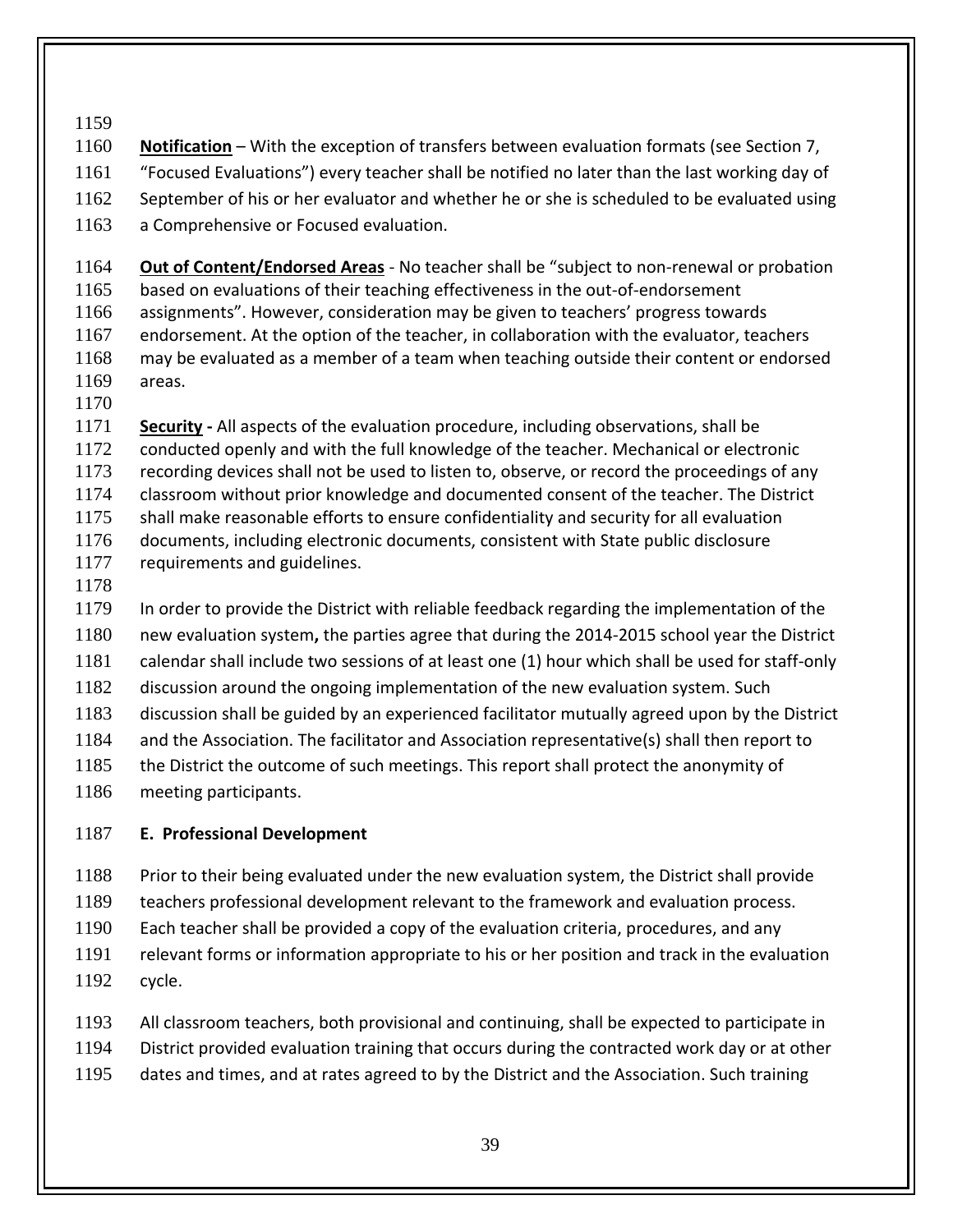shall be designed to provide the staff with the skills necessary to participate in the new evaluation system.

| 1198<br>1199                                 | <b>F. Provisional Teachers</b>                                                                                                                                                                                                                                                                                                                                |
|----------------------------------------------|---------------------------------------------------------------------------------------------------------------------------------------------------------------------------------------------------------------------------------------------------------------------------------------------------------------------------------------------------------------|
| 1200                                         | A. All Provisional Teachers are subject to non-renewal of employment contract                                                                                                                                                                                                                                                                                 |
| 1201                                         | pursuant to RCW 28A.405.220.                                                                                                                                                                                                                                                                                                                                  |
| 1202                                         | B. All Provisional Teachers in the third year of provisional status shall be observed                                                                                                                                                                                                                                                                         |
| 1203                                         | at least three times in the performance of his or her duties and the total                                                                                                                                                                                                                                                                                    |
| 1204                                         | observation time for the school year shall not be less than (90) ninety minutes.                                                                                                                                                                                                                                                                              |
| 1205<br>1206<br>1207<br>1208<br>1209<br>1210 | C. Provisional Teachers who are new to the profession and whose performance is<br>determined to be Proficient (Level 3) or Distinguished (Level 4) in their first year<br>with the District, and/or Distinguished (Level 4) by the end of their second year<br>of employment in the District may be removed from provisional status by the<br>Superintendent. |
| 1211                                         | D. The Principal or his or her designee shall make at least one (1) observation for a                                                                                                                                                                                                                                                                         |
| 1212                                         | total observation time of at least thirty (30) minutes within the first ninety (90)                                                                                                                                                                                                                                                                           |
| 1213                                         | calendar days of employment of all teachers in their first year of employment                                                                                                                                                                                                                                                                                 |
| 1214                                         | with the District.                                                                                                                                                                                                                                                                                                                                            |
| 1215<br>1216                                 | The District shall notify the Association President if a provisional employee is<br>Е.<br>performing at an unsatisfactory level.                                                                                                                                                                                                                              |
| 1217                                         | <b>G. Procedures for Evaluation</b>                                                                                                                                                                                                                                                                                                                           |
| 1218                                         | All classroom teachers shall be evaluated each school year by their principal or his or her                                                                                                                                                                                                                                                                   |
| 1219                                         | designee. The principal or designee is referred to herein as the "evaluator."                                                                                                                                                                                                                                                                                 |
| 1220                                         | If an employee is assigned to two or more schools, the evaluator at the school to which the                                                                                                                                                                                                                                                                   |
| 1221                                         | employee is assigned the greater part of the time shall be responsible for the employee's                                                                                                                                                                                                                                                                     |
| 1222                                         | overall evaluation. If a teacher is assigned to two or more schools for equal amounts of                                                                                                                                                                                                                                                                      |
| 1223                                         | time within the school day, the District, in collaboration with the Association, will determine                                                                                                                                                                                                                                                               |
| 1224                                         | who will be the evaluator of record.                                                                                                                                                                                                                                                                                                                          |
| 1225                                         | <b>Observations</b>                                                                                                                                                                                                                                                                                                                                           |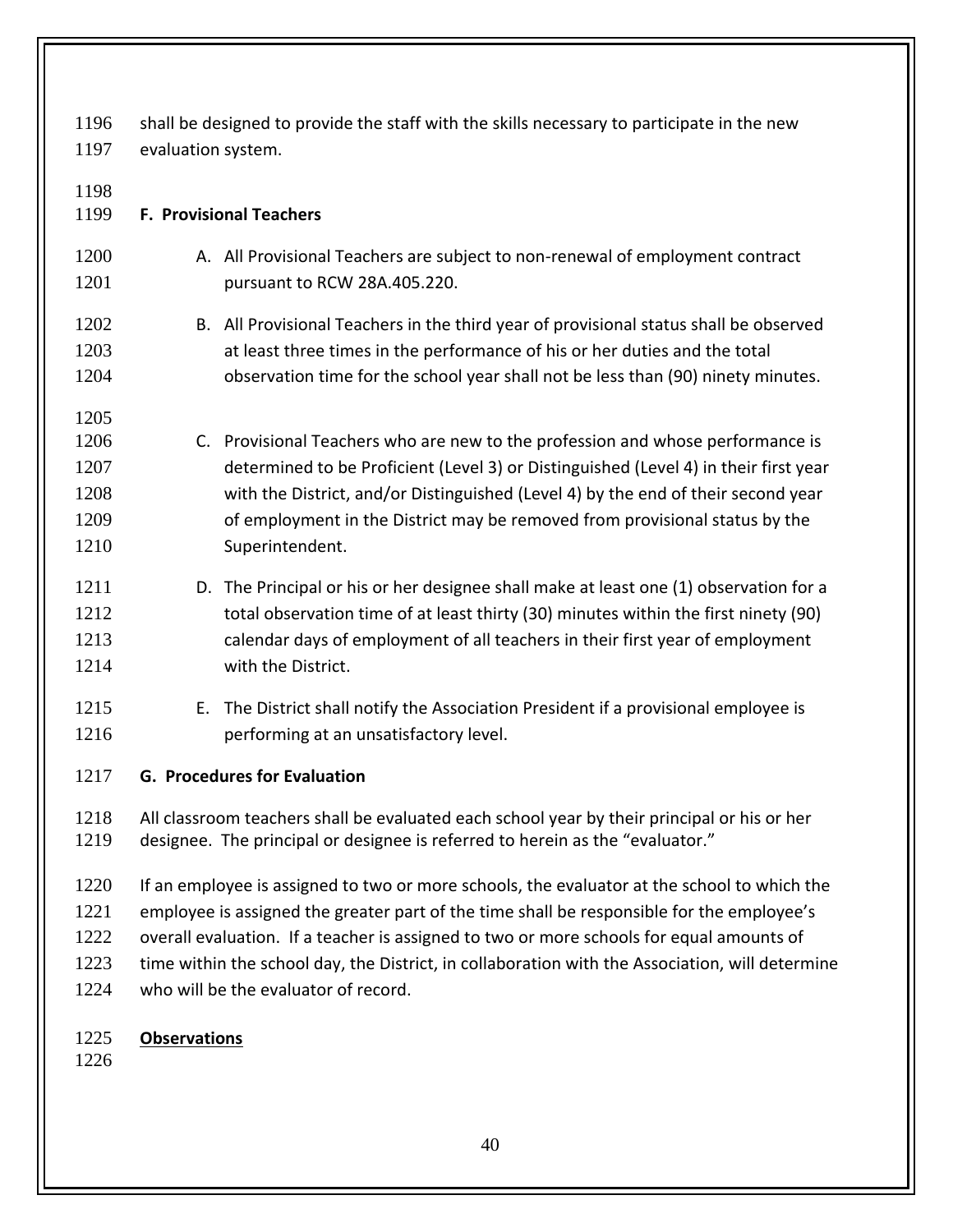- **Formal Observations** All teachers shall be observed at least twice in the performance of 1228 their assigned duties. Total observation time for each employee for each school year shall not be less than 60 minutes.
- Formal observation dates and times will be scheduled and agreed upon by the teacher and evaluator. Formal observations shall be scheduled with adequate time in between in order 1233 to allow for conferencing and growth.
- 

- **Informal Observations** are non-scheduled observations during which time evidence is gathered by an evaluator to inform him or her regarding a teacher's final evaluation. If there is an area of concern noted in any record from such observations, written documentation of the observation must be provided to the teacher for that evidence to be included in the final evaluation. Such documentation will be provided within three school days of the observation. A teacher may request a conference to discuss an informal observation and the request shall be granted.
- 

- **Comprehensive Evaluations** All classroom teachers shall receive a comprehensive 1244 summative evaluation at least once every four years.
- A comprehensive summative evaluation assesses all eight evaluation criteria and all criteria contribute to the comprehensive summative evaluation performance rating. The total formal and informal time for each employee on a Comprehensive evaluation shall not be less than 60 minutes.
- 
- The following classroom teachers shall receive an annual comprehensive summative evaluation:
- 
- 1. Classroom teachers who are provisional employees under RCW 28A.405.220;
- 2. Any classroom teacher who received a comprehensive summative evaluation
- 1256 performance rating of level 1 or level 2 in the previous school year.
- **Focused Evaluations -** In the years when a comprehensive summative evaluation is not required, classroom teachers who received a comprehensive summative evaluation performance rating of Proficient (level 3) or above in the previous school year are required 1260 to complete the Focused Evaluation process.
- A. A focused evaluation includes an assessment of one of the eight criteria selected for a performance rating plus professional growth activities specifically linked to the selected criteria.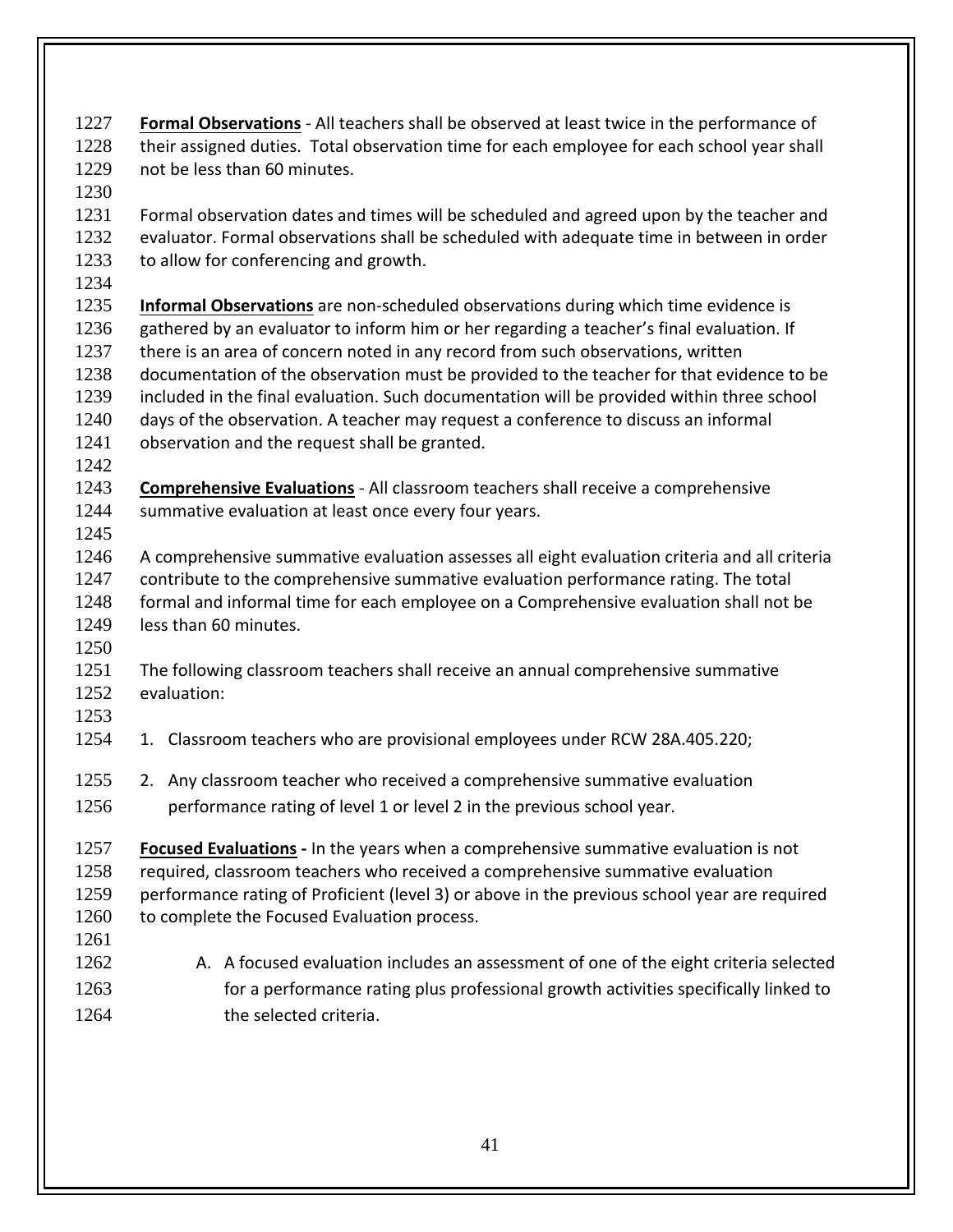| 1265<br>1266<br>1267                                         |    | B. The selected criterion must be approved by the teacher's evaluator and may<br>have been identified in a previous comprehensive summative evaluation as<br>benefiting from additional attention.                                                                                                                                                                                                                                                                                                                                                                                     |
|--------------------------------------------------------------|----|----------------------------------------------------------------------------------------------------------------------------------------------------------------------------------------------------------------------------------------------------------------------------------------------------------------------------------------------------------------------------------------------------------------------------------------------------------------------------------------------------------------------------------------------------------------------------------------|
| 1268<br>1269                                                 |    | C. A group of teachers may focus on the same evaluation criterion and share<br>professional growth activities.                                                                                                                                                                                                                                                                                                                                                                                                                                                                         |
| 1270<br>1271<br>1272<br>1273<br>1274<br>1275                 |    | D. Teachers on focused evaluations shall have the option of selecting which one of<br>the eight criteria will be assessed, plus the professional growth activities linked<br>to that criterion. The role of the evaluator shall be to either approve the<br>proposed activities or suggest modifications to produce a jointly agreed upon<br>activity or activities. Employees will complete the TSD Focused Evaluation<br>Professional Goal Plan (Form F)                                                                                                                             |
| 1276<br>1277                                                 | Е. | If the employee chooses criterion 1, 2, 4, 5, or 7, he/she must also complete the<br>student growth components in either criterion 3 or 6.                                                                                                                                                                                                                                                                                                                                                                                                                                             |
| 1278<br>1279<br>1280<br>1281                                 |    | F. If the selected criterion for the focused evaluation has been determined to be<br>non-observable, neither a classroom-based observation nor a Formal<br>Observation shall be required. The selected student growth component will be<br>documented on the student growth goal setting template (Form B).                                                                                                                                                                                                                                                                            |
| 1282                                                         |    | G. A teacher may be transferred from a Focused Evaluation to a                                                                                                                                                                                                                                                                                                                                                                                                                                                                                                                         |
| 1283<br>1284<br>1285<br>1286<br>1287<br>1288<br>1289         |    | Comprehensive Summative Evaluation at the request of the teacher or at the<br>direction of the teacher's evaluator.<br>H. The request of the teacher must be received in writing prior to the start of the<br>school year. The direction of the evaluator must be communicated during the<br>prior year's final evaluation conference based on concerns related to one of the<br>other evaluative criteria. That concern shall be shared with the teacher in writing<br>at that time.                                                                                                  |
| 1290<br>1291<br>1292<br>1293<br>1294<br>1295<br>1296<br>1297 | I. | Each employee shall have the opportunity for confidential conferences with his<br>or her immediate supervisor on no fewer than two occasions in each school year.<br>Such confidential conferences shall be for the purpose of aiding the<br>administrator in his or her assessment of the employee's professional<br>performance and to provide additional evidence by either the evaluator or<br>teacher to aid in this assessment against the instructional framework rubrics<br>and/or for the teacher to provide unobserved evidence of having met certain<br>criteria and goals. |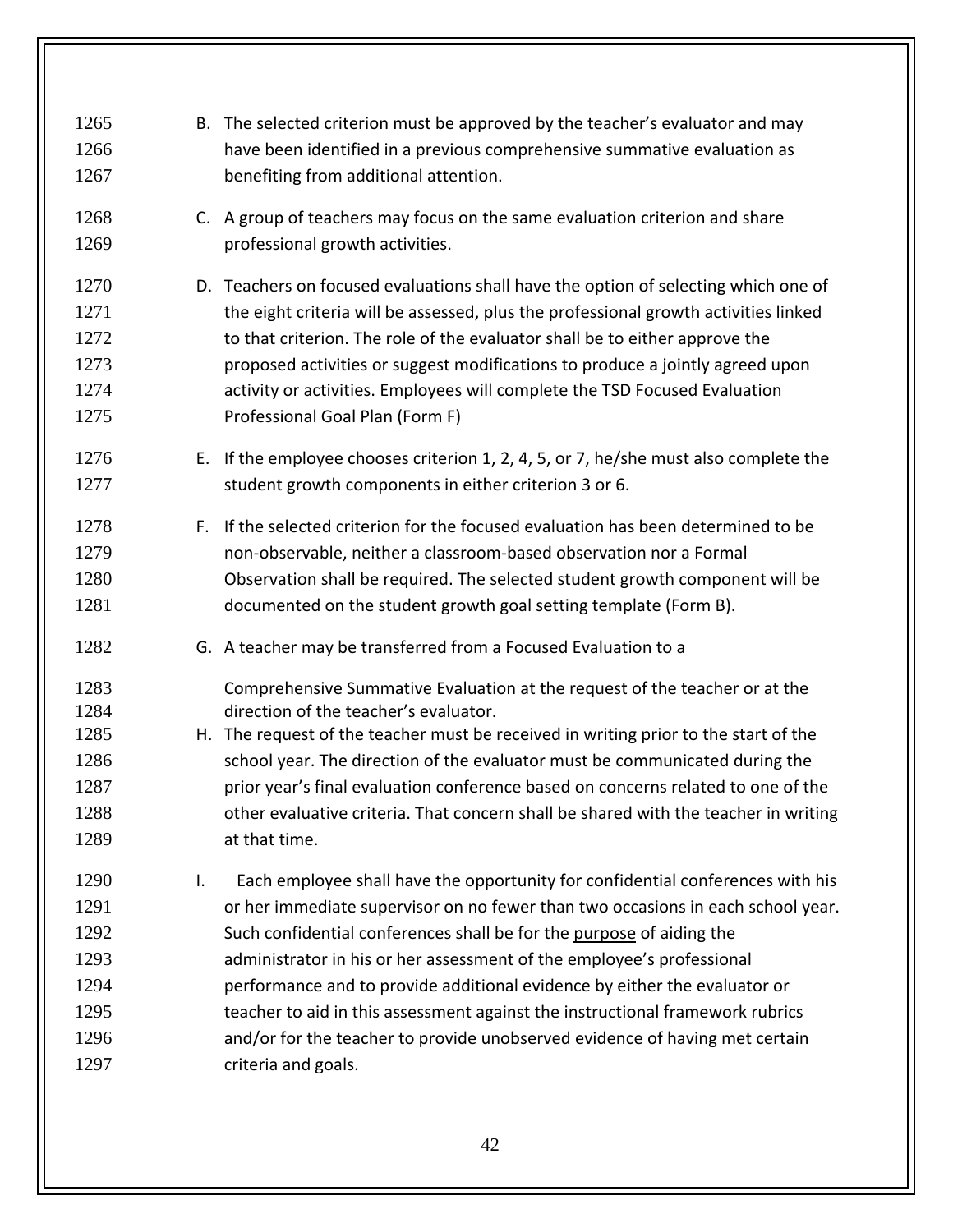J. The annual evaluation results will be documented on the summative evaluation form (Form E) with only the selected criteria being scored. The most recent summative Comprehensive score will be the Focus evaluation score.

#### **Comprehensive Evaluation Steps**

1302 The comprehensive evaluation process must occur at least once every four years. There are six steps required to complete a comprehensive evaluation which utilize a collaborative model between teacher and evaluator. They include 1) the teacher's self-assessment, 2) a goal setting conference between the teacher and evaluator, 3) a pre-observation conference, 4) observations of the teacher by the evaluator, 5) a post-observation conference, and 6) the summative evaluation conference.

#### **Step 1: Self-Assessment**

- Each teacher shall reflect on his/her practice and complete a Self-Assessment (Form A).
- This is a personal reflection of practice and will serve as a tool for the goal setting
- 1312 conference. The teacher is not required to share the written results with their evaluator.

## **Step 2: Goal Setting Conference**

Following the self-assessment, the teacher will meet with his or her evaluator in a goal

setting conference. Each teacher shall combine his/her self-assessment with the district

and/or building initiatives and select one or two components as goal(s) for the year.

- Additionally, for components SG 3.1, 6.1 and 8.1 the teacher and evaluator shall
- collaboratively determine a student growth goal. The teacher shall complete and submit
- the Student Growth Goal Setting Template (Form B) to the evaluator prior to a mutually

agreed upon goal setting conference date.

- **Step 3: Pre-Observation**
- 

- **A.** For formal observations, the teacher shall complete the Classroom Observation Planning Conference form (Form C), with a written lesson plan, and send it to the evaluator twenty-four (24) hours prior to a mutually-determined pre-observation conference**.**
- **B.** The teacher and evaluator shall establish a date for the formal observation then conduct the pre-observation conference in order to discuss the lesson plan,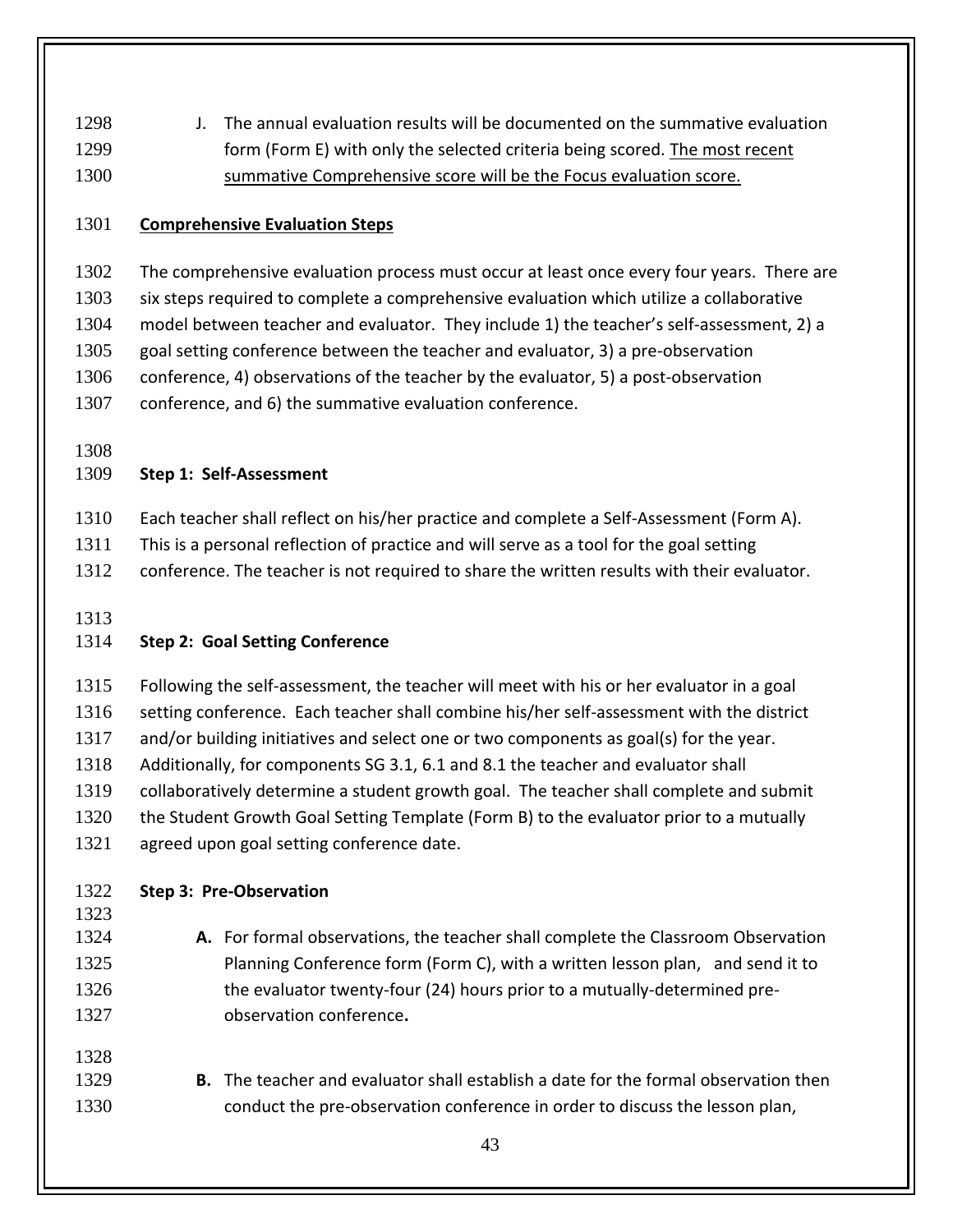- identify any specific areas of focus, and discuss professional activities to be
- observed including their content, objectives, strategies, and possible evidence to
- meet the scoring criteria**.**

## **Step 4: Observation**

 The evaluator will conduct the observation of practice as scheduled. The evaluator will take notes throughout the observation and share those with the teacher within three (3) working days of the observation. Upon receipt the teacher may provide additional information for this document.

# **Step 5: Post-Observation Conference**

 The teacher and evaluator shall schedule to meet for the post-observation conference within five (5) school days of the observation.

- The post-observation conference includes a review of the teacher's self-assessment and the
- evaluator's evidence. Both the teacher and the evaluator may contribute evidence to the
- overall assessment of professional performance during the conference as such conference
- 1346 is intended to be a dialogue between the teacher and evaluator. At the end of the post-
- observation conference the teacher and evaluator will agree on next steps and sign
- documentation that the conference has occurred.

## **Step 6: Summative Assessment**

- No later than the last day of school or June 15, whichever comes first, the teacher and
- evaluator will meet to discuss the teacher's final summative score. This conference will
- include a review of the evidence gathered including formal and informal observations,
- artifacts with teacher reflection coversheet (Form D), student growth data (Form B),
- professional contributions, impacts on learning, and other ancillary evidence. Multiple
- measures of student growth must be used in the evaluation process and such measure may include classroom-based, school-based, District-based and state-based tools.
- The final summative score and corresponding recommendation will be recorded on the Summative Evaluation Form (Form E).
- 

 The teacher will sign two (2) copies of Form E to indicate receipt. This signature does not 1362 imply that the teacher agrees with its contents but only that he or she has read it. The teacher may attach any written comments or rebuttal to the final annual evaluation report at any time.

 When the evaluator assigns the teacher an overall final summative rating**,** the evaluator will 1367 use the evidence as provided by the teacher and/or the evaluator as an explanation for the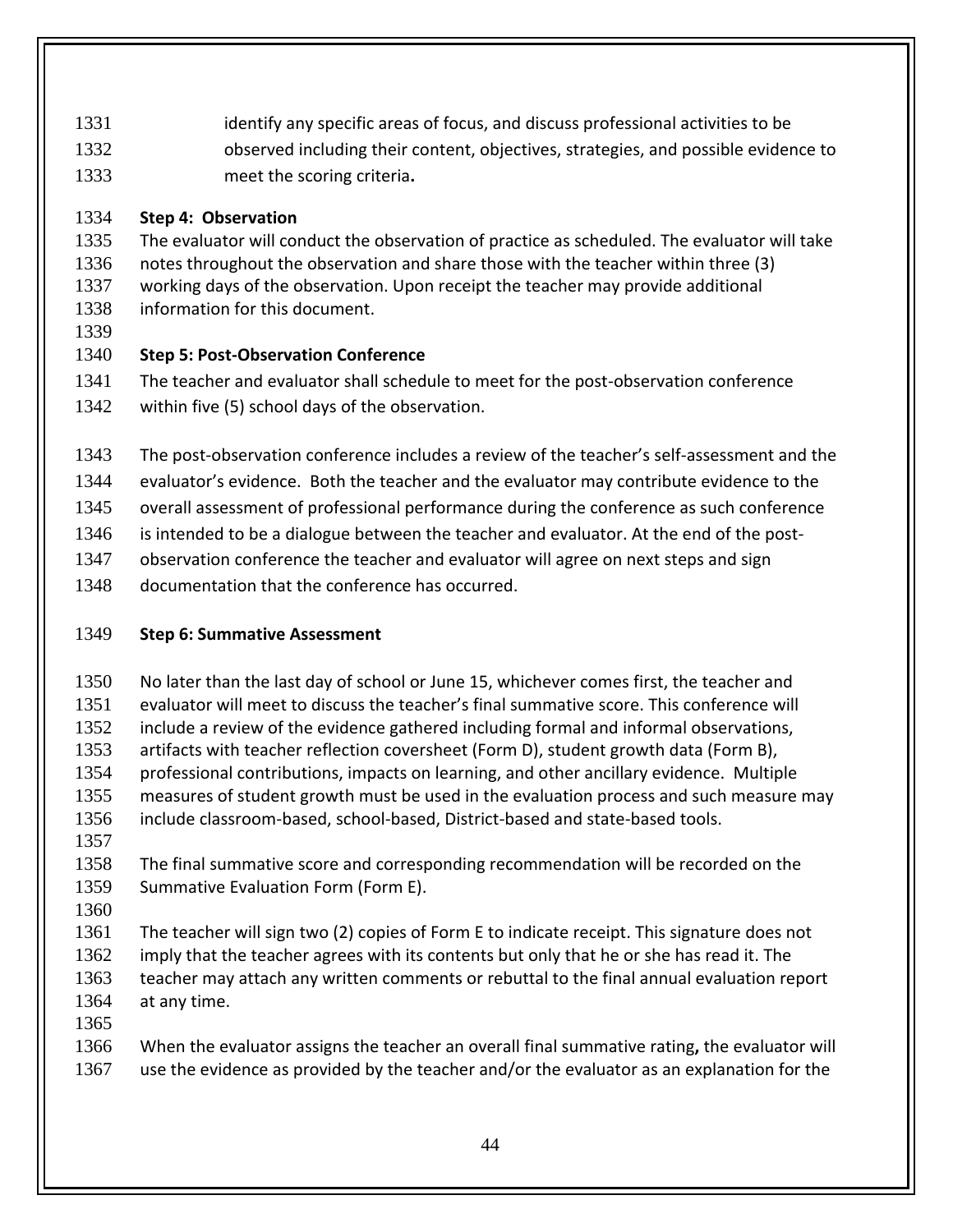rating. When appropriate, a lack of evidence as required in the rubrics may also be used in such an explanation.

 In the case of a "basic" or "unsatisfactory" rating, the teacher and evaluator shall meet prior 1372 to the end of the school year or at the beginning of the following school year to determine what District support will be offered the teacher and how the teacher will address that support. Such support may include, but not be limited to paid inservice training, release time to observe colleagues, outside evaluator, assignment of a coach/mentor; additional, focused professional development resources, professional growth opportunities, and guided growth plans, etc.

- If a teacher disagrees with the evaluator's overall summative performance rating, the
- evaluator's rating shall be recorded, and the teacher may follow the due-process steps already set in the contract.

 Multiple measures shall be used as evidence to assess a teacher's professional performance against the instructional frameworks**.**

 Teachers shall not be required or expected to produce all student growth data available or all teacher performance evidence available. The focus of the evaluation of the evidence gathered by the teacher shall be on the quality of the evidence presented, not on the 1387 quantity of that evidence.

 Any teacher whose performance has been judged unsatisfactory on the *Summative Evaluation of Practice* document (Form E) may be placed on a program for improvement any time after October 15.

## **H. Probation (Non-Provisional Employees)**

 No teacher shall be placed on probation if he or she has been evaluated by an evaluator who has not received, or is not receiving, training in the new (ESSB 5895) evaluation system.

 Teachers shall have the right to Association representation at all probationary meetings. 

The purpose of the probationary period is to give the teacher an opportunity to

demonstrate improvements in discrete areas according to the criteria included in the

evaluation instrument (WAC 392-191-045(3). A probationary period of sixty (60) school days

- shall be established. Additional days may be added if deemed necessary to complete a
- program of improvement and to evaluate the probationer's performance, as long as the
- 1404 probationary period is concluded before May  $15<sup>th</sup>$  of the same school year.
- 

 The probationary period may, at the discretion of the Superintendent, be extended into the 1407 following school year if the probationer has five or more years of teaching experience and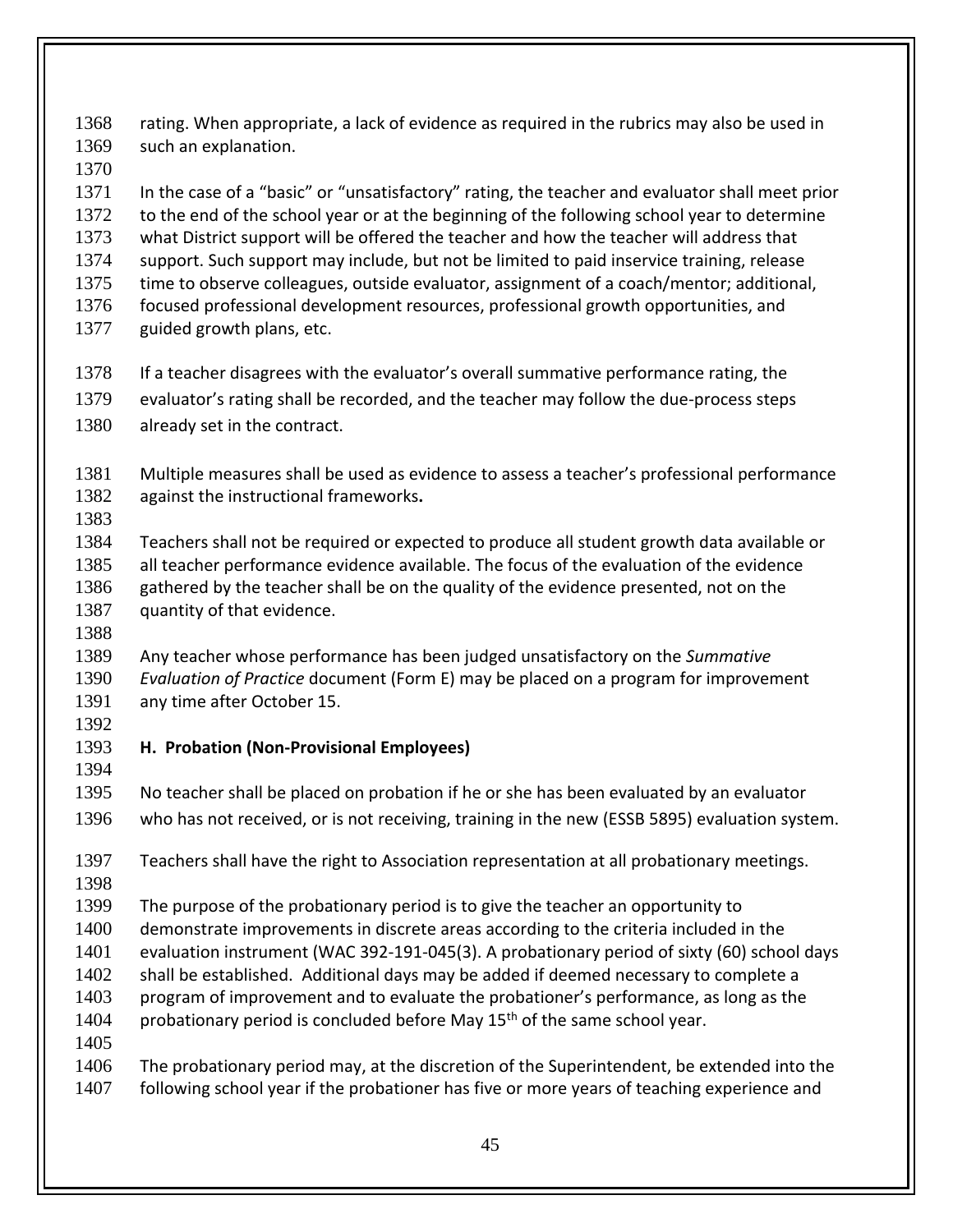| 1408 | has a comprehensive summative evaluation performance rating as of May 15 <sup>th</sup> of Level 2     |  |  |  |  |  |
|------|-------------------------------------------------------------------------------------------------------|--|--|--|--|--|
| 1409 | (Basic) or less.                                                                                      |  |  |  |  |  |
| 1410 |                                                                                                       |  |  |  |  |  |
| 1411 | The Superintendent shall place on probation any employee whose performance has been                   |  |  |  |  |  |
| 1412 | judged unsatisfactory based on the evaluation criteria, no later than February 1 <sup>st</sup> of any |  |  |  |  |  |
| 1413 | school year.                                                                                          |  |  |  |  |  |
| 1414 |                                                                                                       |  |  |  |  |  |
| 1415 |                                                                                                       |  |  |  |  |  |
| 1416 | Before placing a teacher on probation, the following shall occur:                                     |  |  |  |  |  |
| 1417 |                                                                                                       |  |  |  |  |  |
| 1418 | 1. The evaluator shall meet with the employee in an attempt to resolve matters                        |  |  |  |  |  |
| 1419 | relating to performance, before probation is recommended. This conference                             |  |  |  |  |  |
| 1420 | shall be held no later than January 20 <sup>th.</sup>                                                 |  |  |  |  |  |
| 1421 |                                                                                                       |  |  |  |  |  |
| 1422 | 2. If an employee is being considered for probation, the recommendation to the                        |  |  |  |  |  |
| 1423 | Superintendent for probation must be made on or before January 15th. The                              |  |  |  |  |  |
| 1424 | evaluator must make a written recommendation of same to the Superintendent.                           |  |  |  |  |  |
| 1425 | A copy of the recommendation for probation must be sent to the employee                               |  |  |  |  |  |
| 1426 |                                                                                                       |  |  |  |  |  |
| 1427 | The Superintendent, or his/her designee, shall review the evaluator's<br>3.                           |  |  |  |  |  |
| 1428 | recommendation for probation. If the Superintendent or his/her designee                               |  |  |  |  |  |
| 1429 | determines that there is an alternative to probation he/she may continue to                           |  |  |  |  |  |
|      |                                                                                                       |  |  |  |  |  |
| 1430 | work with the parties involved.                                                                       |  |  |  |  |  |
| 1431 |                                                                                                       |  |  |  |  |  |
| 1432 | 4. If it is determined by the Superintendent that probation is warranted, then the                    |  |  |  |  |  |
| 1433 | Superintendent shall notify the employee in writing and such notice shall include                     |  |  |  |  |  |
| 1434 | the following provisions:                                                                             |  |  |  |  |  |
| 1435 |                                                                                                       |  |  |  |  |  |
| 1436 | a. A definition of the problem in terms of deficiencies in discrete areas based                       |  |  |  |  |  |
| 1437 | upon the evaluative criteria.                                                                         |  |  |  |  |  |
| 1438 |                                                                                                       |  |  |  |  |  |
| 1439 | b. Expectations delineating levels of performance that would constitute                               |  |  |  |  |  |
| 1440 | acceptable performance in the problem areas defined. Once the areas of                                |  |  |  |  |  |
| 1441 | deficiency and the criteria for improvement have been determined, they                                |  |  |  |  |  |
| 1442 | shall not be changed.                                                                                 |  |  |  |  |  |
|      |                                                                                                       |  |  |  |  |  |
| 1443 |                                                                                                       |  |  |  |  |  |
|      | 46                                                                                                    |  |  |  |  |  |
|      |                                                                                                       |  |  |  |  |  |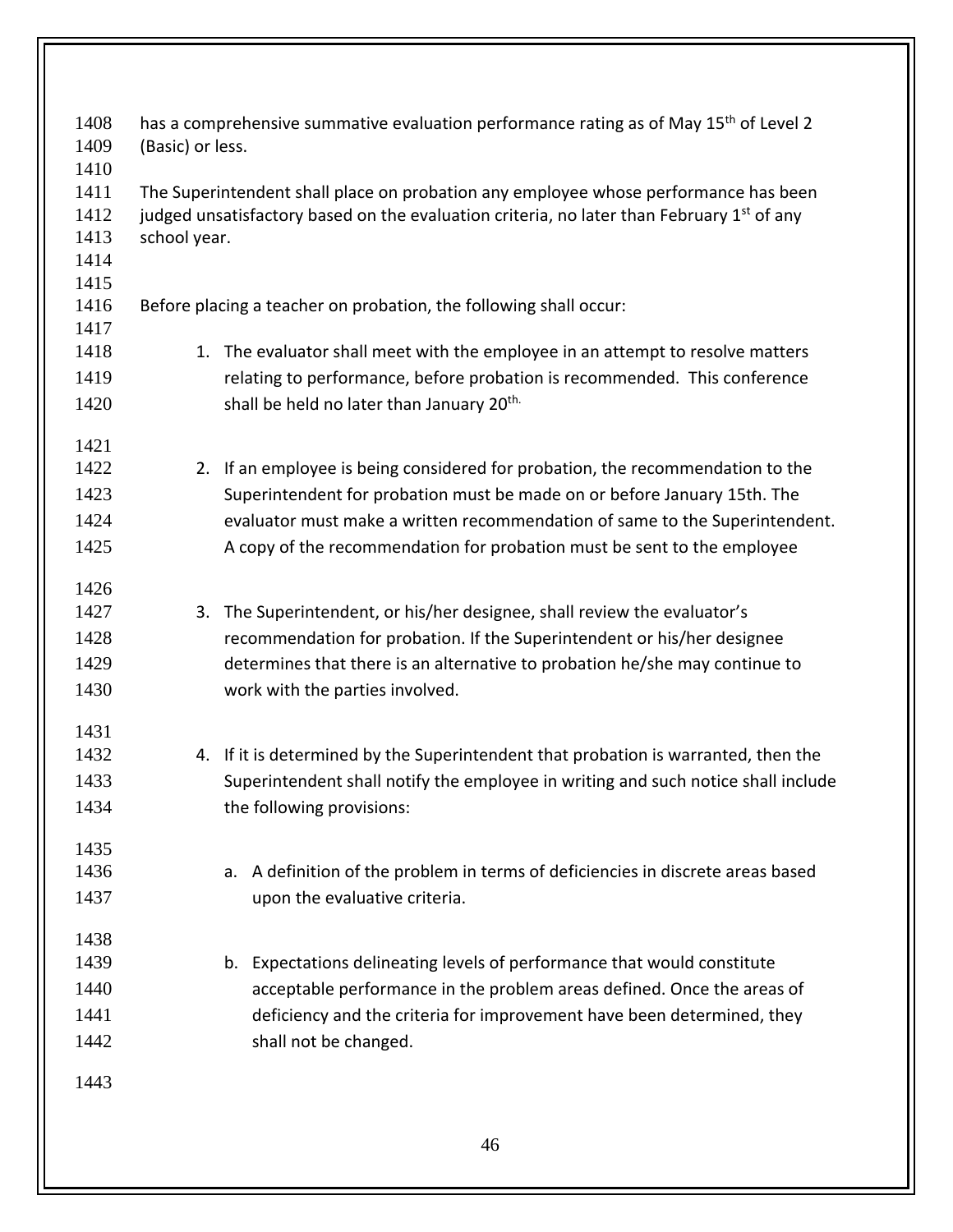| 1444 | c. A specific and reasonable plan of improvement that spells out a course of              |
|------|-------------------------------------------------------------------------------------------|
| 1445 | action and time expectations for the employee involved to reach an                        |
| 1446 | acceptable level of performance in discrete areas in which the employee may               |
| 1447 | need improvement, according to the criteria included on the evaluation                    |
| 1448 | instrument; and                                                                           |
| 1449 |                                                                                           |
| 1450 | d. A specific prescription for assistance that spells out courses of action               |
| 1451 | whereby the employee shall be assisted, counseled, and tutored to improve                 |
| 1452 | the level of performance to an acceptable level. Such prescription shall                  |
| 1453 | include a system for periodic feedback during the probationary period,                    |
| 1454 | supports provided and funded by the District, and the dates those supports                |
| 1455 | will be in place.                                                                         |
|      |                                                                                           |
| 1456 |                                                                                           |
| 1457 | At the request of the probationary employee, release time may be granted in               |
| 1458 | order to comply with requirements of the plan of improvement that are                     |
| 1459 | beyond the usual and customary requirements of the job.                                   |
| 1460 |                                                                                           |
| 1461 | 5. At this time the evaluator shall meet with the employee and, at the employee's         |
| 1462 | discretion, a representative of the Association, to go over the plan of                   |
| 1463 | improvement, both for understanding and to collaborate in making any changes              |
| 1464 | that the parties might deem prudent.                                                      |
| 1465 |                                                                                           |
| 1466 | 6. During the probationary period, the evaluator shall meet with the staff member         |
| 1467 | at least twice monthly to supervise and provide a written evaluation of the staff         |
| 1468 | member's performance.                                                                     |
|      |                                                                                           |
| 1469 |                                                                                           |
| 1470 | 7. The probationer may request and the evaluator may authorize one (1) additional         |
| 1471 | certificated administrator to evaluate the probationer. This administrator may            |
| 1472 | be another certificated administrator from within the District or from outside the        |
| 1473 | District who is trained in the CEL'S 5D+ framework.                                       |
| 1474 |                                                                                           |
| 1475 | <b>ESD Evaluator</b> - If such request is not granted, at the request of the probationary |
| 1476 | employee an educational service district (ESD) evaluator shall be assigned by the         |
| 1477 | ESD to evaluate him or her.                                                               |
|      |                                                                                           |
| 1478 | Using the plan of improvement mutually agreed to by the District and the                  |
| 1479 | Association, the ESD evaluator (or the additional evaluator) will evaluate the            |
|      |                                                                                           |
|      | 47                                                                                        |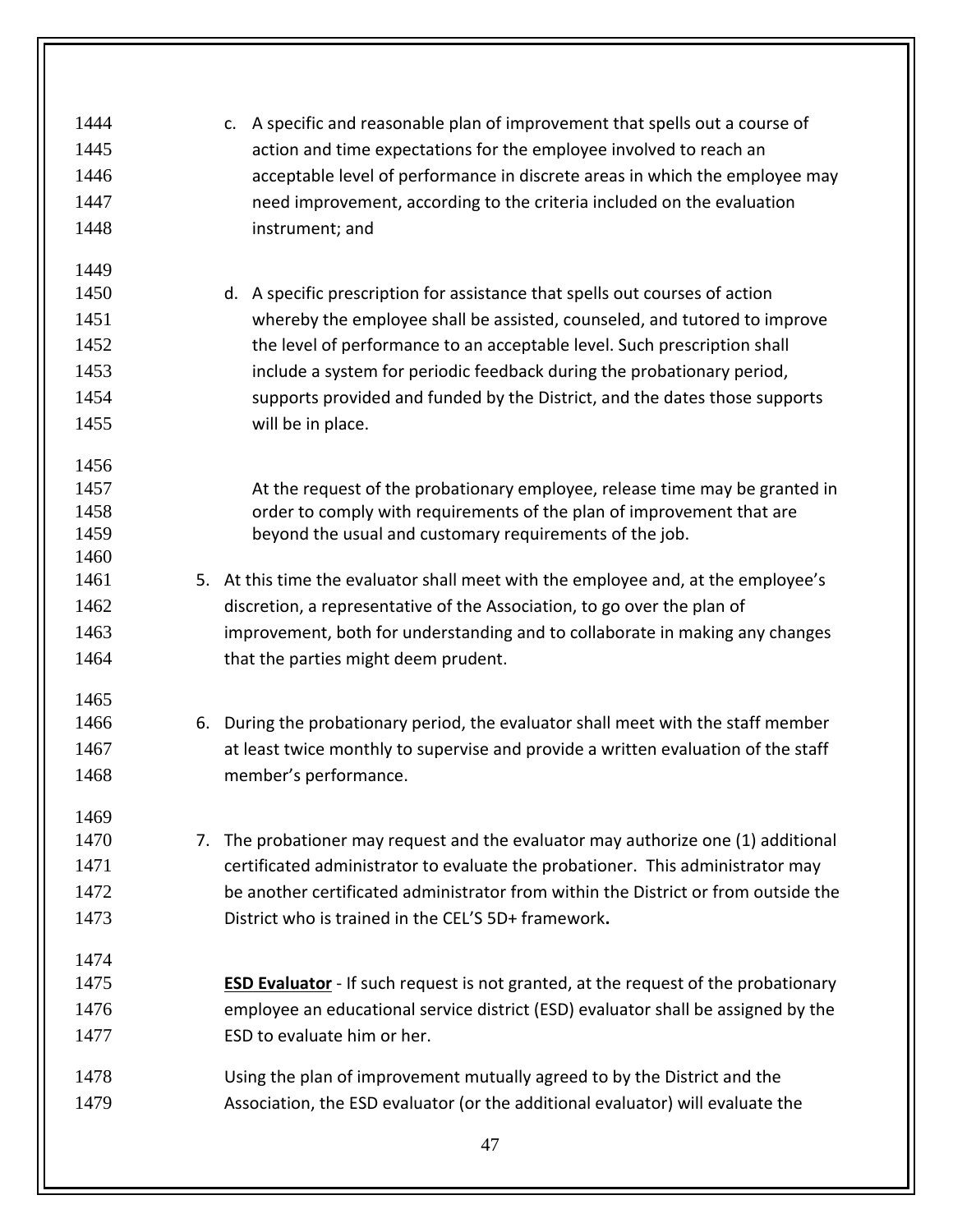| 1480         | employee based on multiple observations of classroom performance, student                                                                                |
|--------------|----------------------------------------------------------------------------------------------------------------------------------------------------------|
| 1481         | growth data, professional contributions, impacts on learning, and other evidence                                                                         |
| 1482         | produced by the employee. This evaluator's findings and conclusions shall then                                                                           |
| 1483         | be presented to the original evaluator in writing.                                                                                                       |
|              |                                                                                                                                                          |
| 1484         | During this time the employee will not be transferred from the supervision of the                                                                        |
| 1485         | original evaluator. The ESD evaluator (or additional evaluator) shall be immune                                                                          |
| 1486         | from any civil liability that might otherwise be incurred or imposed with regard                                                                         |
| 1487         | to the good faith performance of such evaluation.                                                                                                        |
| 1488         |                                                                                                                                                          |
| 1489         | If a procedural error occurs in the implementation of a program for                                                                                      |
| 1490         | improvement, the error does not invalidate the probationer's plan for                                                                                    |
| 1491         | improvement or evaluation activities unless the error materially affects the                                                                             |
| 1492         | effectiveness of the plan or the ability to evaluate the probationer's                                                                                   |
| 1493         | performance.                                                                                                                                             |
| 1494         |                                                                                                                                                          |
| 1495         | A teacher who is on a plan of improvement must be removed from probation if                                                                              |
| 1496         | the evaluator determines s/he has demonstrated improvement in the areas                                                                                  |
| 1497         | described as deficient. The teacher must also be removed if the evaluator                                                                                |
| 1498<br>1499 | determines he or she has demonstrated improvement that results in a new<br>comprehensive summative evaluation performance rating of level 2 or above for |
| 1500         | a provisional employee or a continuing contract employee with five or fewer                                                                              |
| 1501         | years of experience, or of level 3 or above for a continuing contract employee                                                                           |
| 1502         | with more than five years of experience.                                                                                                                 |
| 1503         |                                                                                                                                                          |
| 1504         | 8. Lack of necessary improvement during the established probationary period, as                                                                          |
| 1505         | specifically documented in writing with notification to the probationer, shall                                                                           |
| 1506         | constitute grounds for a finding of probable cause for non-renewal of contract or                                                                        |
| 1507         | discharge.                                                                                                                                               |
|              |                                                                                                                                                          |
| 1508         | 9. Immediately following the completion of a probationary period that does not                                                                           |
| 1509         | produce performance changes detailed in the initial notice of deficiencies and                                                                           |
| 1510         | program for improvement, the teacher may be removed from his or her                                                                                      |
| 1511         | assignment and placed into an alternative assignment for the remainder of the                                                                            |
| 1512         | school year. This reassignment may not displace another employee nor may it                                                                              |
|              |                                                                                                                                                          |
| 1513         | adversely affect the probationary teacher's compensation or benefits for the                                                                             |
| 1514         | remainder of that teacher's contract year. If such reassignment is not possible,                                                                         |
| 1515         | the district may, at its option, place the teacher on paid leave for the balance of                                                                      |
| 1516         | his or her contract term.                                                                                                                                |
|              |                                                                                                                                                          |
| 1517         | Non-Renewal                                                                                                                                              |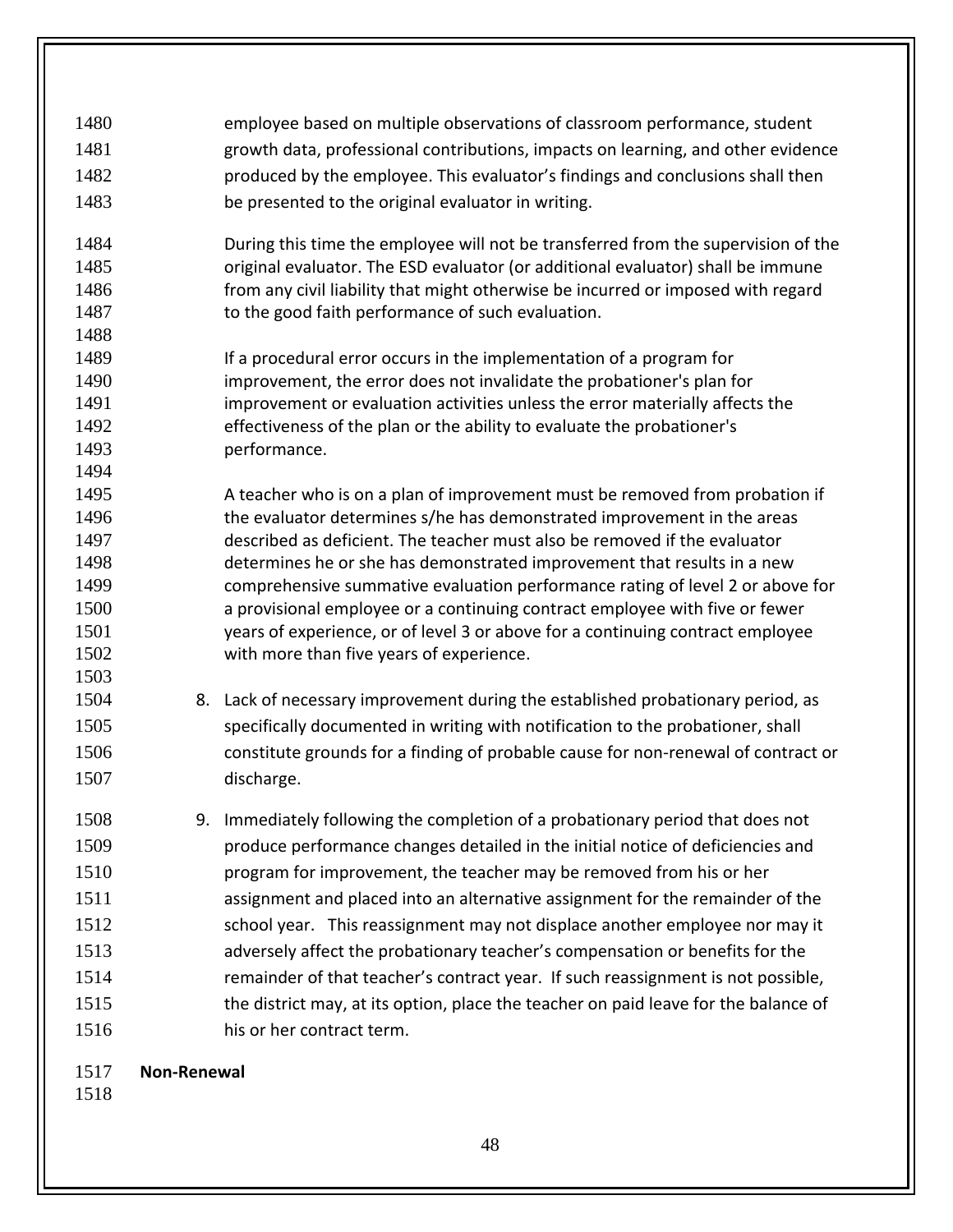| 1519<br>1520<br>1521<br>1522<br>1523 | In the event that there is probable cause to non-renew, adversely affect, or discharge a<br>teacher, the teacher shall receive written notice and the District will follow the procedures<br>specified in Washington Revised Code 28A. 405 et. seq.<br><b>I. Evaluation Results</b>                                                 |  |  |  |
|--------------------------------------|-------------------------------------------------------------------------------------------------------------------------------------------------------------------------------------------------------------------------------------------------------------------------------------------------------------------------------------|--|--|--|
| 1524<br>1525                         | Only the final summative evaluation document, along with any comments submitted by the<br>teacher, shall be kept in the personnel files.                                                                                                                                                                                            |  |  |  |
| 1526                                 | Evaluation results shall not be:                                                                                                                                                                                                                                                                                                    |  |  |  |
| 1527<br>1528                         | Shared or published with any teacher-identifying information unless as a<br>$\bullet$<br>requirement of statute.                                                                                                                                                                                                                    |  |  |  |
| 1529                                 | Shared or published without prior notification to the teacher and Association.<br>$\bullet$                                                                                                                                                                                                                                         |  |  |  |
| 1530                                 | Used to determine any type of base or additional compensation.<br>$\bullet$                                                                                                                                                                                                                                                         |  |  |  |
| 1531<br>1532                         | Evaluations are based on individual teacher performance relative to the CEL'S 5D+<br>framework. There shall be no District or building quotas or caps for performance ratings.                                                                                                                                                      |  |  |  |
| 1533                                 | J. Recordkeeping and Notification                                                                                                                                                                                                                                                                                                   |  |  |  |
| 1534<br>1535<br>1536<br>1537         | Evaluators shall notify teachers of any evaluation evidence or data collected about them<br>within five (5) days of collection. The District shall not limit teacher access to any evaluator<br>evidence or data collected by the evaluator in any format, paper or electronic. Teachers<br>may view such information upon request. |  |  |  |
| 1538<br>1539                         | The use of electronic accounts is optional for the teacher and all data entered into them<br>shall be treated as confidential information.                                                                                                                                                                                          |  |  |  |
| 1540                                 | K. Legislative Impacts / Re-openers                                                                                                                                                                                                                                                                                                 |  |  |  |
| 1541<br>1542<br>1543                 | This Article of the Agreement shall be reopened at the request of either party for the<br>purpose of negotiating legislative impacts on the Collective Bargaining Agreement or upon<br>mutual agreement of the parties for non-legislative impact reasons.                                                                          |  |  |  |
| 1544<br>1545                         | During the life of the Agreement, at the request of either party, Article X will be reopened<br>for negotiations between the parties.                                                                                                                                                                                               |  |  |  |
| 1546                                 | <b>ARTICLE XI - REDUCTION IN FORCE</b>                                                                                                                                                                                                                                                                                              |  |  |  |

1547 The Board of Directors shall determine the educational program and services for the Tenino<br>1548 School District No. 402, based upon the educational goals of the District, financial resources School District No. 402, based upon the educational goals of the District, financial resources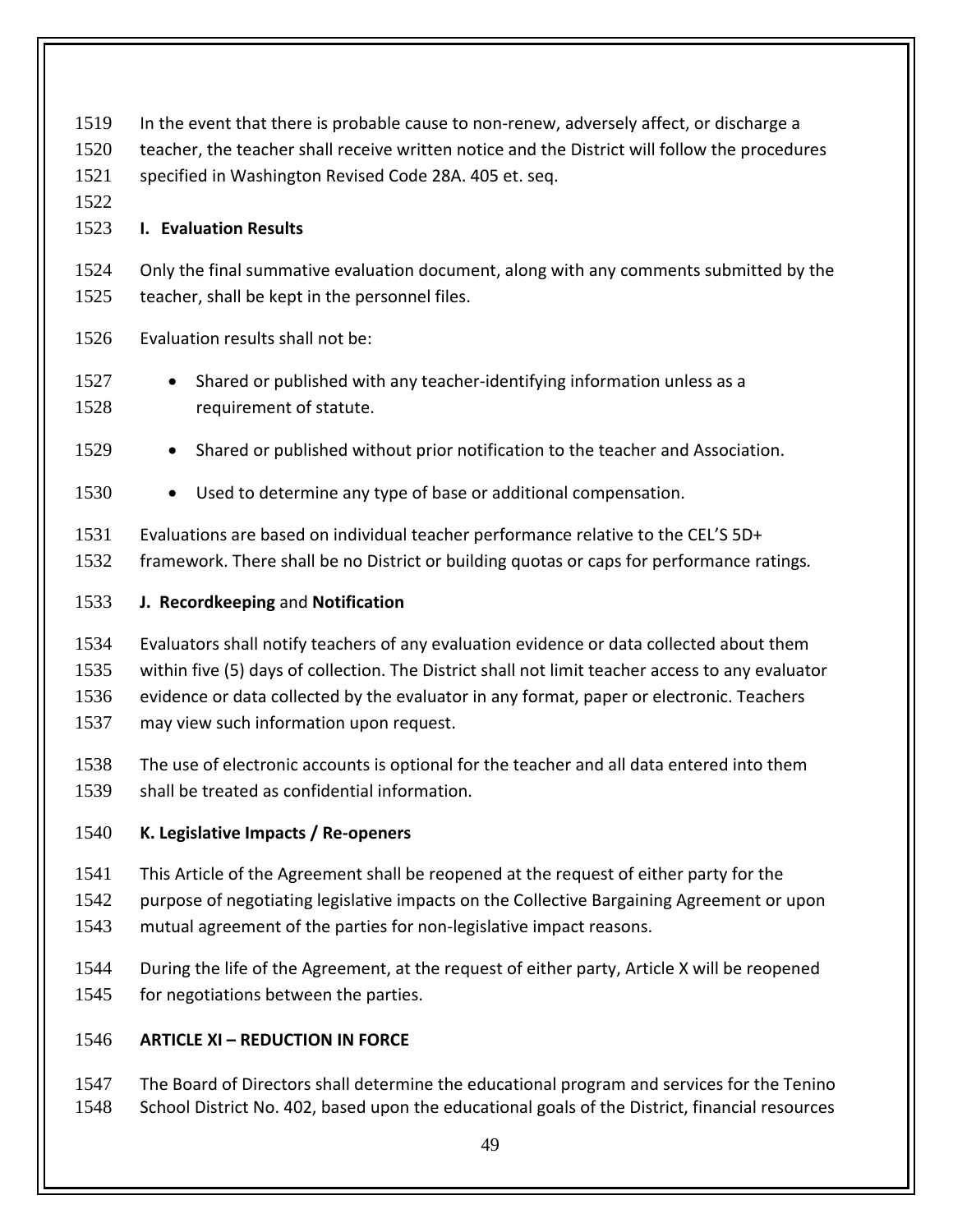| 1549<br>1550<br>1551                                         | available for the following school year and staff input. If the Board determines that the<br>certificated staff of the District should be reduced for the following school year by reason of<br>financial necessity and/or decline in enrollment, the Board will institute the plan below: |                                                                                                                                                                                                                                                                                                                                                                                                                                                      |                                                                                                                                                                                                                                                                                                                                                                                                                                                                                                                                                                                                                                                                                                 |  |
|--------------------------------------------------------------|--------------------------------------------------------------------------------------------------------------------------------------------------------------------------------------------------------------------------------------------------------------------------------------------|------------------------------------------------------------------------------------------------------------------------------------------------------------------------------------------------------------------------------------------------------------------------------------------------------------------------------------------------------------------------------------------------------------------------------------------------------|-------------------------------------------------------------------------------------------------------------------------------------------------------------------------------------------------------------------------------------------------------------------------------------------------------------------------------------------------------------------------------------------------------------------------------------------------------------------------------------------------------------------------------------------------------------------------------------------------------------------------------------------------------------------------------------------------|--|
| 1552<br>1553<br>1554<br>1555<br>1556<br>1557                 | А.                                                                                                                                                                                                                                                                                         | Determination of Vacant Positions - The District will determine, as accurately as<br>possible, the total number of certificated staff known as of April 1 leaving the<br>District for reasons of retirement, family transfer, normal resignations, leaves,<br>discharge or non-renewal, etc. and these vacancies will be taken into consideration<br>in determining the number of available certificated positions for the following school<br>year. |                                                                                                                                                                                                                                                                                                                                                                                                                                                                                                                                                                                                                                                                                                 |  |
| 1558<br>1559                                                 | В.                                                                                                                                                                                                                                                                                         |                                                                                                                                                                                                                                                                                                                                                                                                                                                      | Employment Categories - The following categories are established to ensure the<br>qualification of personnel assigned to retained positions:                                                                                                                                                                                                                                                                                                                                                                                                                                                                                                                                                    |  |
| 1560<br>1561                                                 |                                                                                                                                                                                                                                                                                            | 1.                                                                                                                                                                                                                                                                                                                                                                                                                                                   | Elementary (K-5): Non-special education employees certified to teach in<br>grades kindergarten through fifth.                                                                                                                                                                                                                                                                                                                                                                                                                                                                                                                                                                                   |  |
| 1562<br>1563                                                 |                                                                                                                                                                                                                                                                                            | 2.                                                                                                                                                                                                                                                                                                                                                                                                                                                   | Secondary (6-12): Non-special education employees certified to teach in<br>grades sixth through twelfth.                                                                                                                                                                                                                                                                                                                                                                                                                                                                                                                                                                                        |  |
| 1564<br>1565                                                 |                                                                                                                                                                                                                                                                                            | 3.                                                                                                                                                                                                                                                                                                                                                                                                                                                   | Chapter I/LAP: Employees certified to teach federally or state-funded<br>programs pursuant to the qualifications required by those programs.                                                                                                                                                                                                                                                                                                                                                                                                                                                                                                                                                    |  |
| 1566<br>1567<br>1568                                         |                                                                                                                                                                                                                                                                                            | 4.                                                                                                                                                                                                                                                                                                                                                                                                                                                   | Vocational Programs: Employees vocationally certified to teach designated<br>vocational programs. Specialties within this category are Voc-Ag, Home<br>Economics, and Business Education.                                                                                                                                                                                                                                                                                                                                                                                                                                                                                                       |  |
| 1569<br>1570<br>1571                                         |                                                                                                                                                                                                                                                                                            | 5.                                                                                                                                                                                                                                                                                                                                                                                                                                                   | Specialists: Employees certified as librarians, counselors, music teachers,<br>nurses, elementary physical education specialists, and secondary physical<br>education specialists.                                                                                                                                                                                                                                                                                                                                                                                                                                                                                                              |  |
| 1572                                                         |                                                                                                                                                                                                                                                                                            | 6.                                                                                                                                                                                                                                                                                                                                                                                                                                                   | Special Education: Employees certified to teach special education.                                                                                                                                                                                                                                                                                                                                                                                                                                                                                                                                                                                                                              |  |
| 1573<br>1574                                                 | Throughout these categories, certification, qualification and the holding of majors or minors<br>is construed as of the date of the implementation of this procedure.                                                                                                                      |                                                                                                                                                                                                                                                                                                                                                                                                                                                      |                                                                                                                                                                                                                                                                                                                                                                                                                                                                                                                                                                                                                                                                                                 |  |
| 1575<br>1576<br>1577<br>1578<br>1579<br>1580<br>1581<br>1582 | C.                                                                                                                                                                                                                                                                                         |                                                                                                                                                                                                                                                                                                                                                                                                                                                      | Retention by Category - Employees will be considered for retention in the category<br>or specialty appropriate to the position held at the time of implementation of this<br>procedure. An employee shall also be considered for retention in additional<br>categories if the employee states the desire for such consideration and meets the<br>qualifications for that category; provided, that the employee will be considered for<br>such additional categories only if he/she does not qualify for retention in the<br>category appropriate to the position held at the time of the implementation of this<br>procedure and he/she has a college major or minor and/or teaching experience |  |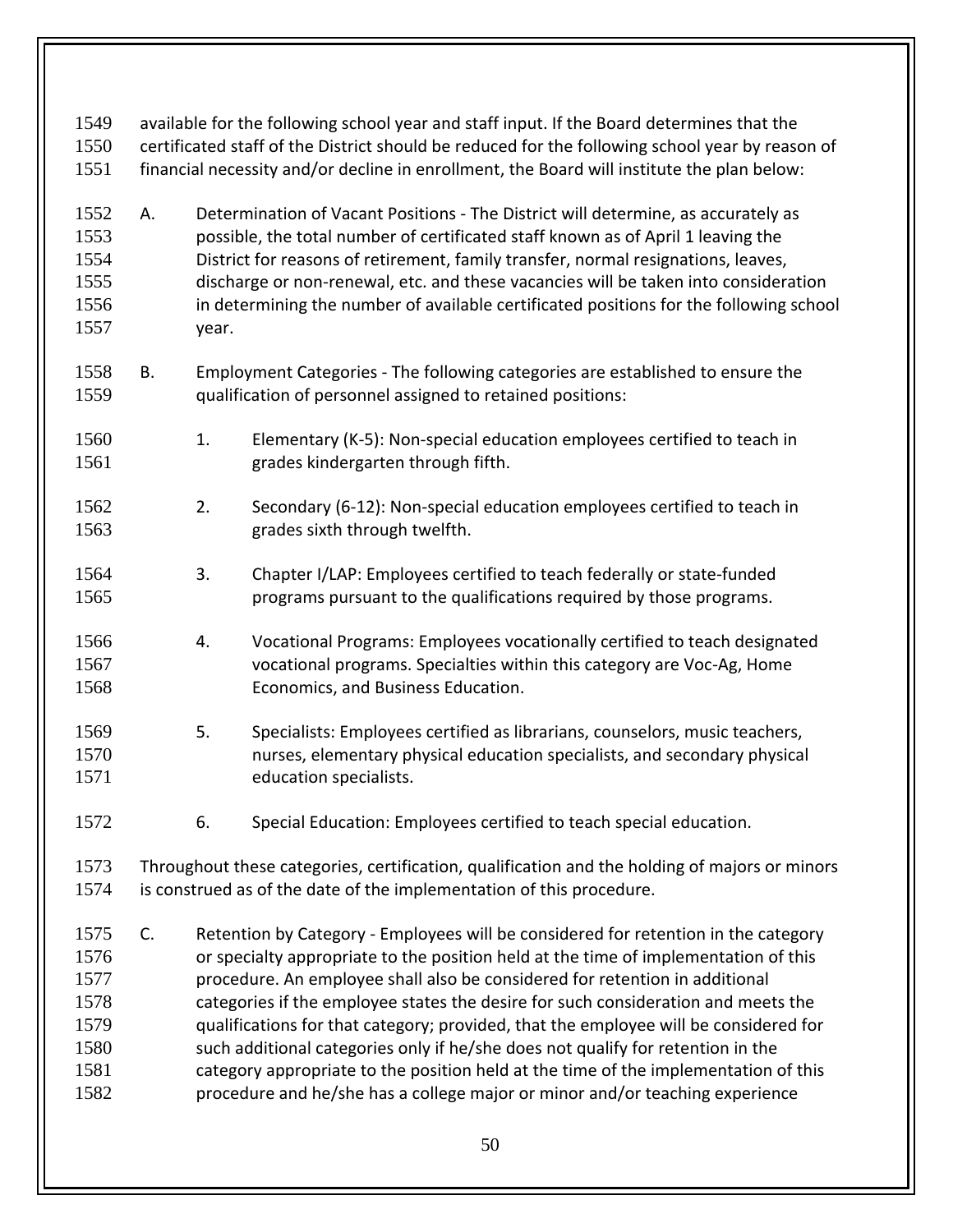within the last five years appropriate to the additional category as described above. Said teaching experience must have been at least three (3) periods per day in the category.

- D. Notification If a reduction in force is being considered, the District shall tender a list to the Association and each employee, not later than April 15, which shows the rank order of existing employees according to seniority as defined in Section 5A below. This list shall show existing employment categories within the District. If an employee wishes consideration for retention in a category other than the one he/she is working, such employee must notify the superintendent in writing within five (5) work days of receipt of the list and state additional categories in which he/she wishes consideration and the reasons therefore as outlined in Paragraph C herein.
- If an employee believes that he/she should be included in additional categories or that another employee has been wrongfully included in a category or that an employee has not been credited with the proper amount of seniority, the employee must notify the superintendent in writing within five (5) workdays of the date upon which the Association was tendered the list. Such written notification must allege 1600 the facts which make the employee's seniority or category incorrect according to the criteria contained in paragraphs B and E hereof. Failure to make such timely notification shall waive an employee's rights to later challenge the inappropriateness of the employee's seniority ranking and categorical placement.
- If such notification is given, the facts which make up the alleged improper application of paragraphs B and E hereof shall be reviewed by the Association and 1606 the District in an effort to resolve the matter. Upon the failure to resolve the matter within ten (10) workdays after it is taken up by the Association and the District, the matter shall be submitted to a neutral third-party arbitrator who shall determine the proper application of paragraphs B and E hereof to the facts presented. The decision of the arbitrator as to the seniority of the employee and as to the inclusion or exclusion of the employee in categories shall be final and binding on the District and the employee(s) involved. The Association and the Board shall make a joint request 1613 to the Superintendent of Public Instruction for a member of his/her staff to act as arbitrator. If SPI does not provide this service, the parties shall expedite a request to the American Arbitration Association for an arbitrator under AAA rules.
- E. Seniority Defined

1617 1. Seniority shall be based on total teaching longevity in Washington State. In order to determine the number of years, the District and Association agree that a year's credit as determined by the Washington Teachers' Retirement System formula shall control. Seniority includes Washington State teaching service prior to resignation of leave and excludes substitute service.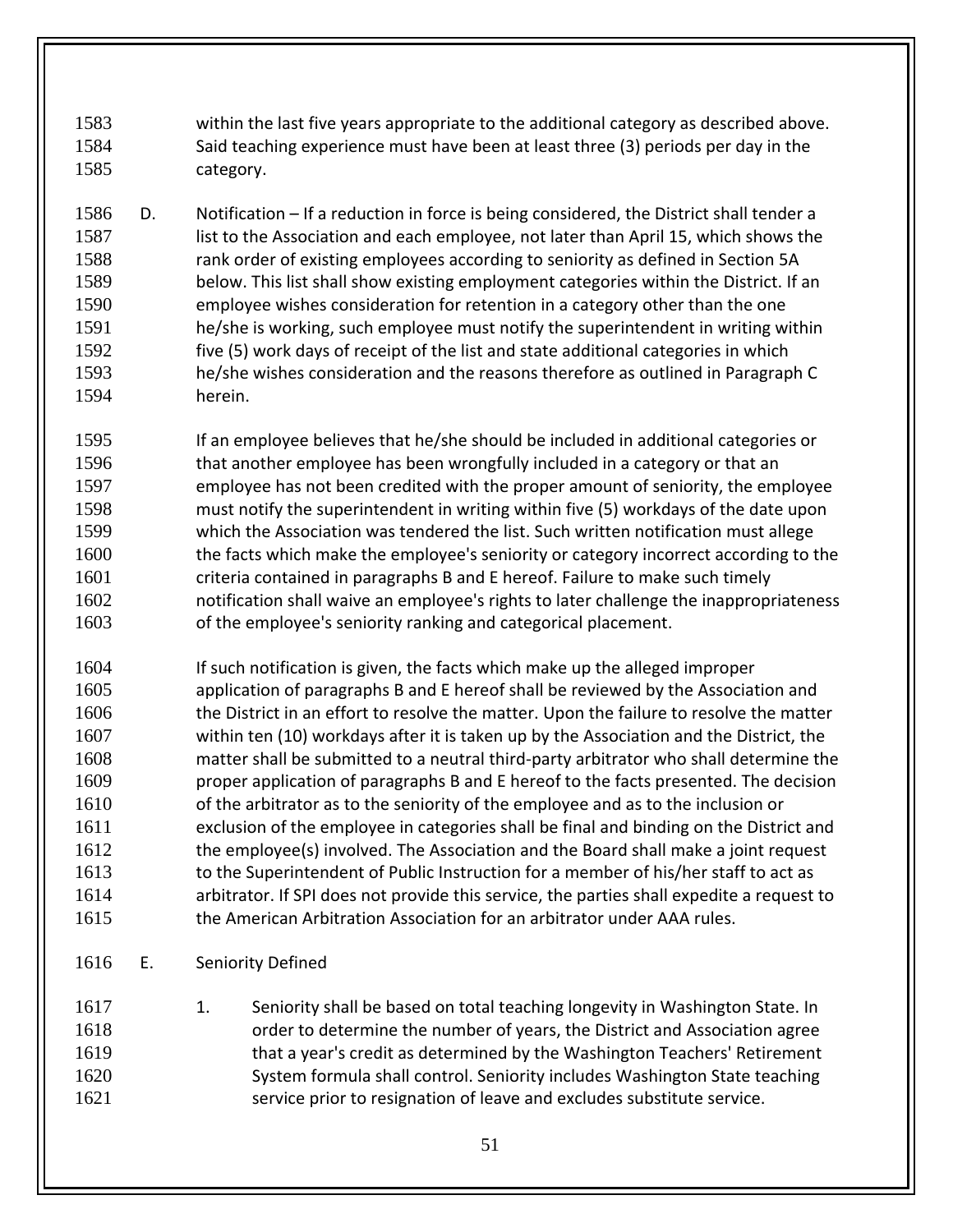| 1622<br>1623<br>1624<br>1625         |    | 2. | If a tie exists in paragraph 1 above, the employee with the greatest seniority<br>in the Tenino School District shall be recommended for retention.<br>Determination of seniority in this paragraph is defined as in paragraph 1<br>above.                                                                                                                       |
|--------------------------------------|----|----|------------------------------------------------------------------------------------------------------------------------------------------------------------------------------------------------------------------------------------------------------------------------------------------------------------------------------------------------------------------|
| 1626<br>1627<br>1628                 |    | 3. | If there is still a tie, the employee retained shall be the one with the greatest<br>number of college/university credits beyond the BA as computed by the<br>District in accordance with placement on the salary schedule.                                                                                                                                      |
| 1629<br>1630                         |    | 4. | In the event that ties continue to exist, a final selection shall be made by lot,<br>by a disinterested third party.                                                                                                                                                                                                                                             |
| 1631                                 | F. |    | <b>Retention Categories</b>                                                                                                                                                                                                                                                                                                                                      |
| 1632<br>1633<br>1634                 |    |    | In the event that there are more qualified employees than available positions in a<br>given category or specialty the following criteria shall be used to determine which<br>employees shall be recommended for retention.                                                                                                                                       |
| 1635                                 |    | 1. | An employee must be qualified for a position as provided in this procedure.                                                                                                                                                                                                                                                                                      |
| 1636<br>1637                         |    | 2. | An employee retained shall be the most senior employee available in the<br>category or specialty.                                                                                                                                                                                                                                                                |
| 1638<br>1639<br>1640                 |    | 3. | In case the District must locate an employee for retention or recall with<br>unique qualifications, the District may retain, or recall said employee<br>provided that no employee with more seniority qualifies for said position.                                                                                                                               |
| 1641<br>1642                         |    | 4. | The District shall have the right to assign and transfer employees during the<br>implementation of this procedure to positions for which they qualify.                                                                                                                                                                                                           |
| 1643<br>1644<br>1645<br>1646<br>1647 |    | 5. | The District shall not partially layoff an employee. Employees will not be<br>offered recall to less than full-time employment until all more senior<br>employees in the appropriate employment category have been employed on<br>a full-time basis. An employee shall have the right to refuse recall to a part-<br>time position without losing recall rights. |
| 1648<br>1649<br>1650                 |    | 6. | The list of proposed retention and lay-off shall be delivered to the<br>Association and all employees by May 15th of the year that this procedure is<br>being implemented.                                                                                                                                                                                       |
| 1651                                 | G. |    | <b>Employment Pool</b>                                                                                                                                                                                                                                                                                                                                           |
| 1652<br>1653                         |    | 1. | All certificated employees who are not recommended for retention in<br>accordance with these procedures shall be terminated from employment and                                                                                                                                                                                                                  |
|                                      |    |    | 52                                                                                                                                                                                                                                                                                                                                                               |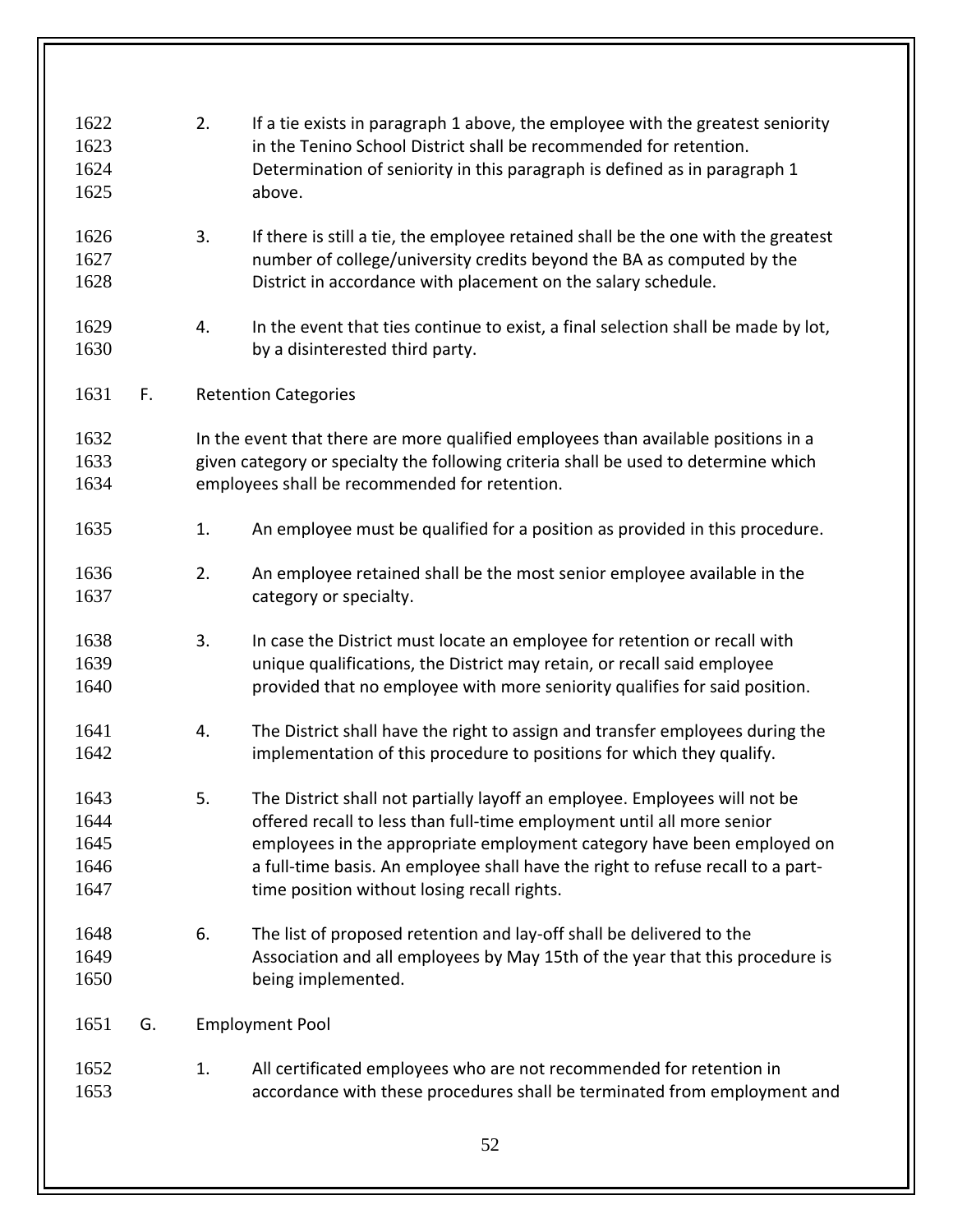| 1654 |    |    | placed in an employment pool for possible employment for a period of two         |
|------|----|----|----------------------------------------------------------------------------------|
|      |    |    |                                                                                  |
| 1655 |    |    | (2) years. Employment pool personnel will be given the opportunity to fill       |
| 1656 |    |    | open positions within the categories or specialties identified for which they    |
| 1657 |    |    | are qualified. If more than one such employee is qualified for an open           |
| 1658 |    |    | position, the criteria as set forth in Article VI Section F shall be applied to  |
| 1659 |    |    | determine who shall be offered such position.                                    |
|      |    |    |                                                                                  |
| 1660 |    | 2. | It shall be the responsibility of each employee placed in the employment         |
| 1661 |    |    | pool to notify the superintendent of his/her current mailing address.            |
|      |    |    |                                                                                  |
| 1662 |    | 3. | When a vacancy occurs for which person(s) in the employment pool qualify,        |
| 1663 |    |    |                                                                                  |
|      |    |    | notification from the school district to such individual(s) will be by certified |
| 1664 |    |    | mail to the address last given by the employee or by personal delivery. Such     |
| 1665 |    |    | individual(s) will have five (5) calendar days from the receipt of the letter to |
| 1666 |    |    | accept the position.                                                             |
|      |    |    |                                                                                  |
| 1667 |    |    | Teachers notified by certified mail to last known address shall accept or        |
| 1668 |    |    | reject the recall within five (5) working days of notification and be available  |
| 1669 |    |    | for work within ten (10) working days of recall. If the first offer is rejected, |
| 1670 |    |    | the teacher will be held on the recall list and offered a second assignment if   |
| 1671 |    |    | he/she is the most senior qualified employee. Following the notification         |
| 1672 |    |    | procedure as listed above, if the teacher rejects the second assignment,         |
| 1673 |    |    | he/she shall be dropped from the list and loses all rights for re-employment.    |
|      |    |    |                                                                                  |
| 1674 |    | 4. | The District will utilize employment pool personnel as substitutes on a first    |
| 1675 |    |    | priority basis.                                                                  |
|      |    |    |                                                                                  |
| 1676 |    | 5. | An employee on authorized leave at the time a reduction in force is              |
| 1677 |    |    | implemented will be reinstated upon return from leave if he/she would not        |
| 1678 |    |    | have been affected by the lay-off and will be laid off upon return from leave    |
| 1679 |    |    | if he/she would have been affected by the lay-off. An employee who has           |
| 1680 |    |    | been laid off may, upon written application, be placed on leave for up to one    |
|      |    |    |                                                                                  |
| 1681 |    |    | (1) year while on lay-off. Such employee shall be placed in the employment       |
| 1682 |    |    | pool during the period of the leave. The period while on leave shall not count   |
| 1683 |    |    | toward the two-year period specified in Section 7 A above.                       |
| 1684 |    |    | <b>ARTICLE XII - ECONOMIC PROVISIONS</b>                                         |
|      |    |    |                                                                                  |
| 1685 |    |    | <b>SECTION 1 - STATE ALLOCATION MODEL</b>                                        |
| 1686 | Α. |    | The salary schedule is contained in Appendix C.                                  |
|      |    |    |                                                                                  |
| 1687 | В. |    | <b>Salary Schedule Provisions</b>                                                |
|      |    |    |                                                                                  |
|      |    |    |                                                                                  |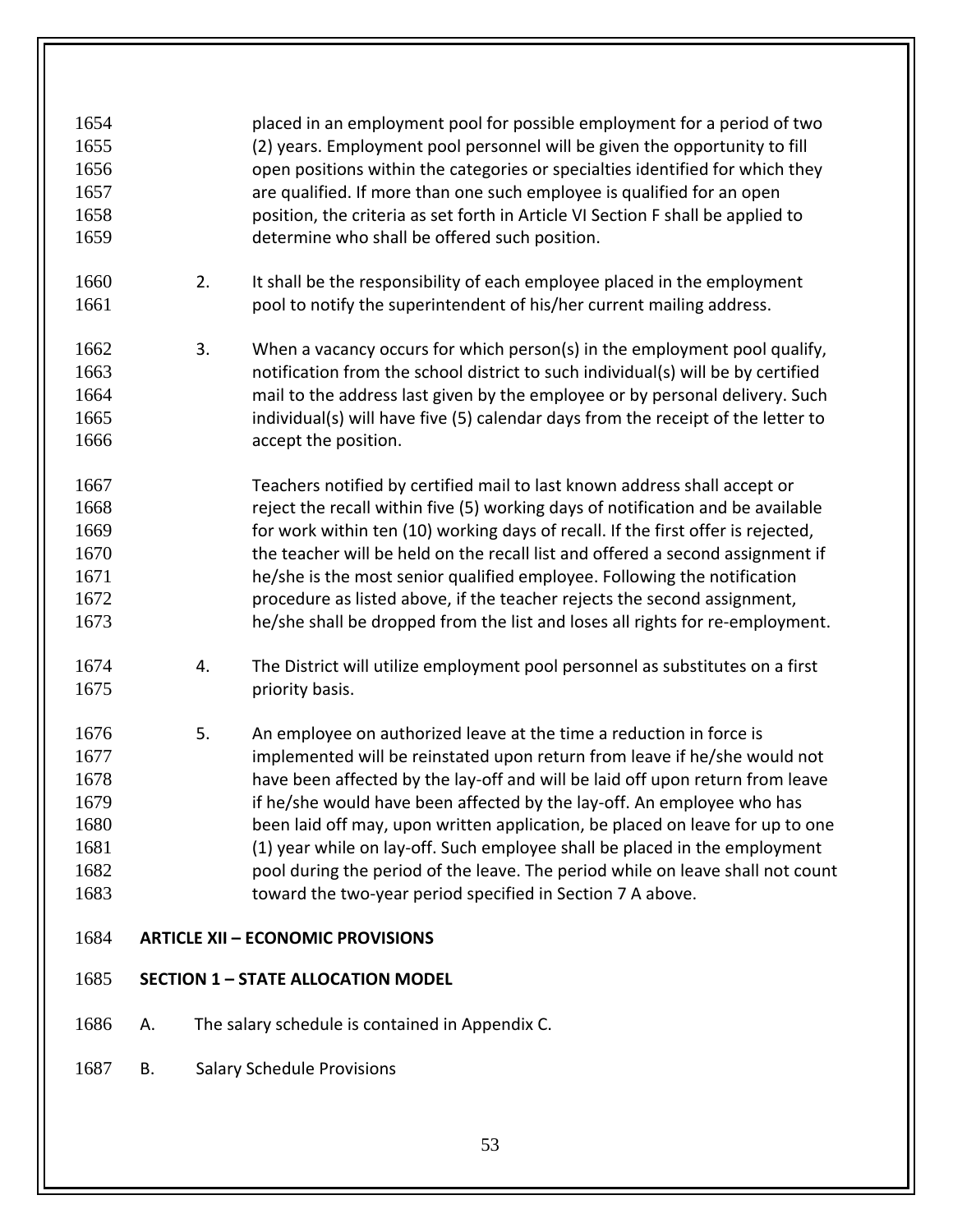| 1688 | 1a.                                                                                        | <b>Credits and Transcripts</b>                                                                       |  |  |
|------|--------------------------------------------------------------------------------------------|------------------------------------------------------------------------------------------------------|--|--|
| 1689 |                                                                                            | The position of employees on the salary schedule will be determined by                               |  |  |
| 1690 |                                                                                            | years of certificated experience, education and clock hours.                                         |  |  |
| 1691 |                                                                                            | A request for reclassification must be made by September 1 <sup>st</sup> with                        |  |  |
| 1692 |                                                                                            | TRANSCRIPTS AND/OR PROOF OF CREDITS EARNED AND CERTIFICATES ON                                       |  |  |
| 1693 |                                                                                            | FILE BY September 30 IN ORDER TO BE CONSIDERED FOR HIGHER                                            |  |  |
| 1694 |                                                                                            | CLASSIFICATION. It is the responsibility of the employee to keep his/her                             |  |  |
| 1695 |                                                                                            | transcripts on file and up to date.                                                                  |  |  |
| 1696 | b.                                                                                         | <b>Clock Hours</b>                                                                                   |  |  |
| 1697 |                                                                                            | Clock hours shall be counted for advancement on the salary schedule with a                           |  |  |
| 1698 |                                                                                            | ratio of ten (10) clock hours to one (I) credit hour.                                                |  |  |
| 1699 |                                                                                            | If the clock hours result in a request for reclassification, employees must                          |  |  |
| 1700 |                                                                                            | provide documentation of earned clock hours to the district on or before                             |  |  |
| 1701 |                                                                                            | September 30 in order to be considered for higher reclassification.                                  |  |  |
| 1702 |                                                                                            | A clock hour transcript can be obtained by registering all clock hours using                         |  |  |
| 1703 |                                                                                            | the District approved record keeping system.                                                         |  |  |
| 1704 | 2.                                                                                         | A contract is not valid if a teacher does not possess credentials by the State                       |  |  |
| 1705 |                                                                                            | of Washington.                                                                                       |  |  |
| 1706 | 3.                                                                                         | It is the negotiation intent of the parties that the agreements herein be in                         |  |  |
| 1707 |                                                                                            | compliance with applicable state laws and regulations.                                               |  |  |
| 1708 | 4.                                                                                         | If the district or any of its officials would be in violation of state law or would                  |  |  |
| 1709 |                                                                                            | incur any penalty or decrease in state support as a result of the                                    |  |  |
| 1710 |                                                                                            | compensation and benefits provided herein, the excess compensation                                   |  |  |
| 1711 |                                                                                            | and/or benefits provided shall be reduced to the maximum amount legally                              |  |  |
| 1712 |                                                                                            | allowable without the district or its officials incurring any penalty or                             |  |  |
| 1713 |                                                                                            | reduction in support. Any required reduction in compensation shall be made                           |  |  |
| 1714 |                                                                                            | on a pro rata basis among all certificated employees who receive an increase                         |  |  |
| 1715 |                                                                                            | in compensation under collective bargaining agreements or other contracts                            |  |  |
| 1716 |                                                                                            | entered into on or after the effective dates in Chapter 16, Laws of 1981.                            |  |  |
| 1717 |                                                                                            | SECTION 2 - CO-CURRICULAR DUTY                                                                       |  |  |
| 1718 | Co-curricular assignments are issued for one (1) year with no guarantee of continuance and |                                                                                                      |  |  |
| 1719 |                                                                                            | shall be consistent with statutory provisions.                                                       |  |  |
| 1720 |                                                                                            | Prior to September 15 <sup>th</sup> of each school year each school will notify employees of all co- |  |  |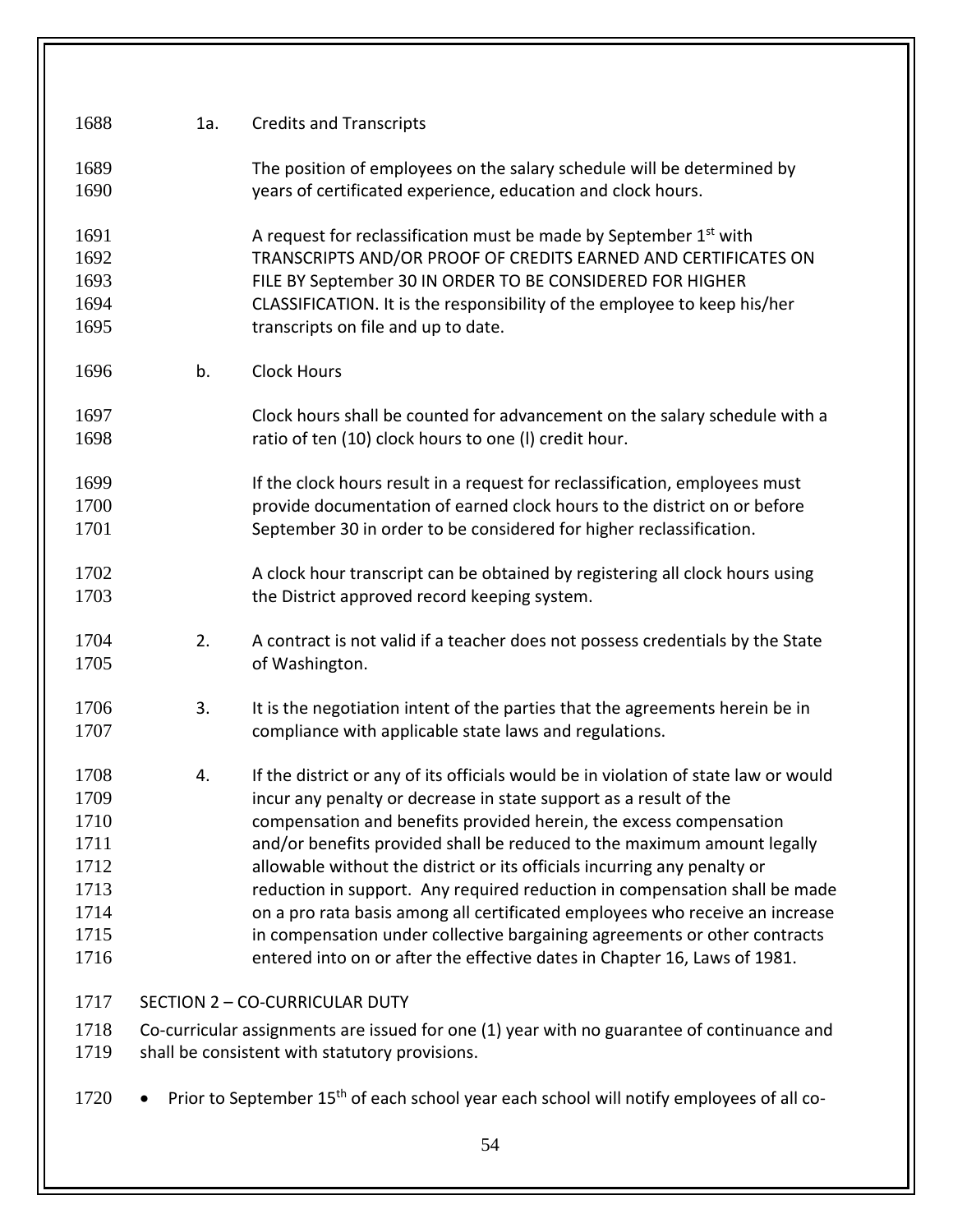- 1721 curricular opportunities for the year.
- 1722 Employees interested in a co-curricular position will notify the building administrator in 1723 writing or email by September  $20<sup>th</sup>$  of the year.
- 1724 If more than one employee expresses an interest in a position, the building principal will 1725 select the employee whose experience and skill best meets the needs of the program.
- 1726 Employees will be paid for the co-curricular duty in accordance to the schedule in Appendix D.

## **SECTION 3 – SUPPLEMENTAL CONTRACTS**

- Supplemental Contracts There shall be a supplemental contract for additional time and days, specified extracurricular and supplemental assignments as herein provided.
- Appointments to extracurricular, special and supplemental assignments shall be for one (1) year and shall be consistent with statutory provisions.

## **SECTION 4 – INSURANCE BENEFITS**

- A. Retiree Subsidy: The district will pay the entire retirement subsidy for the TEA.
- B. Medical insurance: In addition to the state insurance appropriation for certified employees, per our prior agreement, the District shall contribute \$ 70,000 to the insurance pool prorated September 1, 2018 through December 31, 2019. Beginning January 1, 2020, the District contribution to the insurance pool will cease.
- 
- C. The District shall provide the state insurance appropriation per full-time (1.0 FTE) employee, per month, toward the payment of premiums for approved insurance plans. Less than 1.0 FTE employees shall receive their FTE share of the appropriation per month. The allocated amount includes the District's full payment of the dental insurance program. Beginning January 1, 2020, the District shall provide the state insurance appropriation in accordance with the School Employee Benefits Board (SEBB) requirements.
- Changes will reflect the amount provided by the legislature for this purpose as per 1748 past practice.
- D. Employees shall be eligible to enroll in insurance programs only during the month of September unless the SEBB dictates different eligibility timelines; however, new employees may enroll within 30 days of their initial employment.
- E. To gain maximum utilization of the state insurance appropriation for Association members, the District agrees that by November 1st, of each year, an analysis of employee insurance plan enrollment shall be made by the District and the 1755 Association bargaining team. If this analysis shows that said appropriation is not fully expended by the FTE maximum to employees whose insurance premiums exceed 1757 the state allotment per month, said pool funds shall be utilized by pro rata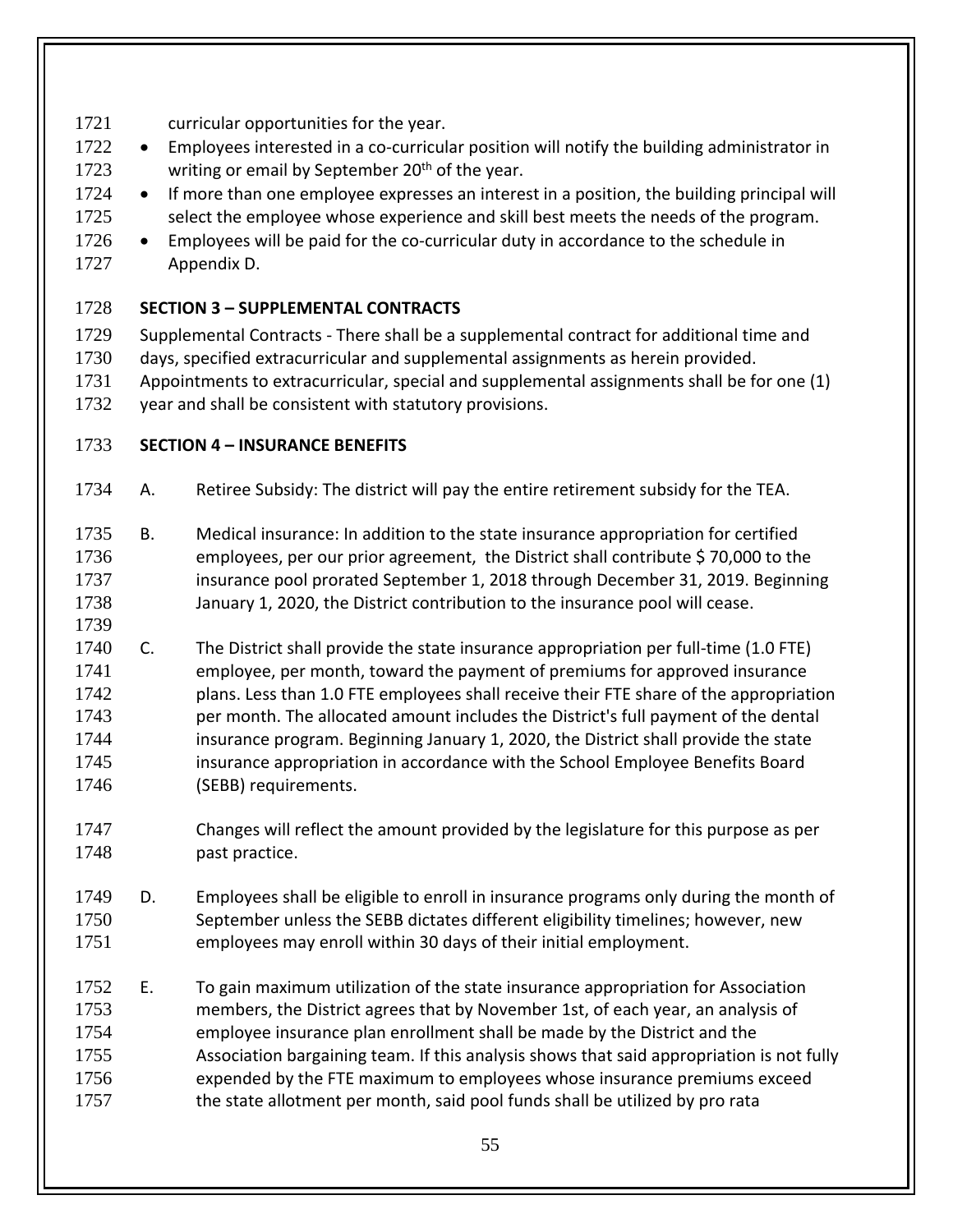distribution to all employees in need of further funds until all premiums for current enrollments are fully paid or the pool is exhausted. This section will be null and void beginning January 1, 2020.

- F. Upon an annual affirmative vote by the bargaining unit, TEA members with an excess of one hundred and eighty (180) days may contribute to a VEBA III annual sick 1763 leave buyout. The TEA will inform the District of the outcome of the vote by no later 1764 than September 15 of each year. A retirement VEBA III plan would also be available 1765 to retiring members.
- Should changes to the SEBB occur this section may be reopened upon mutual agreement of 1767 the Association and the District.

# **SECTION 5 – PAYROLL DEDUCTIONS**

Funds shall be withheld from the earnings of employees in accordance with federal or state

1770 laws and regulations for the purpose of income tax provision, social security taxes, and

retirement and industrial accident medical premiums. Funds so withheld will be transmitted

to the appropriate governmental agency in accordance with agency datelines.

 Employees may authorize the District through written authorization to deduct funds from their earnings for the payment of mutually agreed upon insurance program premiums, payment to financial institutions, and Association dues and representation fees where

1776 applicable. The District and the Association will enter into an annual letter of agreement that lists the programs that have been mutually agreed upon. Said letter will be provided

1778 annually to each employee on or before the first employee-reporting day.

# **SECTION 6 – WORKER'S COMPENSATION**

 The employer agrees to insure all regular full-time certificated employees as required under RCW Chapter 51, the Washington State Industrial Insurance Act (worker's compensation). Furthermore, the Employer agrees to the following:

- 
- A. The employee shall file an application for worker's compensation in accordance with 1786 state law for a period of absence from work due to injury or occupational disease 1787 resulting from employment.
- B. An employee may elect to receive only time lost compensation rather than utilize any available sick leave credits. The employee shall make such option known to the
- Employer.
- 1792 C. Should an employee elect to receive both time loss compensation and paid sick leave, sick leave credits may be used only to the following extent: total number of hours which would have been charged to sick leave, minus the number of hours as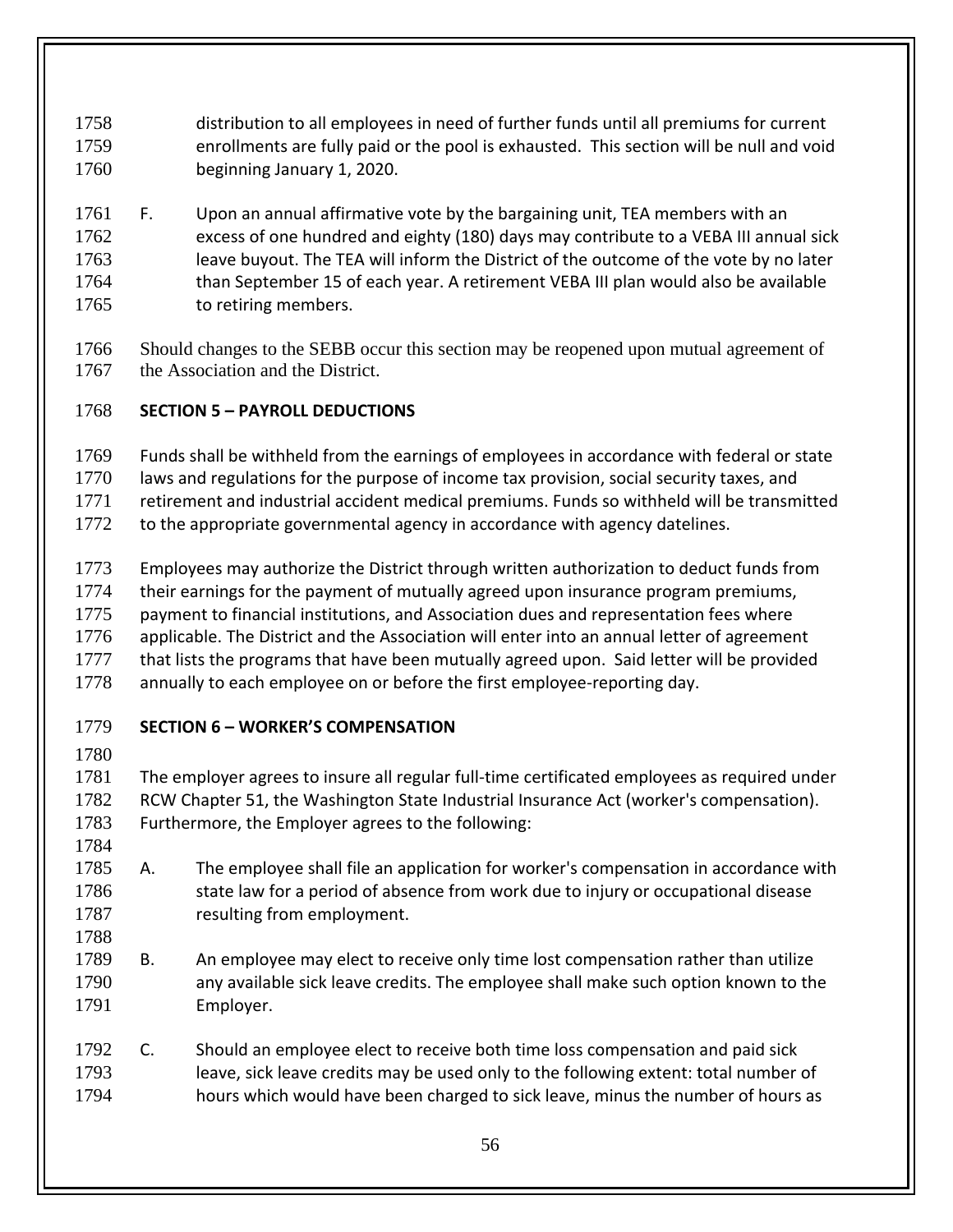- regular salary for which payment was made by the worker's compensation fund.
- D. Should any employee apply for time loss compensation and the claim is then later denied, sick leave may be used for the absence in accordance with other provisions of this section.
- E. Until eligibility for worker's compensation is determined by the Department of Labor and Industries, the Employer may pay full sick leave, provided that the employee 1801 shall return any subsequent overpayment to the Employer.

## **SECTION 7 – TRAVEL ALLOWANCE**

 Employees shall be reimbursed at the current state rate for the use of their personal automobile in trips approved by the District. Such trips must have prior approval by the District and personal automobiles will not be used when appropriate District vehicles are available for use.

## **SECTION 8 – ADDITIONAL EMPLOYEE WORKDAYS**

 Certificated Employees' First Day - The District shall determine the first student day and the date for the employees' first day.

## **For the 2019/2020 School Year**

1811 It is agreed that employees shall work additional days beyond the 180-day base contract; six

(6) days and four (4) hours for the 2019/2020 school year. Payment for work on these days

will be calculated on the per diem rate of pay, as identified in Article VI, Section 6 C and paid

over twelve (12) months. Employees shall sign a supplemental contract agreeing to work

1815 the additional days. This supplemental contract will be presented at the beginning of the

school year. Each employee will sign in during scheduled days/time or provide

- documentation to supervisor for the additional days.
- The schedule for extra days and time is as follows:
- 1819 Three (3) District directed days week before School (8/27, 8/28, and 8/29/2019)
- One (1) [professional development day immediately prior to first day of school (9/3/2019)
- 1822 4 Hours for classroom set up prior to first day of school
- 1 Flex Day (7.5 hours) for District approved professional development and District pre-approved program work.
- 1825 District professional development day October 11, 2019.

## **For the 2020/2021 School Year**

1827 It is agreed that employees shall work additional days beyond the 180-day base contract;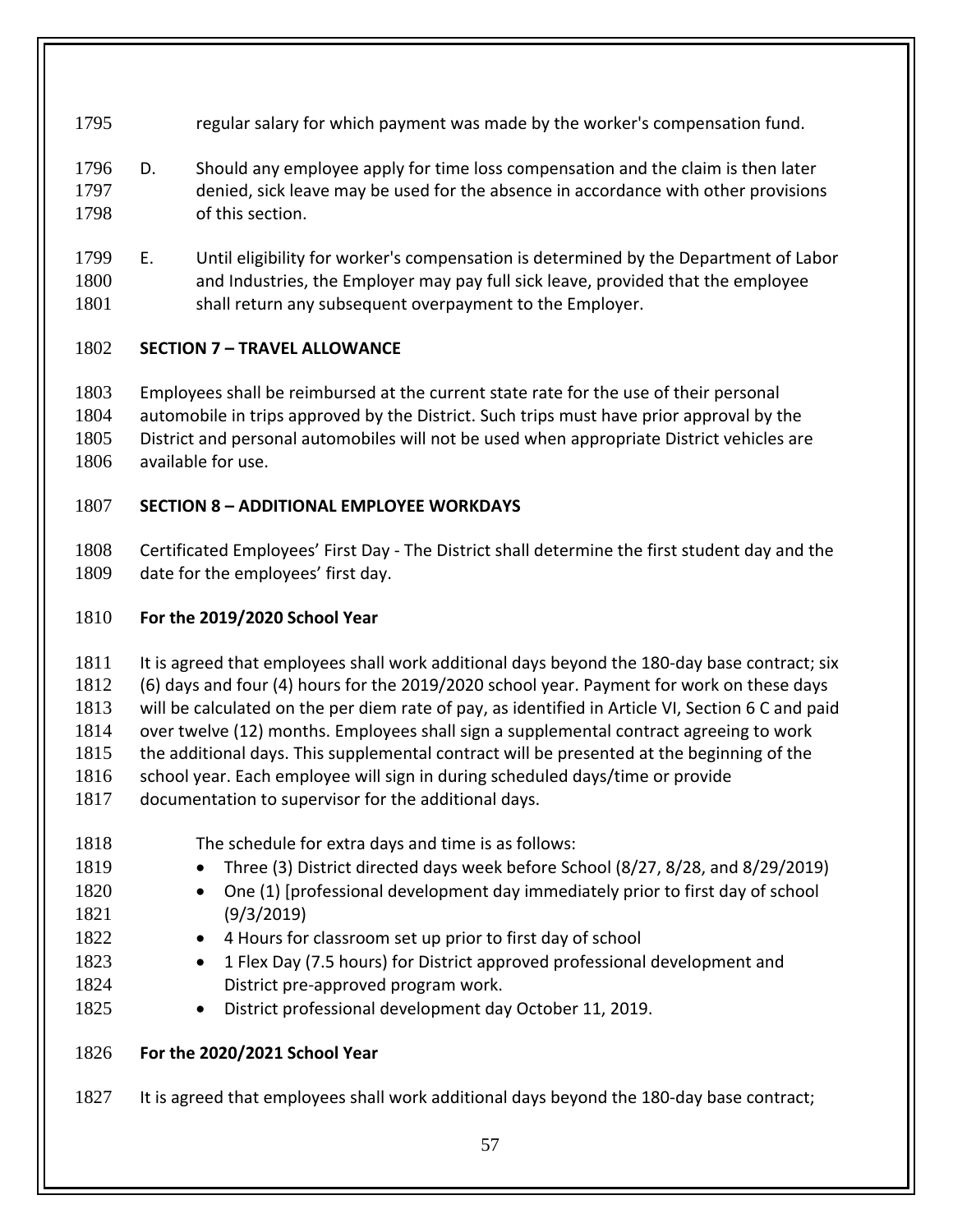1828 seven (7) days and four (4) hours for the 2020/2021 school year. Payment for work on these days will be calculated on the per diem rate of pay, as identified in Article VI, Section 6 C and paid over twelve (12) months. Employees shall sign a supplemental contract agreeing to work the additional days. This supplemental contract will be presented at the beginning of

- the school year. Each employee will sign in during scheduled days/time or provide
- documentation to supervisor for the additional days.
- The schedule for extra days and time is as follows:

| 1835 | • Three (3) District directed days week before School (8/25, 8/26, and                |
|------|---------------------------------------------------------------------------------------|
| 1836 | 8/27/2020                                                                             |
| 1837 | • One (1) State Professional Day immediately prior to first day of school             |
| 1838 | (9/8/2020)                                                                            |
| 1839 | • 4 Hours for classroom set up prior to first day of school                           |
| 1840 | One (1) professional development day in October 2020 the exact date is TBD            |
| 1841 | $\bullet$                                                                             |
| 1842 | by the District                                                                       |
| 1843 | • Two (2) Flex Days (15 hours) for District approved professional development         |
| 1844 | and District pre-approved program work.                                               |
| 1845 | It is recognized by the parties that the funding for the described extra day/time     |
| 1846 | opportunities is not supported by the state's funding of basic education and that the |

 district's ability to fund these extra day/time opportunities is dependent not only on levy passage, but also on other restrictions the legislature may place on the general

- 1849 funding of school districts. Therefore, in the event of a double levy loss and/or a
- 1850 significant change in state funding that impacts the district's ability to fund these extra
- day/time opportunities, any of the extra day/time opportunities described above that
- 1852 fall after a double levy loss or after a significant change in state funding that impacts the
- district's ability to fund those opportunities will be void and subject to reopened bargaining.

## **SECTION 9 – DISTRICT DIRECTED ACTIVITIES**

 The District may establish committees/activities to work on building and/or District goals or special projects. These committees/activities may include but not be limited to: RTI, MDT, 1858 Section 504, curriculum adoption, etc. If certificated staff choose to serve on these committees, and such committees meet outside of the workday, those certificated employees will be compensated at per diem up to \$37.00 per hour rate. Payment for District Directed activities will be made monthly based on documented log sheets.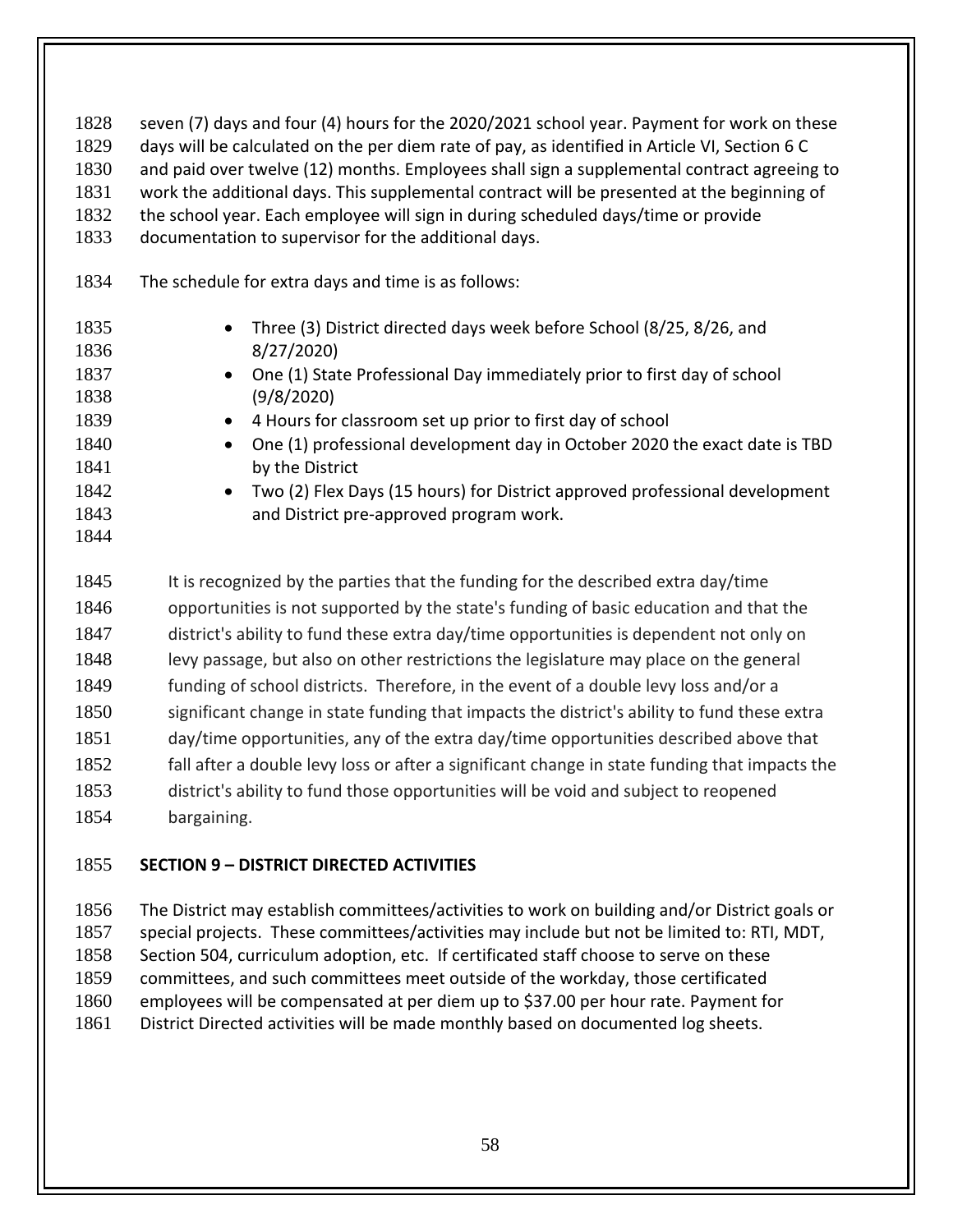#### **SECTION 10–WORK YEAR**

 The total length of the regular employees' work year shall be one hundred and eighty (180) days, plus any days approved and funded by the State Legislature.

#### **SECTION 11—EMPLOYEES ADMITTED TO ACTIVITIES**

 Employees wearing proper District identification will be admitted free of charge to district activities. It is the understanding of the Association and the District that said employees will

1868 take appropriate steps in the event that their assistance is required

#### **ARTICLE XIII – GRIEVANCE PROCEDURE**

Grievance Form Appendix: Appendix F

- 1871 A. A grievance is defined as an alleged violation of a specific term of this Agreement or a dispute regarding an interpretation of the Agreement. A Board policy in direct conflict with a specific term of this Agreement is grievable if the policy is an alleged violation of a specific term of this Agreement or a dispute regarding an interpretation of the Agreement. A grievance shall be only for an act or event which **actually occurred.**
- B. A grievant is defined as an employee or a group of employees or the Association covered by this Agreement, with an alleged grievance.
- C. Contents of the Grievance During each step where a grievance is reduced to writing, the written statement shall clearly specify:
- 1881 1. The specific section of the Agreement allegedly violated.
- 1882 2. When this alleged violation occurred.
- 3. In what way there has been a violation, misinterpretation or misapplication of this Agreement.
- 1885 4. The results of the previous step in the grievance procedure and why such 1886 results were unsatisfactory.
- 5. The name of the aggrieved person, the manner in which he has been injured and the proposed remedy or remedies for resolution of the grievance.
- D. All days referred to in this section shall mean calendar days except during the summer when days shall mean Monday through Friday, excluding holidays and 1891 school breaks.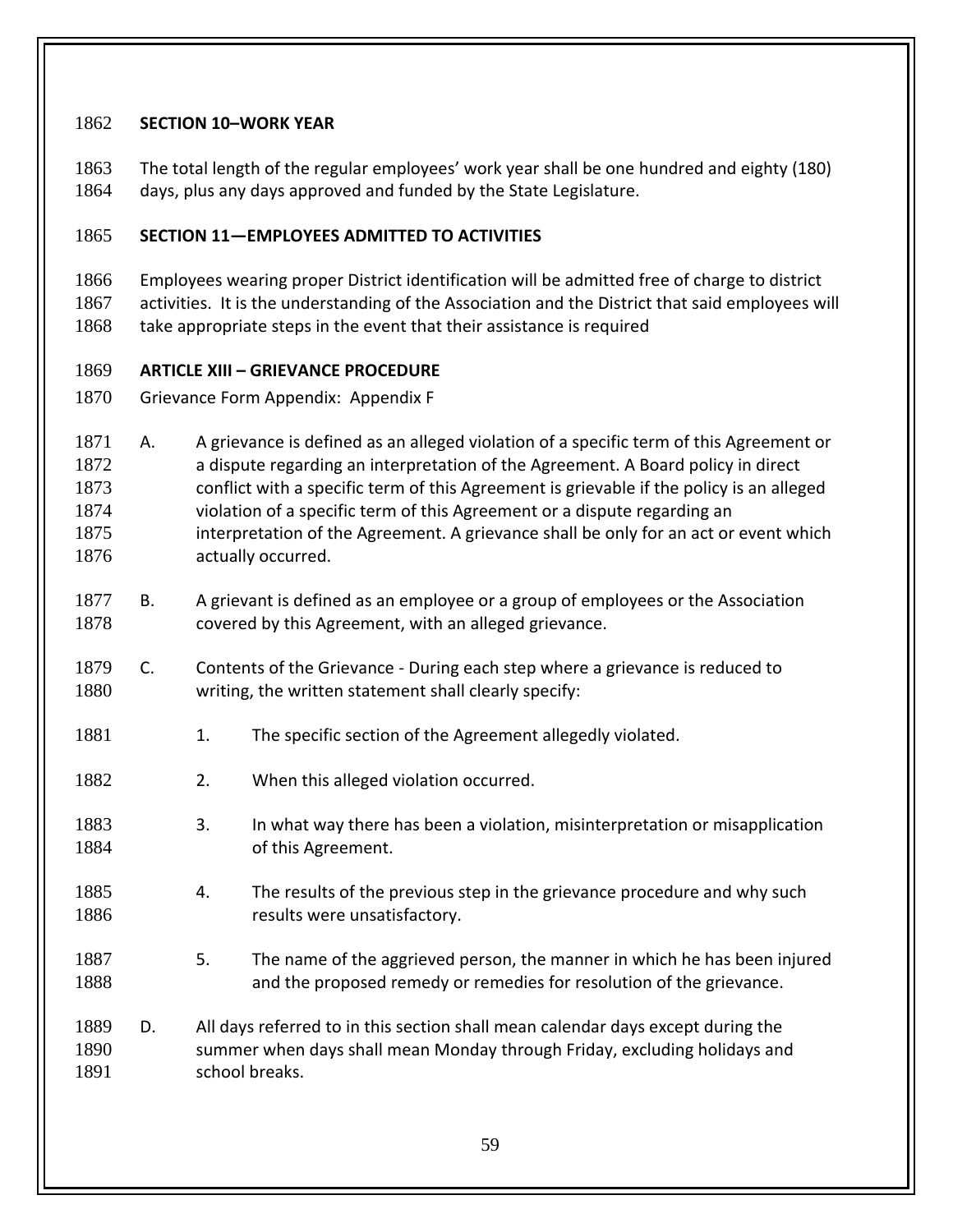E. Association Representation - The Association will appoint grievance representatives. The Association grievance committee will consist of the grievance representative(s) and the Executive board of the Association. At least one (1) grievance representative will be present for any grievance meeting, hearing, appeal or other proceedings held between the parties to a grievance which has been formally filed. Nothing herein contained will be construed as limiting the right of any employee having a grievance adjusted without the intervention of the Association, provided the Association has been notified and the adjustment is not inconsistent with the terms of this Agreement.

## **STEP ONE – INFORMAL/FORMAL**

 Not more than twenty (20) calendar days after the grievant knew or should reasonably have known of an action or lack of action which is the basis of a grievance; the grievant shall have completed steps A and B below:

- INFORMAL LEVEL
- A. Discuss the grievance with his/her building principal or immediate supervisor. Every effort shall be made to resolve the grievance at this level in an informal manner.
- FORMAL LEVEL
- 20 DAYS B. On or before the twentieth (20th) calendar day, file a formal grievance with his/her immediate supervisor. The immediate supervisor and the employee shall attempt to resolve the grievance at this level as expeditiously **as possible.**
- 5 DAYSRESPONSE FROM IMMEDIATE SUPERVISOR
- Within five (5) calendar days after receipt of a formal grievance, the immediate supervisor shall render a written decision in the matter, including a record of the findings of his/her investigation.
- STEP TWO SUPERINTENDENT LEVEL
- 5 DAYS If no mutually agreeable decision is reached as a result of Step 1, the grievant may FILE the grievance directly with the superintendent. This appeal must be filed within five (5) days of the grievant receipt of the Step 1 decision. If the Step 1 decision is not received by the grievant on a timely basis, the grievance will automatically proceed to Step 2. If the grievant DOES NOT APPEAL the grievance to the superintendent WITHIN THOSE Five (5) DAYS after failing to achieve satisfaction at Step 1, the grievance is automatically waived.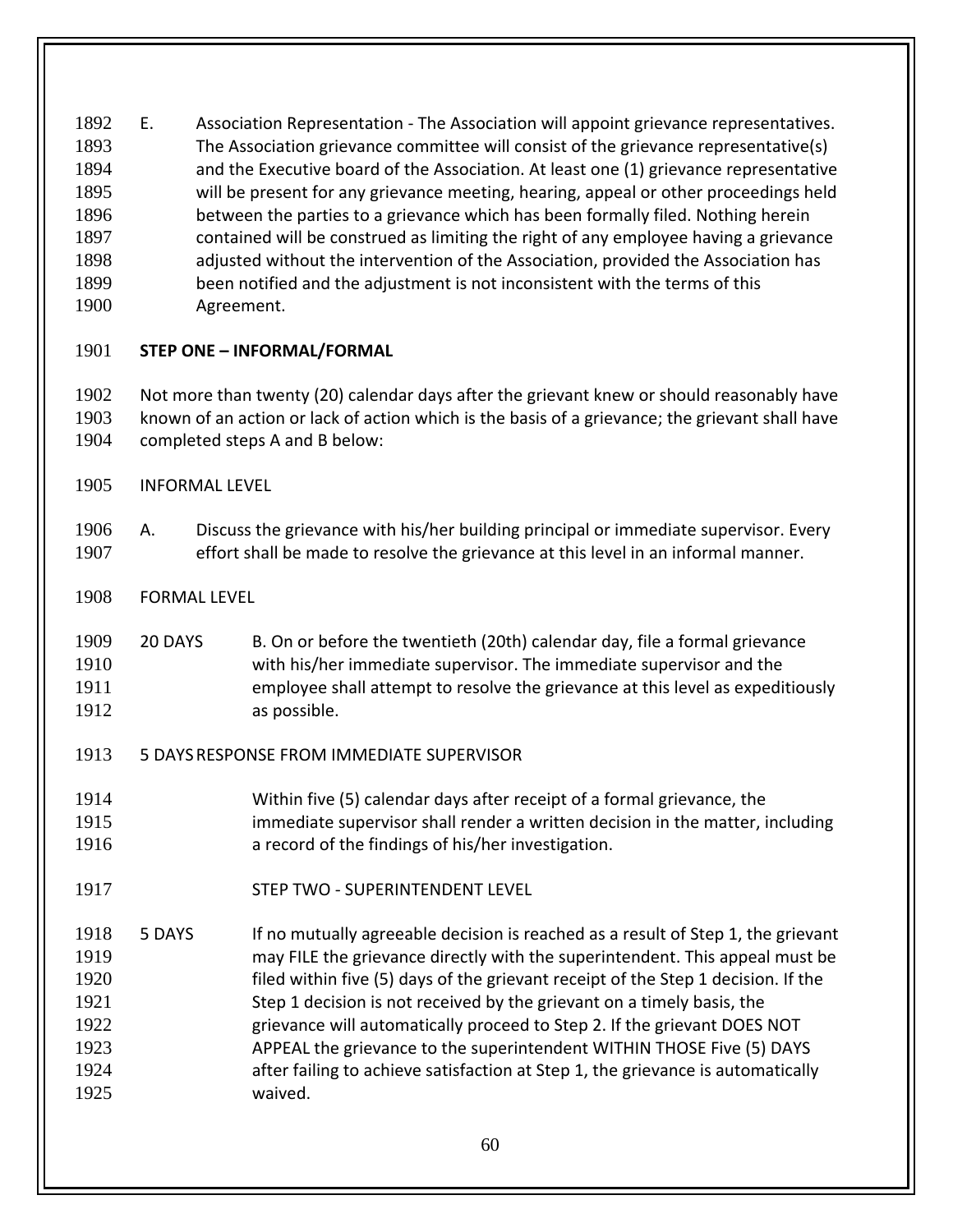| 1926 | 10 DAYS | WITHIN TEN (10) calendar DAYS of receipt of the grievance, the                                  |
|------|---------|-------------------------------------------------------------------------------------------------|
| 1927 |         | superintendent or his/her designee shall confer with the grievant in an effort                  |
| 1928 |         | to reach a mutually satisfactory solution.                                                      |
|      |         |                                                                                                 |
| 1929 | 5 DAYS  | WITHIN FIVE (5) DAYS after the conference, the superintendent, or his/her                       |
| 1930 |         | designee, shall render a written decision on this matter.                                       |
|      |         |                                                                                                 |
| 1931 |         | STEP THREE - BOARD OF DIRECTORS                                                                 |
|      |         |                                                                                                 |
| 1932 |         | In the event the grievant is not satisfied with the results of Step 2, he/she may ask the       |
| 1933 |         | Association to request a meeting with the Board of Directors through the superintendent.        |
|      |         |                                                                                                 |
| 1934 | 5 DAYS  | If the Association/grievant DOES NOT APPEAL THE GRIEVANCE TO THE                                |
| 1935 |         | BOARD WITHIN FIVE (5) DAYS of the receipt of the Step 2 decision, the                           |
| 1936 |         | grievance will be automatically waived.                                                         |
| 1937 | 12 DAYS | The Board of Directors shall WITHIN TWELVE (12) DAYS, of the receipt of the                     |
|      |         |                                                                                                 |
| 1938 |         | request, confer with the grievant and/or representatives of the Association                     |
| 1939 |         | to hear the grievance and attempt to reach a satisfactory solution.                             |
| 1940 | 5 DAYS  | The Board shall provide its WRITTEN DECISION WITHIN FIVE (5) DAYS AFTER                         |
| 1941 |         | this conference.                                                                                |
|      |         |                                                                                                 |
| 1942 |         | <b>STEP FOUR - ARBITRATION</b>                                                                  |
|      |         |                                                                                                 |
| 1943 | 20 DAYS |                                                                                                 |
| 1944 |         | If the grievance is not resolved at Step 3 the Association, at its sole                         |
| 1945 |         | discretion, may advance any grievance to final and binding arbitration within                   |
| 1946 |         | twenty (20) days of receipt of the Step 3 response. The arbitrator shall be                     |
| 1947 |         | selected from a list provided by the Federal Mediation & Conciliation Service                   |
| 1948 |         | or the American Arbitration Association. The parties shall separately rank and                  |
| 1949 |         | strike the names of arbitrators on the list and return their list to the                        |
| 1950 |         | appropriate agency for final arbitrator selection. Hearings shall be conducted                  |
| 1951 |         | in accordance with the rules of the agency that was selected.                                   |
|      |         |                                                                                                 |
| 1952 |         | Arbitration Costs - Each party shall bear its own costs of arbitration except that the fees and |
| 1953 |         | charges of the arbitrator, if any, shall be shared equally by the parties.                      |
|      |         |                                                                                                 |
| 1954 |         | Jurisdiction of the Arbitrator - The arbitrator shall have no power to alter, add to, or        |
| 1955 |         | subtract from, the terms of this Agreement. The arbitrator shall confine his inquiry and        |
| 1956 |         | decision to the specific area of the contract as cited in the grievance form.                   |
|      |         |                                                                                                 |
| 1957 |         | Non-renewal, dismissal, adverse effect, matters relating to evaluation and the placement of     |
| 1958 |         | employees on probation and reduction in force shall be grievable, only through                  |
|      |         |                                                                                                 |
|      |         | 61                                                                                              |
|      |         |                                                                                                 |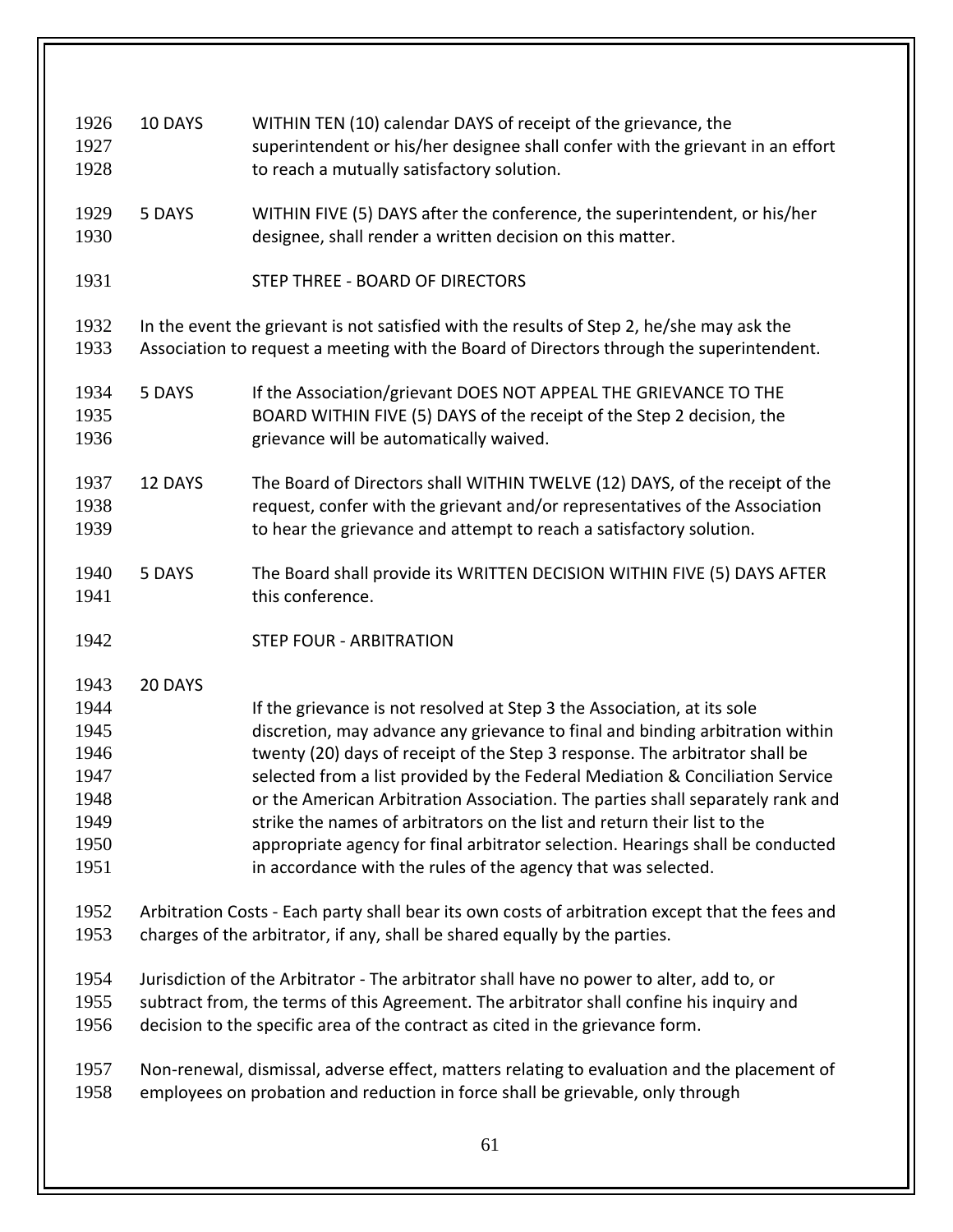commencing with Step 3 of the grievance procedure and such grievances shall pertain solely

- to alleged procedural violations of the contract. Following Step 3, non-renewal, dismissal,
- adverse effect, evaluation, probation and reduction-in-force matters shall be governed and
- controlled by the rights, procedures and remedies afforded by statute.

 Time Limits - The time limits provided in this Article shall be strictly observed unless extended by written agreement of the parties. Failure of the grievant to proceed with his/her grievance within the time hereinbefore provided shall result in the dismissal of the grievance.

 Failure of the Board or its representatives to take the required action within the times provided shall entitle the grievant to proceed to the next step on the grievance procedure.

## **ARTICLE XIV – AGREEMENT ADMINISTRATION**

## **SECTION 1 – ENTIRE AGREEMENT**

- This Agreement expressed in writing constitutes the entire Agreement between the parties and no oral statement shall add to or supersede any of its provisions.
- This Agreement shall supersede any rules, regulations, procedures or practices of the District which are contrary to, or inconsistent with, its terms.
- This Agreement may be reopened for amendment only by mutual consent of the parties.
- Requests for such amendment by either party must be in writing and must include a summary of the proposed amendment.

# **SECTION 2 – CONFORMITY TO LAW**

 The Employer and the Association agree that this contract shall be binding on both parties except that if any section or provision is, or shall be, contrary to law, then such sections or provisions shall not be applicable, performed or enforced, except to the extent permitted 1982 by law. The remainder of this contract shall not be affected thereby and the Employer and the Association shall thereafter enter into negotiations for the purpose of attempting to arrive at a mutually

# **SECTION 3 – DISTRIBUTION OF AGREEMENT**

 Within thirty (30) days following ratification and signing of this Agreement, the Employer shall electronically distribute PDF copies to all employees, completed revised copies of this Agreement. Ten (10) print copies per year shall be provided to the Association. All employees new to the District shall be provided their choice of an electronic or print copy of the Agreement by the Employer upon issuance of their individual contracts and such agreement shall be available to all applicants for employee positions. Copies of the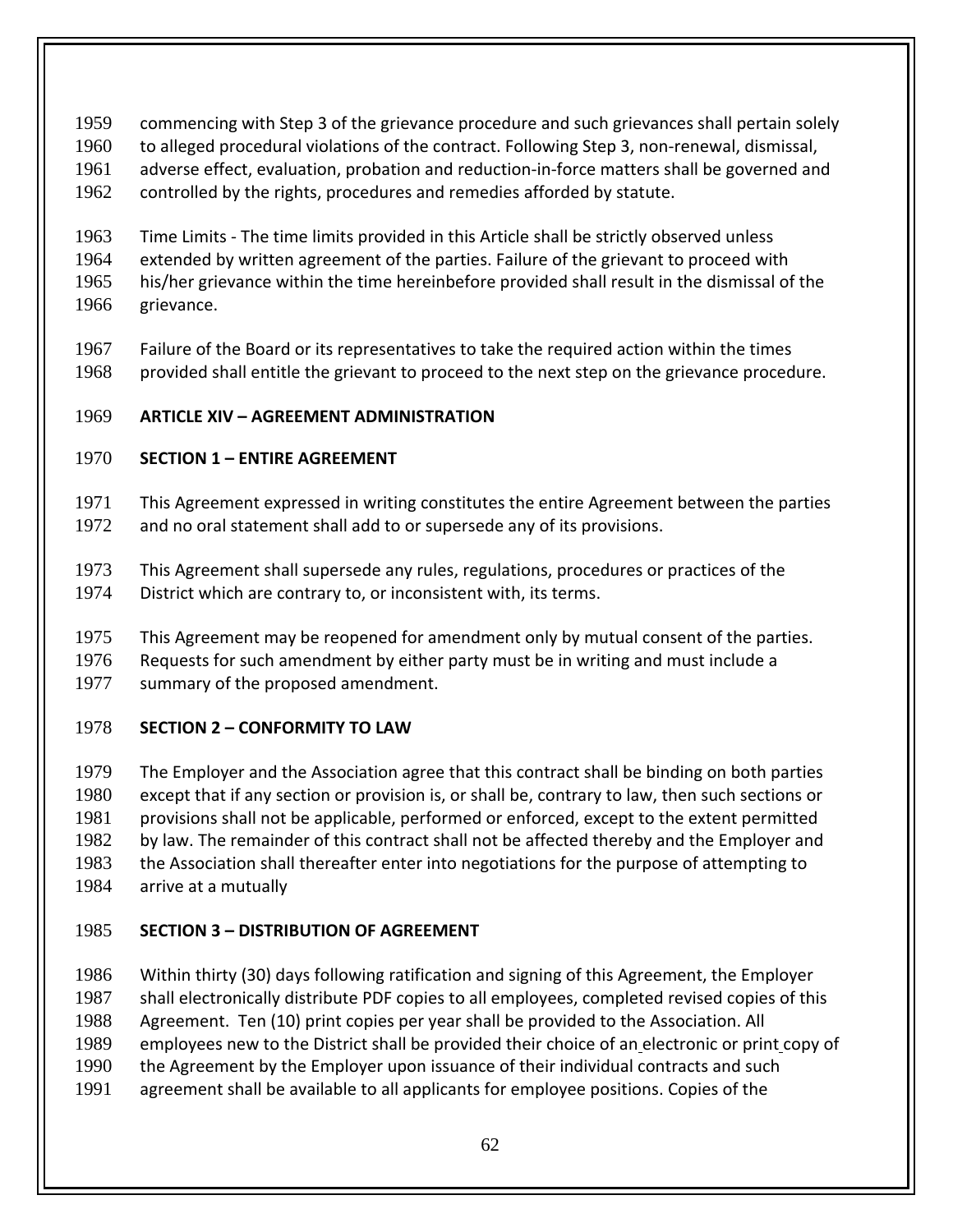agreement will be posted on the District web site.

## **SECTION 4 – AGREEMENT ADMINISTRATION**

 In order to establish an orderly procedure for the review of matters conveyed by this Agreement and the general employee/employer relations, there is hereby established a formal and permanent joint Association/Employer committee, consisting of four (4) Association representatives appointed by the Association and four (4) Employer representatives appointed by the Employer. This committee will be responsible for all matters appropriate for resolution between the Association and the Employer.

- Meetings of the Association/Employer committee will be scheduled on a bi-monthly basis. 2001 At the discretion of either party, additional meetings shall be scheduled at a mutually agreeable time, but not later than three (3) working days from the date the request is made. Such requests will be in writing and will contain the items of concern.
- An Association representative shall serve and preside as chairperson of the first meeting; thereafter, the chairperson will alternate between the Association and the Employer.

## **ARTICLE XV – MANAGEMENT RIGHTS**

2007 All rights of the Board of Education acting either directly or through its administrative employees, except as specifically surrendered or limited by the provisions of this contract, 2009 the management or operations of the District and the direction of employees, are vested exclusively in the District. The District's rights include, but are not limited to, the following:

- A. Hiring, assigning, promoting, supervising, adversely affecting, discharging or non-2012 renewing employees in accordance with requirements of the law.
- B. Determining educational needs, school curriculum, and the District's priorities, all consistent with provisions applicable to the law.
- C. Obligating District funds.
- D. Establishing the organization, number of positions and the positions required in the District.
- E. Directing the work of all employees.
- 2019 F. Responding to emergencies of whatever nature.

## **ARTICLE XVI DURATION**

The effective dates of this Agreement shall be from September 1, 2018 to August 31, 2019.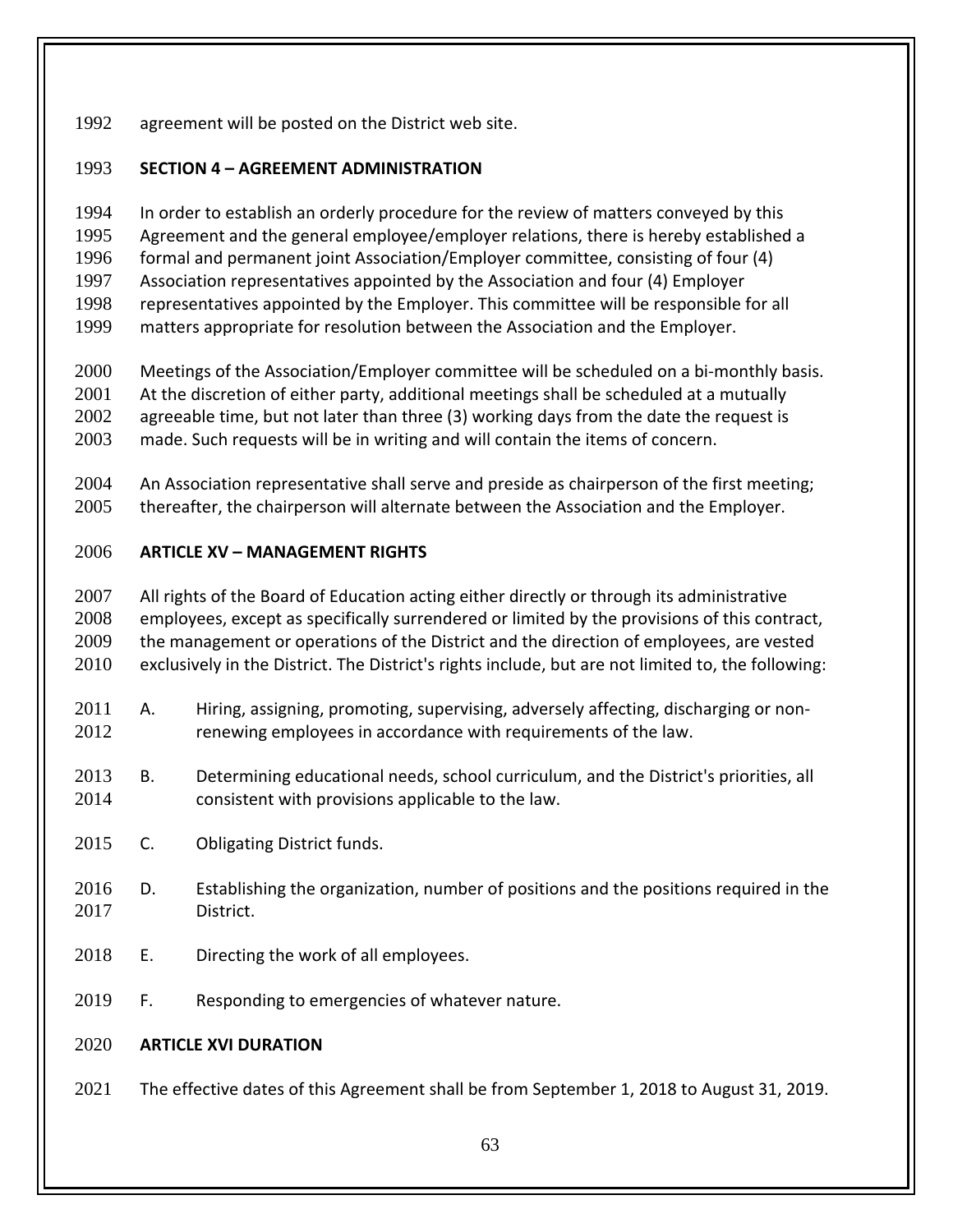2022 In the case that a contract has not been approved by either party, the existing contract will continue but will not supersede said legislative action.

2024 The desire of either party to negotiate a successor Agreement shall be made no later than April 1, 2019.

2026 This contract will be reopened for negotiations only for a mutually agreed agenda.

#### **SIGNATORY**

2028 The above articles and sections of this collective bargaining agreement are hereby agreed to and formally executed:

| 2030 | FOR THE BOARD: | FOR THE ASSOCIATION:                                                                                                                                                                                                           |
|------|----------------|--------------------------------------------------------------------------------------------------------------------------------------------------------------------------------------------------------------------------------|
| 2031 |                |                                                                                                                                                                                                                                |
| 2032 |                |                                                                                                                                                                                                                                |
| 2033 |                | DATED: the contract of the contract of the contract of the contract of the contract of the contract of the contract of the contract of the contract of the contract of the contract of the contract of the contract of the con |
| 2034 |                |                                                                                                                                                                                                                                |
|      |                |                                                                                                                                                                                                                                |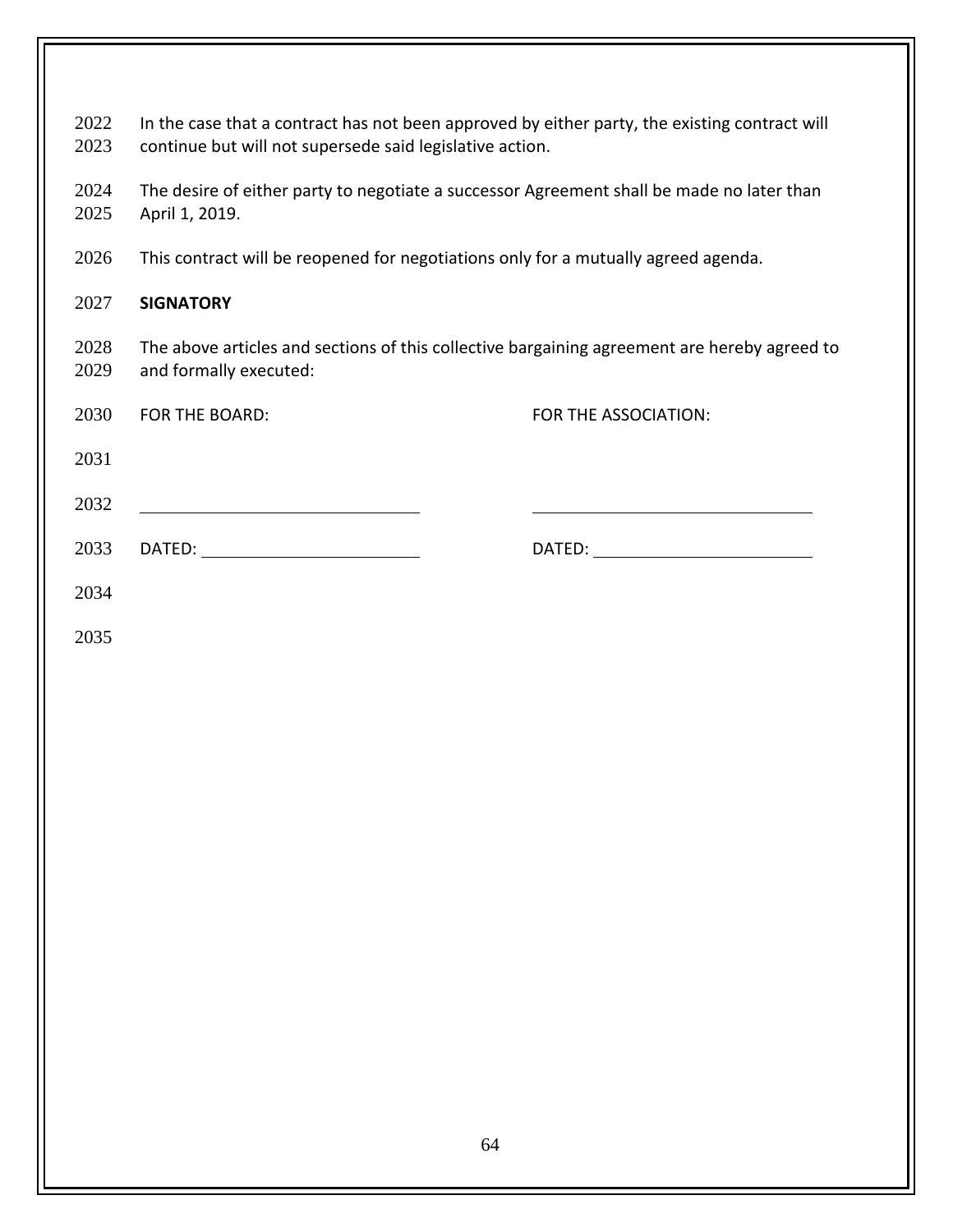**APPENDIX A—EVALUATION CRITERIA - TEACHERS WAC 392-191A-060 Minimum evaluation criteria—Certificated classroom teachers** The following are the minimum evaluation criteria and accompanying descriptors for certificated classroom teachers: 2040 1. Centering instruction on high expectations for student achievement. The related descriptor is: Expectations; the teacher communicates high expectations for student learning. 2. Demonstrating effective teaching practices. The related descriptor is: Instruction; the teacher uses research-based instructional practices to meet the needs of all students. 3. Recognizing individual student learning needs and developing strategies to address those needs. The related descriptor is: Differentiation; the teacher acquires and uses specific knowledge about students' cultural, individual, intellectual and social development and uses that knowledge to adjust their practice by employing strategies 2051 that advance student learning. Student growth data must be a substantial factor utilizing 2052 the approved student growth rubrics. 4. Providing clear and intentional focus on subject matter content and curriculum. The related descriptor is: Content knowledge; the teacher uses content area knowledge, learning standards, appropriate pedagogy and resources to design and deliver curricula 2057 and instruction to impact student learning. 5. Fostering and managing a safe, positive learning environment. The related descriptor is: Learning environment; the teacher fosters and manages a safe and inclusive learning environment that takes into account: Physical, emotional, and intellectual well-being of students. 6. Using multiple student data elements to modify instruction and improve student learning. The related descriptor is: Assessment; the teacher uses multiple data elements (both formative and summative) to plan, inform and adjust instruction, and evaluate student learning. Student growth data must be a substantial factor utilizing the OSPI approved student growth rubrics.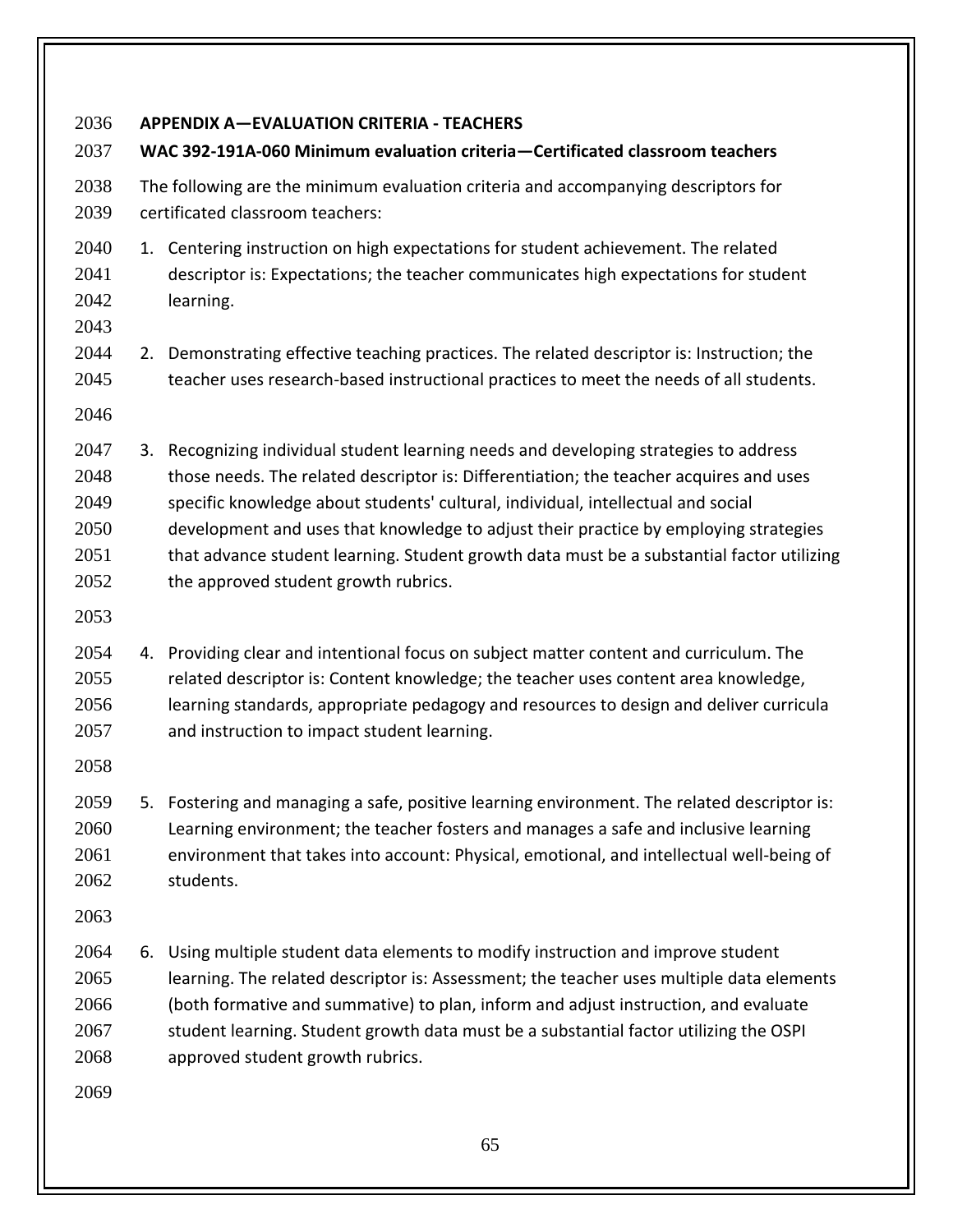7. Communicating and collaborating with parents and school community. The related descriptor is: Families and community; the teacher communicates and collaborates with students, families and all educational stakeholders in an ethical and professional manner to promote student learning.

 8. Exhibiting collaborative and collegial practices focused on improving instructional 2076 practice and student learning. The related descriptor is: Professional practice; the 2077 teacher participates collaboratively in the educational community to improve instruction, advance the knowledge and practice of teaching as a profession, and ultimately impact student learning. Student growth data must be a substantial factor utilizing the OSPI approved student growth rubrics.

## **The following are examples of some items that may be used in the evaluation process. Others may be added later:**

- 
- **Artifacts** such as lesson plans, IEPs, portfolios, newsletters, videos of practice, learning objectives, learning targets, emails, perception surveys, exit tasks, phone logs, PLC notes, data analysis, discipline referrals, posted routines, posted rules and goals, case 2088 studies of student progress, analysis of student work over time, classroom observation of evidence of student learning.
- 

 Teachers shall not be required to create artifacts specifically for the evaluation system. Additionally, tools or forms used in the evaluation process may be considered as artifacts.

 **Professional Contributions** such as curriculum development, leading professional activities, participating in professional development, setting professional goals, participating in PLCs, use of exemplars, family engagement, parent communications, peer assistance and review, mentoring and support to others, coaching, leadership roles, etc.

 Communications with parents may include, but are not limited to, phone calls, emails, grade reports, progress reports, conferences, etc.

 **Impacts on Learning** such as student work samples and learning goals; district, school, and classroom assessment of students; student portfolios, both formative and summative student growth data, student projects, data walls, etc.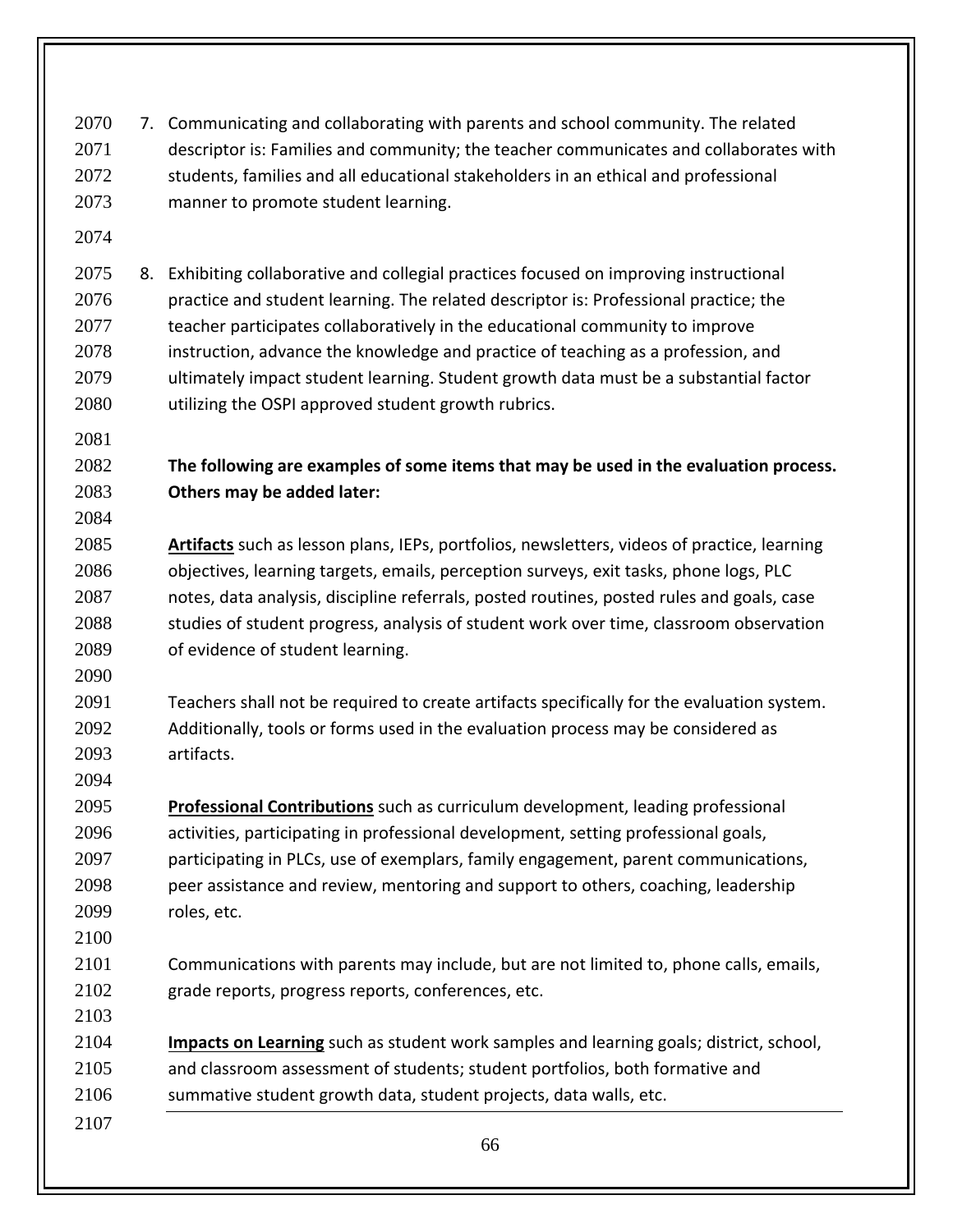| 2108 |    |    | <b>EVALUATION CRITERIA - COUNSELOR</b>                                      |
|------|----|----|-----------------------------------------------------------------------------|
| 2109 | 1. |    | <b>Personal Characteristics</b>                                             |
| 2110 |    | a. | Is alert and enthusiastic.                                                  |
| 2111 |    | b. | Is professionally ethical.                                                  |
| 2112 |    | c. | Is professionally involved.                                                 |
| 2113 |    | d. | Is self-motivated.                                                          |
| 2114 |    | e. | Has self-insight and self-understanding.                                    |
| 2115 |    | f. | Feels a sense of adequacy and worth.                                        |
| 2116 |    | g. | Is emotionally balanced.                                                    |
| 2117 |    | h. | Relates easily to others.                                                   |
| 2118 |    | i. | Is genuine.                                                                 |
| 2119 |    |    |                                                                             |
| 2120 | 2. |    | Relationship with Pupils                                                    |
| 2121 |    | a. | Is sensitive to youth.                                                      |
| 2122 |    | b. | Demonstrates the willingness to accept and work with all counselors.        |
| 2123 |    | c. | Helps counselee relate, analyze, synthesize, and integrate his/her own      |
| 2124 |    |    | characteristics, goals, and values to promote making responsible decisions. |
| 2125 |    | d. | Allows and expects counselee to accept responsibility for decision-making   |
| 2126 |    |    | and possible consequences.                                                  |
| 2127 |    | e. | Demonstrates that primary responsibility is to the counselee.               |
| 2128 |    | f. | Motivates students to seek counseling.                                      |
| 2129 |    | g. | Has rapport with students.                                                  |
| 2130 |    | h. | Is a facilitating agent.                                                    |
| 2131 |    | i. | Respects the dignity and worth of the individual.                           |
| 2132 |    | j. | Has a facilitative image among students.                                    |
| 2133 |    | k. | Helps pupils with personal as well as educational and vocational problems.  |
| 2134 |    | 1. | Demonstrates understanding of the basic principles of human growth and      |
| 2135 |    |    | development.                                                                |
| 2136 |    | m. | Demonstrates awareness of personal and professional limitations and has     |
| 2137 |    |    | ability and knowledge to make appropriate referrals.                        |
| 2138 |    |    |                                                                             |
| 2139 | 3. |    | <b>Individual Assessment</b>                                                |
| 2140 |    | a. | Demonstrates ability to synthesize and integrate testing and non-testing    |
| 2141 |    |    | data.                                                                       |
| 2142 |    | b. | Demonstrates the ability to administer or to prepare others to administer   |
| 2143 |    |    | district tests.                                                             |
| 2144 |    | c. | Is aware of test limitations and practical applications.                    |
|      |    |    | 67                                                                          |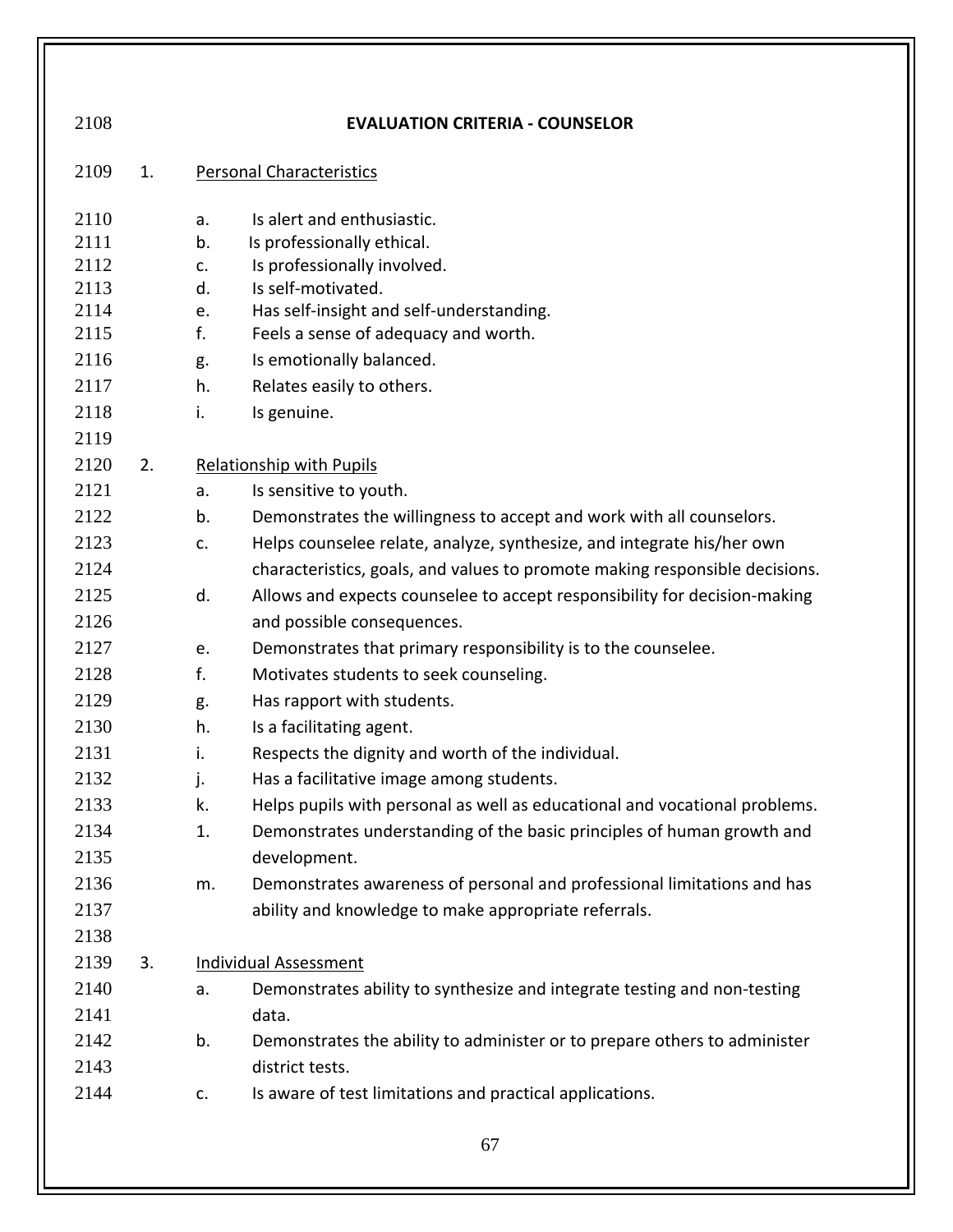| 2145 |    | d. | Demonstrates ability to obtain needed appropriate comprehensive testing        |
|------|----|----|--------------------------------------------------------------------------------|
| 2146 |    |    | and non-testing data.                                                          |
| 2147 |    | e. | Demonstrates familiarity with local school district policies relevant to class |
| 2148 |    |    | placement.                                                                     |
| 2149 |    | f. | Demonstrates ability to cooperate with parents, staff and students regarding   |
| 2150 |    |    | placement of students.                                                         |
| 2151 |    |    |                                                                                |
| 2152 | 4. |    | Relationship with Parents                                                      |
| 2153 |    | a. | Is sensitive to parents.                                                       |
| 2154 |    | b. | Is cooperative with parents.                                                   |
| 2155 |    | c. | Attends to parental referrals.                                                 |
| 2156 |    | d. | Is available to parents.                                                       |
| 2157 |    | e. | Has a professional image among parents.                                        |
| 2158 |    | f. | Provides parents with an opportunity to be heard.                              |
| 2159 |    | g. | Is conscientious in following through with parents.                            |
| 2160 |    |    |                                                                                |
| 2161 | 5. |    | <b>Relationship with Teachers</b>                                              |
| 2162 |    | a. | Is sensitive to the role of the teacher.                                       |
| 2163 |    | b. | Communicates easily with teachers.                                             |
| 2164 |    | c. | Is a facilitating agent with teachers.                                         |
| 2165 |    | d. | Is aware of the emotional demands of teaching.                                 |
| 2166 |    | e. | Is receptive to teachers.                                                      |
| 2167 |    | f. | Has good rapport with instructional staff.                                     |
| 2168 |    | g. | Attends to teacher referrals.                                                  |
| 2169 |    |    |                                                                                |
| 2170 | 6. |    | Relationships with Administrators.                                             |
| 2171 |    | a. | Is sensitive to the role of the administrator.                                 |
| 2172 |    | b. | Has a professional rationale for his counseling approach.                      |
| 2173 |    | c. | Meets with the administrator regarding program development.                    |
| 2174 |    | d. | Communicates easily and effectively.                                           |
| 2175 |    | e. | Functions effectively as a resource consultant.                                |
| 2176 |    | f. | Attends to administrative referrals.                                           |
| 2177 |    | g. | Functions in a well-organized manner.                                          |
| 2178 |    |    |                                                                                |
| 2179 | 7. |    | <b>Professional Attitude and Activities</b>                                    |
| 2180 |    | a. | Is aware of research relevant to counseling.                                   |
| 2181 |    | b. | Demonstrates ability to conduct, use, and interpret research pertinent to      |
| 2182 |    |    | counseling.                                                                    |
|      |    |    |                                                                                |
|      |    |    | 68                                                                             |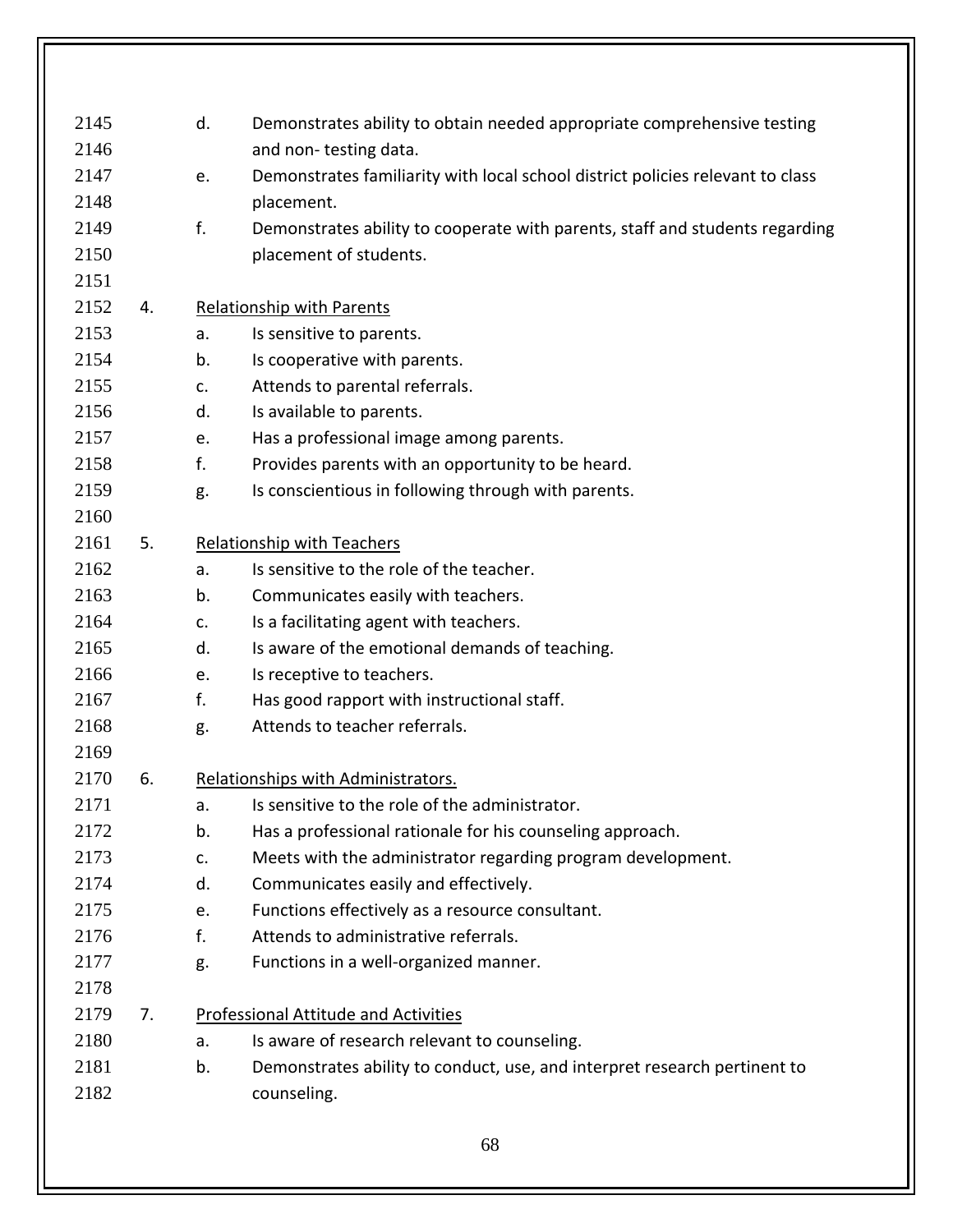| 2183 |    | c. | Is sensitive to research findings.                                             |
|------|----|----|--------------------------------------------------------------------------------|
| 2184 |    | d. | Contributes to the profession.                                                 |
| 2185 |    | e. | Periodically evaluates own counseling skills.                                  |
| 2186 |    | f. | Is aware of the art and science of counseling.                                 |
| 2187 |    | g. | Has a professional balance between theory and practice.                        |
| 2188 |    | h. | Is professionally enthusiastic regarding his/her function.                     |
| 2189 |    | i. | Is perceptive of the counselor's professional role.                            |
| 2190 |    |    |                                                                                |
| 2191 | 8. |    | <b>Consultation and Coordination</b>                                           |
| 2192 |    | a. | Consults with members of the pupil personnel services staff to serve the       |
| 2193 |    |    | general developmental needs of students.                                       |
| 2194 |    | b. | Works with staff in planning and developing instructional strategies and       |
| 2195 |    |    | curricular program.                                                            |
| 2196 |    | c. | Demonstrates ability to utilize case conferencing and staffing.                |
| 2197 |    | d. | Assists teachers in the integration of appropriate counseling and guidance     |
| 2198 |    |    | services into the classroom.                                                   |
| 2199 |    |    |                                                                                |
| 2200 |    |    | <b>EVALUATION CRITERIA - LIBRARIAN</b>                                         |
| 2201 | 1. |    | Media Role.                                                                    |
| 2202 |    | a. | Selects media and equipment consistent with the District's selection policy    |
| 2203 |    |    | and appropriate to the curriculum.                                             |
| 2204 |    | b. | Selects a balance of media to meet a variety of learning styles and teaching   |
| 2205 |    |    | strategies.                                                                    |
| 2206 |    | c. | Maintains a well-organized learning resource center for effective use of       |
| 2207 |    |    | media.                                                                         |
| 2208 |    | d. | Provides maintenance for materials and equipment.                              |
| 2209 |    | e. | Develops and implements a program for the integration of materials and         |
| 2210 |    |    | equipment into the learning experience.                                        |
| 2211 |    | f. | Identifies needs for locally produced materials.                               |
| 2212 |    | g. | Relates services from the District level to meet building instructional needs. |
| 2213 | 2. |    | Program Planning.                                                              |
| 2214 |    | a. | Creates a welcoming and comfortable atmosphere for students and teachers       |
| 2215 |    |    | in the Learning Resources Center.                                              |
| 2216 |    | b. | Directs aides, volunteers and student help with efficiency and understanding.  |
| 2217 |    | c. | Develops program objectives and works toward their achievement.                |
| 2218 | 3. |    | Teaching.                                                                      |
| 2219 |    | a. | Utilizes teaching techniques which are consistent with the selected            |
| 2220 |    |    | objectives. Such techniques will:                                              |
|      |    |    |                                                                                |
|      |    |    | 69                                                                             |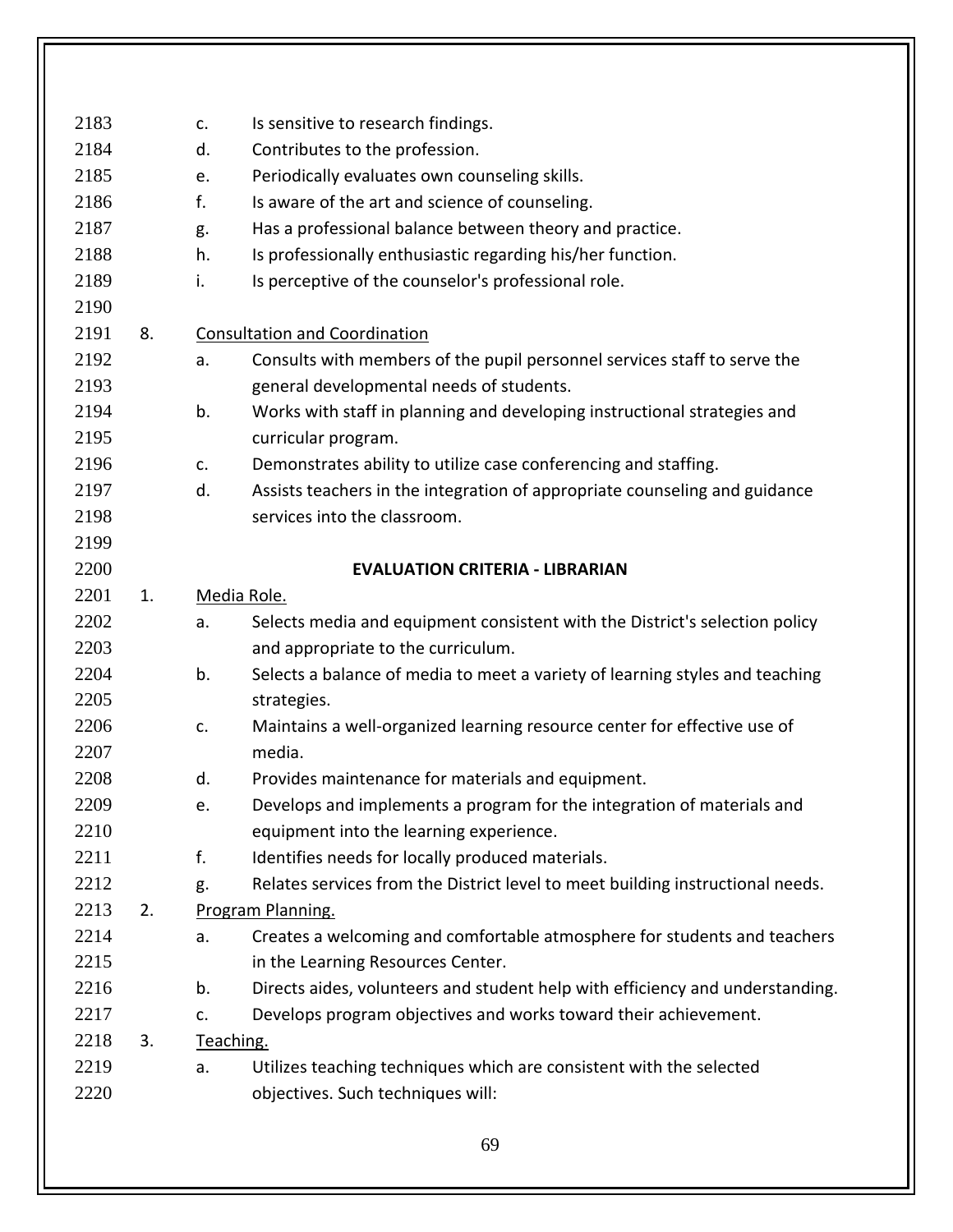| 2221 |    |    | (1)<br>make provision for differences in ability among students;             |
|------|----|----|------------------------------------------------------------------------------|
| 2222 |    |    | (2)<br>provide for the previous knowledge, abilities, and interests of the   |
| 2223 |    |    | class;                                                                       |
| 2224 |    |    | (3)<br>make effective use of instructional equipment, materials, and         |
| 2225 |    |    | resource personnel;                                                          |
| 2226 |    |    | (4)<br>provide a variety of activities in keeping with the maturity and      |
| 2227 |    |    | attention span of the students;                                              |
| 2228 |    |    | (5)<br>implement lesson plans but permit flexibility.                        |
| 2229 |    | b. | Gives explanations, assignments, and directions clearly.                     |
| 2230 |    | c. | Makes reasonable and appropriate assignments.                                |
| 2231 |    | d. | Motivates students to develop acceptable work habits and study skills.       |
| 2232 |    | e. | Helps students to develop acceptable work habits and study skills.           |
| 2233 |    | f. | Evaluates daily lessons and units of study by assessing student achievement  |
| 2234 |    |    | of objectives.                                                               |
| 2235 |    | g. | Provides guidance and assistance for students.                               |
| 2236 | 4. |    | Library Management and Discipline.                                           |
| 2237 |    | a. | Establishes and maintains order and discipline in the library including:     |
| 2238 |    |    | (1)<br>quiet when appropriate;                                               |
| 2239 |    |    | (2)<br>attention to the librarian when instruction is being given;           |
| 2240 |    |    | (3)<br>students conforming to established rules.                             |
| 2241 |    | b. | Shows consistency and fairness in dealing with student behavior.             |
| 2242 |    | c. | Disciplines students in a firm but controlled manner.                        |
| 2243 |    | d. | Encourages students to develop courtesy, self-control, respect, and          |
| 2244 |    |    | responsibility.                                                              |
| 2245 |    | e. | Enlists the assistance of counselors, vice-principal, principal and other    |
| 2246 |    |    | supportive personnel when appropriate.                                       |
| 2247 |    | f. | Assists in maintaining control and enforcing rules throughout the school.    |
| 2248 | 5. |    | Pupil - Librarian Relations.                                                 |
| 2249 |    | a. | Develops rapport with the student as an individual in a professional manner. |
| 2250 |    | b. | Deals with personal information and communication in an ethical manner.      |
| 2251 | 6. |    | Personal Qualities.                                                          |
| 2252 |    | a. | Meets responsibilities in a punctual and reliable manner.                    |
| 2253 |    | b. | Maintains a professional relationship with colleagues, administrators, and   |
| 2254 |    |    | parents.                                                                     |
| 2255 |    | c. | Accepts a fair share of extra-curricular activities.                         |
| 2256 |    |    |                                                                              |
|      |    |    |                                                                              |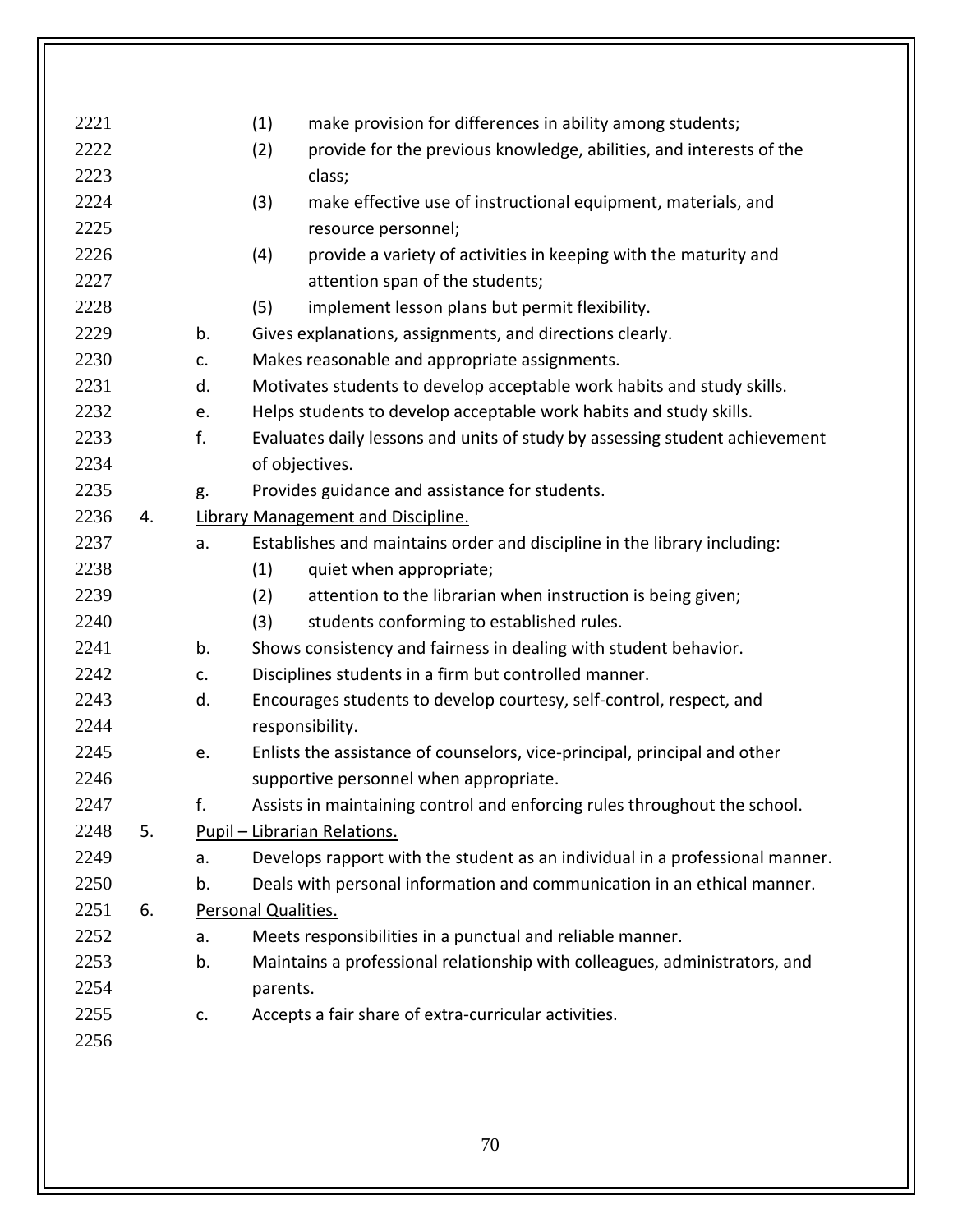|                                                                                                                  | <b>EVALUATION REPORT (COUNSELOR)</b>                                                                                 |
|------------------------------------------------------------------------------------------------------------------|----------------------------------------------------------------------------------------------------------------------|
|                                                                                                                  | Type of Evaluation                                                                                                   |
|                                                                                                                  | Annual                                                                                                               |
|                                                                                                                  |                                                                                                                      |
| TEACHING ASSIGNMENT____________________                                                                          | Other                                                                                                                |
| (If less than full time specify)                                                                                 |                                                                                                                      |
|                                                                                                                  | It is my judgment, based upon adopted criteria, this teacher's overall performance has                               |
|                                                                                                                  |                                                                                                                      |
| (satisfactory or unsatisfactory)                                                                                 |                                                                                                                      |
| (Principal's Signature)                                                                                          |                                                                                                                      |
|                                                                                                                  | This evaluation is based in whole or in part upon observations for the purpose of evaluation                         |
|                                                                                                                  |                                                                                                                      |
| <b>CRITERIA</b>                                                                                                  | STRENGTHS; WEAKNESS; SUGGESTIONS<br>FOR IMPROVEMENT                                                                  |
| (Refer to list of adopted criteria)                                                                              | (Comments must be made in each<br>category)                                                                          |
| PERSONAL CHARACTERISTICS                                                                                         |                                                                                                                      |
| <b>RELATIONSHIP WITH PUPILS</b>                                                                                  |                                                                                                                      |
| <b>INDIVIDUAL ASSESSMENT</b>                                                                                     |                                                                                                                      |
| <b>RELATIONSHIP WITH PARENTS</b>                                                                                 |                                                                                                                      |
| <b>RELATIONSHIP WITH TEACHERS</b>                                                                                |                                                                                                                      |
| RELATIONSHIP WITH ADMINISTRATORS                                                                                 |                                                                                                                      |
| PROFESSIONAL ATTITUDES AND ACTIVITIES                                                                            |                                                                                                                      |
| <b>CONSULTATION AND COORDINATION</b>                                                                             |                                                                                                                      |
| which occurred on the dates and for the durations indicated as follows:<br>indicate agreement with the findings. | <b>ADDITIONAL COMMENTS</b><br>My signature below indicates that I have seen this evaluation. It does not necessarily |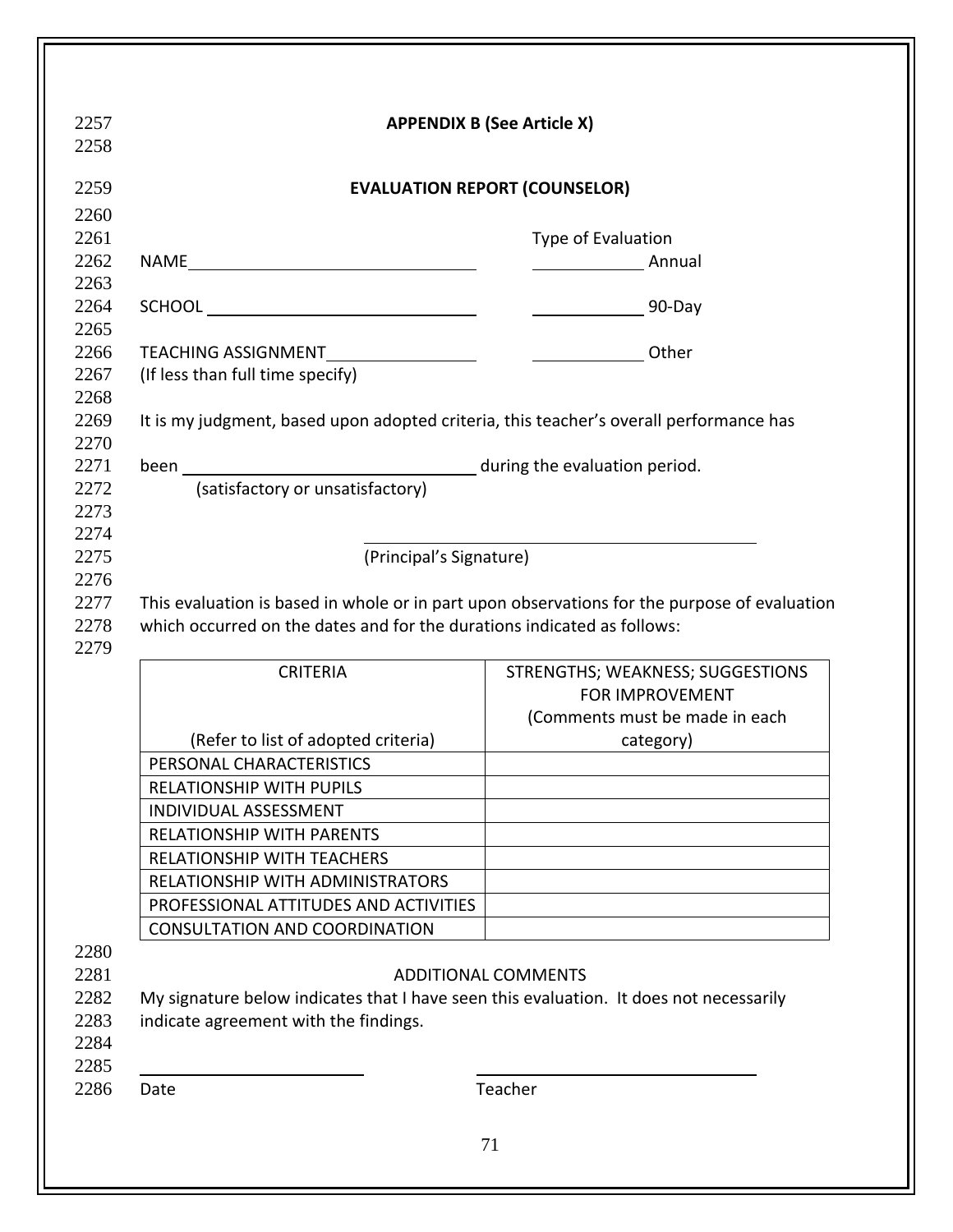|                                                                                              | Type of Evaluation               |
|----------------------------------------------------------------------------------------------|----------------------------------|
|                                                                                              | Annual                           |
|                                                                                              |                                  |
|                                                                                              |                                  |
| TEACHING ASSIGNMENT__________________                                                        | Other                            |
| (If less than full time specify)                                                             |                                  |
| It is my judgment, based upon adopted criteria, this teacher's overall performance has       |                                  |
|                                                                                              |                                  |
| (satisfactory or unsatisfactory)                                                             |                                  |
|                                                                                              |                                  |
|                                                                                              |                                  |
| (Principal's Signature)                                                                      |                                  |
| This evaluation is based in whole or in part upon observations for the purpose of evaluation |                                  |
| which occurred on the dates and for the durations indicated as follows:                      |                                  |
|                                                                                              |                                  |
| <b>CRITERIA</b>                                                                              | STRENGTHS; WEAKNESS; SUGGESTIONS |
|                                                                                              | FOR IMPROVEMENT                  |
|                                                                                              | (Comments must be made in each   |
| (Refer to list of adopted criteria)                                                          | category)                        |
| <b>MEDIA ROLE</b>                                                                            |                                  |
| PROGRAM PLANNING                                                                             |                                  |
| <b>TEACHING</b>                                                                              |                                  |
| <b>LIBRARY MANAGEMENT AND DISCIPLINE</b>                                                     |                                  |
| PUPIL-LIBRARIAN RELATIONS                                                                    |                                  |
| PERSONAL QUALITIES                                                                           |                                  |
|                                                                                              | <b>ADDITIONAL COMMENTS</b>       |
|                                                                                              |                                  |
|                                                                                              |                                  |
|                                                                                              |                                  |
| My signature below indicates that I have seen this evaluation. It does not necessarily       |                                  |
|                                                                                              |                                  |
| indicate agreement with the findings.                                                        |                                  |
|                                                                                              |                                  |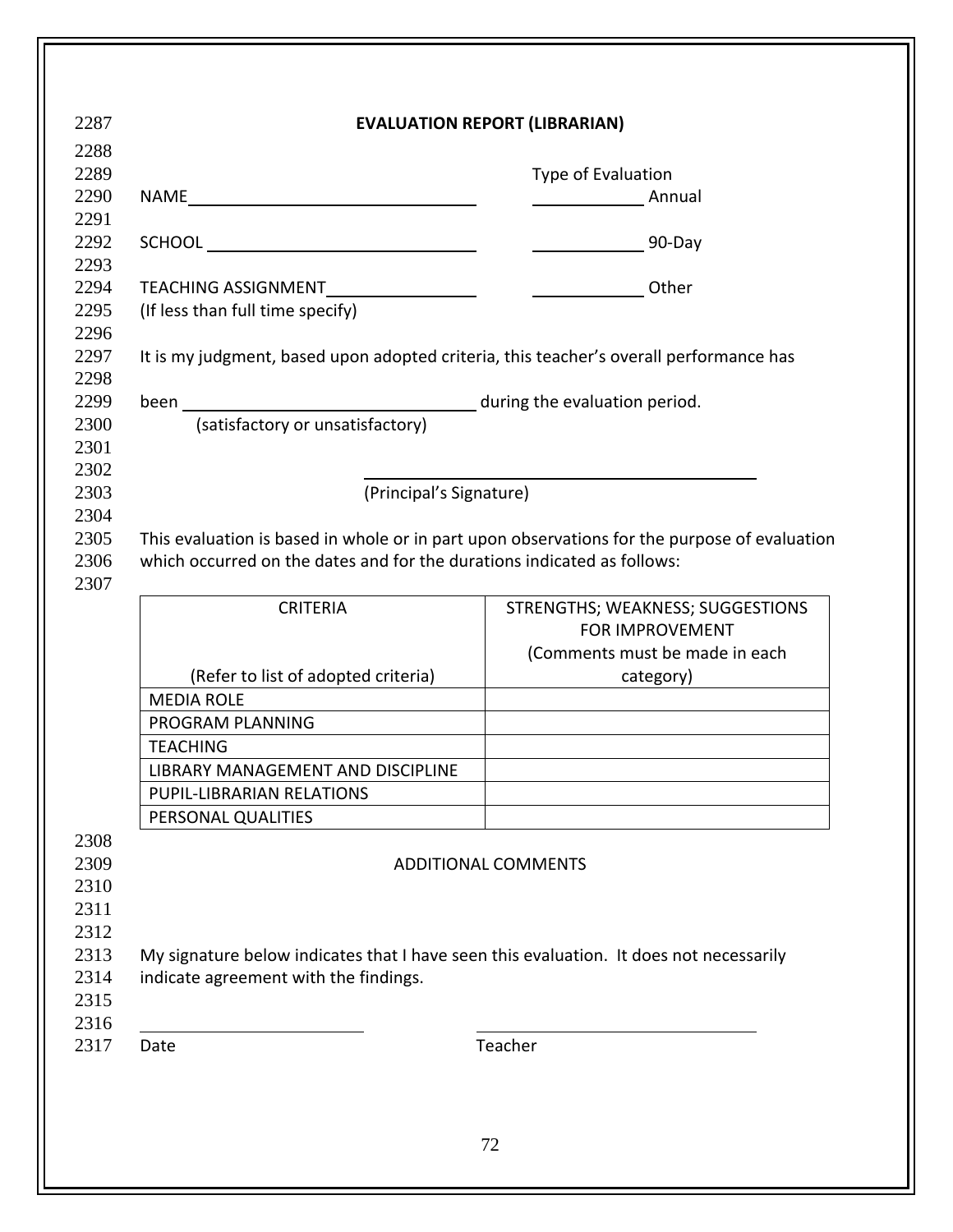|                |           |         |         | <b>APPENDIX C:</b>                                       |         |        |         |            |
|----------------|-----------|---------|---------|----------------------------------------------------------|---------|--------|---------|------------|
|                |           |         |         | 180 Day Base Salary for Certificated Instructional Staff |         |        |         |            |
|                |           |         |         | For School Year 2019-20                                  |         |        |         |            |
|                |           |         |         | *** Education Experience ***                             |         |        |         | 46,813.000 |
| Years          |           |         |         |                                                          |         |        |         | $MA+90$    |
| of             |           |         |         |                                                          |         |        |         | OR         |
| <b>Service</b> | <b>BA</b> | $BA+15$ | $BA+30$ | $BA+45$                                                  | $BA+90$ | MA     | $MA+45$ | Ph.D.      |
| $\mathbf{0}$   | 46,813    | 48,077  | 49,387  | 50,700                                                   | 54,913  | 57,061 | 60,338  | 63,054     |
| $\mathbf{1}$   | 47,443    | 48,725  | 50,052  | 51,422                                                   | 55,679  | 57,692 | 61,005  | 63,703     |
| $\sqrt{2}$     | 48,043    | 49,338  | 50,678  | 52,155                                                   | 56,399  | 58,313 | 61,621  | 64,348     |
| 3              | 48,662    | 49,969  | 51,324  | 52,847                                                   | 57,084  | 58,909 | 62,206  | 65,000     |
| $\overline{4}$ | 49,269    | 50,633  | 51,996  | 53,572                                                   | 57,834  | 59,533 | 62,858  | 65,672     |
| 5              | 51,494    | 52,069  | 52,643  | 54,307                                                   | 58,552  | 60,167 | 63,478  | 66,347     |
| 6              | 52,141    | 52,723  | 53,304  | 55,051                                                   | 59,276  | 60,817 | 64,107  | 66,989     |
| $\overline{7}$ | 53,286    | 53,880  | 54,475  | 56,317                                                   | 60,605  | 62,035 | 65,385  | 68,351     |
| $8\,$          | 55,013    | 55,626  | 56,240  | 58,234                                                   | 62,580  | 63,951 | 67,362  | 70,434     |
| 9              |           | 57,473  | 58,107  | 60,172                                                   | 64,620  | 65,888 | 69,402  | 72,579     |
| 10             |           |         | 59,995  | 62,210                                                   | 66,716  | 67,928 | 71,499  | 74,781     |
| 11             |           |         |         | 64,307                                                   | 68,912  | 70,025 | 73,694  | 77,042     |
| 12             |           |         |         | 66,338                                                   | 71,167  | 72,204 | 75,948  | 79,398     |
| 13             |           |         |         |                                                          | 73,476  | 74,461 | 78,257  | 81,809     |
| 14             |           |         |         |                                                          | 75,796  | 76,784 | 80,729  | 84,313     |
| 15             |           |         |         |                                                          | 77,769  | 78,755 | 82,828  | 86,505     |
| 16 or more     |           |         |         |                                                          | 79,323  | 80,311 | 84,484  | 88,234     |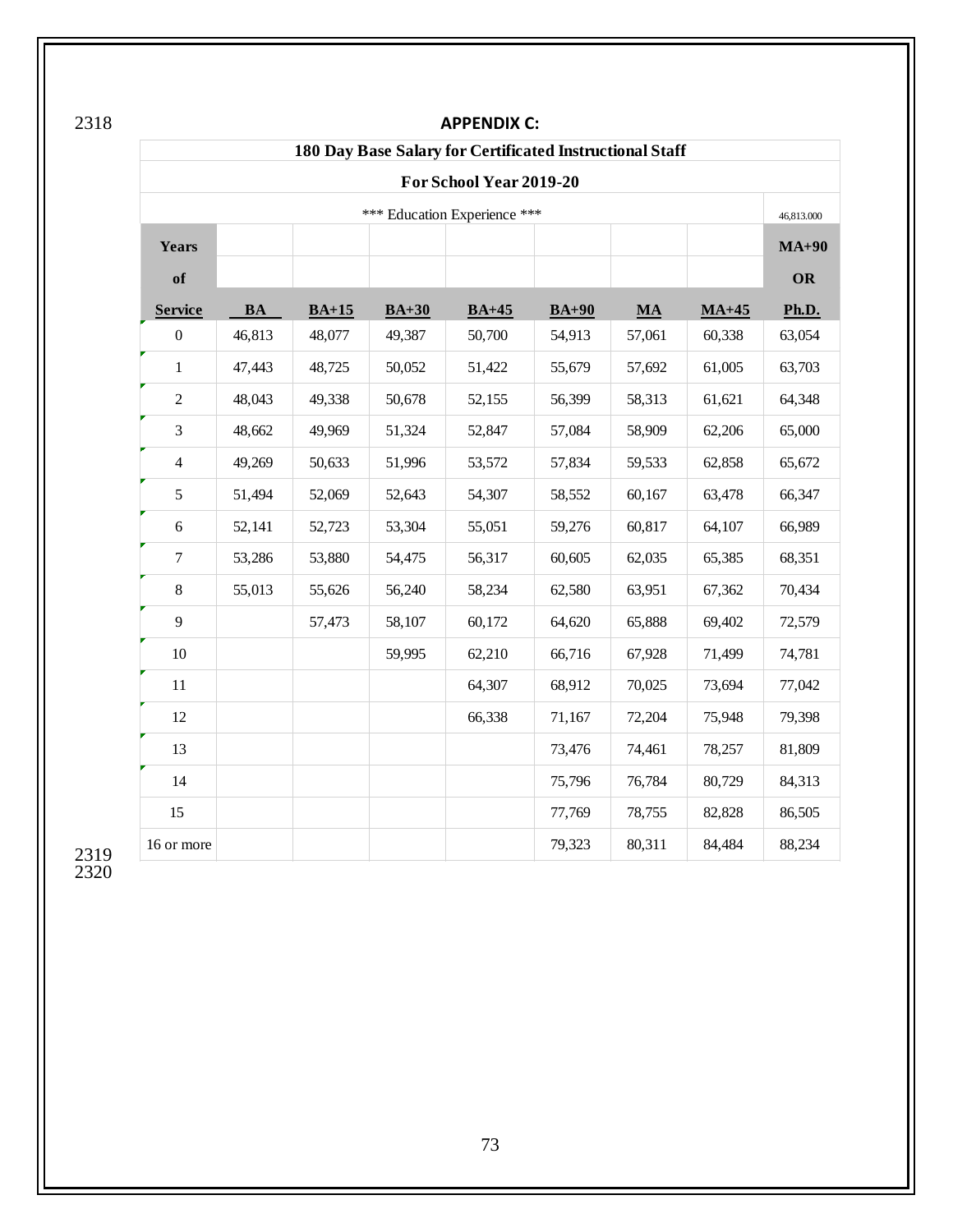|                |           |         |         | For School Year 2020-21      |         |           |         |            |
|----------------|-----------|---------|---------|------------------------------|---------|-----------|---------|------------|
|                |           |         |         | *** Education Experience *** |         |           |         | 47,749.000 |
| <b>Years</b>   |           |         |         |                              |         |           |         | $MA+90$    |
| of             |           |         |         |                              |         |           |         | OR         |
| <b>Service</b> | <b>BA</b> | $BA+15$ | $BA+30$ | $BA+45$                      | $BA+90$ | <b>MA</b> | $MA+45$ | Ph.D.      |
| $\mathbf{0}$   | 47.749    | 49.039  | 50,375  | 51,714                       | 56,011  | 58,202    | 61,544  | 64,315     |
| $\mathbf{1}$   | 48,392    | 49,699  | 51,052  | 52,450                       | 56,792  | 58,846    | 62,225  | 64,976     |
| $\overline{c}$ | 49.004    | 50,324  | 51,692  | 53,198                       | 57,527  | 59,479    | 62,853  | 65,635     |
| 3              | 49,635    | 50,968  | 52,350  | 53,904                       | 58,225  | 60,086    | 63,449  | 66,299     |
| $\overline{4}$ | 50,254    | 51,645  | 53,036  | 54,643                       | 58,990  | 60,723    | 64,114  | 66,985     |
| 5              | 52,524    | 53,110  | 53,696  | 55,393                       | 59,723  | 61,370    | 64,747  | 67,674     |
| 6              | 53,183    | 53,777  | 54,370  | 56,151                       | 60,461  | 62,033    | 65,388  | 68,329     |
| 7              | 54,352    | 54,958  | 55,564  | 57,443                       | 61,816  | 63,276    | 66,692  | 69,717     |
| 8              | 56,113    | 56,739  | 57,365  | 59,399                       | 63,831  | 65,230    | 68,709  | 71,842     |
| 9              |           | 58,622  | 59,268  | 61,376                       | 65,912  | 67,205    | 70,789  | 74,031     |
| 10             |           |         | 61,194  | 63,454                       | 68,050  | 69,286    | 72,928  | 76,276     |
| 11             |           |         |         | 65,593                       | 70,290  | 71,425    | 75,168  | 78,582     |
| 12             |           |         |         | 67,664                       | 72,589  | 73,648    | 77,466  | 80,986     |
| 13             |           |         |         |                              | 74,945  | 75,950    | 79,822  | 83,444     |
| 14             |           |         |         |                              | 77,312  | 78,319    | 82,344  | 85,998     |
| 15             |           |         |         |                              | 79,324  | 80,330    | 84,484  | 88,234     |
| 16 or more     |           |         |         |                              | 80,909  | 81,917    | 86,174  | 89,998     |
|                |           |         |         |                              |         |           |         |            |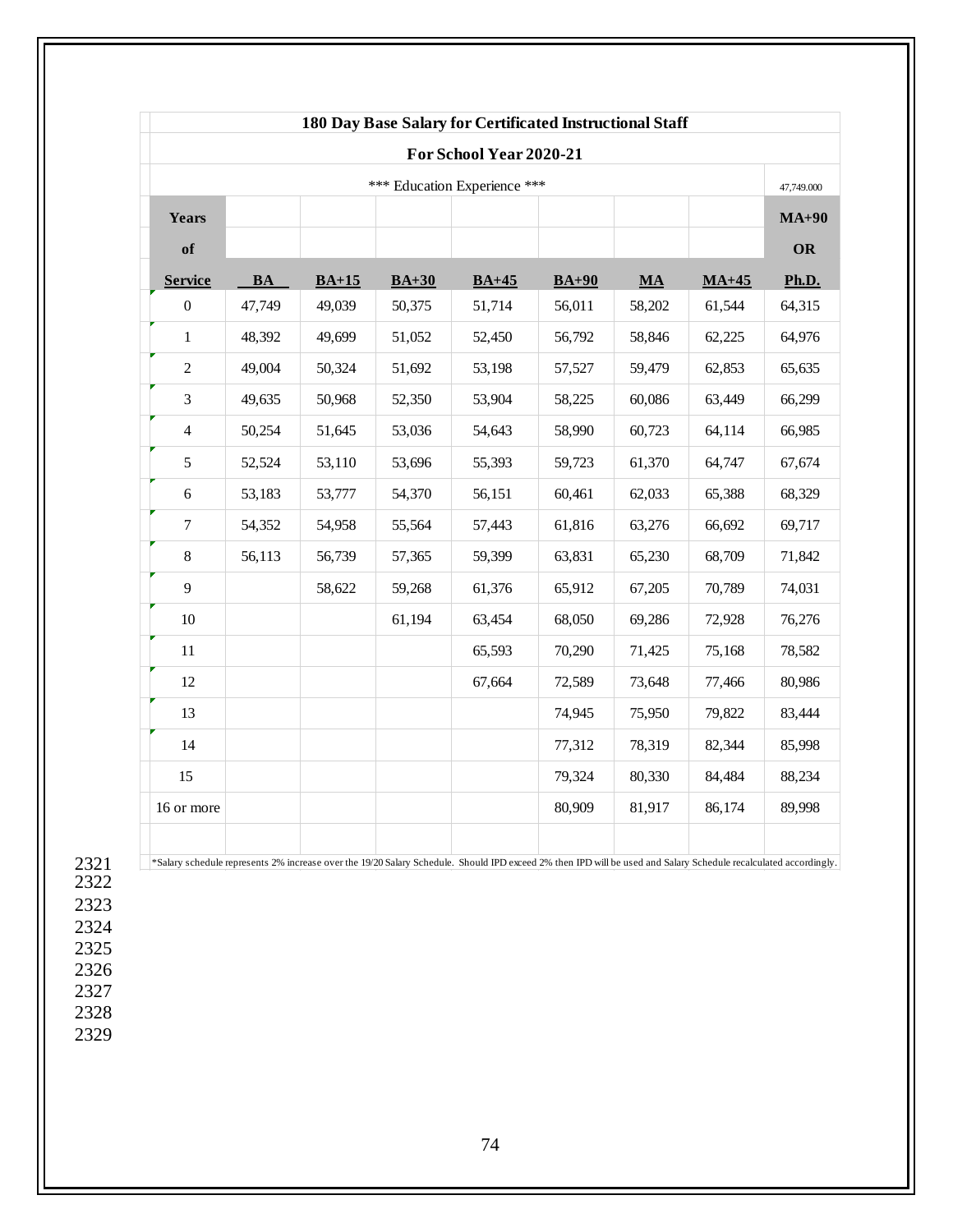2330

## 2333

## 2331 **APPENDIX D**<br>2332 **CO-CURRICULAR SCHEI** 2332 **CO-CURRICULAR SCHEDULE A-1**

## 2334 **The following schedule for 2019/2020 is computed on a base of \$38,750**

| <b>SCHOOL</b> | <b>Activity</b>       | <b>Responsibilities</b>                   | % of Base |
|---------------|-----------------------|-------------------------------------------|-----------|
|               |                       | Advise class officers, monthly meetings,  | 3.7%      |
|               | <b>Senior Class</b>   | budgets, elections, dances, homecoming,   |           |
| <b>THS</b>    | Advisor               | prom, supervise fundraisers, spirit days, |           |
|               |                       | assist with graduation/senior activities  |           |
|               |                       | Advise class officers, monthly meetings,  | 3.0%      |
| <b>THS</b>    | Junior Class Advisor  | budgets, elections, dances,               |           |
|               |                       | homecoming/prom, supervise fundraisers,   |           |
|               |                       | spirit days                               |           |
|               |                       | Advise class officers, monthly meetings,  | 1.6%      |
| <b>THS</b>    | Sophomore Advisor     | budgets, elections, dances, homecoming,   |           |
|               |                       | prom, supervise fundraisers, spirit days  |           |
|               |                       | Advise class officers, monthly meetings,  | 1.6%      |
| <b>THS</b>    | Freshman Advisor      | budgets, elections, dances, homecoming,   |           |
|               |                       | prom, supervise fundraisers, spirit days  |           |
|               |                       | Direct fall drama production, script      | 7.3%      |
| <b>THS</b>    | <b>Fall Drama</b>     | selection, auditions, schedule rehearsals |           |
|               | Production            | and performances, coordinate backstage    |           |
|               |                       | production tasks, costumes, organizing    |           |
|               |                       | and managing ticket sales                 |           |
|               |                       | Direct spring drama production, script    | 7.3%      |
| <b>THS</b>    | <b>Spring Drama</b>   | selection, auditions, schedule rehearsals |           |
|               | Production            | and performances, coordinate backstage    |           |
|               |                       | production tasks, costumes, organizing    |           |
|               |                       | and managing ticket sales                 |           |
|               |                       | Coordinate at least two evening concerts  | 3.0%      |
| <b>THS</b>    | <b>Vocal Director</b> | (not combined with TMS), solo/ensemble    |           |
|               |                       | contest, state competitions and           |           |
|               |                       | community events                          |           |
|               |                       | Supervise Club activities, club officer   | 1.0%      |
| <b>THS</b>    | Club Advisors         | elections, advise officers, hold monthly  |           |
|               |                       | meetings, club fundraisers and events     |           |
|               |                       | outside the school day.                   |           |
|               |                       | Organize photo scheduling, take photos of | 8.5%      |
| <b>THS</b>    | Yearbook Advisor      | school events, meet with publishing       |           |
|               |                       | company, distribution plan, procuring     |           |
|               |                       | yearbook advertising                      |           |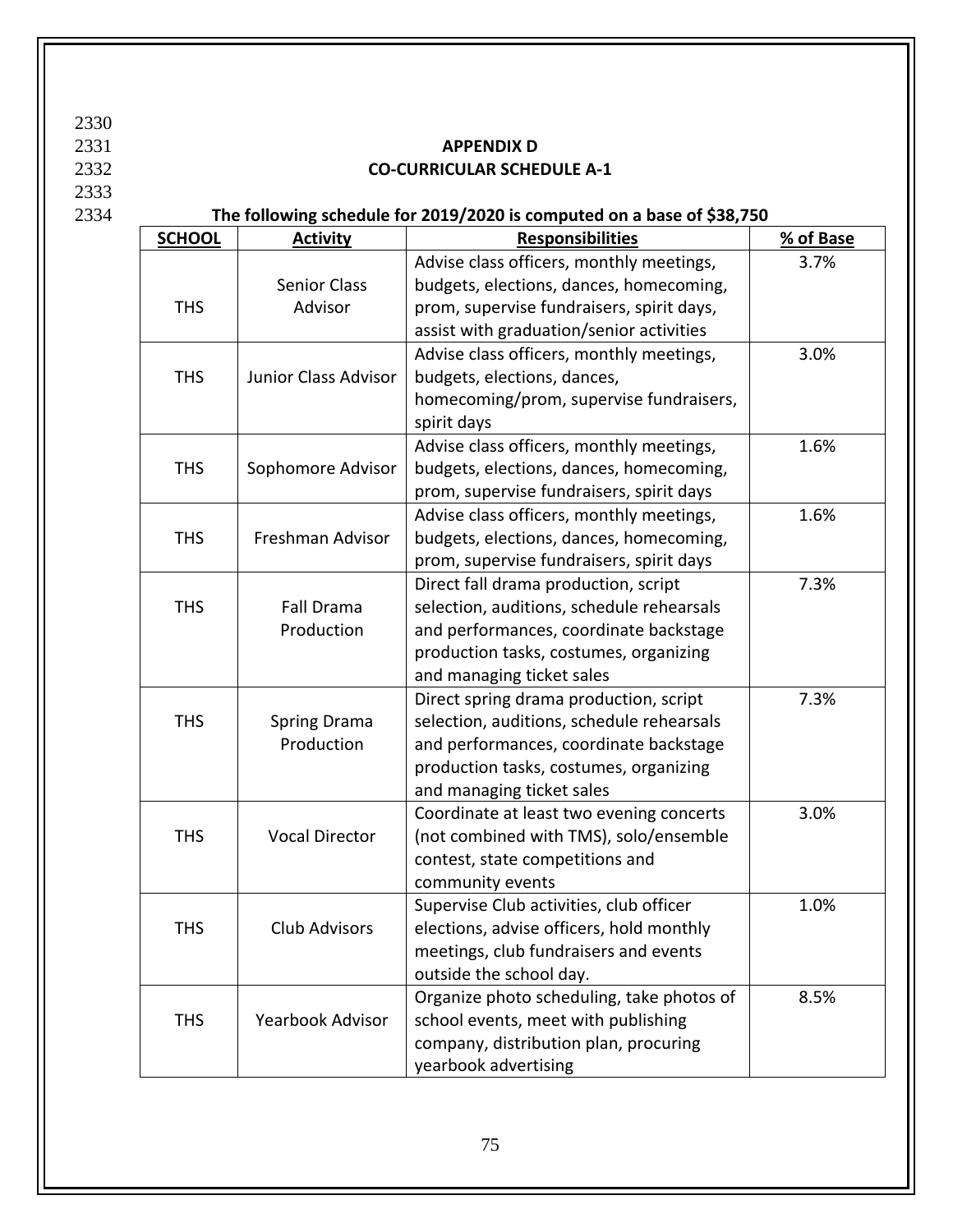| <b>THS</b> | Knowledge Bowl<br>Director                    | Organize, coordinate, and supervise<br>knowledge bowl academic competition<br>activities, schedule practices,<br>transportation                                                                                                                          | 7.3% |
|------------|-----------------------------------------------|----------------------------------------------------------------------------------------------------------------------------------------------------------------------------------------------------------------------------------------------------------|------|
| <b>THS</b> | Leadership<br>Coordinator                     | Advise officers, monthly meetings, dances,<br>supervise fundraisers, spirit days,<br>yearbook BBQ, assemblies,                                                                                                                                           | 4.4% |
| <b>THS</b> | <b>ASB Advisor</b>                            | Advise officers, monthly meetings,<br>budgets, elections, supervise fundraisers,<br>spirit days, WASC Attendance                                                                                                                                         | 8.5% |
| <b>THS</b> | Advisory<br>Coordinator                       | Plan, create and disseminate advisory<br>lessons in support of district goals and<br>provide teacher training for any materials<br>used; coordinate College and Career Fair<br>and College Planning Day, organize and<br>facilitate student conferences. | 3.0% |
| <b>THS</b> | Advisory<br>Committee                         | Meet as needed to contribute information<br>and insight for their grade level and voice<br>students' needs and wants;<br>assist other grade-level advisors<br>to understand and implement materials<br>used in advisory lessons.                         | 1.0% |
| <b>THS</b> | <b>Honor Society</b><br>Advisor               | Advise officers, hold monthly meetings,<br>supervise/coordinate initiation and<br>community service projects                                                                                                                                             | 5.8% |
| THS        | Jazz, Symphonic,<br>Wind Ensemble<br>Director | Coordinate rentals/repairs, evening<br>concerts, solo/ensemble contest                                                                                                                                                                                   | 4.2% |
| <b>THS</b> | Marching and Pep<br><b>Band Director</b>      | Coordinate rentals/repairs, marching band<br>events, all home football and basketball<br>games.                                                                                                                                                          | 7.5% |
| <b>THS</b> | <b>School Activity</b><br>Supervision         | Monitor students and assist administrators<br>during sporting events, dances, or other<br>after school activities that may require<br>additional supervision.                                                                                            |      |
| <b>TMS</b> | <b>Band Director</b>                          | Coordinate rentals/repairs, evening<br>concerts, solo/ensemble contest                                                                                                                                                                                   | 3.7% |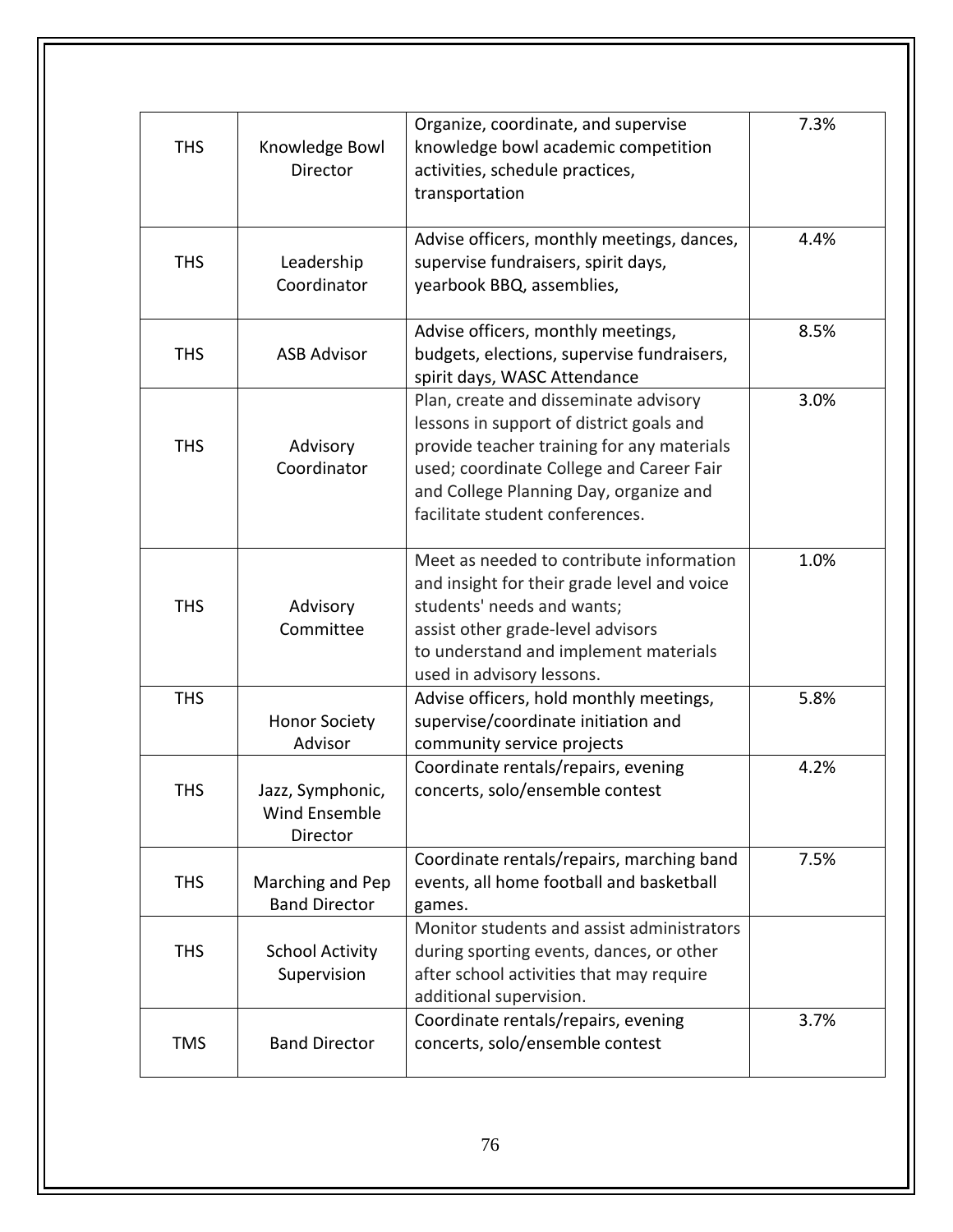| <b>TMS</b> | <b>Yearbook Advisor</b>                 | Organize photo scheduling, take photos of<br>after school events, meet with publishing<br>company, distribution plan            | 5.0% |
|------------|-----------------------------------------|---------------------------------------------------------------------------------------------------------------------------------|------|
| <b>TMS</b> | <b>Vocal Director</b>                   | Coordinate two evening concerts,<br>solo/ensemble contest (not to be<br>combined with THS)                                      | 3.0% |
| <b>TMS</b> | <b>Honor Society</b><br>Advisor         | Advise officers, monthly meetings,<br>supervise initiation, community service<br>project, yearly field trip                     | 3.0% |
| <b>TMS</b> | <b>Club Advisors</b>                    | Supervise Club activities, hold monthly<br>meetings and events outside the school<br>day.                                       | 1.3% |
| <b>TMS</b> | <b>ASB Coordinator</b>                  | Advise officers, monthly meetings,<br>budgets, elections, supervise fundraisers                                                 | 2.3% |
| <b>TMS</b> | <b>Outdoor Education</b><br>Coordinator | Organize outdoor school activities, staff,<br>students, and logistics                                                           | 6.5% |
| <b>TMS</b> | <b>Outdoor Education</b><br>Assistant   | Support OE Coordinator, participate fully<br>in outdoor school activities, supervise<br>students                                | 1.5% |
| <b>TMS</b> | Knowledge Bowl<br>Director              | Organize, coordinate, and supervise<br>knowledge bowl academic competition<br>activities, schedule practices,<br>transportation | 3.0% |
| <b>TES</b> | <b>Music Director</b>                   | Three evening concerts (1 per grade level),<br>school assemblies                                                                | 2.3% |
| <b>PES</b> | <b>Music Director</b>                   | Two evening concerts (1 per grade level),<br>school assemblies                                                                  | 1.6% |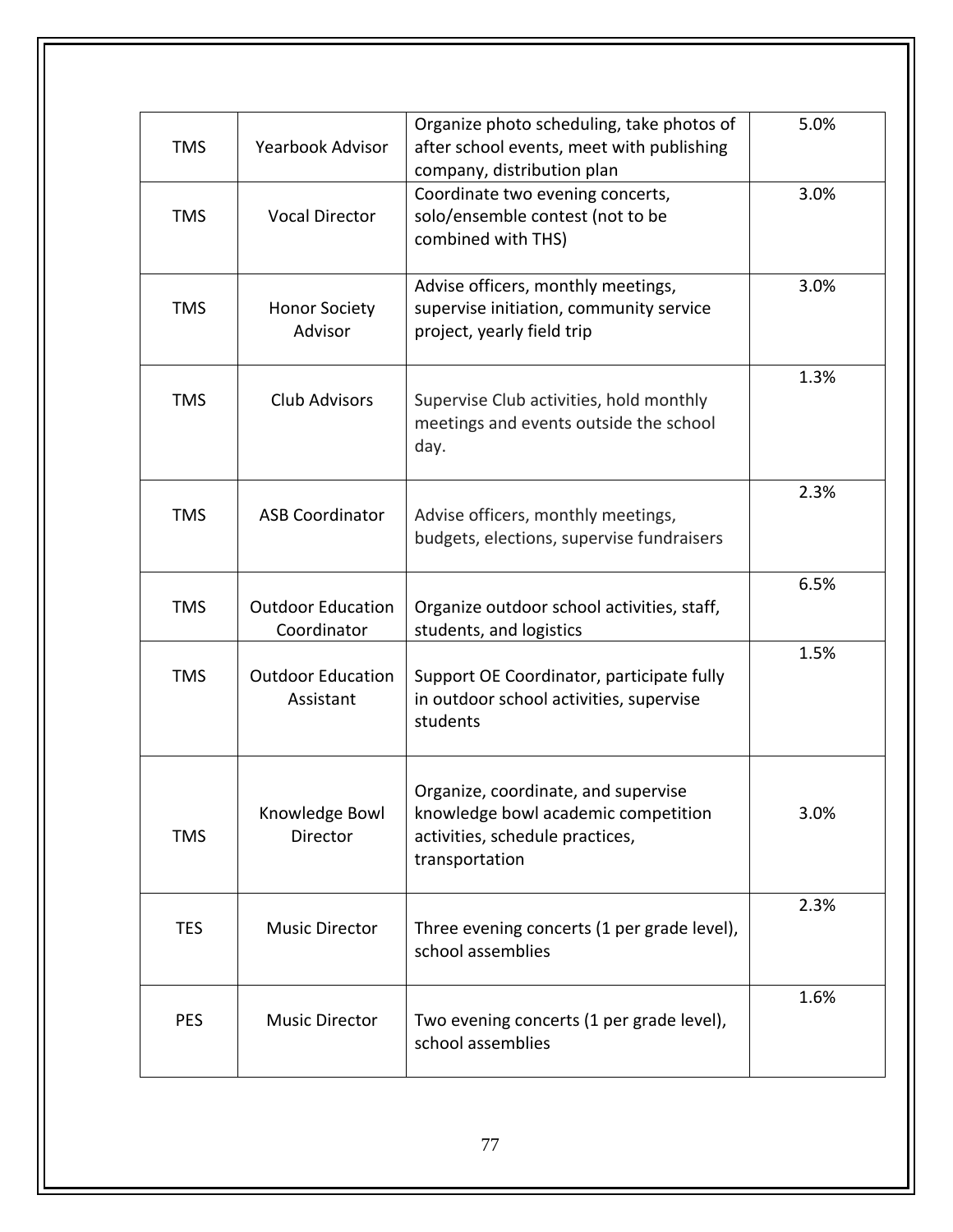|                       |                                                       | Facilitate co-curricular activities unique to                                                                                                                                                                                                                                                                                                                   | 1.0%         |
|-----------------------|-------------------------------------------------------|-----------------------------------------------------------------------------------------------------------------------------------------------------------------------------------------------------------------------------------------------------------------------------------------------------------------------------------------------------------------|--------------|
| All<br><b>Schools</b> | <b>Activity Stipends</b>                              | the school which are limited in scope and<br>require time spent outside contract day.<br>(stipend dollar amount will be allocated to<br>buildings by the district)                                                                                                                                                                                              | 1.6%<br>2.3% |
| <b>District</b>       | Mentor                                                | Mentors will explain school culture,<br>policies, regulations and procedures; share<br>methods, materials and other resources;<br>help solve problems in teaching and<br>learning; provide personal and<br>professional support; and guide the<br>growth of the new teacher through<br>reflection, collaboration, and shared<br>inquiry                         | 3.0%         |
| <b>District</b>       | Mentee                                                | Mentees will utilize mentor support to<br>understand school culture, policies,<br>regulations and procedures; glean<br>methods, materials and other resources;<br>solve problems in teaching and learning;<br>provide personal and professional<br>support; and guide the growth of the new<br>teacher through reflection, collaboration,<br>and shared inquiry | 1.6%         |
| <b>District</b>       | <b>District</b><br>Improvement<br>Committee<br>Member | Provide teacher leadership and training for<br>District initiatives at the building level                                                                                                                                                                                                                                                                       | 4.4%         |
| District              | <b>Building Leadership</b><br>Team                    | Support building plan to implement<br>District improvement efforts. Serve as a<br>champion for the school's plan and<br>creating/maintaining a positive school<br>culture. Provide a communication and<br>feedback conduit for staff around any<br>building issues.                                                                                             | 2.3%         |

2335<br>2336

2336 **The base for the 2020/2021 school year will increase by 2% or IPD whichever is greater.** 

2337 **At 2% the base will be \$39,525.**